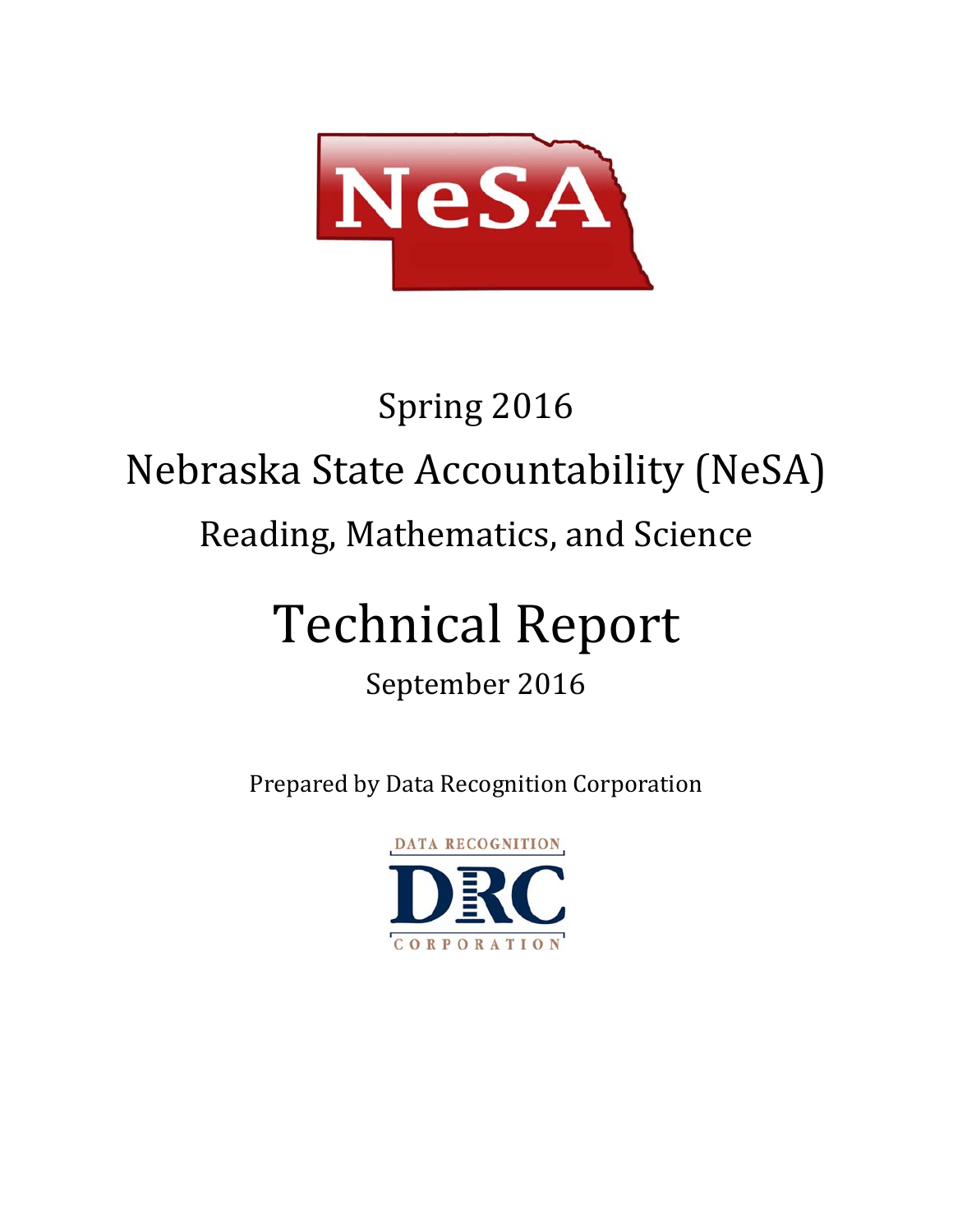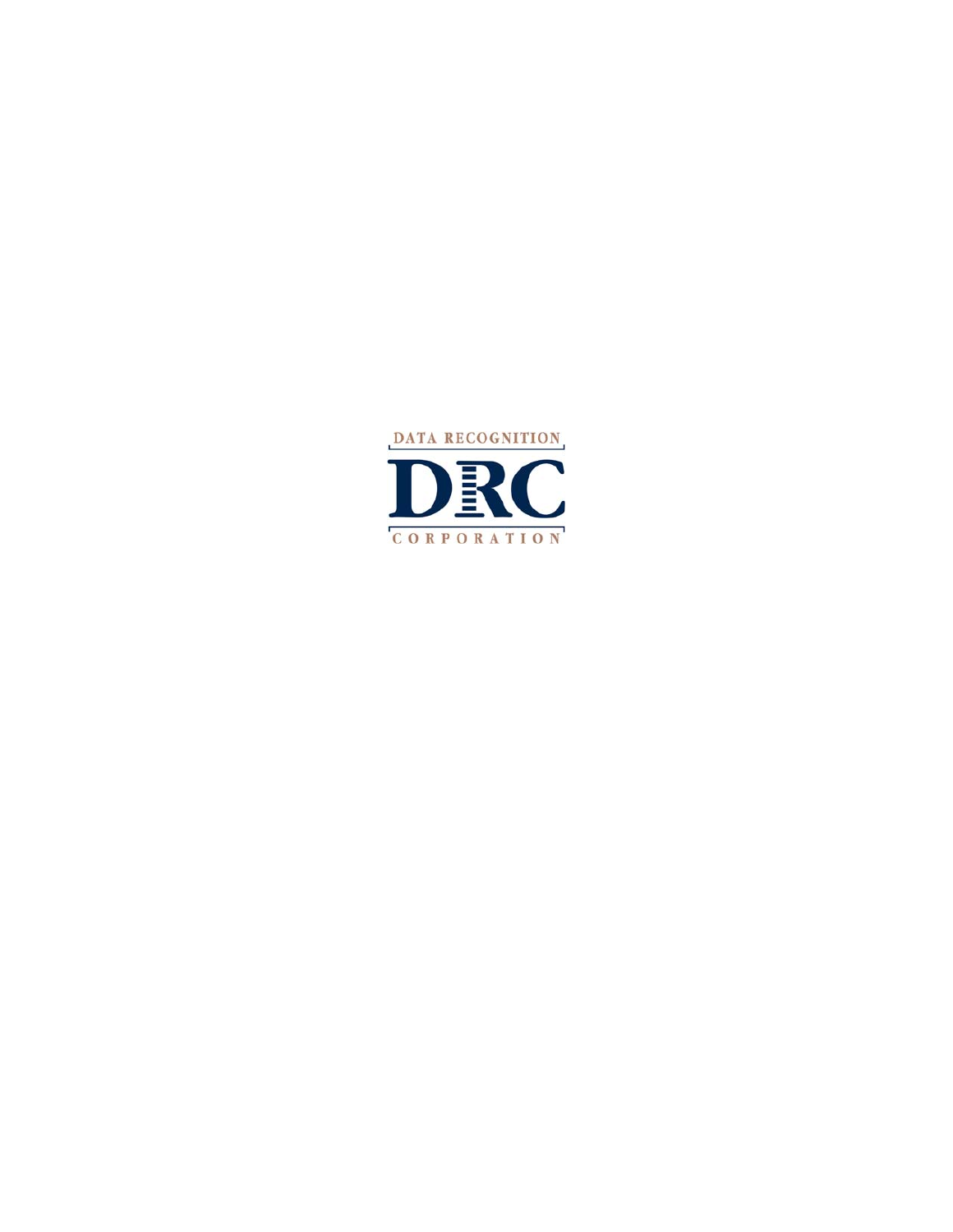# 2016 NEBRASKA STATE ACCOUNTABILITY (NeSA) TECHNICAL REPORT TABLE OF CONTENTS

# 1. BACKGROUND

| Previous Nebraska Assessment (STARS)               |  |
|----------------------------------------------------|--|
| Purpose of the NeSA<br>$\bullet$                   |  |
| Phase-In Schedule for NeSA                         |  |
| <b>Advisory Committees</b><br>$\bullet$            |  |
| 2. ITEM AND TEST DEVELOPMENT                       |  |
|                                                    |  |
|                                                    |  |
|                                                    |  |
|                                                    |  |
|                                                    |  |
| Item Writer Training<br>$\bullet$                  |  |
| Item Writing                                       |  |
| <b>Item Review</b>                                 |  |
| <b>Editorial Review of Items</b>                   |  |
| Review of the Online Items                         |  |
| Universally Designed Assessments                   |  |
| Depth of Knowledge                                 |  |
| <b>Item Content Review</b>                         |  |
| <b>Sensitivity and Bias Review</b>                 |  |
|                                                    |  |
|                                                    |  |
| DIF in Operational Forms Construction<br>$\bullet$ |  |
| Review of the Items and Test Forms                 |  |
| .19                                                |  |
| Test Design<br>$\bullet$                           |  |
| Psychometric Targets                               |  |
| <b>Equating Design</b>                             |  |
| 21                                                 |  |
| <b>Test Design</b>                                 |  |
| <b>Psychometric Targets</b>                        |  |
| i                                                  |  |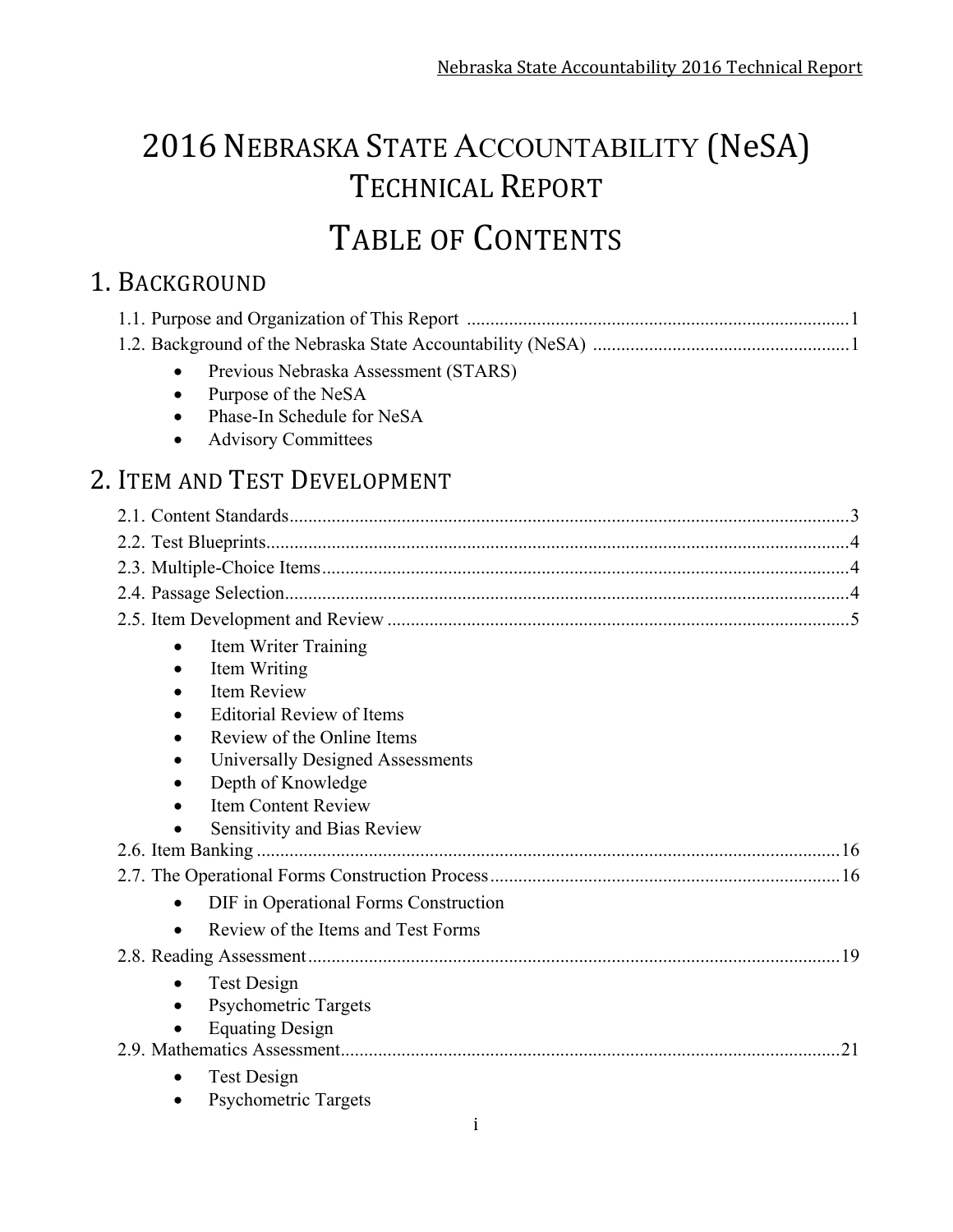| <b>Equating Design</b>                                                                      | .22 |
|---------------------------------------------------------------------------------------------|-----|
| <b>Test Design</b><br><b>Psychometric Targets</b><br><b>Equating Design</b>                 |     |
| <b>3. STUDENT DEMOGRAPHICS</b>                                                              |     |
|                                                                                             |     |
|                                                                                             |     |
|                                                                                             |     |
| 4. CLASSICAL ITEM STATISTICS                                                                |     |
|                                                                                             |     |
|                                                                                             |     |
|                                                                                             |     |
|                                                                                             |     |
|                                                                                             |     |
| 5. RASCH ITEM CALIBRATION                                                                   |     |
|                                                                                             |     |
|                                                                                             |     |
| Unidimensionality                                                                           |     |
| Local Independence<br>Item Fit<br>$\bullet$                                                 |     |
|                                                                                             |     |
| 6. EQUATING AND SCALING                                                                     |     |
|                                                                                             |     |
|                                                                                             |     |
|                                                                                             |     |
| 7. FIELD TEST ITEM DATA SUMMARY                                                             |     |
|                                                                                             |     |
|                                                                                             |     |
|                                                                                             |     |
| 7.4. Nebraska Text Dependent Analysis Field Test Handscoring Process for Holistic Scoring80 |     |
| 8. RELIABILITY                                                                              |     |
|                                                                                             |     |
|                                                                                             |     |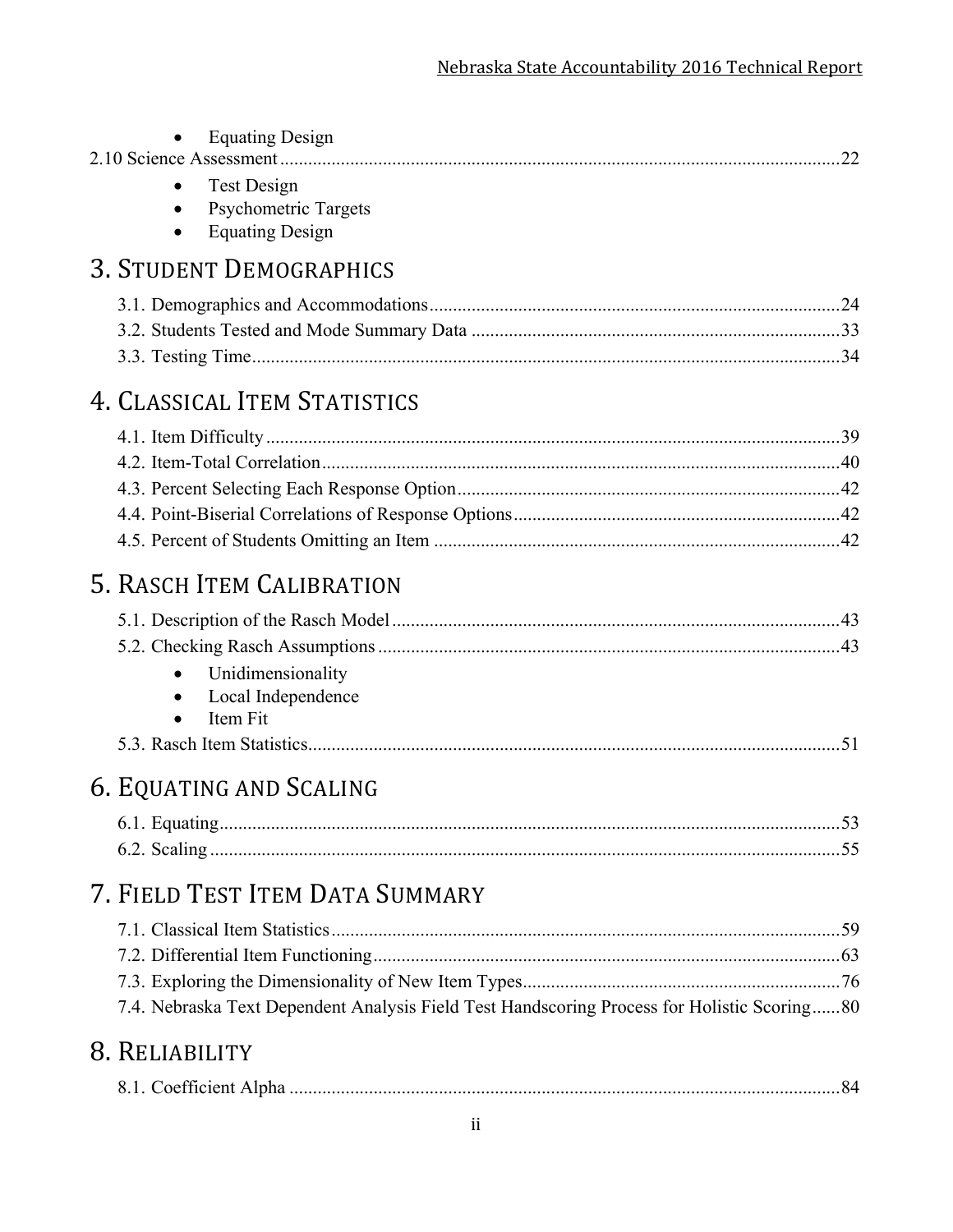|     | 9. VALIDITY |                                                                                   |  |
|-----|-------------|-----------------------------------------------------------------------------------|--|
|     |             |                                                                                   |  |
|     |             |                                                                                   |  |
|     |             | Item-Test Correlation<br>$\bullet$                                                |  |
|     |             | Item Response Theory Dimensionality                                               |  |
|     |             | <b>Strand Correlations</b>                                                        |  |
|     |             |                                                                                   |  |
| 10. |             |                                                                                   |  |
|     |             |                                                                                   |  |
| 11. |             | APPENDICES                                                                        |  |
|     |             |                                                                                   |  |
|     |             |                                                                                   |  |
|     |             |                                                                                   |  |
|     |             |                                                                                   |  |
|     |             |                                                                                   |  |
|     |             |                                                                                   |  |
|     |             |                                                                                   |  |
|     |             |                                                                                   |  |
|     |             | $\mathbf{L}$                                                                      |  |
|     |             | Reading, Mathematics, and Science Operational Form Calibration Summaries230       |  |
|     |             |                                                                                   |  |
|     |             |                                                                                   |  |
|     |             |                                                                                   |  |
|     |             |                                                                                   |  |
|     |             | O <sub>1</sub>                                                                    |  |
|     |             | P.                                                                                |  |
|     |             | Reading Raw-to-Scale Conversion Tables and Distributions of Ability281<br>Q.      |  |
|     |             | Mathematics Raw-to-Scale Conversion Tables and Distributions of Ability 294<br>R. |  |
|     |             | Science Raw-to-Scale Conversion Tables and Distributions of Ability309<br>S.      |  |
|     |             | Τ.                                                                                |  |
|     |             | U.                                                                                |  |
|     |             |                                                                                   |  |
|     |             | W. Reading, Mathematics, and Science Analysis and Demographic Summary Sheets349   |  |
|     |             | X. Reading, Mathematics, and Science Strand Reliability and SEM365                |  |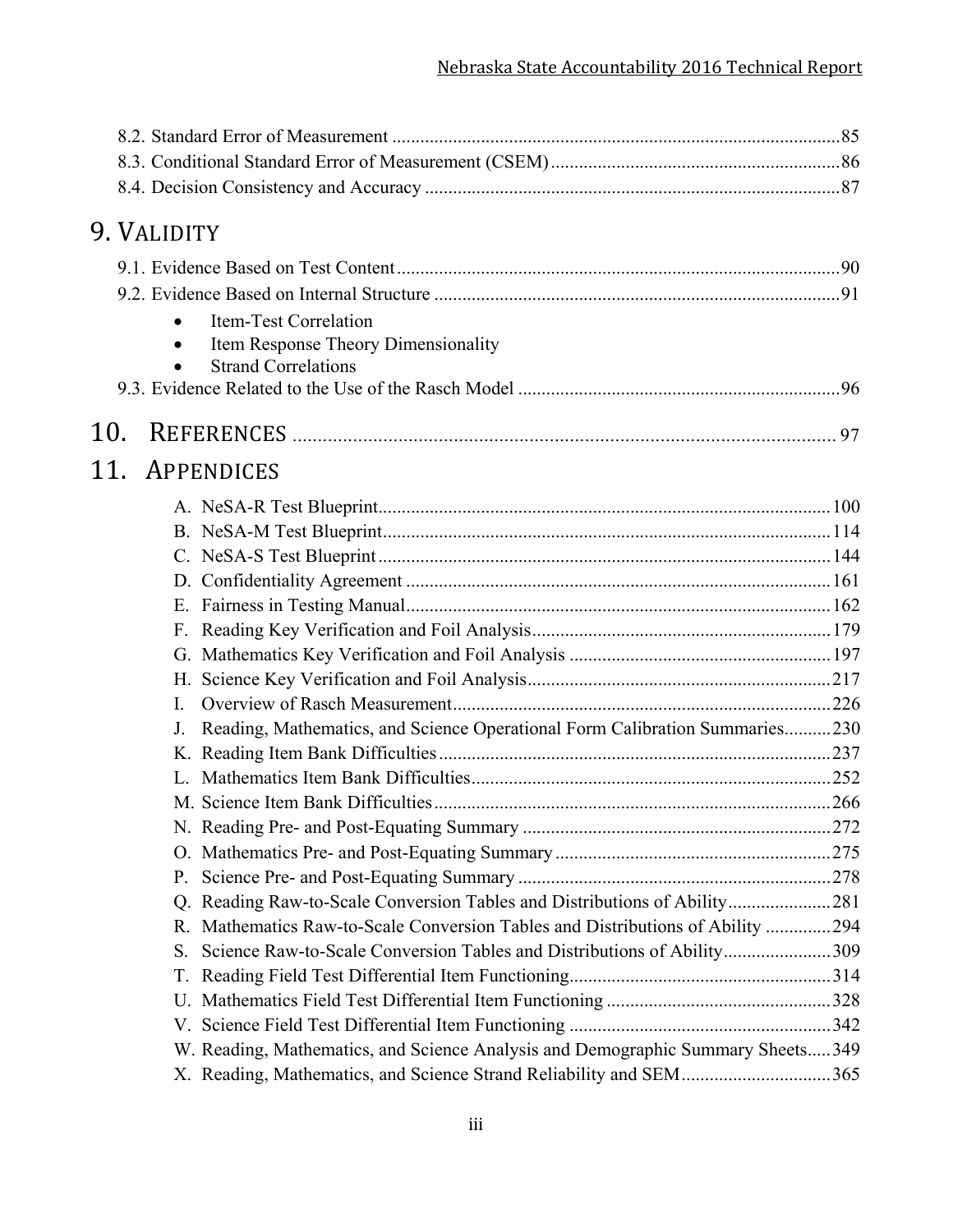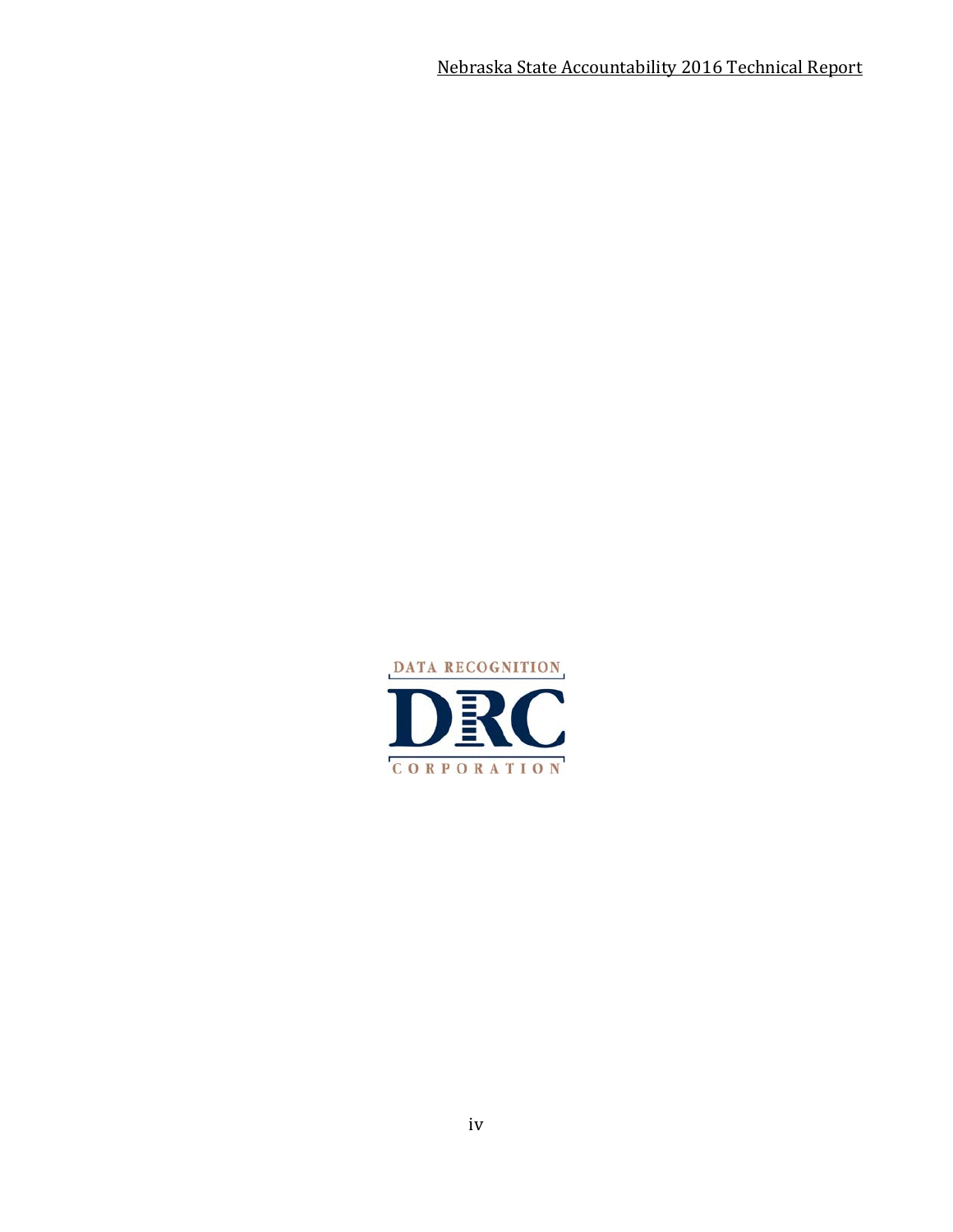# 1. BACKGROUND

### 1.1 PURPOSE AND ORGANIZATION OF THIS REPORT

This report documents the technical aspects of the 2016 Nebraska State Accountability Reading (NeSA-R), Mathematics (NeSA-M), and Nebraska Science (NeSA-S) operational tests, along with the NeSA-R, NeSA-M and NeSA-S embedded field tests, covering details of item and test development processes, administration procedures, and psychometric methods and summaries.

# 1.2 BACKGROUND OF THE NEBRASKA STATE ACCOUNTABILITY (NESA)

Previous Nebraska Assessments: In previous years, Nebraska administered a blend of local and stategenerated assessments to meet No Child Left Behind (NCLB) requirements called STARS (Schoolbased Teacher-led Assessment and Reporting System). STARS was a decentralized local assessment system that measured academic content standards in reading, mathematics, and science. The state reviewed every local assessment system for compliance and technical quality. The Nebraska Department of Education (NDE) provided guidance and support for Nebraska educators by training them to develop and use classroom-based assessments. For accreditation, districts were also required to administer national norm-referenced tests (NRT).

As a component of STARS, the NDE administered one writing assessment annually in grades 4, 8, and 11. In addition, the NDE provided an alternate assessment for students severely challenged by cognitive disabilities.

Purpose of the NeSA: Legislative Bill 1157 passed by the 2008 Nebraska Legislature (http://www.legislature.ne.gov/laws/statutes.php?statute=79-760.03) required a single statewide assessment of the Nebraska academic content standards for reading, mathematics, science, and writing in Nebraska's K-12 public schools. The new assessment system was named NeSA (Nebraska State Accountability), with NeSA-R for reading assessments, NeSA-M for mathematics, NeSA-S for science, and NeSA-W for writing (Complete documentation of the technical details for NeSA-W are presented in a separate document labeled *NeSA 2016 Writing Test Technical Report*). The assessments in reading and mathematics were administered in grades 3-8 and 11; science was administered in grades 5, 8, and 11.

NeSA replaced previous school-based assessments for purposes of local, state, and federal accountability. The NeSA RMS consists entirely of multiple choice items and will be administered, to the extent practicable, online. In January 2009, the NDE contracted with Data Recognition Corporation (DRC) to support the Department of Education with the administration, record keeping, and reporting of statewide student assessment and accountability.

Phase-In Schedule for NeSA: The NDE prescribed such assessments starting in the 2009-2010 school year to be phased in as shown in Table 1.2.1. The state intends to use the expertise and experience of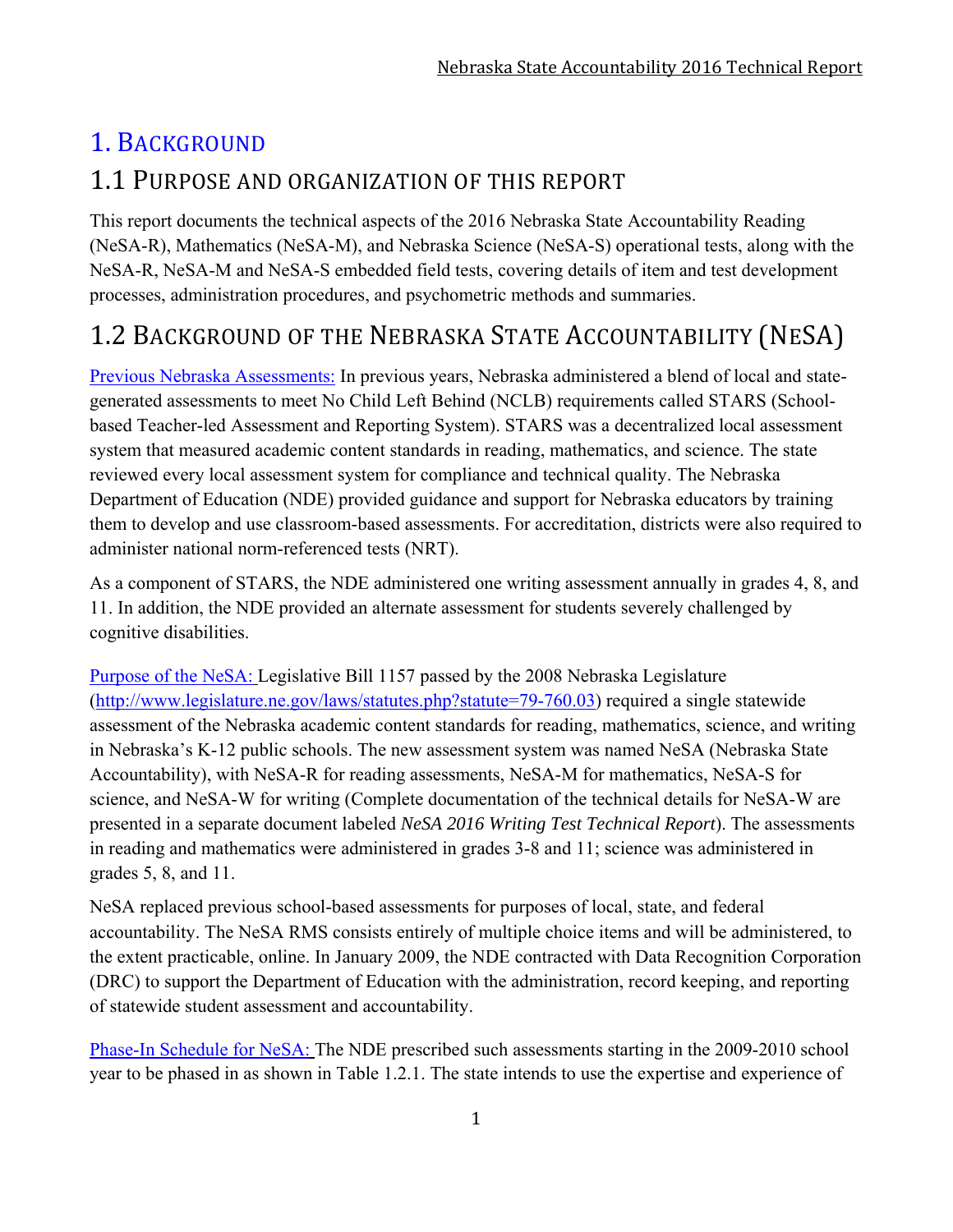in-state educators to participate, to the maximum extent possible, in the design and development of the new statewide assessment system.

| Table 1.2.1: NeSA Administration Schedule |                   |                            |                              |  |  |  |  |  |
|-------------------------------------------|-------------------|----------------------------|------------------------------|--|--|--|--|--|
| <b>Subject</b>                            |                   | <b>Administration Year</b> | <b>Grades</b>                |  |  |  |  |  |
|                                           | <b>Field Test</b> | <b>Operational</b>         |                              |  |  |  |  |  |
| Reading                                   | 2009              | 2010                       | 3 through 8 plus high school |  |  |  |  |  |
| <b>Mathematics</b>                        | 2010              | 2011                       | 3 through 8 plus high school |  |  |  |  |  |
| Science                                   | 2011              | 2012                       | 5, 8 and 11                  |  |  |  |  |  |

#### **Table 1.2.1: NeSA Administration Schedule**

Advisory Committees: Legislative Bill 1157 added a governor-appointed Technical Advisory Committee (TAC) with three nationally recognized experts in educational assessment, one Nebraska administrator, and one Nebraska teacher. The TAC reviewed the development plan for the NeSA, and provided technical advice, guidance, and research to help the NDE make informed decisions regarding standards, assessment, and accountability.

#### New College and Career Ready Standards for English Language Arts:

New College and Career Ready Standards for English Language Arts were adopted by the State Board of Education in September of 2014. Districts had to adopt these standards within one year of their adoption.

The 2015-16 NeSA-Reading operational assessment was aligned to the 2009 Legacy Language Arts Standards and to the new College and Career Ready Standards for English Language Arts. The NeSA-R also included field test items for the new NeSA-English Language Arts (ELA) assessment. Student scores for the NeSA-R were calculated using only operational items aligned to 2009 Legacy Language Arts Standards. The NeSA-ELA field test items were aligned to the 2014 College and Career Ready Standards for English Language Arts and included new item types. This report includes technical information about the field test items. The NeSA-ELA will be implemented in the spring of 2017.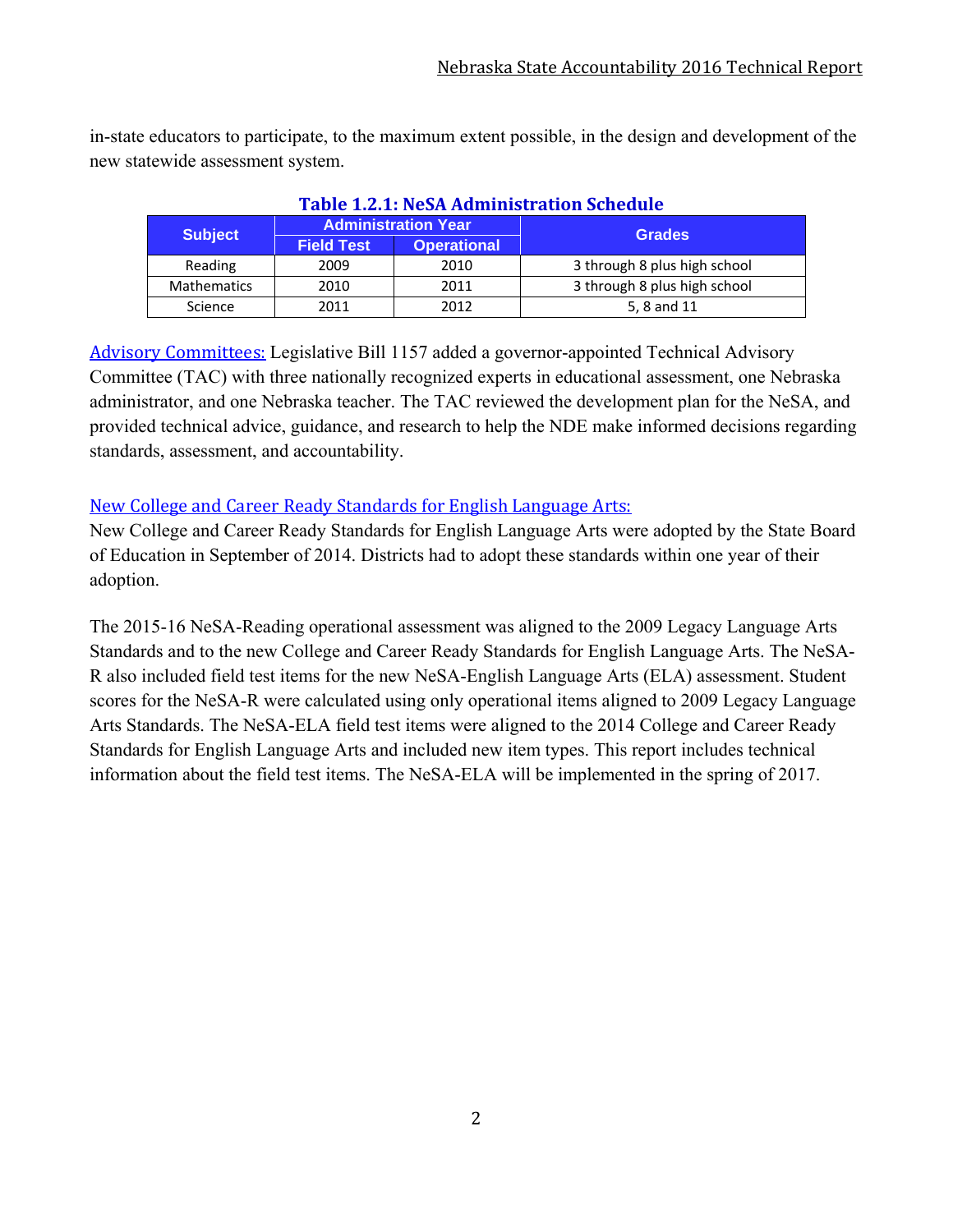# 2. ITEM AND TEST DEVELOPMENT 2.1 CONTENT STANDARDS

In April of 2008, the Nebraska Legislature passed into state law Legislative Bill 1157. This action changed previous provisions related to standards, assessment, and reporting. Specific to standards, the legislation stated:

- The State Board of Education shall adopt measurable academic content standards for at least the grade levels required for statewide assessment. The standards shall cover the content areas of reading, writing, mathematics, science, and social studies. The standards adopted shall be sufficiently clear and measurable to be used for testing student performance with respect to mastery of the content described in the state standards.
- The State Board of Education shall develop a plan to review and update standards for each content area every five years.
- The State Board of Education shall review and update the standards in reading by July 1, 2009, the standards in mathematics by July 1, 2010, and these standards in all other content areas by July 1, 2013.
- New College and Career Ready Standards for English Language Arts were adopted by the State Board of Education in September of 2014. Spring 2016 was the final administration of the NeSA-R and spring 2017 will mark the first administration of the NeSA-English Language Arts (ELA) assessment.

The Nebraska Language Arts Standards are the foundation for NeSA-R. This assessment instrument is comprised of items that address standards for grades 3–8 and 12. The standards are assessed at gradelevel with the exception of grade 12. The grade 12 standards are assessed on the NeSA tests at grade 11. The reading standards for each grade are represented in items that are distributed between two reporting categories: Vocabulary and Comprehension. The Vocabulary standards include word structure, context clues, and semantic relationships. The Comprehension standards include author's purpose, elements of narrative text, literary devices, main idea, relevant details, text features, genre, and generating questions while reading.

The mathematics component of the NeSA is composed of items that address indicators in grades 3–8 and high school. The standards are assessed at grade level with the exception of high school. The high school standards are assessed on the NeSA-M at grade 11. The assessable standards for each grade level are distributed among the four reporting categories: Number Sense Concepts, Geometric/Measurement Concepts, Algebraic Concepts, and Data Analysis/Probability Concepts. The National Council of Teachers of Mathematics (NCTM) and the National Assessment of Educational Progress (NAEP) standards are the foundation of the Nebraska Mathematics standards.

The science component of the NeSA is composed of items that address indicators in grade-band strands 3–5, 6–8, and 9–12. The NeSA-S assesses the standards for each grade-band strand at a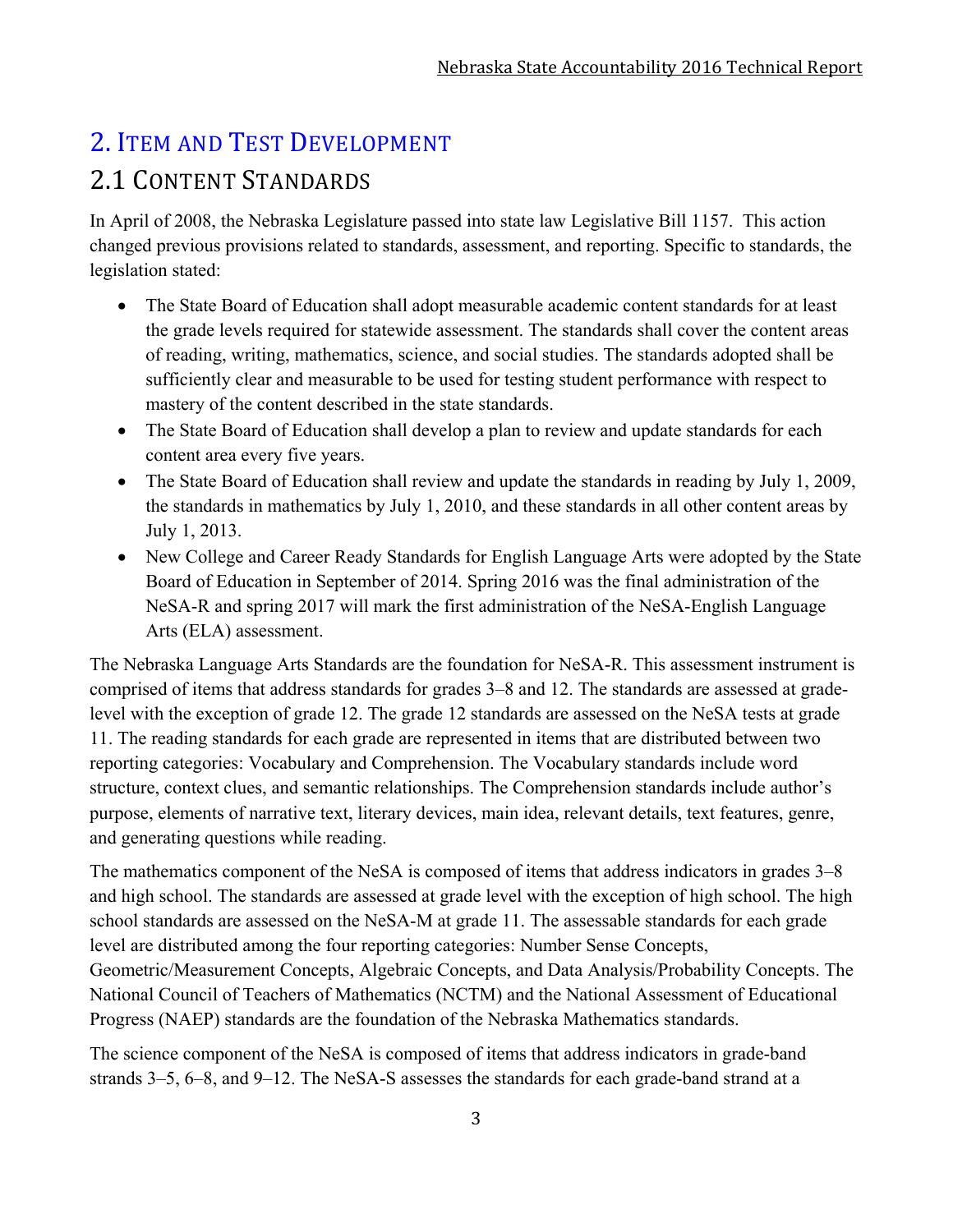specific grade: 3–5 strand at grade 5, 6–8 strand at grade 8, and 9–12 strand at grade 11. The assessable standards for each grade level are distributed among the four reporting categories: Inquiry, The Nature of Science, and Technology; Physical Science; Life Science; and Earth and Space Sciences.

# 2.2 TEST BLUEPRINTS

The test blueprints for each assessment include lists of all the standards, organized by reporting categories. The test blueprints also contain the Depth of Knowledge (DOK) level assigned to each standard and the range of test items to be part of the assessment by indicator. The NeSA-R test blueprint was developed and approved in fall 2009 (Appendix A). The NeSA-M test blueprint was developed and approved in fall 2010 (Appendix B). The NeSA-S test blueprint was developed and approved in fall 2011 (Appendix C).

# 2.3 MULTIPLE-CHOICE ITEMS (MC)

Each assessment incorporates multiple-choice (MC) items to assess the content standards. Students are required to select a correct answer from four response choices with a single correct answer. Each MC item is scored as right or wrong and has a value of one raw score point. MC items are used to assess a variety of skill levels in relation to the tested standards.

# 2.4 PASSAGE SELECTION

All items in the reading assessment were derived from a selection of narrative and informational passages. Passages acquired were "authentic" in that they were purchased from the test vendor that commissioned experienced passage writers to provide quality pieces of text. Passages were approved by a group of reading content specialists that have teaching experience at specific grade levels. These experts were given formal training on the specific requirements of the Nebraska assessment of reading. The group, under the facilitation of the NDE test development team, screened and edited passages for:

- interest and accuracy of information in a passage to a particular grade level;
- grade-level appropriateness of passage topic and vocabulary;
- rich passage content to support the development of high-quality test questions;
- bias, sensitivity, and fairness issues; and
- readability considerations and concerns.

Passages that were approved moved forward for the development of test items.

The readability of a passage was an evaluative process made by Nebraska educators, the NDE's test development team, DRC's reading content specialists, and other individuals who understand each particular grade level and children of a particular age group. In addition, formal readability programs were also used by DRC to provide a "snapshot" of a passage's reading difficulty based on sentence structure, length of words, etc. All of this information, along with the classroom context and content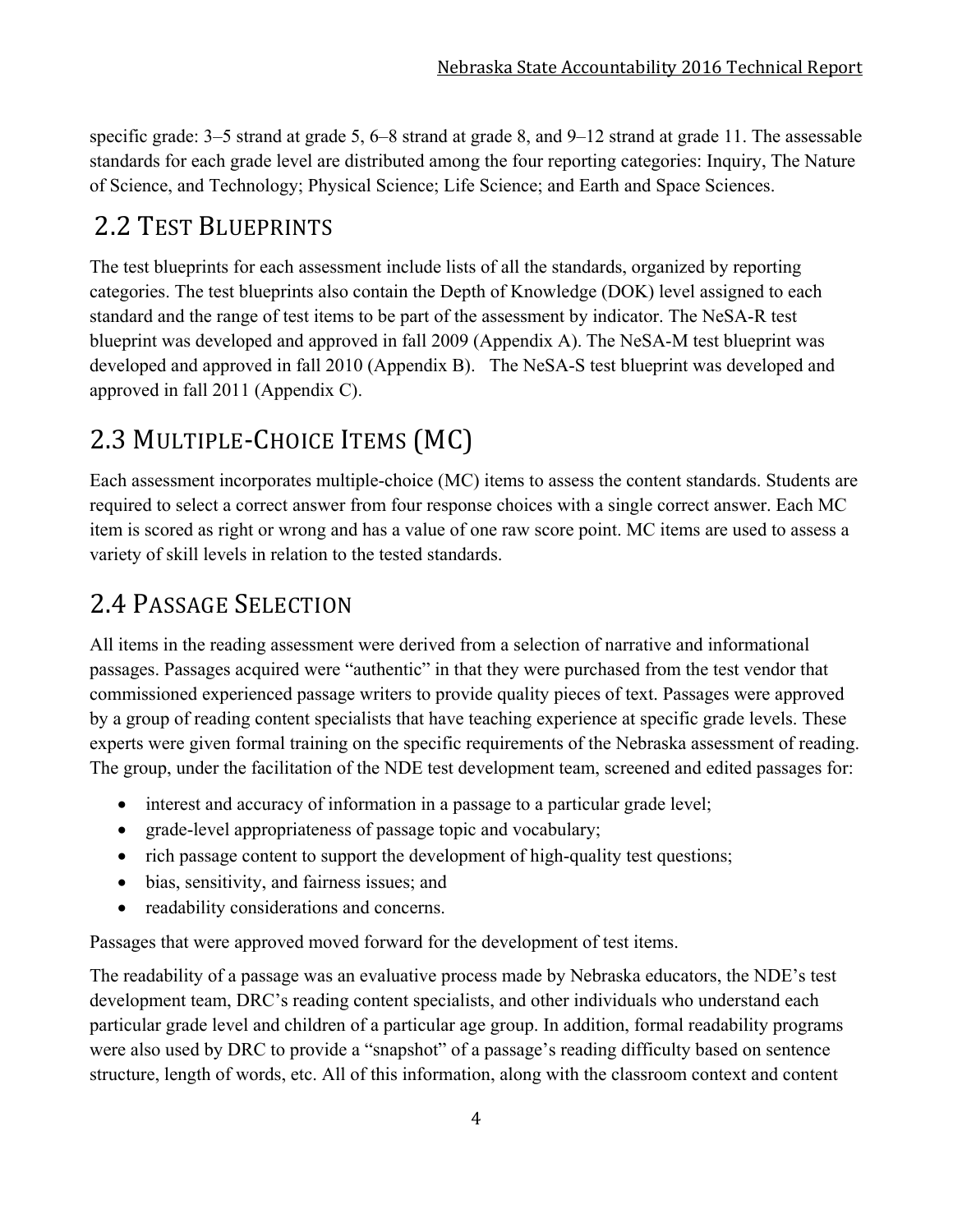appropriateness of a passage, was taken into consideration when placing a passage at a particular grade.

# 2.5 ITEM DEVELOPMENT AND REVIEW

The most significant considerations in the item and test development process are: aligning the items to the grade level indicators; determining the grade-level appropriateness; DOK; estimated difficulty level; and determining style, accuracy, and correct terminology. In addition, the *Standards for Educational and Psychological Testing* (AERA, APA, & NCME, 2014) and *Universal Design* (Thompson, Johnstone, & Thurlow, 2002) guided the following steps in the item development process:

- Analyze the grade-level indicators and test blueprints.
- Analyze item specifications and style guides.
- Select qualified item writers.
- Develop item-writing workshop training materials.
- Train Nebraska educators to write items.
- Write items that match the standards, are free of bias, and address fairness and sensitivity concerns.
- Conduct and monitor internal item reviews and quality processes.
- Prepare passages (reading only) and items for review by a committee of Nebraska educators (content and bias/sensitivity).
- Select and assemble items for field testing.
- Field test items, score the items, and analyze the data.
- Review items and associated statistics after field testing, including bias statistics.
- Update item bank.

Item Writer Training: The test items were written by Nebraska educators who were recommended for the process by an administrator. Three criteria were considered in selecting the item writers: educational role, geographic location, and experience with item writing.

Prior to developing items for NeSA, a cadre of item writers was trained with regard to:

- Nebraska content standards and test blueprints;
- cognitive levels, including Depth of Knowledge (DOK);
- principles of Universal Design;
- skill-specific and balanced test items for the grade level;
- developmentally appropriate structure and content;
- item-writing technical quality issues;
- bias, fairness, and sensitivity issues; and
- style considerations and item specifications.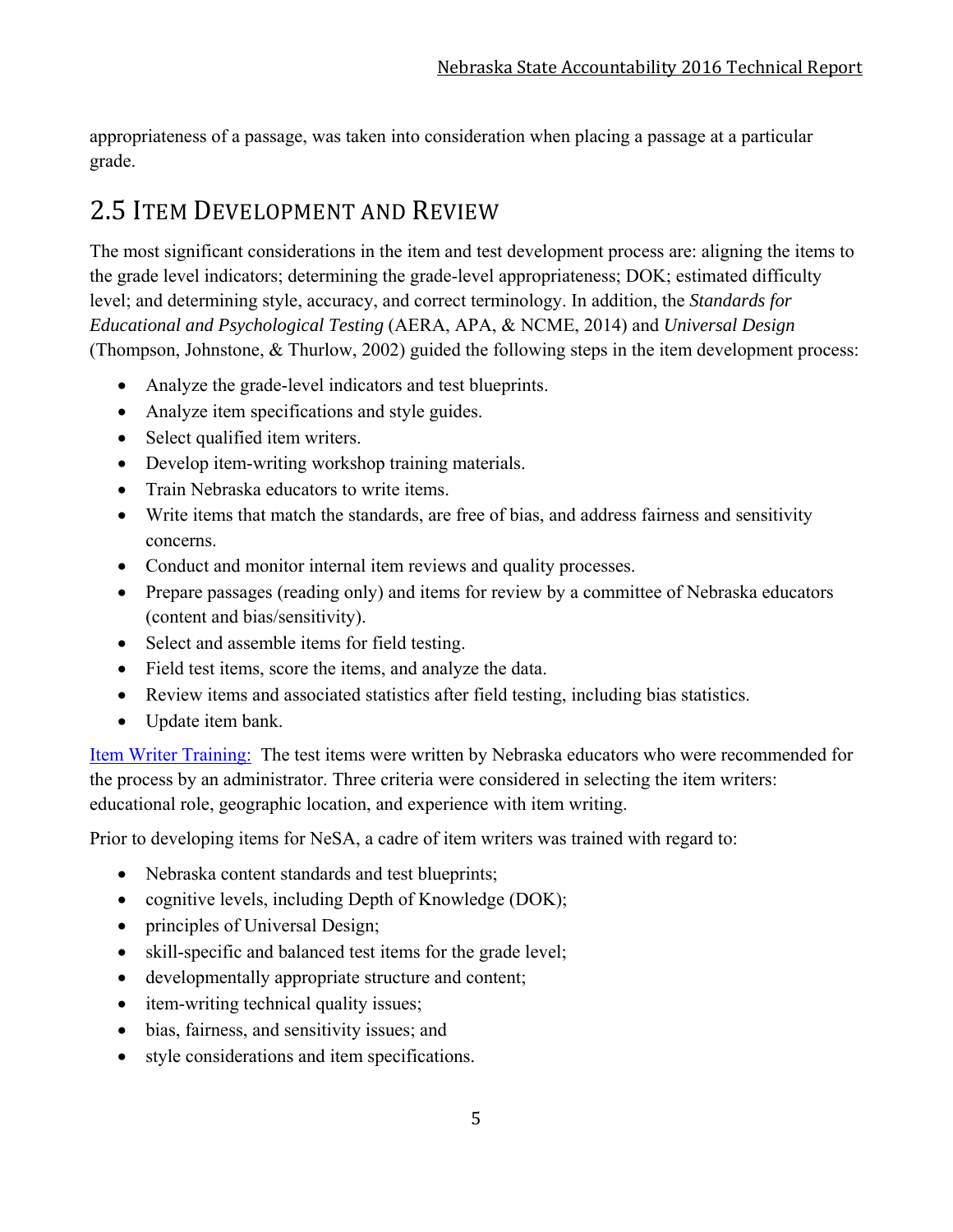Item Writing: To ensure that all test items met the requirements of the approved target content test blueprint and were adequately distributed across subcategories and levels of difficulty, item writers were asked to document the following specific information as each item was written:

- Alignment to the Nebraska Standards: There must be a high degree of match between a particular question and the standard it is intended to measure. Item writers were asked to clearly indicate which standard each item was measuring.
- Estimated Difficulty Level: Prior to field testing items, the item difficulties were not known, and writers could only make approximations as to how difficult an item might be. The estimated difficulty level was based upon the writer's own judgment as directly related to his or her classroom teaching and knowledge of the curriculum for a given content area and grade level. The purpose for indicating estimated difficulty levels as items were written was to help ensure that the pool of items would include a range of difficulty (easy, medium, and challenging).
- Appropriate Grade Level, Item Context, and Assumed Student Knowledge: Item writers were asked to consider the conceptual and cognitive level of each item. They were asked to review each item to determine whether or not the item was measuring something that was important and could be successfully taught and learned in the classroom.
- MC Item Options and Distractor Rationale: Writers were instructed to make sure that each item had only one clearly correct answer. Item writers submitted the answer key with the item. All distractors were plausible choices that represented common errors and misconceptions in student reasoning.
- Face Validity and Distribution of Items Based upon DOK: Writers were asked to classify the DOK of each item, using a model based on Norman Webb's work on DOK (Webb, 2002). Items were classified as one of four DOK categories: recall (DOK Level 1), skill/concept (DOK Level 2), strategic thinking (DOK Level 3), and extended thinking (DOK Level 4).
- Readability: Writers were instructed to pay careful attention to the readability of each item to ensure that the focus was on the concepts; not on reading comprehension of the item. Resources writers used to verify the vocabulary level were the *EDL Core Vocabularies* (Taylor, Frackenpohl, White, Nieroroda, Browning, & Brisner, 1989) and the *Children's Writer's Word Book* (Mogilner, 1992). In addition, every test item was reviewed by grade-level experts. They reviewed each item from the perspective of the students they teach, and they determined the validity of the vocabulary used.
- Grammar and Structure for Item Stems and Item Options: All items were written to meet technical quality, including correct grammar, syntax, and usage in all items, as well as parallel construction and structure of text associated with each MC item.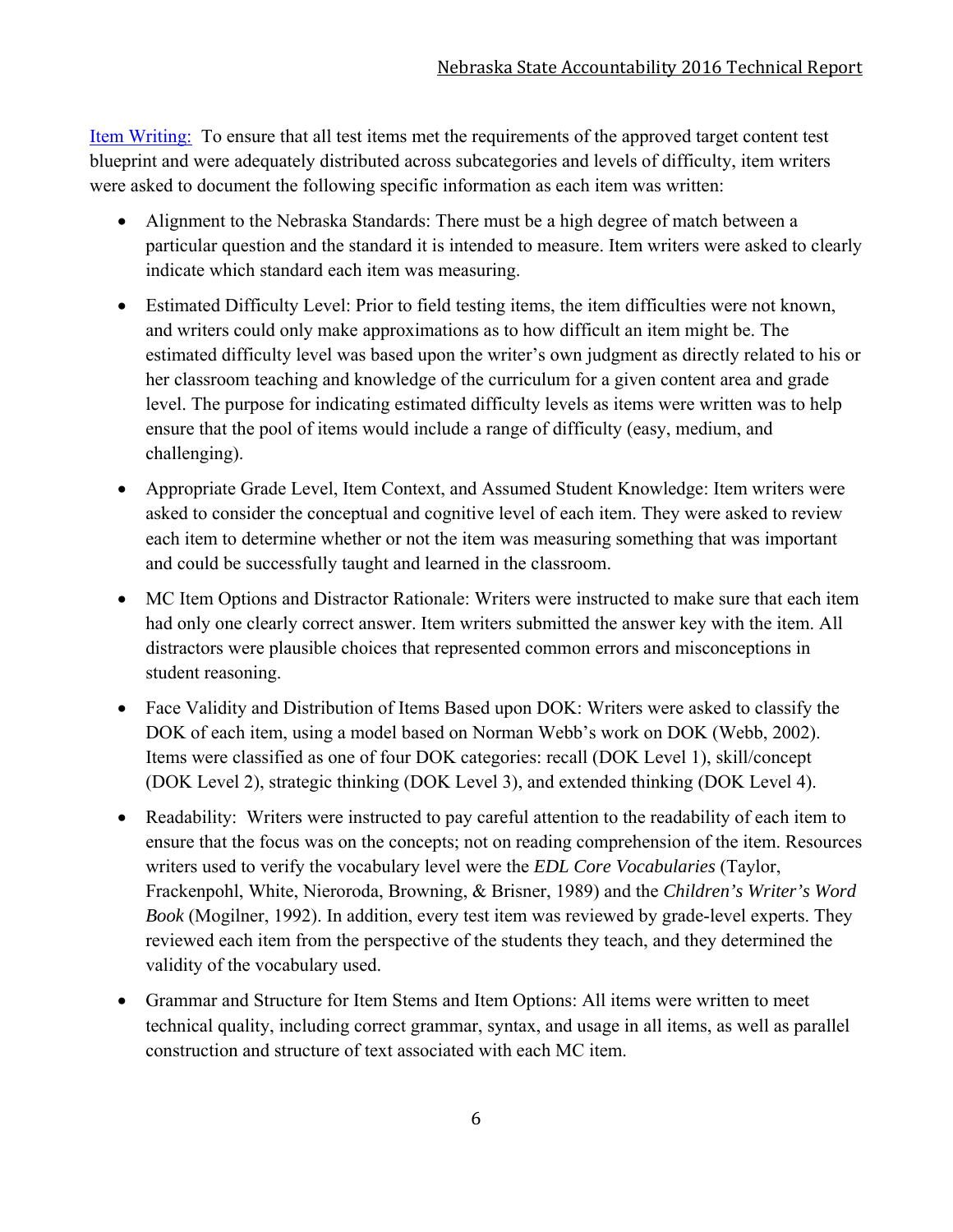Item Review: Throughout the item development process, independent panels of reading content experts reviewed the items. The following guidelines for reviewing assessment items were used during each review process.

A quality item should:

- have only one clear correct answer and contain answer choices that are reasonably parallel in length and structure;
- have a correctly assigned content code (item map);
- measure one main idea or problem;
- measure the objective or curriculum content standard it is designed to measure;
- be at the appropriate level of difficulty;
- be simple, direct, and free of ambiguity;
- make use of vocabulary and sentence structure that is appropriate to the grade level of the student being tested;
- be based on content that is accurate and current;
- when appropriate, contain stimulus material that are clear and concise and provide all information that is needed;
- when appropriate, contain graphics that are clearly labeled;
- contain answer choices that are plausible and reasonable in terms of the requirements of the question, as well as the students' level of knowledge;
- contain distractors that relate to the question and can be supported by a rationale;
- reflect current teaching and learning practices in the content area; and
- be free of gender, ethnic, cultural, socioeconomic, and regional stereotyping bias.

Following each review process, the item writer group and the item review panel discussed suggestions for revisions related to each item. Items were revised only when both groups agreed on the proposed change.

Editorial Review of Items: After items were written and reviewed, the NDE test development specialists reviewed each item for item quality, making sure that the test items were in compliance with guidelines for clarity, style, accuracy, and appropriateness for Nebraska students. Additionally, DRC test development content experts worked collaboratively with the NDE to review and revise the items prior to field testing to ensure highest level of quality possible.

Review of the Online Items: All items for online assessment were reviewed by the NDE and DRC. In addition to DRC's standard review process to which all items are subjected, and to ensure comparability with paper and pencil versions, all items were reviewed for formatting and scrolling concerns.

Universally Designed Assessments: Universally designed assessments allow participation of the widest possible range of students and result in valid inferences about performance of all students who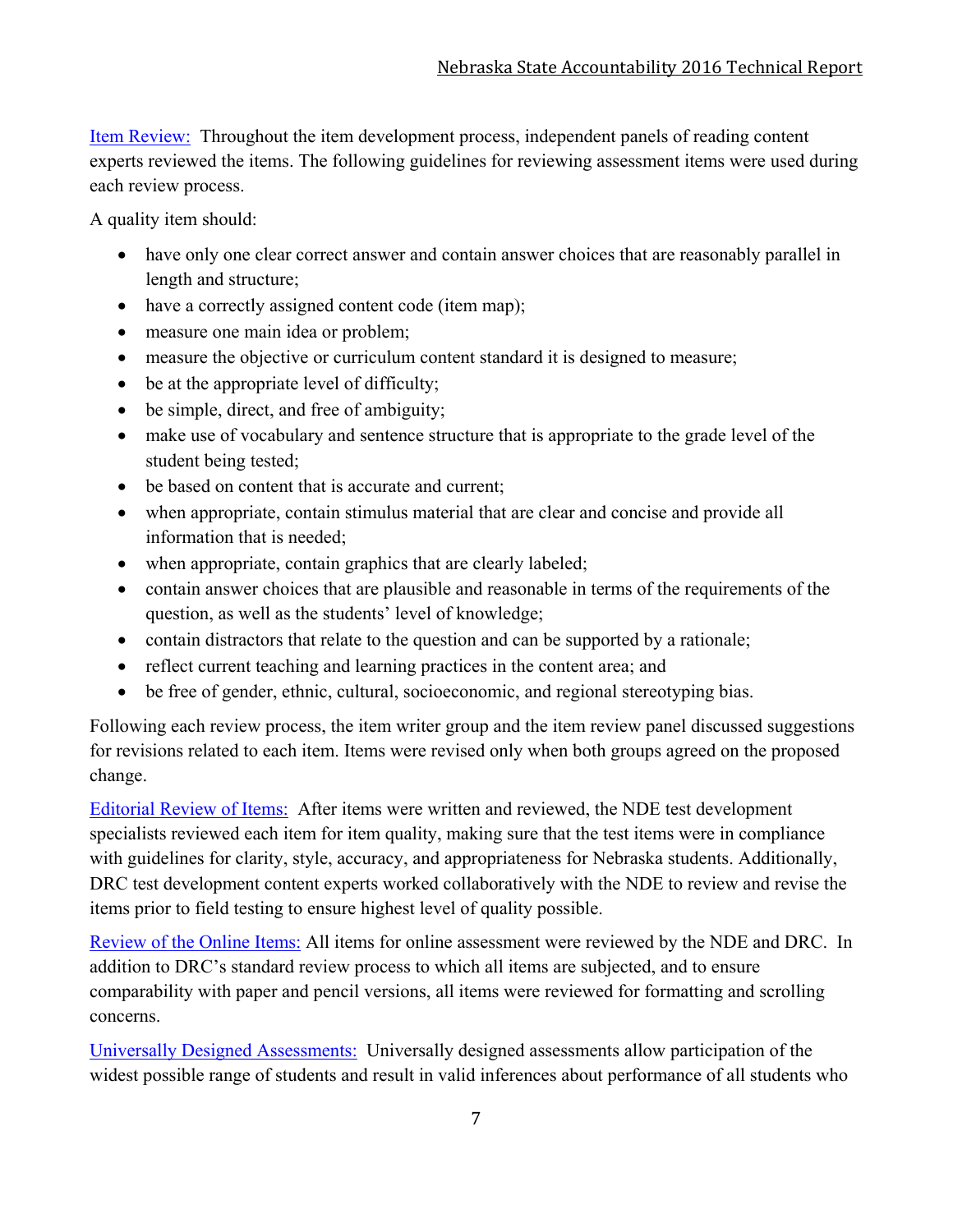participate and are based on the premise that each child in school is a part of the population to be tested, and that testing results should not be affected by disability, gender, race, or English language ability (Thompson, Johnstone, & Thurlow, 2002). The NDE and DRC are committed to the development of items and tests that are fair and valid for all students. At every stage of the item and test development process, procedures ensure that items and tests are designed and developed using the elements of universally designed assessments that were developed by the National Center on Educational Outcomes (NCEO).

Federal legislation addresses the need for universally designed assessments. The *No Child Left Behind Act* (Elementary and Secondary Education Act) requires that each state must "provide for the participation in [statewide] assessments of all students" [Section 1111(b) (3) (C) (ix) (l)]. Both Title 1 and IDEA regulations call for universally designed assessments that are accessible and valid for all students including students with disabilities and students with limited English proficiency. The NDE and DRC recognize that the benefits of universally designed assessments not only apply to these groups of students, but to all individuals with wide-ranging characteristics.

The NDE test development team and Nebraska item writers have been fully trained in the elements of Universal Design as it relates to developing large-scale statewide assessments. Additionally, the NDE and DRC partner to ensure that all items meet the Universal Design requirements during the item review process.

After a review of research relevant to the assessment development process and the principles of Universal Design (Center for Universal Design, 1997), NCEO has produced seven elements of Universal Design as they apply to assessments (Thompson, Johnstone, & Thurlow, 2002).

Inclusive Assessment Population

When tests are first conceptualized, they need to be thought of in the context of who will be tested. If the test is designed for state, district, or school accountability purposes, the target population must include every student except those who will participate in accountability through an alternate assessment. The NDE and DRC are fully aware of increased demands that statewide assessment systems must include and be accountable for ALL students.

#### Precisely Defined Constructs

An important function of well-designed assessments is that they actually measure what they are intended to measure. The NDE item writers and DRC carefully examine what is to be tested and design items that offer the greatest opportunity for success within those constructs. Just as universally designed architecture removes physical, sensory, and cognitive barriers to all types of people in public and private structures, universally designed assessments must remove all nonconstruct-oriented cognitive, sensory, emotional, and physical barriers.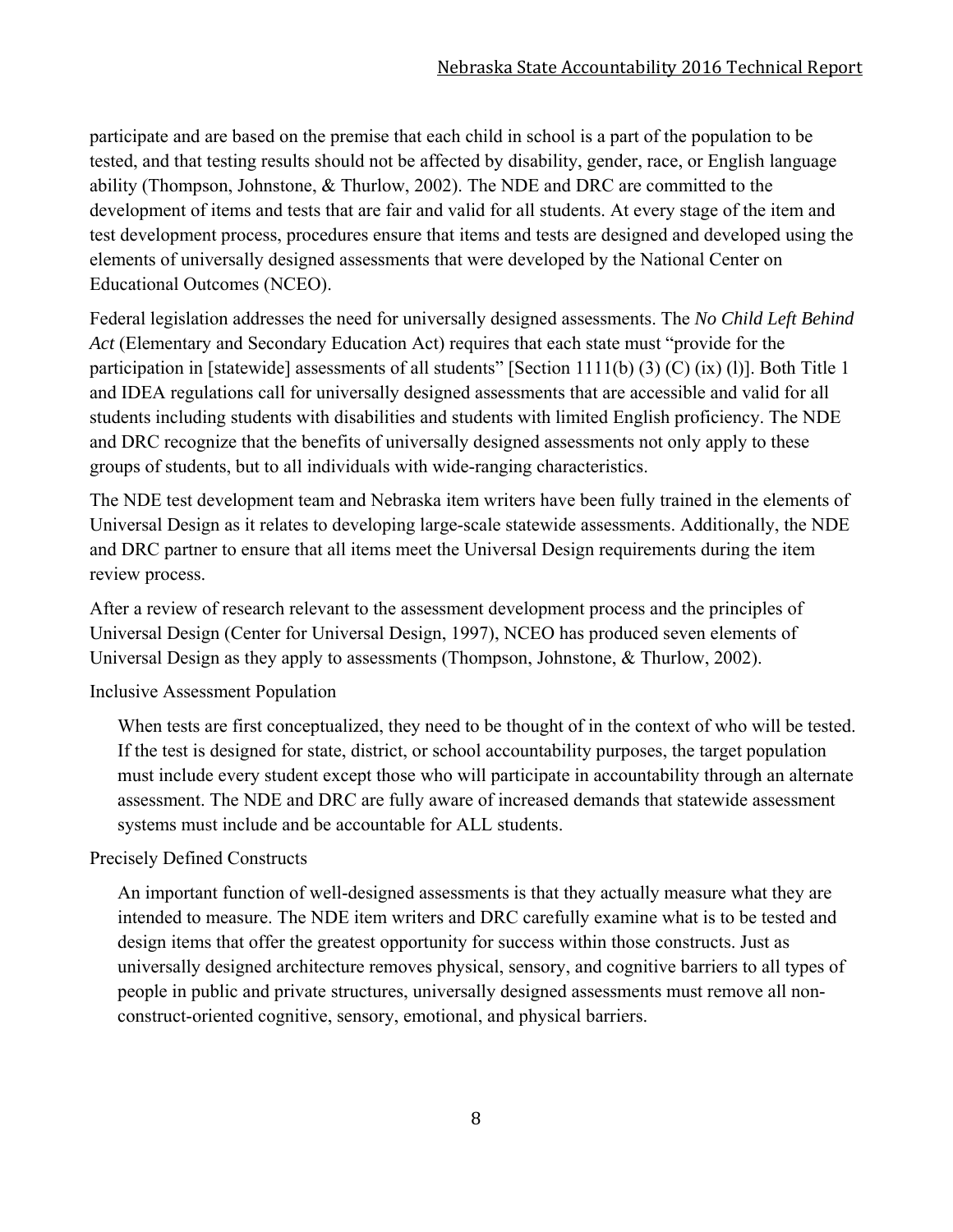#### Accessible, Non-biased Items

The NDE conducts both internal and external review of items and test specifications to ensure that they do not create barriers because of lack of sensitivity to disability, cultural, or other subgroups. Items and test specifications are developed by a team of individuals who understand the varied characteristics of items that might create difficulties for any group of students. Accessibility is incorporated as a primary dimension of test specifications, so that accessibility is woven into the fabric of the test rather than being added after the fact.

#### Amenable to Accommodations

Even though items on universally designed assessments will be accessible for most students, there will still be some students who continue to need accommodations. Thus, another essential element of any universally designed assessment is that it is compatible with accommodations and a variety of widely used adaptive equipment and assistive technology. The NDE and DRC work to ensure that state guidelines on the use of accommodations are compatible with the assessment being developed.

#### Simple, Clear, and Intuitive Instructions and Procedures

Assessment instructions should be easy to understand, regardless of a student's experience, knowledge, language skills, or current concentration level. Directions and questions need to be in simple, clear, and understandable language. Knowledge questions that are posed within complex language certainly invalidate the test if students cannot understand how they are expected to respond to a question.

#### Maximum Readability and Comprehensibility

A variety of guidelines exist to ensure that text is maximally readable and comprehensible. These features go beyond what is measured by readability formulas. Readability and comprehensibility are affected by many characteristics, including student background, sentence difficulty, organization of text, and others. All of these features are considered as the NDE develops the text of assessments.

Plain language is a concept now being highlighted in research on assessments. Plain language has been defined as language that is straightforward and concise. The following strategies for editing text to produce plain language are used during the NDE's editing process:

- Reduce excessive length.
- Use common words.
- Avoid ambiguous words.
- Avoid irregularly spelled words.
- Avoid proper names.
- Avoid inconsistent naming and graphic conventions.
- Avoid unclear signals about how to direct attention.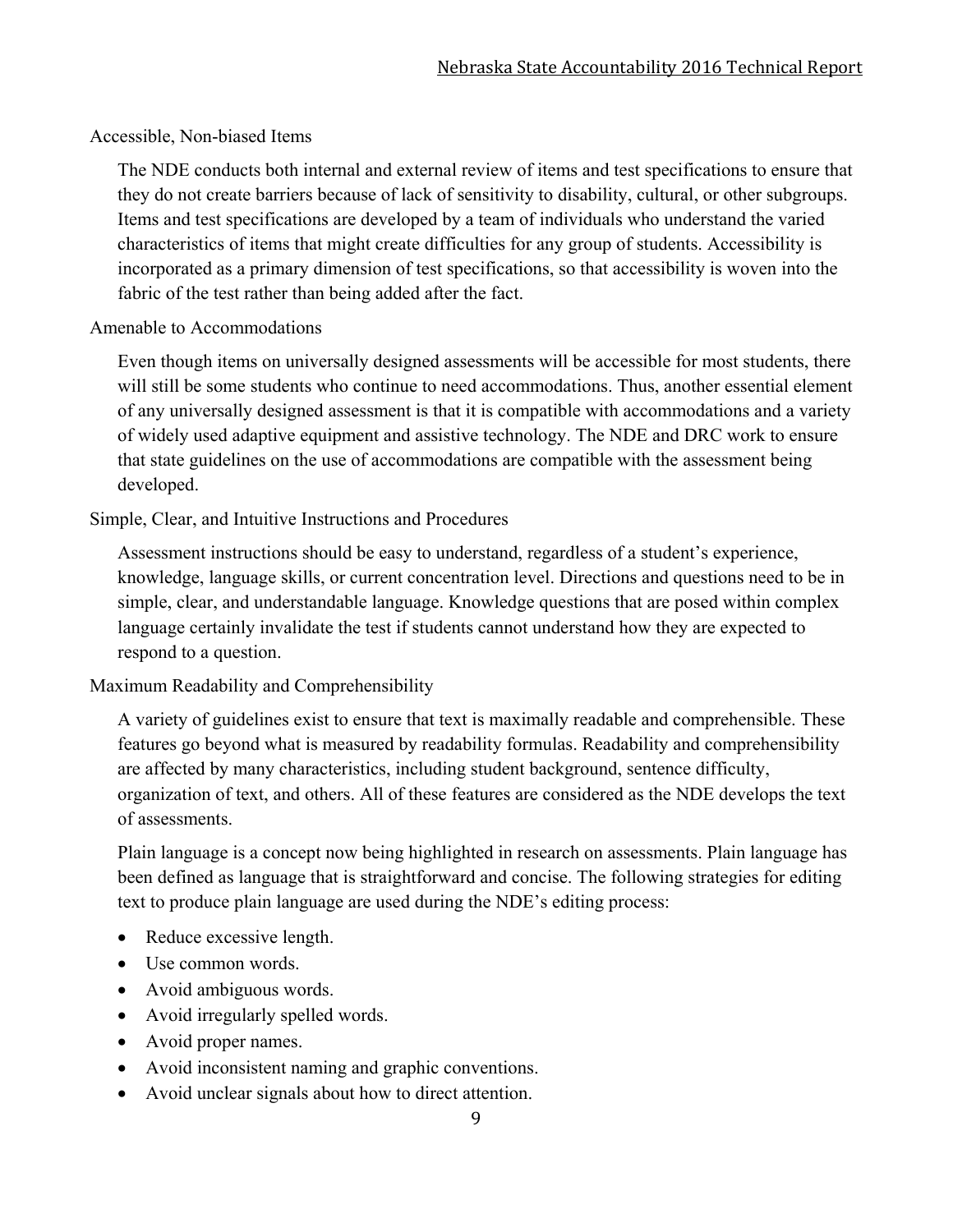- Mark all questions.
- Maximum legibility.

Legibility is the physical appearance of text, the way that the shapes of letters and numbers enable people to read text easily. Bias results when tests contain physical features that interfere with a student's focus on or understanding of the constructs that test items are intended to assess. DRC works closely with the NDE to develop a style guide that includes dimensions of style that are consistent with universal design.

DOK: Interpreting and assigning DOK levels to both objectives within standards and assessment items is an essential requirement of alignment analysis. Four levels of DOK are used for this analysis. The NeSA assessments include items written at levels 1, 2, and 3. Level 4 items are not included due to the test being comprised of only MC items.

#### **Reading Level 1**

Level 1 requires students to receive or recite facts or to use simple skills or abilities. Oral reading that does not include analysis of the text as well as basic comprehension of a text is included. Items require only a shallow understanding of text presented and often consist of verbatim recall from text or simple understanding of a single word or phrase. Some examples that represent, but do not constitute all of, Level 1 performance are:

- Support ideas by reference to details in the text.
- Use a dictionary to find the meaning of words.
- Identify figurative language in a reading passage.

#### **Reading Level 2**

Level 2 includes the engagement of some mental processing beyond recalling or reproducing a response; it requires both comprehension and subsequent processing of text or portions of text. Intersentence analysis of inference is required. Some important concepts are covered, but not in a complex way. Standards and items at this level may include words such as summarize, interpret, infer, classify, organize, collect, display, compare, and determine whether fact or opinion. Literal main ideas are stressed. A Level 2 assessment item may require students to apply some of the skills and concepts that are covered in Level 1. Some examples that represent, but do not constitute all of, Level 2 performance are:

- Use context cues to identify the meaning of unfamiliar words.
- Predict a logical outcome based on information in a reading selection.
- Identify and summarize the major events in a narrative.

#### **Reading Level 3**

Deep knowledge becomes more of a focus at Level 3. Students are encouraged to go beyond the text; however, they are still required to show understanding of the ideas in the text. Students may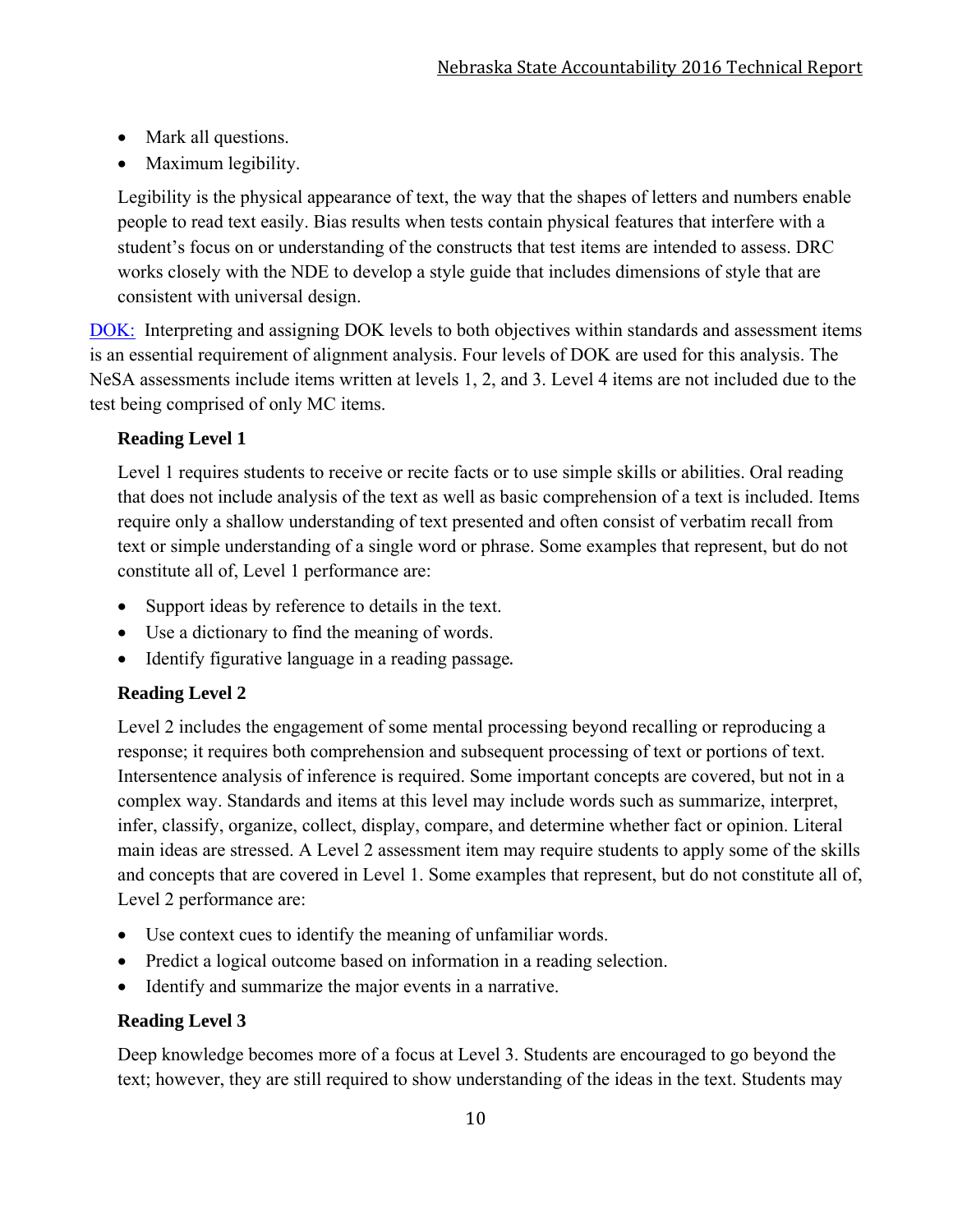be encouraged to explain, generalize, or connect ideas. Standards and items at Level 3 involve reasoning and planning. Students must be able to support their thinking. Items may involve abstract theme identification, inference across an entire passage, or students' application of prior knowledge. Items may also involve more superficial connections between texts. Some examples that represent, but do not constitute all of, Level 3 performance are:

- Determine the author's purpose and describe how it affects the interpretation of a reading selection.
- Summarize information from multiple sources to address a specific topic.
- Analyze and describe the characteristics of various types of literature.

#### **Reading Level 4**

Higher-order thinking is central and knowledge is deep at Level 4. The standard or assessment item at this level will probably be an extended activity, with extended time provided. The extended time period is not a distinguishing factor if the required work is only repetitive and does not require applying significant conceptual understanding and higher-order thinking. Students take information from at least one passage and are asked to apply this information to a new task. They may also be asked to develop hypotheses and perform complex analyses of the connections among texts. Some examples that represent, but do not constitute all of, Level 4 performance are:

- Analyze and synthesize information from multiple sources.
- Examine and explain alternative perspectives across a variety of sources.
- Describe and illustrate how common themes are found across texts from different cultures.

#### **Mathematics Level 1**

Level 1 includes the recall of information such as a fact, definition, term, or a simple procedure, as well as performing a simple algorithm or applying a formula. That is, in mathematics, a one-step, well-defined, and straight algorithmic procedure should be included at this lowest level. Other key words that signify a Level 1 include "identify," "recall," "recognize," "use," and "measure." Verbs such as "describe" and "explain" could be classified at different levels, depending on what is to be described and explained.

#### **Mathematics Level 2**

Level 2 includes the engagement of some mental processing beyond a habitual response. A Level 2 assessment item requires students to make some decisions as to how to approach the problem or activity, whereas Level 1 requires students to demonstrate a rote response, perform a well-known algorithm, follow a set procedure (like a recipe), or perform a clearly defined series of steps. Keywords that generally distinguish a Level 2 item include "classify," "organize," "estimate," "make observations," "collect and display data," and "compare data." These actions imply more than one step. For example, to compare data requires first identifying characteristics of the objects or phenomenon and then grouping or ordering the objects. Some action verbs, such as "explain," "describe," or "interpret" could be classified at different levels depending on the object of the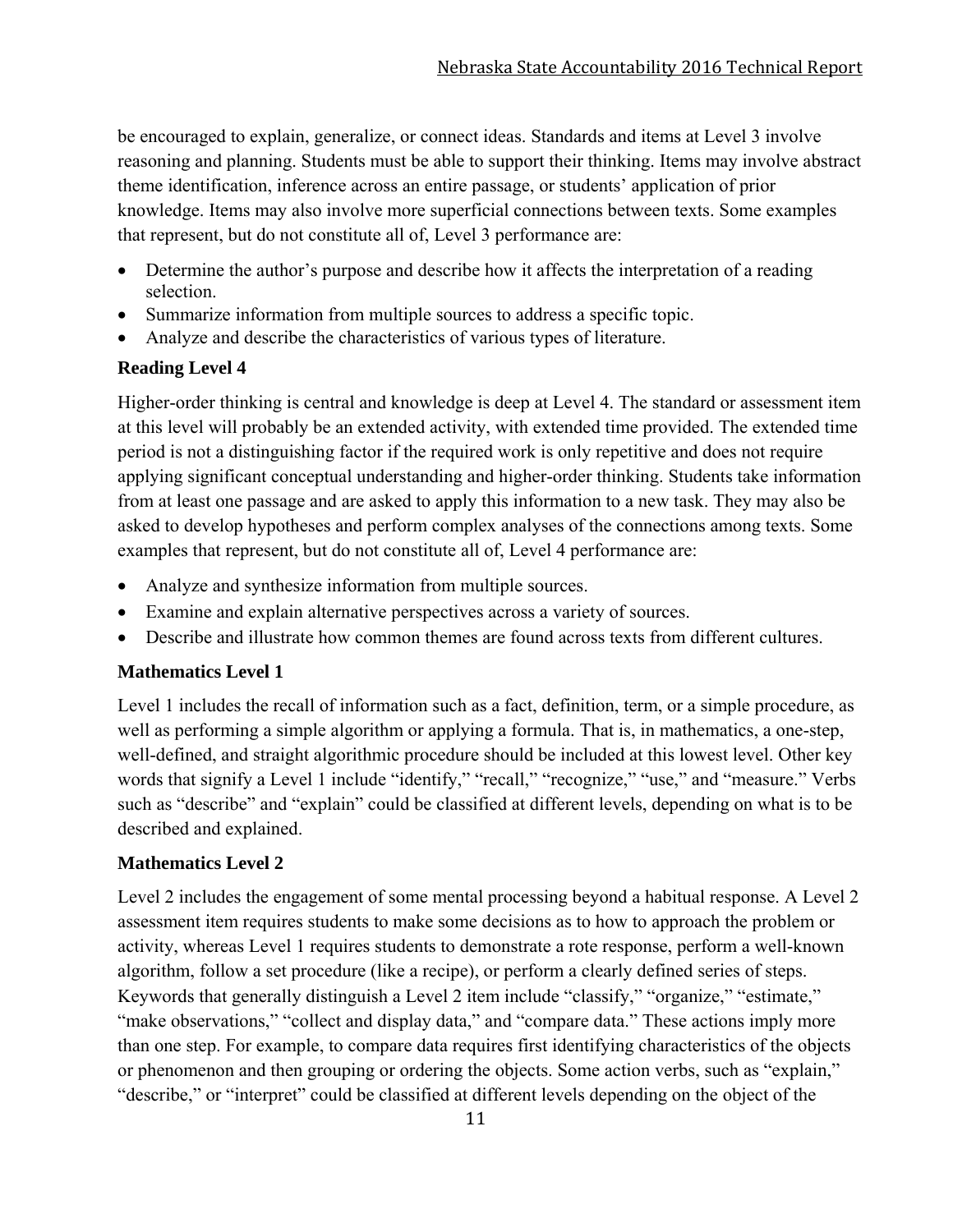action. For example, if an item required students to explain how light affects mass by indicating there is a relationship between light and heat, this is considered a Level 2. Interpreting information from a simple graph, requiring reading information from the graph, also is a Level 2. Interpreting information from a complex graph that requires some decisions on what features of the graph need to be considered and how information from the graph can be aggregated is a Level 3. Caution is warranted in interpreting Level 2 as only skills because some reviewers will interpret skills very narrowly, as primarily numerical skills. Such interpretation excludes from this level other skills, such as visualization skills and probability skills, which may be more complex simply because they are less common. Other Level 2 activities include explaining the purpose and use of experimental procedures; carrying out experimental procedures; making observations and collecting data; classifying, organizing, and comparing data; and organizing and displaying data in tables, graphs, and charts.

#### **Mathematics Level 3**

Level 3 requires reasoning, planning, using evidence, and a higher level of thinking than the previous two levels. In most instances, requiring students to explain their thinking is a Level 3. Activities that require students to make conjectures are also at this level. The cognitive demands at Level 3 are complex and abstract. The complexity does not result from the fact that there are multiple answers, a possibility for both Levels 1 and 2, but because the task requires more demanding reasoning. An activity, however, that has more than one possible answer and requires students to justify the response they give would most likely be a Level 3. Other Level 3 activities include drawing conclusions from observations, citing evidence and developing a logical argument for concepts, explaining phenomena in terms of concepts, and using concepts to solve problems.

#### **Mathematics Level 4**

Level 4 requires complex reasoning, planning, developing, and thinking most likely over an extended period of time. The extended time period is not a distinguishing factor if the required work is only repetitive and does not require applying significant conceptual understanding and higher-order thinking. For example, if a student has to take the water temperature from a river each day for a month and then construct a graph, this would be classified as a Level 2. However, if the student were to conduct a river study that requires taking into consideration a number of variables, this would be a Level 4. At Level 4, the cognitive demands of the task should be high and the work should be very complex. Students should be required to make several connections—relate ideas *within* the content area or *among* content areas—and have to select one approach among many alternatives on how the situation should be solved, in order to be at this highest level. Level 4 activities include designing and conducting experiments, making connections between a finding and related concepts and phenomena, combining and synthesizing ideas into new concepts, and critiquing experimental designs.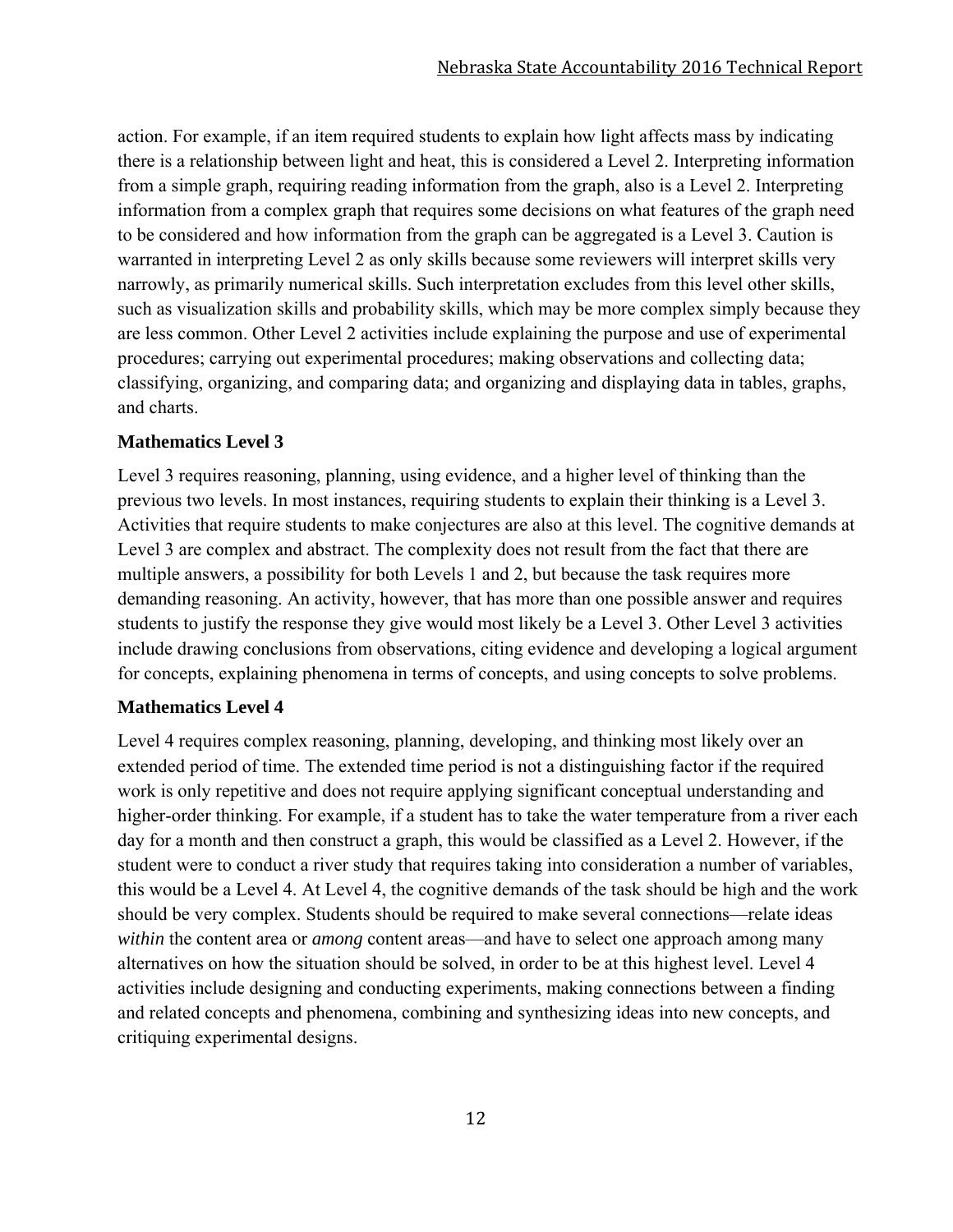#### **Science Level 1**

*Level 1 (Recall and Reproduction)* requires the recall of information, such as a fact, definition, term, or a simple procedure, as well as performance of a simple science process or procedure. Level 1 only requires students to demonstrate a rote response, use a well-known formula, follow a set procedure (like a recipe), or perform a clearly defined series of steps. A "simple" procedure is well defined and typically involves only one step. Verbs such as "identify," "recall," "recognize," "use," "calculate," and "measure" generally represent cognitive work at the recall and reproduction level. Simple word problems that can be directly translated into and solved by a formula are considered Level 1. Verbs such as "describe" and "explain" could be classified at different DOK levels, depending on the complexity of what is to be described and explained. A student answering a Level 1 item either knows the answer or does not: that is, the item does not need to be "figured out" or "solved." In other words, if the knowledge necessary to answer an item automatically provides the answer to it, then the item is at Level 1. If the knowledge needed to answer the item is not automatically provided in the stem, the item is at least at Level 2. Some examples that represent, but do not constitute all of, Level 1 performance are:

- Recall or recognize a fact, term, or property.
- Represent in words or diagrams a scientific concept or relationship.
- Provide or recognize a standard scientific representation for simple phenomenon.
- Perform a routine procedure, such as measuring length.

#### **Science Level 2**

*Level 2 (Skills and Concepts)* includes the engagement of some mental processing beyond recalling or reproducing a response. The content knowledge or process involved is **more complex** than in Level 1. Items require students to make some decisions as to how to approach the question or problem. Keywords that generally distinguish a Level 2 item include "classify," "organize," "estimate," "make observations," "collect and display data," and "compare data." These actions imply **more than one step**. For example, to compare data requires first identifying characteristics of the objects or phenomena and then grouping or ordering the objects. Level 2 activities include making observations and collecting data; classifying, organizing, and comparing data; and organizing and displaying data in tables, graphs, and charts. Some action verbs, such as "explain," "describe," or "interpret," could be classified at different DOK levels, depending on the complexity of the action. For example, interpreting information from a simple graph, requiring reading information from the graph, is a Level 2. An item that requires interpretation from a complex graph, such as making decisions regarding features of the graph that need to be considered and how information from the graph can be aggregated, is at Level 3. Some examples that represent, but do not constitute all of, Level 2 performance are: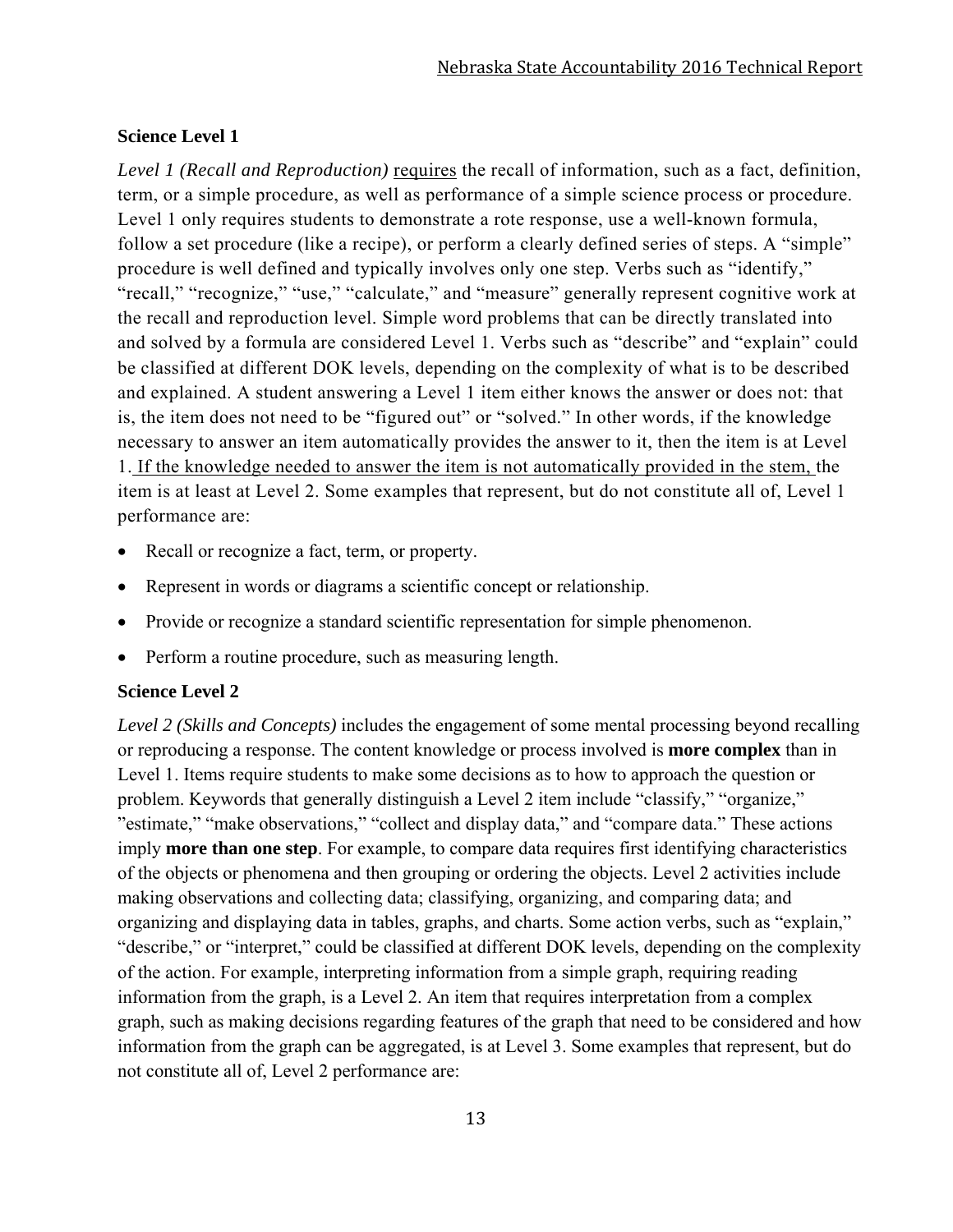- Specify and explain the relationship between facts, terms, properties, or variables.
- Describe and explain examples and non-examples of science concepts.
- Select a procedure according to specified criteria and perform it.
- Formulate a routine problem, given data and conditions.
- Organize, represent, and interpret data.

#### **Science Level 3**

*Level 3 (Strategic Thinking)* requires reasoning, planning, using evidence, and a higher level of thinking than the previous two levels. The cognitive demands at Level 3 are complex and abstract. The complexity does not result only from the fact that there could be multiple answers, a possibility for both Levels 1 and 2, but because the multi-step task requires more demanding reasoning. In most instances, requiring students to explain their thinking is at Level 3; requiring a very simple explanation or a word or two should be at Level 2. An activity that has more than one possible answer and requires students to justify the response they give would most likely be a Level 3. Experimental designs in Level 3 typically involve more than one dependent variable. Other Level 3 activities include drawing conclusions from observations; citing evidence and developing a logical argument for concepts; explaining phenomena in terms of concepts; and using concepts to solve non-routine problems. Some examples that represent, but do not constitute all of, Level 3 performance are:

- Identify research questions and design investigations for a scientific problem.
- Solve non-routine problems.
- Develop a scientific model for a complex situation.
- Form conclusions from experimental data.

#### **Science Level 4**

*Level 4 (Extended Thinking)* involves high cognitive demands and complexity. Students are required to make several connections—relate ideas within the content area or among content areas—and have to select or devise one approach among many alternatives to solve the problem. Many on-demand assessment instruments will not include any assessment activities that could be classified as Level 4. However, standards, goals, and objectives can be stated in such a way as to expect students to perform extended thinking. "Develop generalizations of the results obtained and the strategies used and apply them to new problem situations," is an example of a grade 8 objective that is a Level 4. Many, but not all, performance assessments and open-ended assessment activities requiring significant thought will be Level 4.

Level 4 requires complex reasoning, experimental design and planning, and probably will require an extended period of time either for the science investigation required by an objective, or for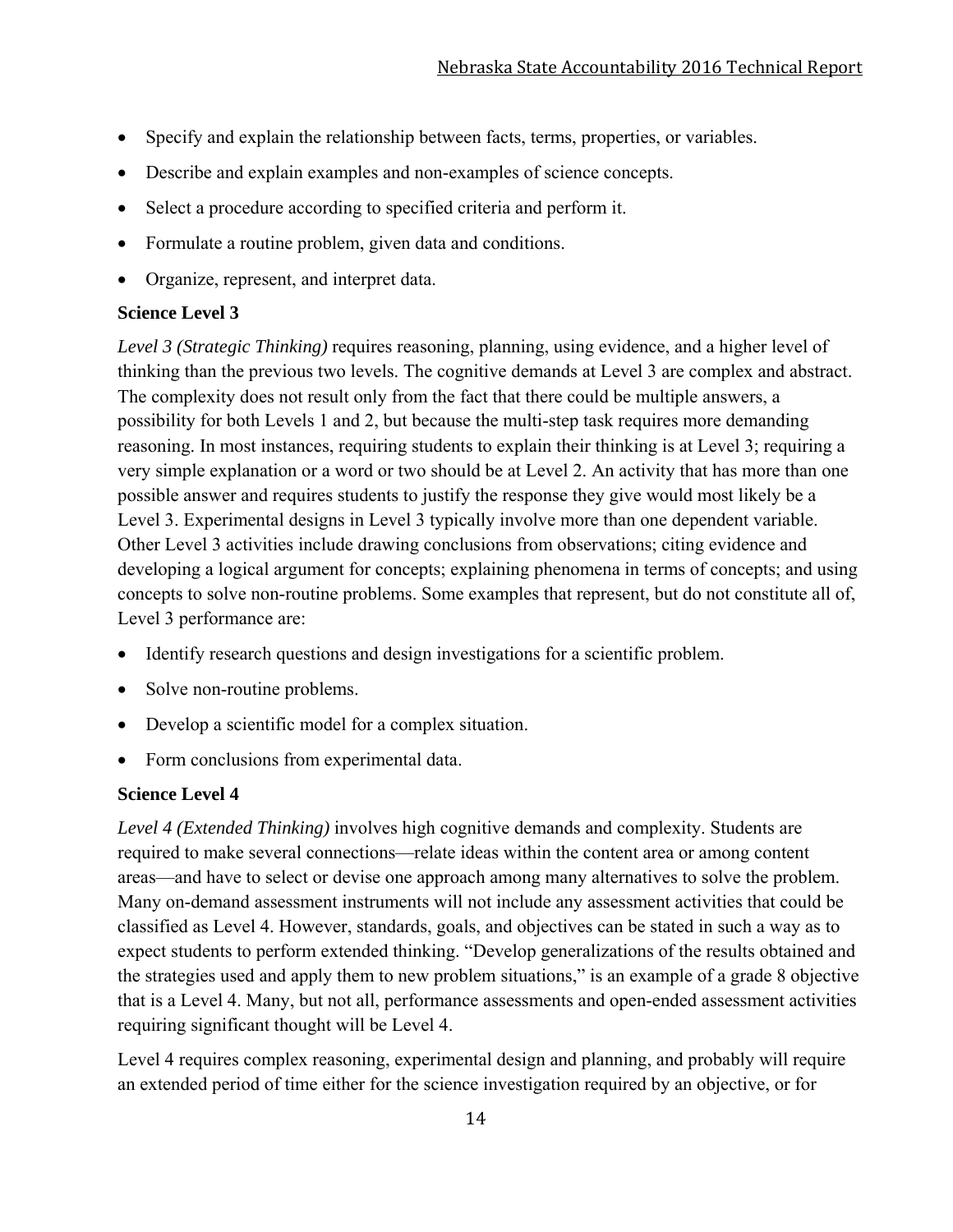carrying out the multiple steps of an assessment item. However, the extended time period is not a distinguishing factor if the required work is only repetitive and does not require applying significant conceptual understanding and higher-order thinking. For example, if a student has to take the water temperature from a river each day for a month and then construct a graph, this would be classified as a Level 2 activity. However, if the student conducts a river study that requires taking into consideration a number of variables, this would be a Level 4. Some examples that represent, but do not constitute all of, Level 4 performance are:

- Based on data provided from a complex experiment that is novel to the student, deduce the fundamental relationship between a controlled variable and an experimental variable.
- Conduct an investigation, from specifying a problem to designing and carrying out an experiment, to analyzing its data and forming conclusions.

#### **Source of Challenge Criterion**

Source of Challenge criterion is only used to identify items where the major cognitive demand is inadvertently placed and is other than the targeted skill, concept, or application. Cultural bias or specialized knowledge could be reasons for an item to have a source of challenge problem. Such items' characteristics may cause some students to not answer an assessment item or answer an assessment item incorrectly or at a lower level even though they have the understanding and skills being assessed.

Item Content Review: Prior to field testing, all newly developed test passages/items were submitted to grade-level content committees for review. The content committees consisted of Nebraska educators from school districts throughout the state. The primary responsibility of the content committees was to evaluate items with regard to quality and content classification, including grade-level appropriateness, estimated difficulty, DOK, and source of challenge. They also suggested revisions, if appropriate. The committees also reviewed the items for adherence to the principles of universal design, including language demand and issues of bias, fairness, and sensitivity.

Item review committee members were selected by the NDE. The NDE test development team members facilitated the process. Training was provided by the NDE and included how to review items for technical quality and content quality, including DOK and adherence to principles of universal design. In addition, training included providing committee members with the procedures for item review.

Committee members reviewed the items for quality and content, as well as for the following categories:

- Indicator (standard) Alignment
- Difficulty Level (classified as Low, Medium, or High)
- DOK (classified as Recall, Application, or Strategic Thinking)
- Correct Answer
- Ouality of Graphics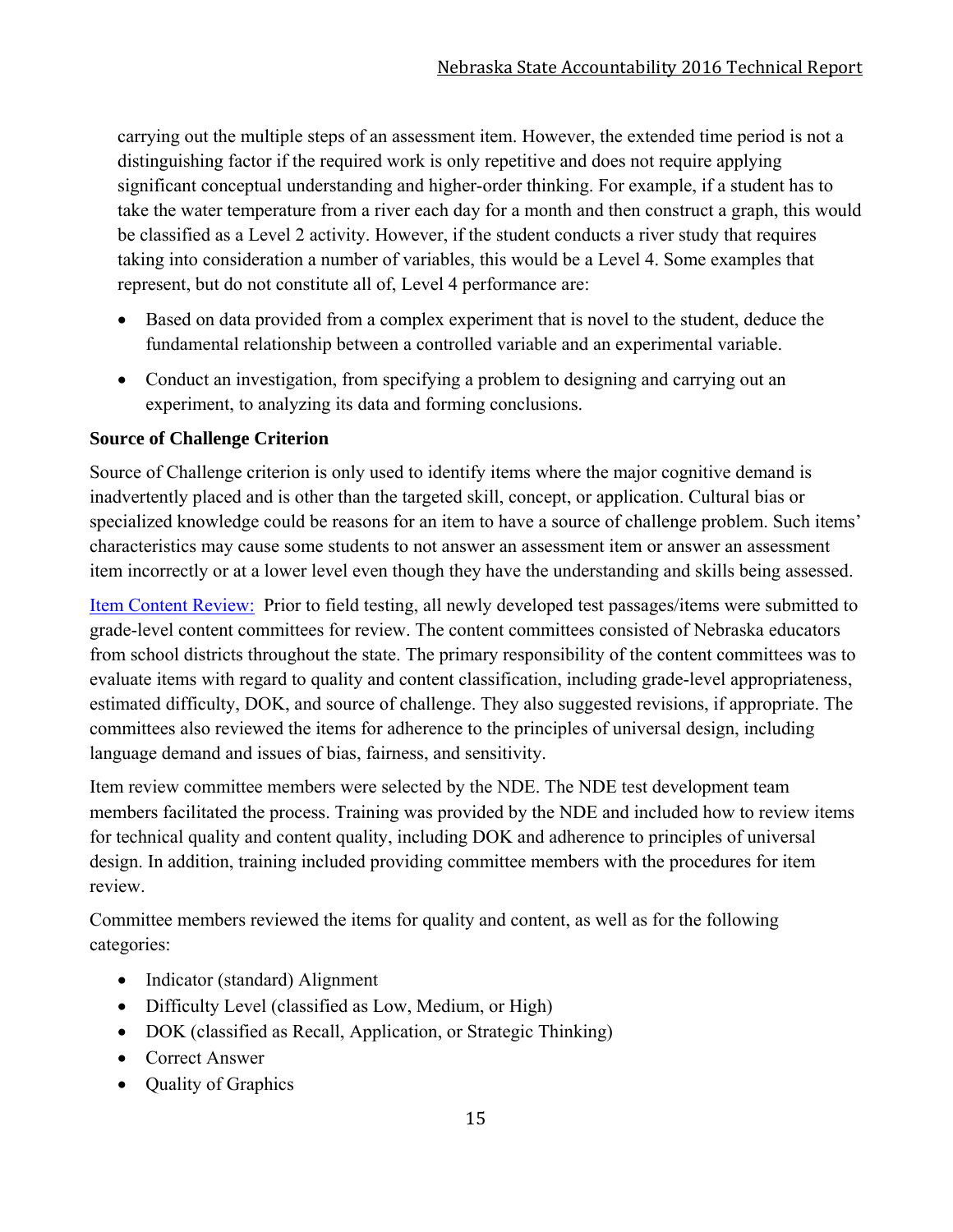- Appropriate Language Demand
- Freedom from Bias (classified as Yes or No)

Committee members were asked to flag items that needed revision and to denote suggested revisions on the flagged item cards.

Security was addressed by adhering to a strict set of procedures. Items in binders did not leave the meeting rooms and were accounted for at the end of each day before attendees were dismissed. All attendees, with the exception of the NDE staff, were required to sign a Confidentiality Agreement (Appendix D).

Sensitivity and Bias Review: Prior to field testing items, all newly developed test items were submitted to a Bias and Sensitivity Committee for review. The committee's primary responsibility was to evaluate passages and items as to acceptability with regard to bias and sensitivity issues. They also made recommendations for changes or deletion of items in order to remove the area of concern. The bias/sensitivity committee was composed of Nebraska educators who represented the diversity of students. All committee members were trained by an NDE test development lead to review items for bias and sensitivity issues using *Fairness in Testing* training manual developed by DRC (Appendix E).

All passages/items were read by all of the respective committee members. Each member noted bias and/or sensitivity comments on a review form. All comments were then compiled and the actions taken on these items were recorded by the NDE. Committee members were required to sign a Confidentiality Agreement and strict security measures were in place to ensure that secure materials remained guarded (Appendix D).

# 2.6 ITEM BANKING

DRC maintains an item bank (IDEAS) that provides a repository of item image, history, statistics, and usage. IDEAS includes a record of all newly created items together with item data from each item field test. It also includes all data from the operational administration of the items. Within IDEAS, DRC:

- updates the Nebraska item bank after each administration;
- updates the Nebraska item bank with newly developed items;
- monitors the Nebraska item bank to ensure an appropriate balance of items aligned with content standards, goals, and objectives;
- monitors item history statistics; and
- monitors the Nebraska item bank for an appropriate balance of DOK levels.

# 2.7 THE OPERATIONAL FORM CONSTRUCTION PROCESS

The Spring 2016 operational forms were constructed in Lincoln, Nebraska in August 2015 (Mathematics) and early September 2015 (Reading, Science). The forms were constructed by NDE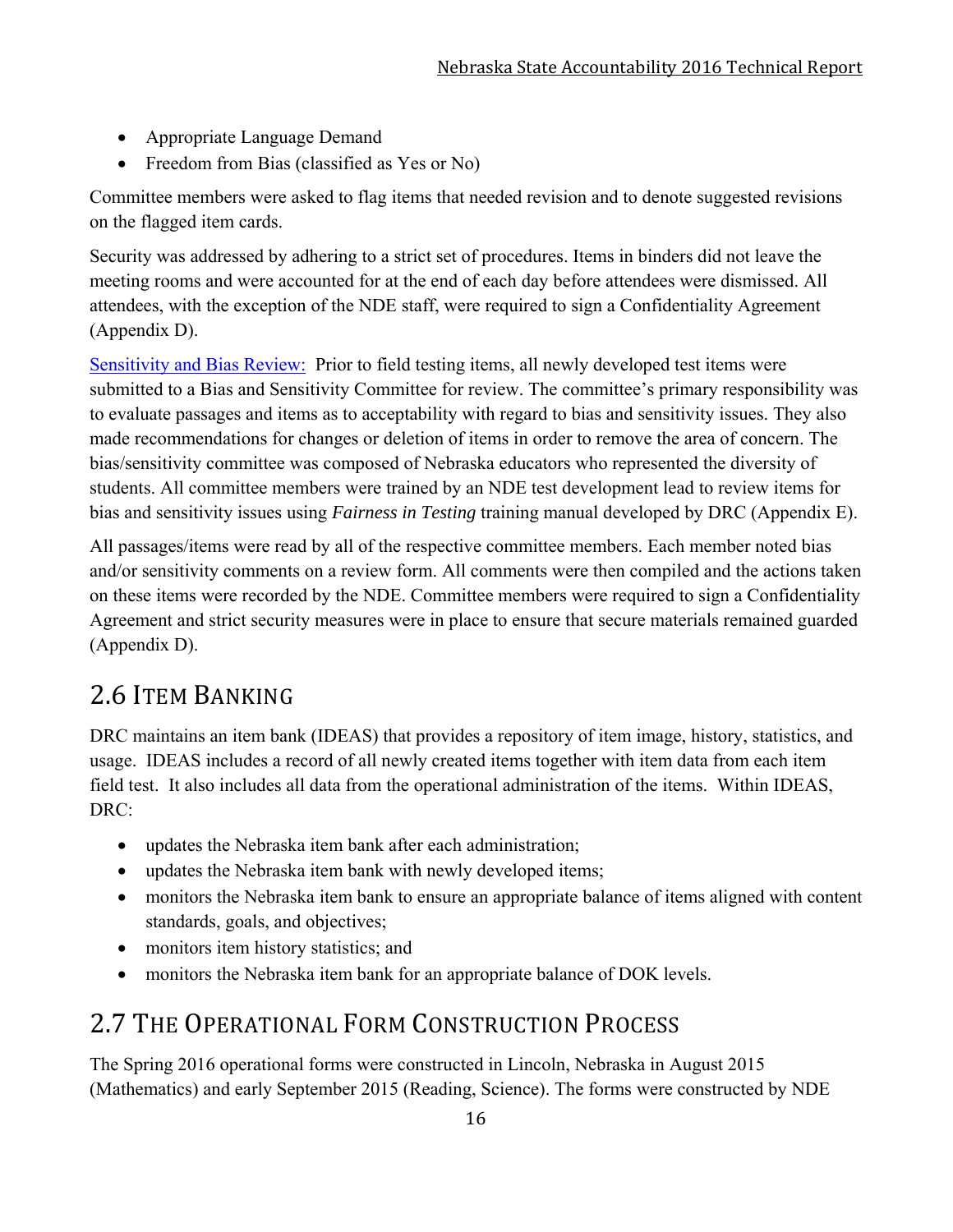representatives and DRC content specialists. Training was provided by DRC for the forms construction process.

Prior to the construction of the operational forms, DRC Test Development content specialists reviewed the test blueprints to ensure that there was alignment between the items and the indicators, including 333the number of items per standard for each content-area test.

DRC psychometricians provided Test Development specialists with an overview of the psychometric guidelines and targets for operational forms construction. The foremost guideline was for item content to match the test blueprint (Table of Specifications) for the given content. The point-biserial correlation guideline was to be greater than 0.3 (with a requirement for no point-biserial correlation less than zero). In addition, the average target *p*-value for each test was to be about 0.65. A Differential Item Functioning (DIF) code of C was to be avoided (unless no other items were available to fulfill a blueprint requirement). The overall summary of the actual approved *p*-value and biserial of the forms is provided in the summary table later in this document.

DRC Test Development specialists printed a copy of each item card, with accompanying item characteristics, image, and psychometric data. Test Development specialists verified the accuracy of each item card, making sure that the item image has its correct item characteristics. Test Development specialists carefully reviewed each item card's psychometric data to ensure it is complete and reasonable. For Reading, the item cards (items and passages) were compiled in binders and sorted by *p*-values from highest to lowest by passage with associated items. For Mathematics and science, the item cards were compiled in binders and sorted by *p*-values from highest to lowest by standard and indicator.

The NDE and DRC also checked to see that each item met technical quality for well-crafted items, including:

- only one correct answer,
- wording that is clear and concise,
- grammatical correctness,
- appropriate item complexity and cognitive demand,
	- o appropriate range of difficulty,
	- o appropriate depth-of-knowledge alignment,
- aligned with principles of Universal Design, and
- free of any content that might be offensive, inappropriate, or biased (content bias).

NDE representatives and DRC Test Development specialists made initial grade-level selections of the items (passages and items for Reading), known as the "pull list," to be included on the 2016 operational forms. The goal was for the first pull of the items to meet the Table of Specification (TOS)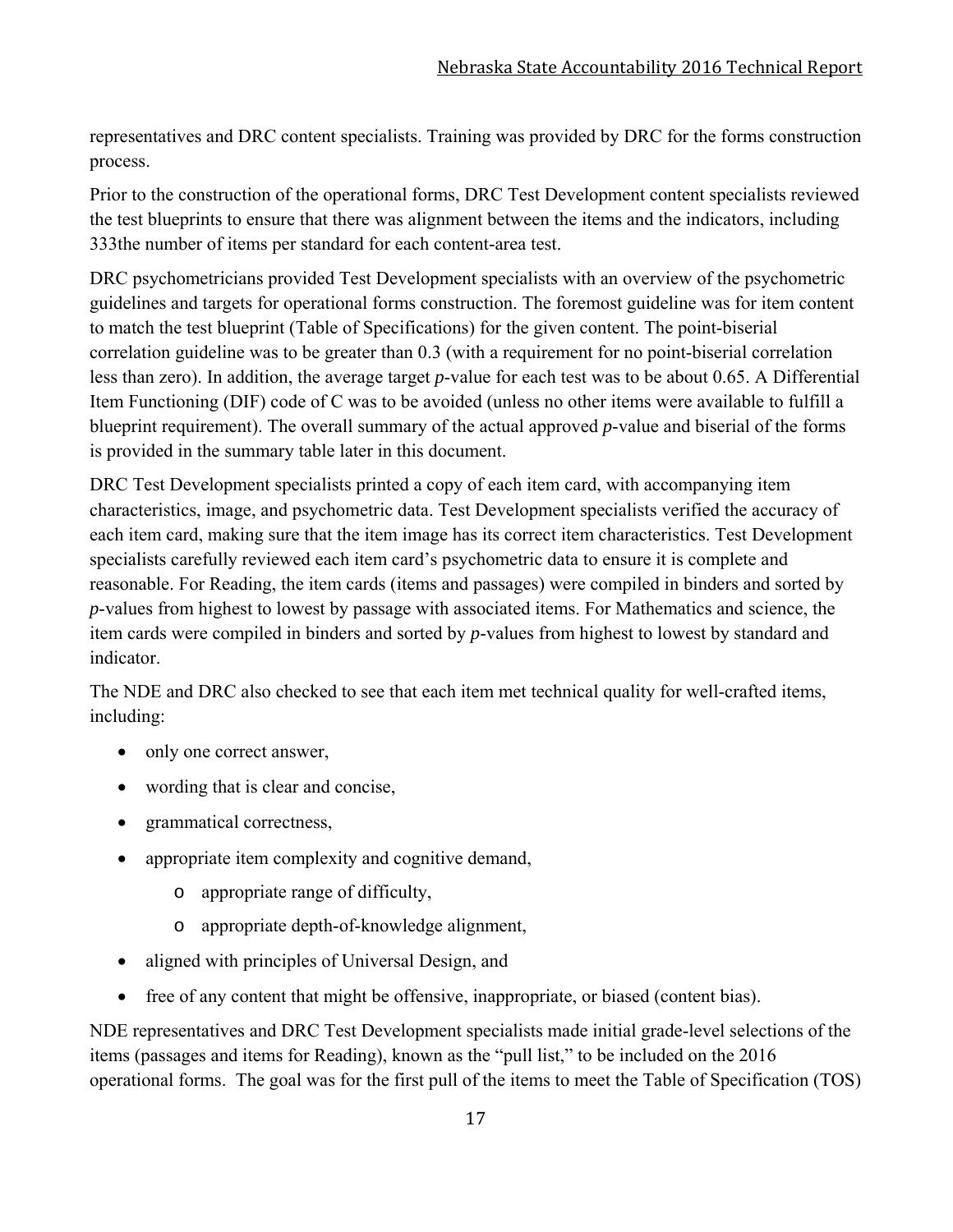guidelines and psychometric guidelines specific to each content area. As items were selected, the unique item codes were entered into a form building template (Perform) which contained the item pool with statistics and item characteristics. Perform automatically calculated the *p*-value, biserial, number of items per indicator and standard, number of items per DOK level (1, 2, or 3), and distribution of answer key as items were selected for each grade. As items were selected, the item characteristics (key, DOK, and alignment to indicator) were verified.

Differential Item Functioning in Operational Form Construction: DIF is present when the likelihood of success on an item is influenced by group membership. A pattern of such results may suggest the presence of, but does not prove, *item bias*. Actual item bias may present negative group stereotypes, may use language that is more familiar to one subpopulation than to another, or may present information in a format that disadvantages certain learning styles. While the source of item bias is often clear to trained judges, many instances of DIF may have no identifiable cause (resulting in false positives). As such, DIF is not used as a substitute for rigorous, hands-on reviews by content and bias specialists. Instead, DIF helps to organize the review of the instances in which bias is suggested. No items are automatically rejected simply because a statistical method flagged them or automatically accepted because they were not flagged.

During the operational form-pull process, the DIF code for every item proposed for use in the operational (core) is examined. To the greatest extent possible, the blueprint is met through the use of items with statistical DIF codes of A. Although DIF codes of B and C are not desirable and are deliberately avoided, the combination of the required blueprint and the depth of the available operational-ready item pool occasionally require that items with B and C DIF are considered for operational use. In addition, for passage-based tests like reading (in which each item available in the item pool is linked to a set of passage-based items), the ability to use a minimum number of items associated with a passage may require the use of an item with a B or C DIF code. In any case, prior to allowing exceptions of this nature, every attempt is made to re-craft the core to avoid the use of the item with B or C DIF. Before allowing any exception to be made, the item in question is examined to determine whether the suggested bias is identifiable. If the suggested bias is determined to be valid, the item is not used.

Review of the Items and Test Forms: At every stage of the test development process the match of the item to the content standard was reviewed and verified, since establishing content validity is one of the most important aspects in the legal defensibility of a test. As a result, it is essential that an item selected for a form link directly to the content curriculum standard and performance standard to which it is measuring. Test Development specialists verified all items against their classification codes and item maps, both to evaluate the correctness of the classification and to ensure that the given task measures what it purports to measure.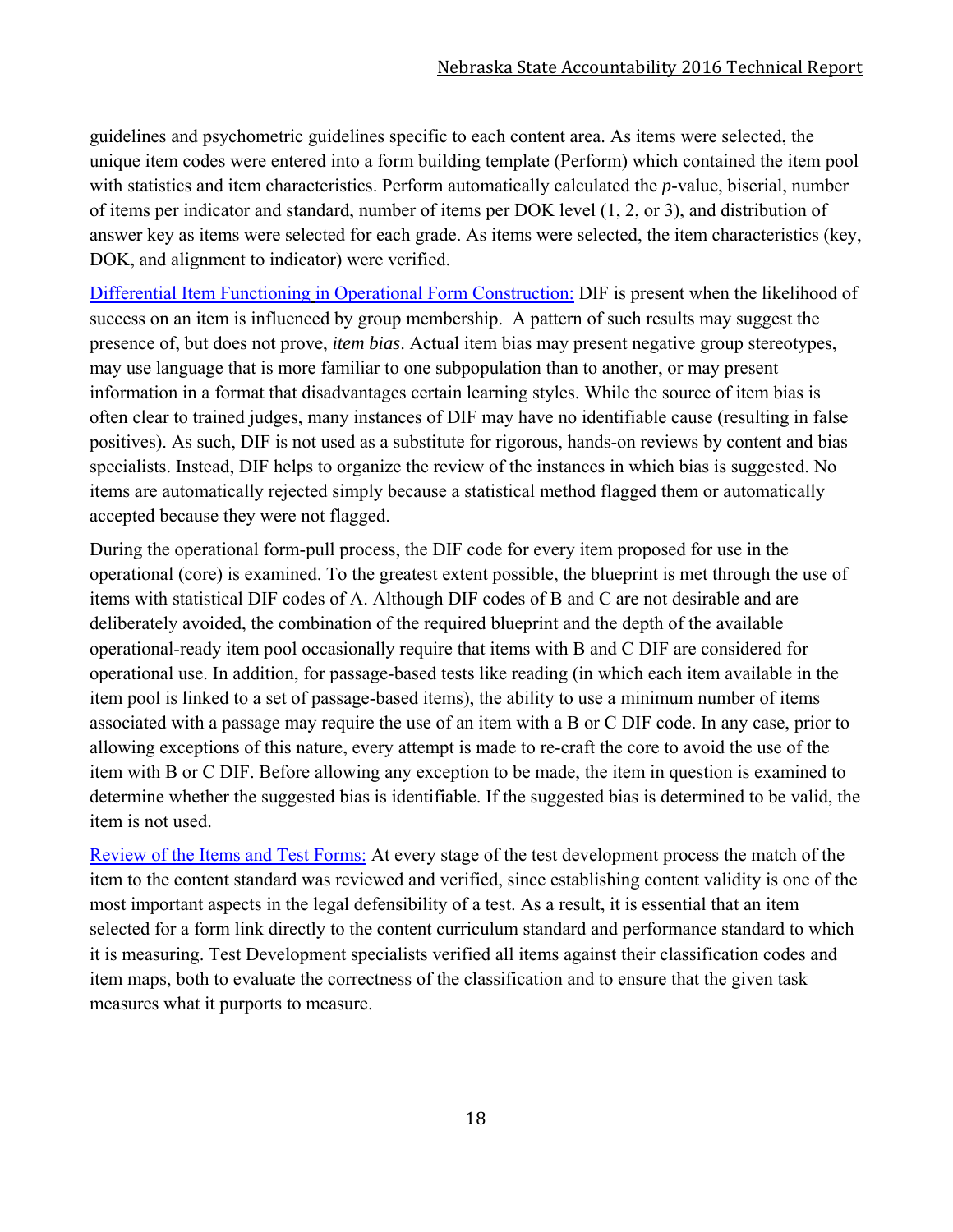# 2.8 READING ASSESSMENT

Test Design: The NeSA-R operational test includes operational passages with associated items and one field test passage with associated items. This test was administered online via the test engine developed and managed by DRC (INSIGHT Online Learning System). One form of the test was also published in a printed test booklet for students needing accommodation provided by paper/pencil test. Depending on grade, the forms contained 45 to 50 operational items.

| Grade          | <b>Total # of Operational</b><br>Items per Form |                  |            | Total # of Embedded<br>Research (FT or EB) Items<br>per Form* |                  |              | Total #<br>of FT | Total #<br>0f<br><b>Items</b> | Total #<br>0f<br>Items |
|----------------|-------------------------------------------------|------------------|------------|---------------------------------------------------------------|------------------|--------------|------------------|-------------------------------|------------------------|
|                | <b>MC</b>                                       | <b>ASCR/EBSR</b> | <b>TDA</b> | MC.                                                           | <b>ASCR/EBSR</b> | TDA +        | <b>Forms</b>     | Field<br><b>Tested</b>        | per<br>Form            |
| 3              | 45                                              | $\Omega$         | $\Omega$   | 8                                                             | 6                | $\Omega$     | 5                | 70                            | 59                     |
| 4              | 45                                              | $\Omega$         | $\Omega$   | 8                                                             | 6                | $\Omega$     | 5                | 70                            | 59                     |
| 5              | 48                                              | 0                | 0          | 8                                                             | 6                | $\mathbf{1}$ | 5                | 75                            | 63                     |
| 6              | 48                                              | $\Omega$         | $\Omega$   | 8                                                             | 6                | $\mathbf{1}$ | 5                | 75                            | 63                     |
| $\overline{7}$ | 48                                              | $\Omega$         | $\Omega$   | 8                                                             | 6                | 1            | 5                | 75                            | 63                     |
| 8              | 50                                              | $\Omega$         | $\Omega$   | 8                                                             | 6                | 1            | 5                | 75                            | 65                     |
| 11             | 50                                              | $\Omega$         | $\Omega$   | 8                                                             | 6                | 1            | 5                | 75                            | 65                     |

#### **Table 2.8.1 Reading 2016 Operational Test**

\* Items are a part of a passage set. One FT or EB passage set is embedded per form.

**† Grades 3 and 4 exempt from the 2016 TDA Field Test.**

Psychometric Targets: The goal for the operational forms was to meet a mean *p*-value of approximately 0.65 with values restricted to the range of 0.30 to 0.90 and point-biserial correlations greater than 0.25, based on previous field test results. However, these targets are secondary to constructing the best test possible. Some compromises were allowed when necessary to best meet the objective of the assessment, to conform to the test specifications, and to operate within the limitations of the item bank.

Equating Design: Spring 2016 was the seventh operational administration of NeSA-R. Approximately 70% of the assessment was constructed from passages and related items field tested from Spring 2009– 2015. The approximate remaining 30% of the assessment was constructed from an overlap of items and passages from the 2015 operational (core) item positions from the Spring 2015 operational forms.

In addition to the operational passage sets, each student received one randomly selected field test passage with 14-15 associated field test items. The passages and items taken by each student were administered in two (grades 3 and 4) or three (grades 5-8 and 11) testing sessions each intended to be administered in a single class period. Items within a passage set were administered in a fixed order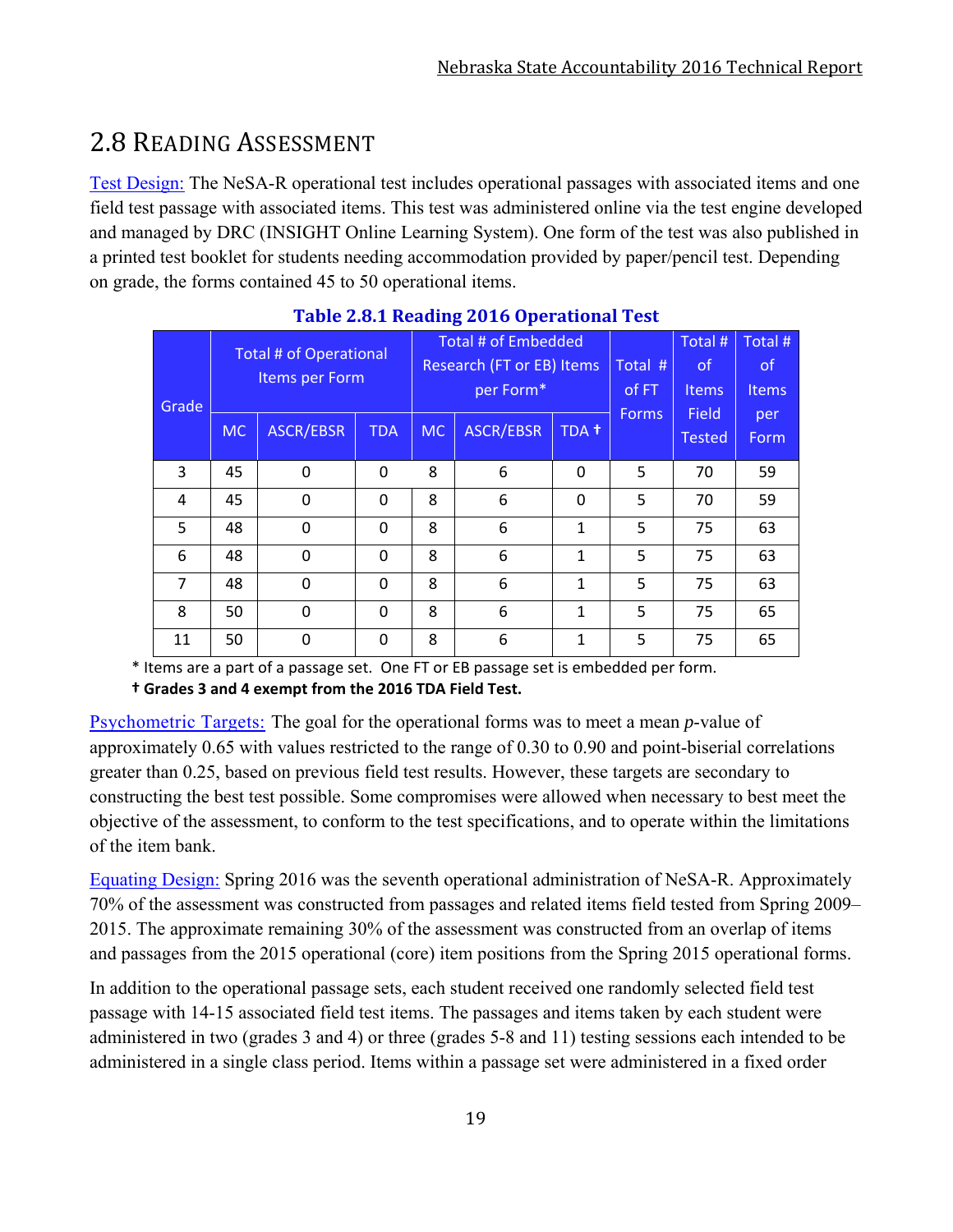after the passage. Equating was accomplished by anchoring on the operational passage items and calibrating the field test items concurrently.

With the adoption of revised NeSA-ELA standards in 2014, the NeSA-Reading tests will transition in order to meet the content and rigor of the revised English Language Arts standards. Starting with the 2016 NeSA-Reading administration, field tested items were aligned to the newly developed NeSA-ELA (English Language Arts) standards. The purpose of aligning to NeSA-ELA standards is to gather performance statistics and generate a pool of items for future use. Starting in 2017, the existing NeSA-Reading test will transition and report out as NeSA-ELA. Statistics for these field tested items can be found in Chapter 7 of this Technical Report.

The implementation of the transition will be phased in starting with the 2016 NeSA administration and concluding with a fully transition test with the 2018 NeSA administration. As part of the transition, three major changes will be implemented:

- The NeSA program will assess the newly updated ELA Standards and Indicators using a revised Table of Specifications (TOS) blueprint and a newly revised test design.
- In addition to traditional Multiple-Choice (MC) test questions, the program will incorporate both Technology-Enhanced (TE) test questions like Evidence-Based Selected Response (EBSR) and Auto-Scored Constructed Response (ASCR) test questions.
- In addition to auto-scored test questions (like the MC, EBSR, and ASCR), one hand-scored Text-Dependent Analysis (TDA) writing prompt will be added to the core (operational) of each grade. The inclusion of the TDA will be phased in at a different pace for grades 3 and 4 compared to the phase-in plan for grades 5 and higher.

The transition will be implemented in three waves as illustrated below. The subsections that follow describe the transition test plans in greater detail.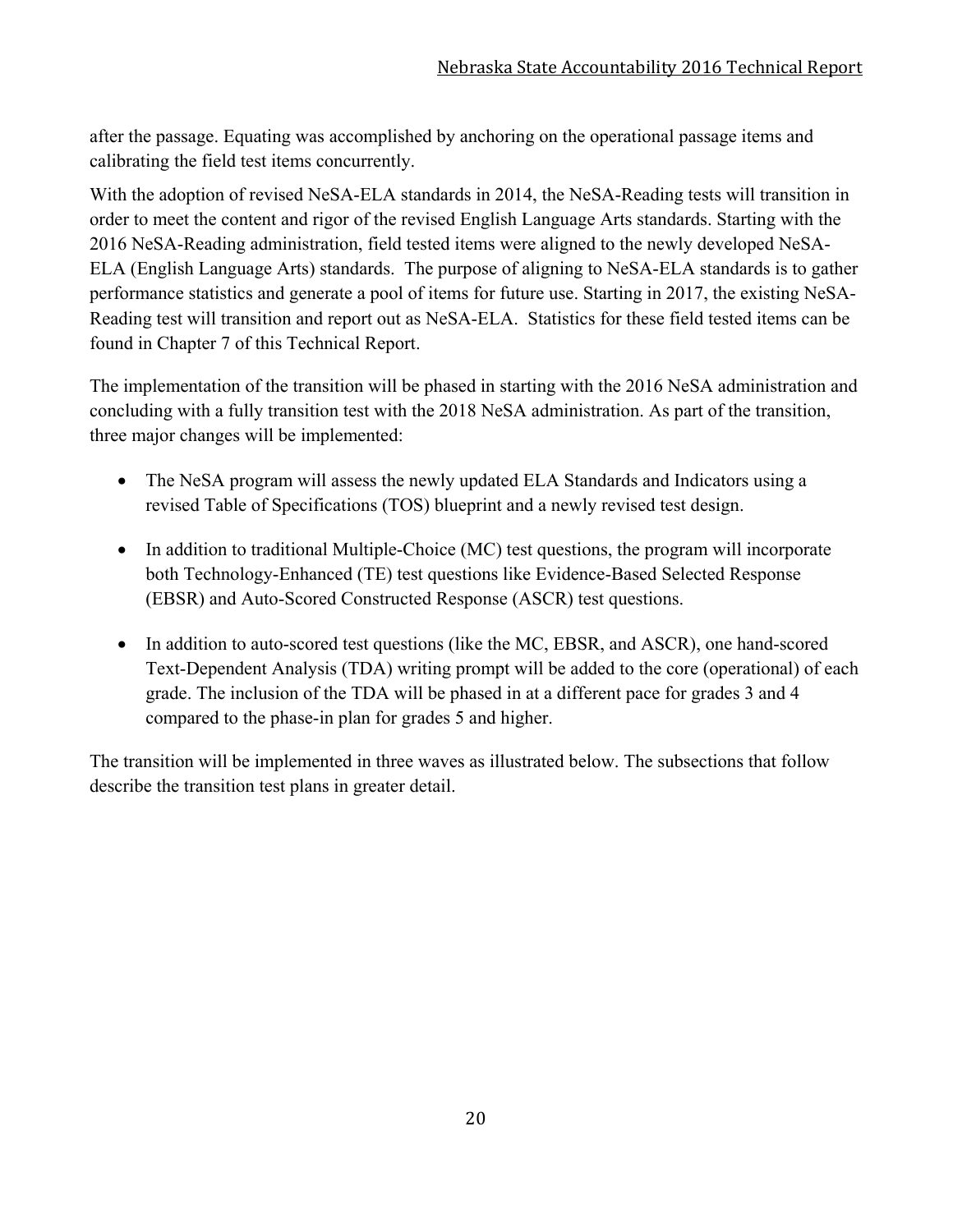| <b>Grades</b>  | <b>Test Attribute</b>    | Wave 1<br><b>Spring 2016 NeSA</b> | <b>Wave 2</b><br><b>Spring 2017 NeSA</b> | Wave 3<br><b>Spring 2018 NeSA</b> |
|----------------|--------------------------|-----------------------------------|------------------------------------------|-----------------------------------|
|                | <b>Alignment of</b>      | 2009 Legacy Standards and         | 2014 Revised                             | 2014 Revised                      |
|                | <b>Operational Items</b> | 2014 Revised Standards            | <b>Standards</b>                         | <b>Standards</b>                  |
| <b>3 and 4</b> | <b>Operational Test</b>  | MC items only                     | MC, EBSR, and                            | MC, EBSR, and                     |
|                | <b>Items</b>             |                                   | <b>ASCR</b>                              | <b>ASCR</b>                       |
|                | <b>Embedded Field</b>    | MC, EBSR, and ASCR                | MC, EBSR, and                            | MC, EBSR, ASCR,                   |
|                | <b>Test Items</b>        |                                   | <b>ASCR</b>                              | and TDA*                          |
|                | <b>Alignment of</b>      | 2009 Legacy Standards and         | 2014 Revised                             | 2014 Revised                      |
|                | <b>Operational Items</b> | 2014 Revised Standards            | <b>Standards</b>                         | <b>Standards</b>                  |
| 5, 6, 7,       | <b>Operational Test</b>  | MC items only                     | MC, EBSR, ASCR,                          | MC, EBSR, ASCR,                   |
| 8, and<br>11   | <b>Items</b>             |                                   | and TDA                                  | and TDA                           |
|                | <b>Embedded Field</b>    | MC, EBSR, ASCR, and TDA           | MC, EBSR, ASCR,                          | MC, EBSR, ASCR,                   |
|                | <b>Test Items</b>        |                                   | and TDA                                  | and TDA                           |

\* NDE is currently conducting research regarding future field testing and inclusion of TDA for grades 3-4

# 2.9 MATHEMATICS ASSESSMENT

Test Design: The NeSA-M operational test includes operational and field test items. This test was administered online via the test engine developed and managed by DRC (INSIGHT Online Learning System). One form of the test was also published in a printed test booklet for students needing accommodation provided by paper/pencil test. Depending on grade, the forms contained 50 to 60 operational items.

| Grade          | <b>Total No. of MC</b><br><b>Core Items</b> | <b>No. of Embedded</b><br><b>FT Items per Form</b> | <b>Total Items</b><br>per Form | <b>Total No. of</b><br><b>Equivalent</b><br><b>FT Forms</b> | <b>Total Core</b><br><b>Points</b> | <b>Total No. of MC</b><br><b>Items Added to</b><br>the Bank |
|----------------|---------------------------------------------|----------------------------------------------------|--------------------------------|-------------------------------------------------------------|------------------------------------|-------------------------------------------------------------|
| 3              | 50                                          | 10                                                 | 60                             | 5                                                           | 50                                 | 50                                                          |
| $\overline{4}$ | 55                                          | 10                                                 | 65                             | 5                                                           | 55                                 | 50                                                          |
| 5              | 55                                          | 10                                                 | 65                             | 5                                                           | 55                                 | 50                                                          |
| 6              | 58                                          | 10                                                 | 68                             | 5                                                           | 58                                 | 50                                                          |
| $\overline{7}$ | 58                                          | 10                                                 | 68                             | 5                                                           | 58                                 | 50                                                          |
| 8              | 60                                          | 10                                                 | 70                             | 5                                                           | 60                                 | 50                                                          |
| 11             | 60                                          | 10                                                 | 70                             | 5                                                           | 60                                 | 50                                                          |

**Table 2.9.1 Mathematics 2016 Operational Test**

Psychometric Targets: The goal for the operational forms was to meet a mean *p*-value of approximately 0.65 with values restricted to the range of 0.3 to 0.9 and point-biserial correlations greater than 0.25, based on previous field test results. However, these targets are secondary to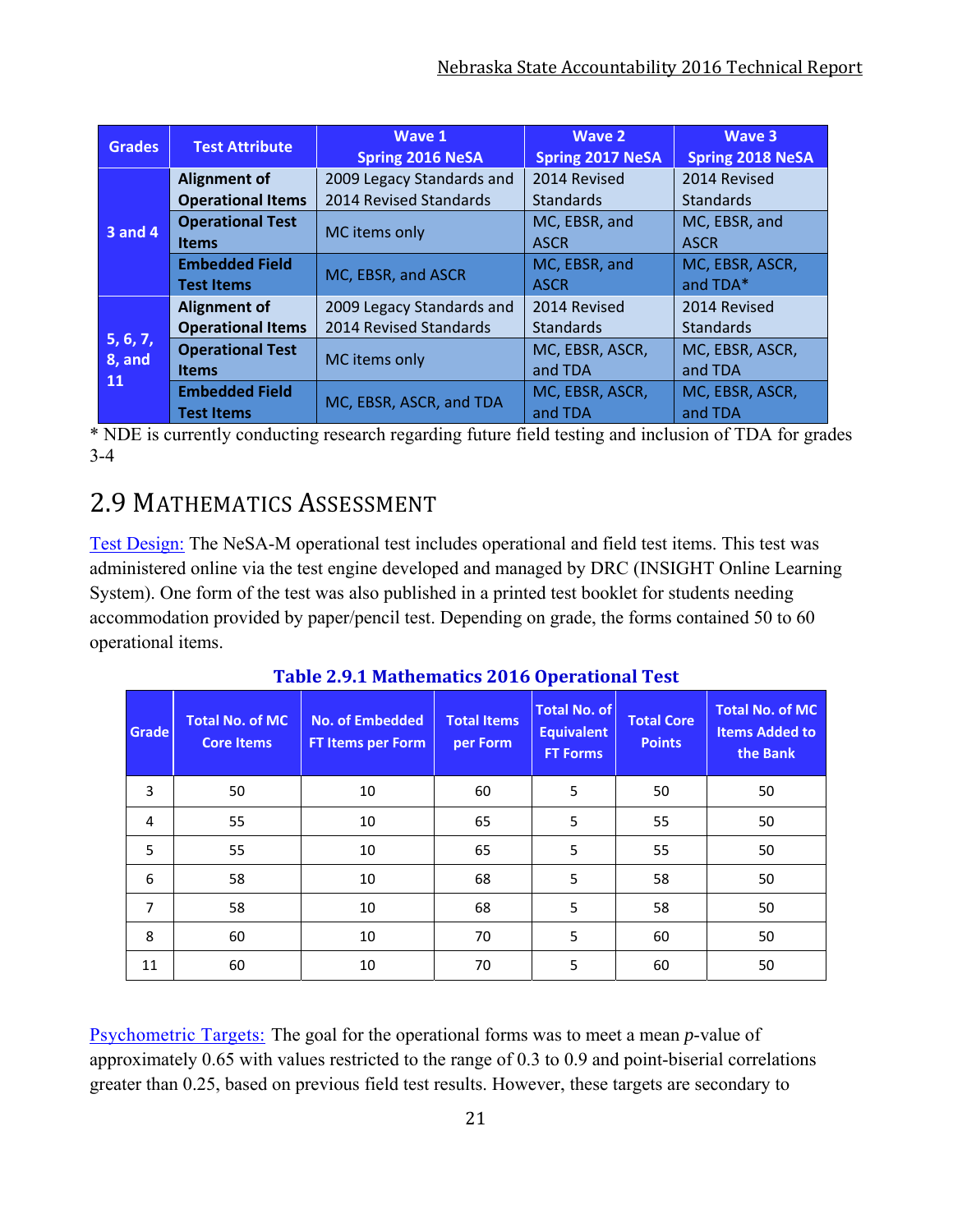constructing the best test possible. Some compromises were allowed when necessary to best meet the objective of the assessment, to conform to the test specifications, and to operate within the limitations of the item bank.

Equating Design: Spring 2016 was the sixth operational administration of NeSA-M. Approximately 70% of the assessment was constructed from items field tested from Spring 2010–2015. The approximate remaining 30% of the assessment was constructed from an overlap of items from the 2015 operational (core) item positions from the 2015 operational forms.

In addition to the operational items, each student received 10 randomly selected field test items. The items taken by each student were administered in two testing sessions each intended to be administered in a single class period. The operational items were administered to the student in a random order, but the field test items were maintained in fixed positions. Equating was accomplished by anchoring on the operational items and calibrating the field test items concurrently.

# 2.10 SCIENCE ASSESSMENT

Test Design: The NeSA-S operational test includes operational and field test items. This test was administered online via the test engine developed and managed by DRC (INSIGHT Online Learning System). One form of the test was also published in a printed test booklet for students needing accommodation provided by paper/pencil test. Depending on grade, the forms contained 50 or 60 operational items.

| Grade | No. Operational Items | <b>No. of Embedded FT</b><br><b>Items per Form</b> | <b>Total Items</b> | Total No. of<br><b>FT Forms</b> | <b>Total No. of Items Field</b><br><b>Tested</b> |
|-------|-----------------------|----------------------------------------------------|--------------------|---------------------------------|--------------------------------------------------|
|       | 50                    | 10                                                 | 60                 |                                 | 50                                               |
| 8     | 60                    | 10                                                 | 70                 |                                 | 50                                               |
| 11    | 60                    | 10                                                 | 70                 |                                 | 50                                               |

#### **Table 2.10.1 Science 2016 Operational Test**

Psychometric Targets: The goal for the operational forms was to meet a mean *p*-value of approximately 0.65 with values restricted to the range of 0.3 to 0.9 and point-biserial correlations greater than 0.25, based on previous field test results. However, these targets are secondary to constructing the best test possible. Some compromises were allowed when necessary to best meet the objective of the assessment, to conform to the test specifications, and to operate within the limitations of the item bank.

Equating Design: Spring 2016 was the fifth operational administration of NeSA-S. Approximately 70% of the assessment was constructed from items field tested in Spring 2011–2015. The approximate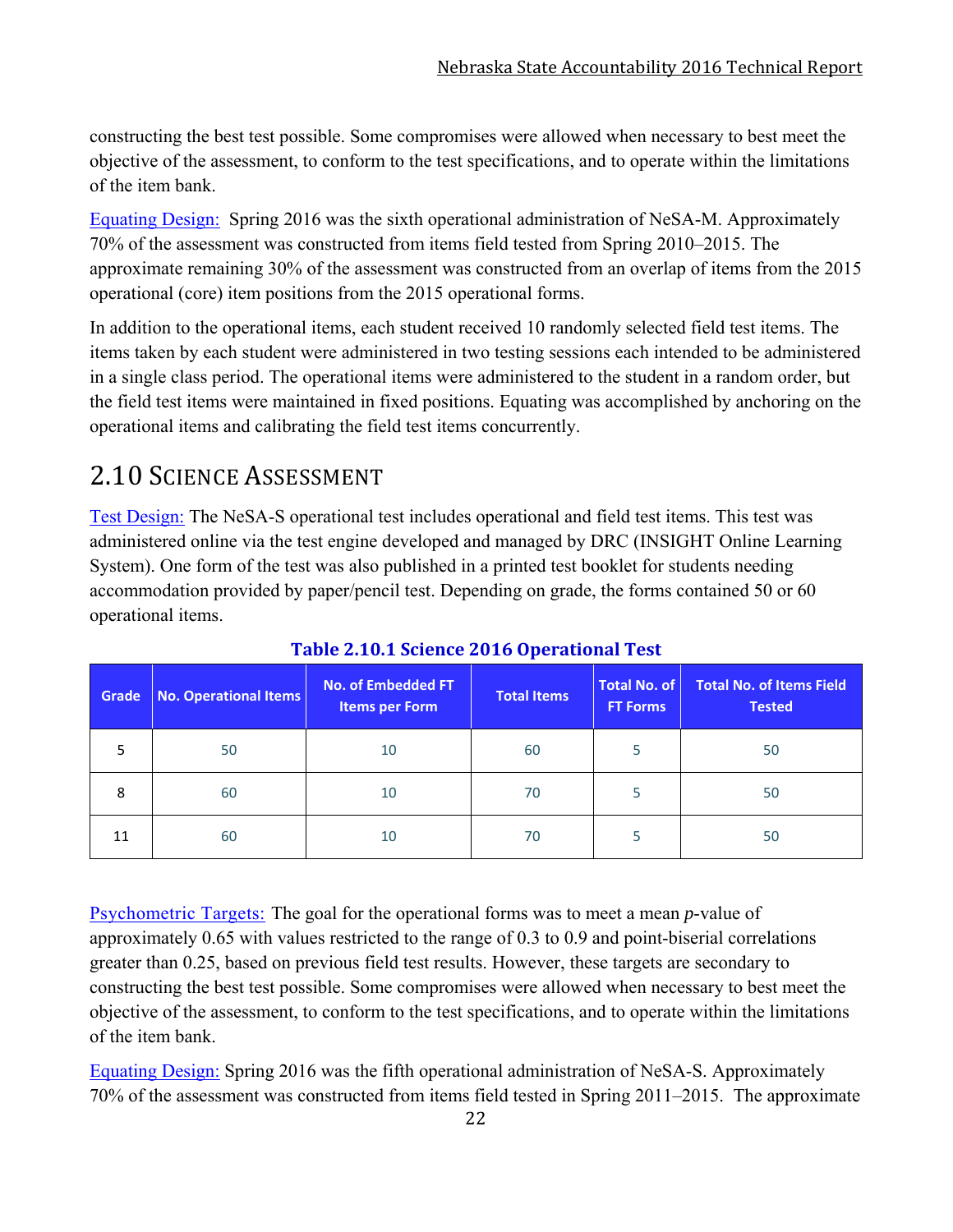remaining 30% of the assessment was constructed from an overlap of items from the 2015 operational (core) item positions from the 2015 operational forms.

In addition to the operational items, each student received 10 randomly selected field test items. The items taken by each student were administered in two testing sessions each intended to be administered in a single class period. The operational items were administered to the student in a random order, but the field test items were maintained in fixed positions. Equating was accomplished by anchoring on the operational items and calibrating the field test items concurrently.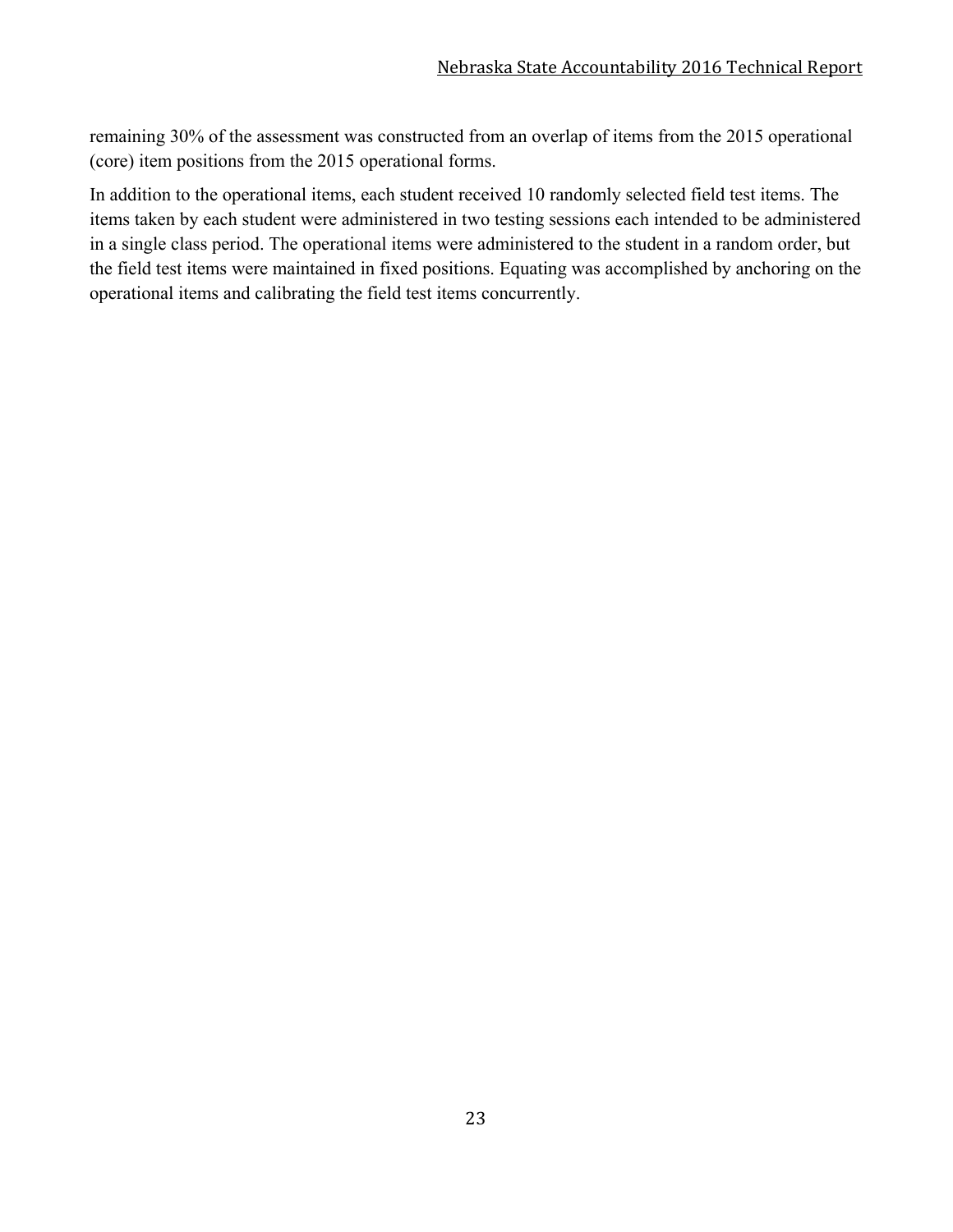# **3. STUDENT DEMOGRAPHICS**

Three areas of student demographics are discussed below, summary demographics and accommodations, summary information on the number of students tested with breakdowns by mode, and summary information on testing times.

### 3.1 DEMOGRAPGICS AND ACCOMMODATIONS

Gender, ethnicity, food program status (FRL), Limited English Proficiency/English Language Learners (LEP/ELL) status, Special Education status (SPED), and accommodation status data was collected for all students who participated and attempted the 2016 NeSA assessments. This summary of student demographics by grade and content area is provided in Tables 3.1.1– 3.1.7. These tables show around 22,000 students took the assessment in each grade. Of those students across grades, half are males, half are females, over two thirds white, and less than one fifth are Hispanic. Among the students across grades, about 37% to 47% are eligible for FRL, 2% to 9% are LEP/ELL, and 11% to 16% belong to at least one SPED category. For all three of these programs/categories, the participation rate is slightly lower for upper grade students. In terms of the test accommodations, there are about 6% to 16% of the students across grade and content area that report at least one type of accommodation (see row 'Total' for 'Accommodation' in the table). Similar to the rate for FRL, LEP/ELL, and SPED across grades, the rate for accommodation is lower for high school students (Grade 11). Across all grades, the 'Timing/Schedule/Setting' is the most utilized accommodation (about 6-10% for Grade 3-8, and 4% for Grade 11), followed by the 'Content Presentation' (about 6-9% for Grade 3-7, and 2-5% for Grade 8 and 11).

| Grade 3             |                                  | <b>Reading</b> |        | <b>Mathematics</b> |        |  |
|---------------------|----------------------------------|----------------|--------|--------------------|--------|--|
|                     |                                  | <b>Count</b>   | %      | <b>Count</b>       | %      |  |
| <b>All Students</b> |                                  | 21887          | 100.00 | 22028              | 100.00 |  |
| Gender              | Female                           | 10602          | 48.44  | 10663              | 48.41  |  |
|                     | Male                             | 11285          | 51.56  | 11365              | 51.59  |  |
|                     | American Indian/Alaska Native    | 293            | 1.34   | 295                | 1.34   |  |
|                     | Asian                            | 534            | 2.44   | 563                | 2.56   |  |
|                     | <b>Black</b>                     | 1496           | 6.84   | 1504               | 6.83   |  |
| Race/Ethnicity      | Hispanic                         | 4015           | 18.34  | 4093               | 18.58  |  |
|                     | Native Hawaiian or other Pacific |                |        |                    |        |  |
|                     | Islander                         | 35             | 0.16   | 35                 | 0.16   |  |
|                     | White                            | 14630          | 66.84  | 14652              | 66.52  |  |
|                     | Two or More Races                | 884            | 4.04   | 886                | 4.02   |  |

|  |  |  | Table 3.1.1 Grade 3 NeSA Summary Data: Demographics and Accommodations |
|--|--|--|------------------------------------------------------------------------|
|  |  |  |                                                                        |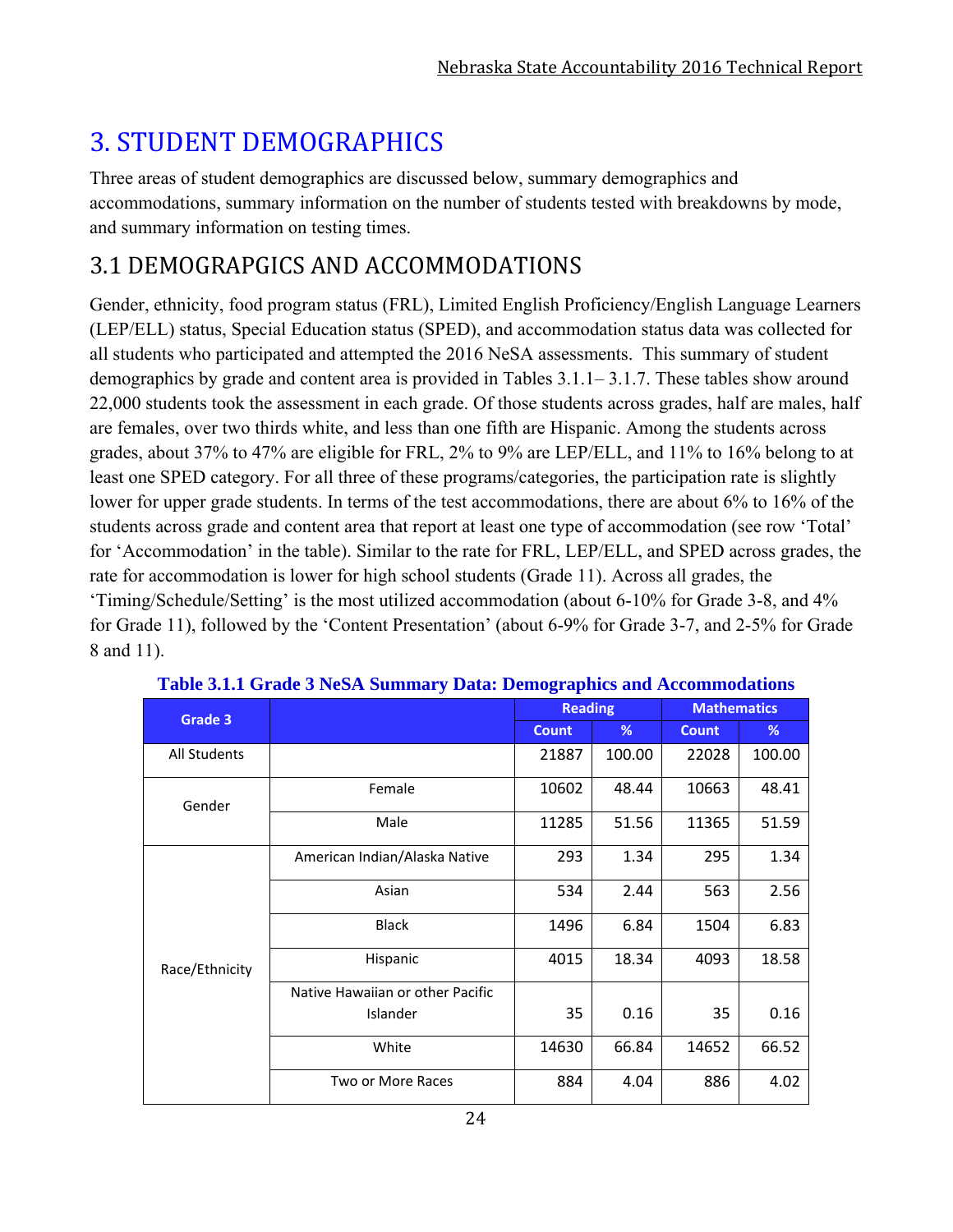| Grade 3             |                                     | <b>Reading</b> |       | <b>Mathematics</b> |       |
|---------------------|-------------------------------------|----------------|-------|--------------------|-------|
|                     |                                     | <b>Count</b>   | %     | <b>Count</b>       | %     |
| Food Program        | Yes                                 | 9842           | 44.97 | 9922               | 45.04 |
|                     | No                                  | 11698          | 53.45 | 11709              | 53.16 |
| LEP/ELL             | Yes                                 | 1852           | 8.46  | 1965               | 8.92  |
|                     | No                                  | 20035          | 91.54 | 20063              | 91.08 |
| Special             | Yes                                 | 3102           | 14.17 | 3116               | 14.15 |
| Education           | No                                  | 18785          | 85.83 | 18912              | 85.85 |
|                     | <b>Content Presentation</b>         | 1634           | 7.47  | 1657               | 7.52  |
|                     | Response                            | 900            | 4.11  | 1102               | 5.00  |
|                     | Timing/Schedule/Setting             | 1897           | 8.67  | 1867               | 8.48  |
|                     | Direct Linguistic Support with Test |                |       |                    |       |
|                     | <b>Directions</b>                   | 1135           | 5.19  | 1195               | 5.42  |
|                     | Direct Linguistic Support with      |                |       |                    |       |
| Accommo-<br>dations | Content and Test items              | 1289           | 5.89  | 1393               | 6.32  |
|                     | <b>Indirect Linguistic Support</b>  | 952            | 4.35  | 1035               | 4.70  |
|                     | Spanish                             | 18             | 0.08  | 79                 | 0.36  |
|                     | Braille*                            | $\mathbf{1}$   | 0.00  | $\mathbf{1}$       | 0.00  |
|                     | Large Print*                        | 16             | 0.07  | 17                 | 0.08  |
|                     | Audio                               | 506            | 2.31  | 521                | 2.37  |
|                     | Total                               | 3475           | 15.88 | 3586               | 16.28 |

\*Count represents the number of booklets ordered. This is not tracked.

| Table 3.1.2 Grade 4 NeSA Summary Data: Demographics and Accommodations |  |  |
|------------------------------------------------------------------------|--|--|
|                                                                        |  |  |

| Grade 4        |                               | <b>Reading</b> |        | <b>Mathematics</b> |        |  |
|----------------|-------------------------------|----------------|--------|--------------------|--------|--|
|                |                               | <b>Count</b>   | %      | <b>Count</b>       | %      |  |
| All Students   |                               | 23039          | 100.00 | 23143              | 100.00 |  |
| Gender         | Female                        | 11287          | 48.99  | 11333              | 48.97  |  |
|                | Male                          | 11752          | 51.01  | 11810              | 51.03  |  |
| Race/Ethnicity | American Indian/Alaska Native | 322            | 1.40   | 320                | 1.38   |  |
|                | Asian                         | 597            | 2.59   | 615                | 2.66   |  |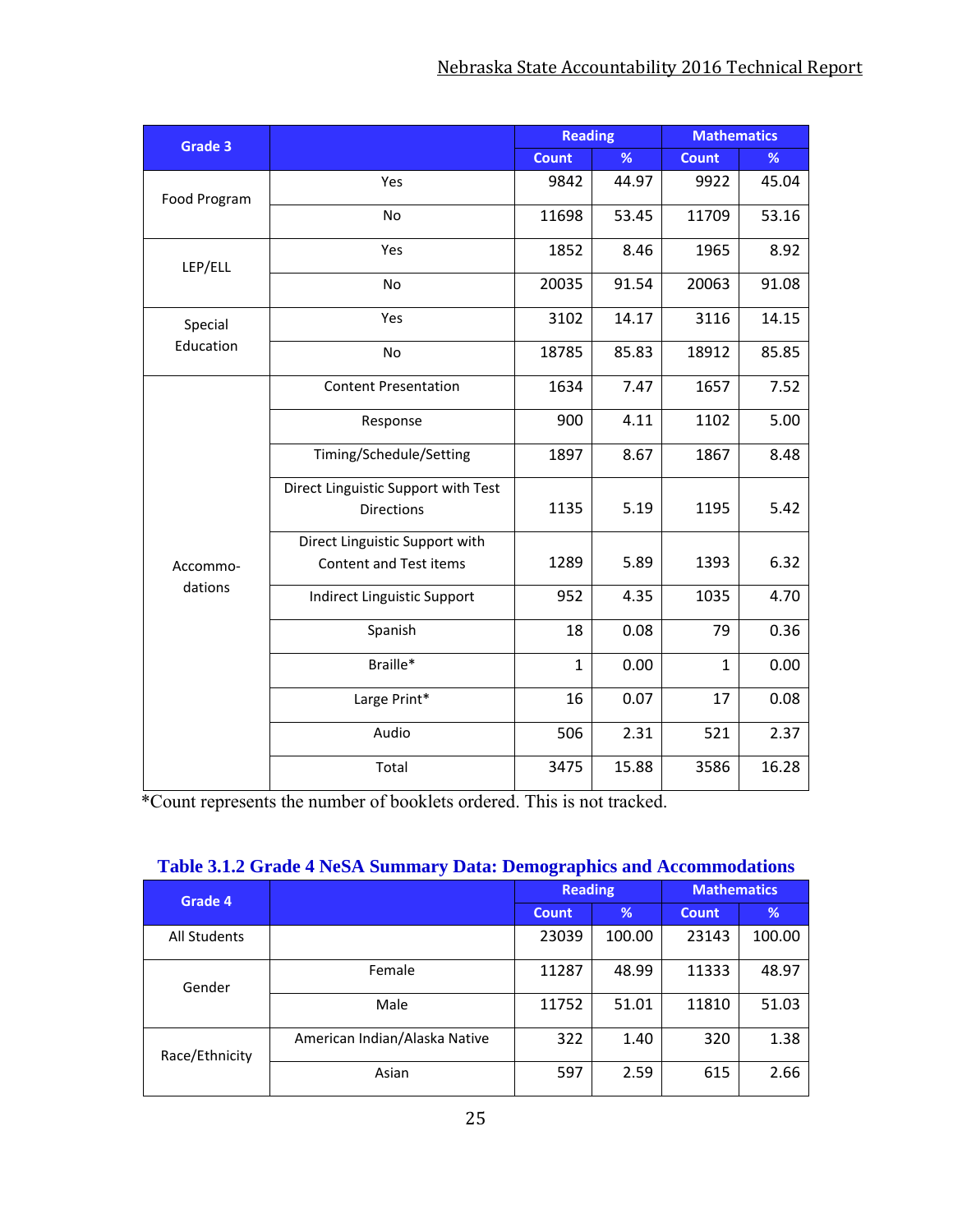| Grade 4      |                                     | <b>Reading</b> |       | <b>Mathematics</b> |       |  |
|--------------|-------------------------------------|----------------|-------|--------------------|-------|--|
|              |                                     | <b>Count</b>   | $\%$  | <b>Count</b>       | %     |  |
|              | <b>Black</b>                        | 1600           | 6.94  | 1611               | 6.96  |  |
|              | Hispanic                            | 4289           | 18.62 | 4356               | 18.82 |  |
|              | Native Hawaiian or other Pacific    |                |       |                    |       |  |
|              | Islander                            | 31             | 0.13  | 31                 | 0.13  |  |
|              | White                               | 15353          | 66.64 | 15365              | 66.39 |  |
|              | Two or More Races                   | 847            | 3.68  | 845                | 3.65  |  |
| Food Program | Yes                                 | 10606          | 46.03 | 10666              | 46.09 |  |
|              | No                                  | 12073          | 52.40 | 12076              | 52.18 |  |
| LEP/ELL      | Yes                                 | 1596           | 6.93  | 1687               | 7.29  |  |
|              | No                                  | 21443          | 93.07 | 21456              | 92.71 |  |
| Special      | Yes                                 | 3541           | 15.37 | 3545               | 15.32 |  |
| Education    | No                                  | 19498          | 84.63 | 19598              | 84.68 |  |
|              | <b>Content Presentation</b>         | 2077           | 9.02  | 2086               | 9.01  |  |
|              | Response                            | 1137           | 4.94  | 1438               | 6.21  |  |
|              | Timing/Schedule/Setting             | 2304           | 10.00 | 2294               | 9.91  |  |
|              | Direct Linguistic Support with Test |                |       |                    |       |  |
|              | <b>Directions</b>                   | 1213           | 5.26  | 1276               | 5.51  |  |
|              | Direct Linguistic Support with      |                |       |                    |       |  |
| Accommo-     | Content and Test items              | 1383           | 6.00  | 1479               | 6.39  |  |
| dations      | Indirect Linguistic Support         | 1046           | 4.54  | 1101               | 4.76  |  |
|              | Spanish                             | 26             | 0.11  | 88                 | 0.38  |  |
|              | Braille*                            | $\overline{2}$ | 0.01  | $\overline{2}$     | 0.01  |  |
|              | Large Print*                        | 9              | 0.04  | 10                 | 0.04  |  |
|              | Audio                               | 620            | 2.69  | 629                | 2.72  |  |
|              | Total                               | 4029           | 17.49 | 4115               | 17.78 |  |

\*Count represents the number of booklets ordered. This is not tracked.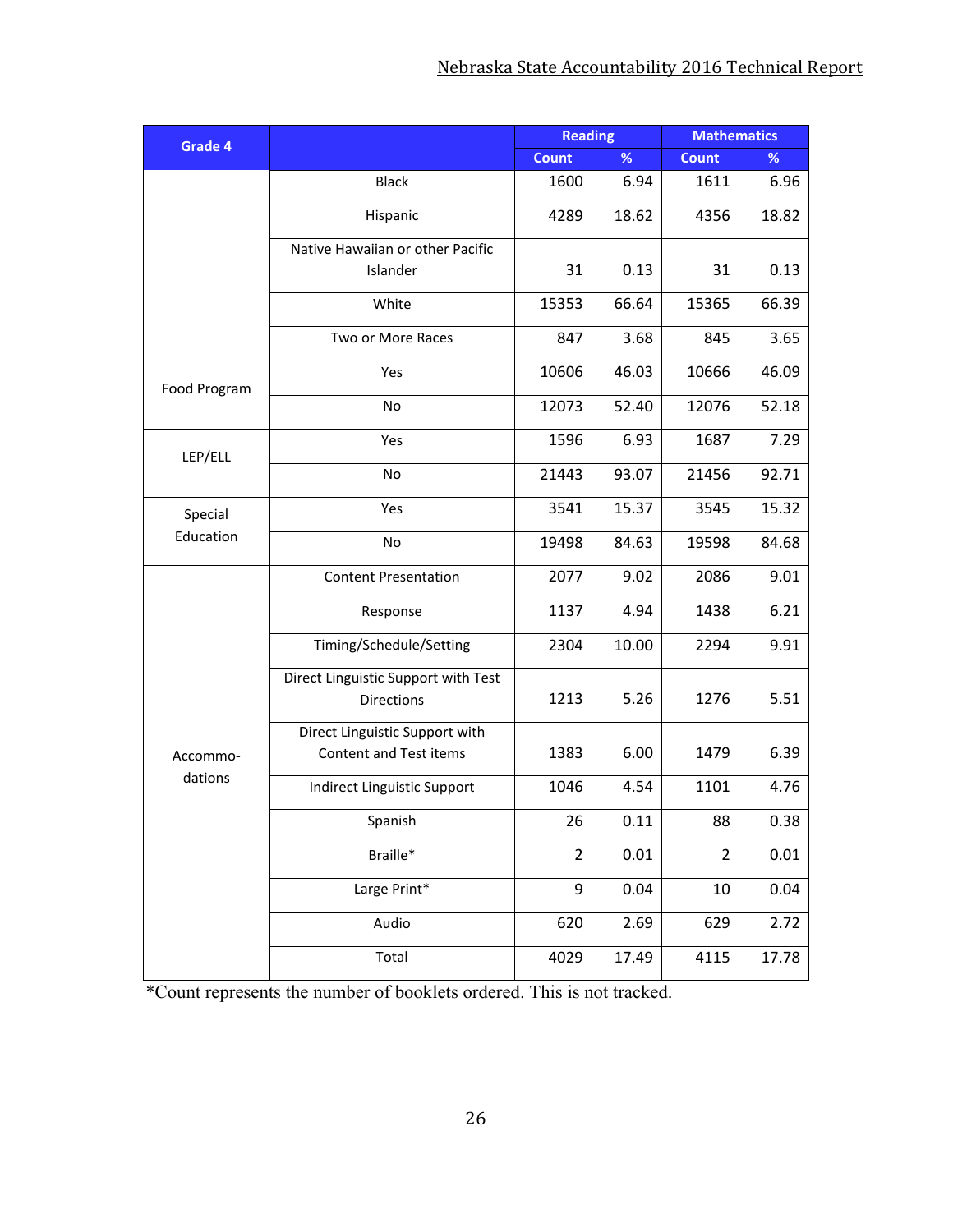| ruore että Staat e Fleori banniait, Dalai Deniographies ana riccommodations |                                                          | <b>Reading</b> |        | <b>Mathematics</b> |        | <b>Science</b> |        |
|-----------------------------------------------------------------------------|----------------------------------------------------------|----------------|--------|--------------------|--------|----------------|--------|
| <b>Grade 5</b>                                                              |                                                          | <b>Count</b>   | %      | <b>Count</b>       | $\%$   | <b>Count</b>   | %      |
| All Students                                                                |                                                          | 22689          | 100.00 | 22799              | 100.00 | 22798          | 100.00 |
| Gender                                                                      | Female                                                   | 11018          | 48.56  | 11070              | 48.55  | 11067          | 48.54  |
|                                                                             | Male                                                     | 11671          | 51.44  | 11729              | 51.45  | 11731          | 51.46  |
|                                                                             | American Indian/Alaska Native                            | 295            | 1.30   | 297                | 1.30   | 297            | 1.30   |
|                                                                             | Asian                                                    | 567            | 2.50   | 590                | 2.59   | 589            | 2.58   |
|                                                                             | <b>Black</b>                                             | 1566           | 6.90   | 1581               | 6.93   | 1579           | 6.93   |
| Race/Ethnicity                                                              | Hispanic                                                 | 4090           | 18.03  | 4158               | 18.24  | 4160           | 18.25  |
|                                                                             | Native Hawaiian or other Pacific                         |                |        |                    |        |                |        |
|                                                                             | Islander                                                 | 32             | 0.14   | 32                 | 0.14   | 32             | 0.14   |
|                                                                             | White                                                    | 15291          | 67.39  | 15293              | 67.08  | 15293          | 67.08  |
|                                                                             | Two or More Races                                        | 848            | 3.74   | 848                | 3.72   | 848            | 3.72   |
| Food Program                                                                | Yes                                                      | 10129          | 44.64  | 10206              | 44.77  | 10202          | 44.75  |
|                                                                             | No                                                       | 12237          | 53.93  | 12239              | 53.68  | 12241          | 53.69  |
| LEP/ELL                                                                     | Yes                                                      | 1087           | 4.79   | 1197               | 5.25   | 1196           | 5.25   |
|                                                                             | No                                                       | 21602          | 95.21  | 21602              | 94.75  | 21602          | 94.75  |
| Special                                                                     | Yes                                                      | 3503           | 15.44  | 3503               | 15.36  | 3502           | 15.36  |
| Education                                                                   | No                                                       | 19186          | 84.56  | 19296              | 84.64  | 19296          | 84.64  |
|                                                                             | <b>Content Presentation</b>                              | 2147           | 9.46   | 2211               | 9.70   | 2013           | 8.83   |
|                                                                             | Response                                                 | 1179           | 5.20   | 1551               | 6.80   | 1115           | 4.89   |
|                                                                             | Timing/Schedule/Setting                                  | 2434           | 10.73  | 2454               | 10.76  | 2310           | 10.13  |
|                                                                             | Direct Linguistic Support with Test                      |                |        |                    |        |                |        |
| Accommo-                                                                    | Directions                                               | 762            | 3.36   | 808                | 3.54   | 769            | 3.37   |
| dations                                                                     | Direct Linguistic Support with<br>Content and Test items | 956            | 4.21   | 1023               | 4.49   | 970            | 4.25   |
|                                                                             |                                                          |                |        |                    |        |                |        |
|                                                                             | <b>Indirect Linguistic Support</b>                       | 761            | 3.35   | 828                | 3.63   | 808            | 3.54   |
|                                                                             | Spanish                                                  | 31             | 0.14   | 89                 | 0.39   | 89             | 0.39   |
|                                                                             | Braille*                                                 | $\mathbf 1$    | 0.00   | $\pmb{0}$          | 0.00   | $\mathbf{1}$   | 0.00   |

#### **Table 3.1.3 Grade 5 NeSA Summary Data: Demographics and Accommodations**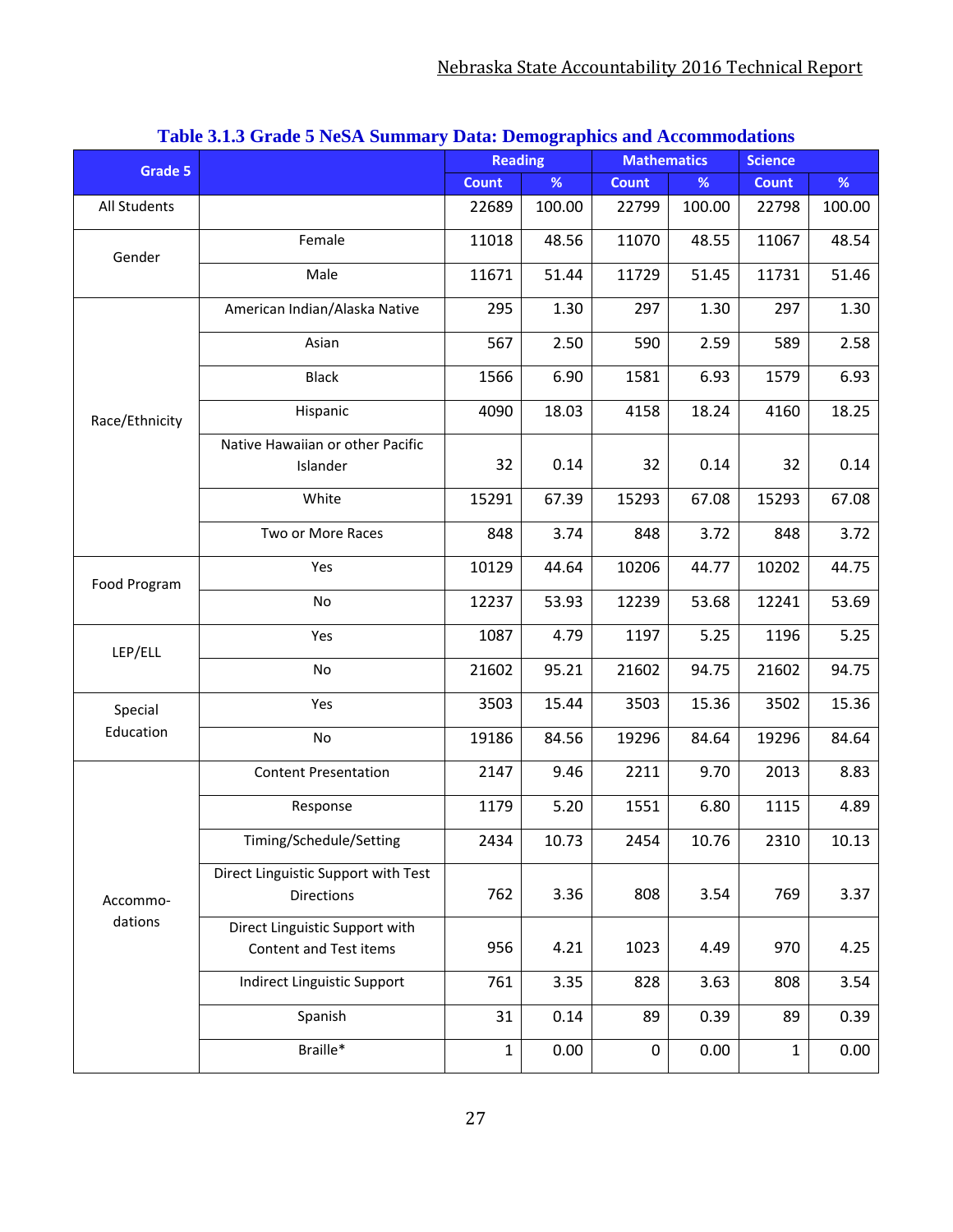#### Nebraska State Accountability 2016 Technical Report

| Grade 5 |              | <b>Reading</b> |       | <b>Mathematics</b> |       | <b>Science</b> |       |
|---------|--------------|----------------|-------|--------------------|-------|----------------|-------|
|         |              | <b>Count</b>   | %     | <b>Count</b>       | %     | <b>Count</b>   | %     |
|         | Large Print* | 11             | 0.05  | 10                 | 0.04  | 10             | 0.04  |
|         | Audio        | 610            | 2.69  | 646                | 2.83  | 653            | 2.86  |
|         | Total        | 3691           | 16.27 | 3805               | 16.69 | 3636           | 15.95 |

\*Count represents the number of booklets ordered. This is not tracked.

|                     | Table 5.1.4 Grade 6 NeSA Summary Data: Demographics and Accommodations |                |        |                    |        |  |  |  |  |
|---------------------|------------------------------------------------------------------------|----------------|--------|--------------------|--------|--|--|--|--|
| Grade 6             |                                                                        | <b>Reading</b> |        | <b>Mathematics</b> |        |  |  |  |  |
|                     |                                                                        | <b>Count</b>   | %      | <b>Count</b>       | %      |  |  |  |  |
| <b>All Students</b> |                                                                        | 22915          | 100.00 | 22997              | 100.00 |  |  |  |  |
| Gender              | Female                                                                 | 11231          | 49.01  | 11262              | 48.97  |  |  |  |  |
|                     | Male                                                                   | 11684          | 50.99  | 11735              | 51.03  |  |  |  |  |
| Race/Ethnicity      | American Indian/Alaska Native                                          | 314            | 1.37   | 316                | 1.37   |  |  |  |  |
|                     | Asian                                                                  | 583            | 2.54   | 601                | 2.61   |  |  |  |  |
|                     | <b>Black</b>                                                           | 1473           | 6.43   | 1476               | 6.42   |  |  |  |  |
|                     | Hispanic                                                               | 4098           | 17.88  | 4159               | 18.08  |  |  |  |  |
|                     | Native Hawaiian or other Pacific                                       |                |        |                    |        |  |  |  |  |
|                     | Islander                                                               | 29             | 0.13   | 29                 | 0.13   |  |  |  |  |
|                     | White                                                                  | 15631          | 68.21  | 15632              | 67.97  |  |  |  |  |
|                     | Two or More Races                                                      | 787            | 3.43   | 784                | 3.41   |  |  |  |  |
| Food Program        | Yes                                                                    | 10045          | 43.84  | 10106              | 43.94  |  |  |  |  |
|                     | <b>No</b>                                                              | 12548          | 54.76  | 12552              | 54.58  |  |  |  |  |
| LEP/ELL             | Yes                                                                    | 647            | 2.82   | 735                | 3.20   |  |  |  |  |
|                     | No                                                                     | 22268          | 97.18  | 22262              | 96.80  |  |  |  |  |
| Special             | Yes                                                                    | 3397           | 14.82  | 3391               | 14.75  |  |  |  |  |
| Education           | No                                                                     | 19518          | 85.18  | 19606              | 85.25  |  |  |  |  |
|                     | <b>Content Presentation</b>                                            | 1934           | 8.44   | 1929               | 8.39   |  |  |  |  |
| Accommo-<br>dations | Response                                                               | 856            | 3.74   | 1534               | 6.67   |  |  |  |  |
|                     | Timing/Schedule/Setting                                                | 2104           | 9.18   | 2122               | 9.23   |  |  |  |  |

#### **Table 3.1.4 Grade 6 NeSA Summary Data: Demographics and Accommodations**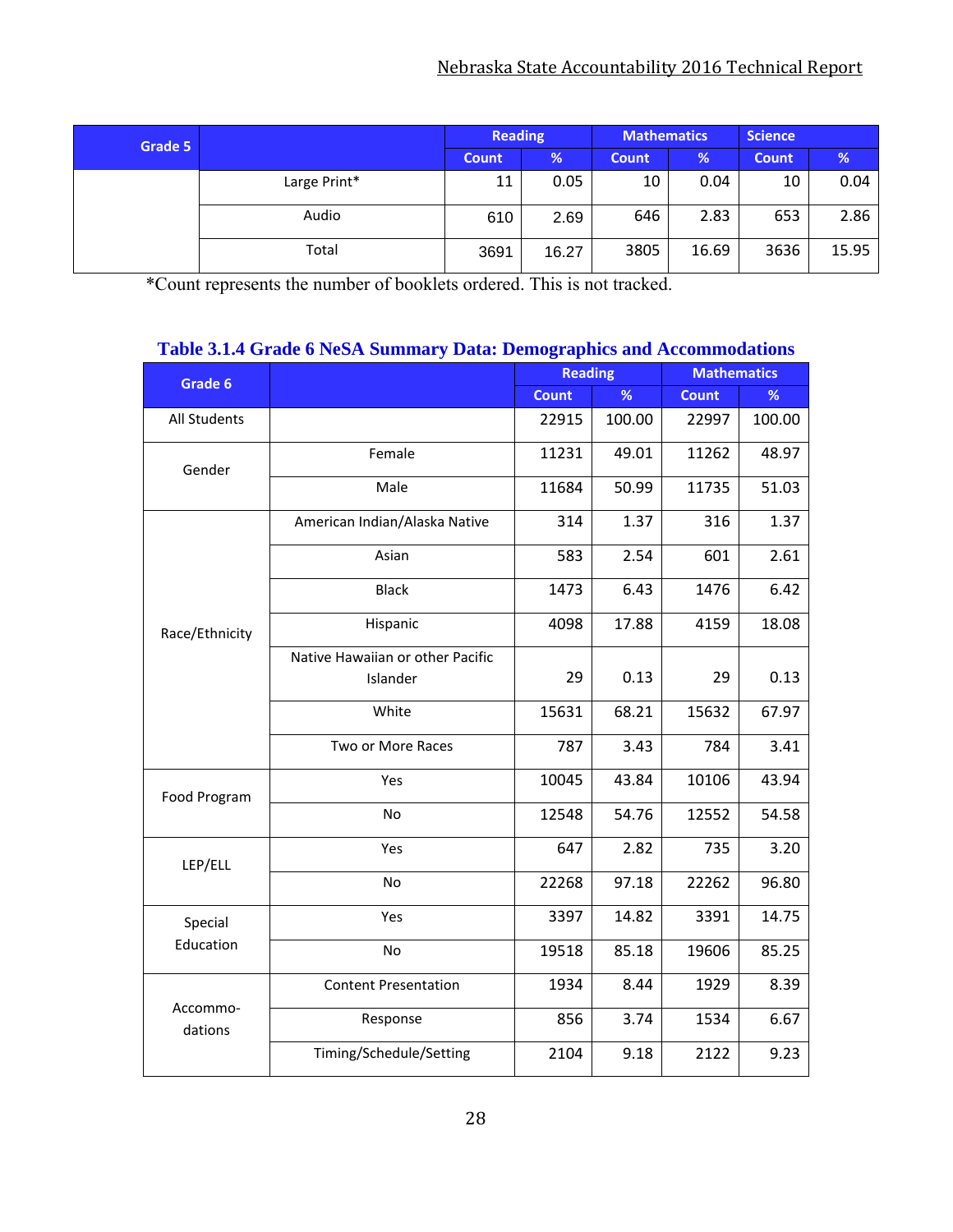| Grade 6 |                                     | <b>Reading</b> |       | <b>Mathematics</b> |       |  |
|---------|-------------------------------------|----------------|-------|--------------------|-------|--|
|         |                                     | <b>Count</b>   | %     | <b>Count</b>       | %     |  |
|         | Direct Linguistic Support with Test |                |       |                    |       |  |
|         | <b>Directions</b>                   | 426            | 1.86  | 486                | 2.11  |  |
|         | Direct Linguistic Support with      |                |       |                    |       |  |
|         | <b>Content and Test items</b>       | 492            | 2.15  | 634                | 2.76  |  |
|         | Indirect Linguistic Support         | 444            | 1.94  | 475                | 2.07  |  |
|         | Spanish                             | 40             | 0.17  | 96                 | 0.42  |  |
|         | Braille*                            | $\mathbf{1}$   | 0.00  | 1                  | 0.00  |  |
|         | Large Print*                        | 3              | 0.01  | 4                  | 0.02  |  |
|         | Audio                               | 601            | 2.62  | 603                | 2.62  |  |
|         | Total                               | 3084           | 13.46 | 3211               | 13.96 |  |

\*Count represents the number of booklets ordered. This is not tracked.

| Grade 7        |                                  | <b>Reading</b> |        | <b>Mathematics</b> |        |  |
|----------------|----------------------------------|----------------|--------|--------------------|--------|--|
|                |                                  | <b>Count</b>   | %      | <b>Count</b>       | %      |  |
| All Students   |                                  | 22598          | 100.00 | 22716              | 100.00 |  |
| Gender         | Female                           | 10982          | 48.60  | 11028              | 48.55  |  |
|                | Male                             | 11616          | 51.40  | 11688              | 51.45  |  |
|                | American Indian/Alaska Native    | 299            | 1.32   | 301                | 1.33   |  |
|                | Asian                            | 550            | 2.43   | 569                | 2.50   |  |
|                | <b>Black</b>                     | 1502           | 6.65   | 1516               | 6.67   |  |
| Race/Ethnicity | Hispanic                         | 3988           | 17.65  | 4086               | 17.99  |  |
|                | Native Hawaiian or other Pacific |                |        |                    |        |  |
|                | Islander                         | 24             | 0.11   | 24                 | 0.11   |  |
|                | White                            | 15459          | 68.41  | 15443              | 67.98  |  |
|                | Two or More Races                | 776            | 3.43   | 777                | 3.42   |  |
| Food Program   | Yes                              | 9776           | 43.26  | 9836               | 43.30  |  |
|                | <b>No</b>                        | 12526          | 55.43  | 12528              | 55.15  |  |
| LEP/ELL        | Yes                              | 579            | 2.56   | 699                | 3.08   |  |
|                | <b>No</b>                        | 22019          | 97.44  | 22017              | 96.92  |  |

#### **Table 3.1.5 Grade 7 NeSA Summary Data: Demographics and Accommodations**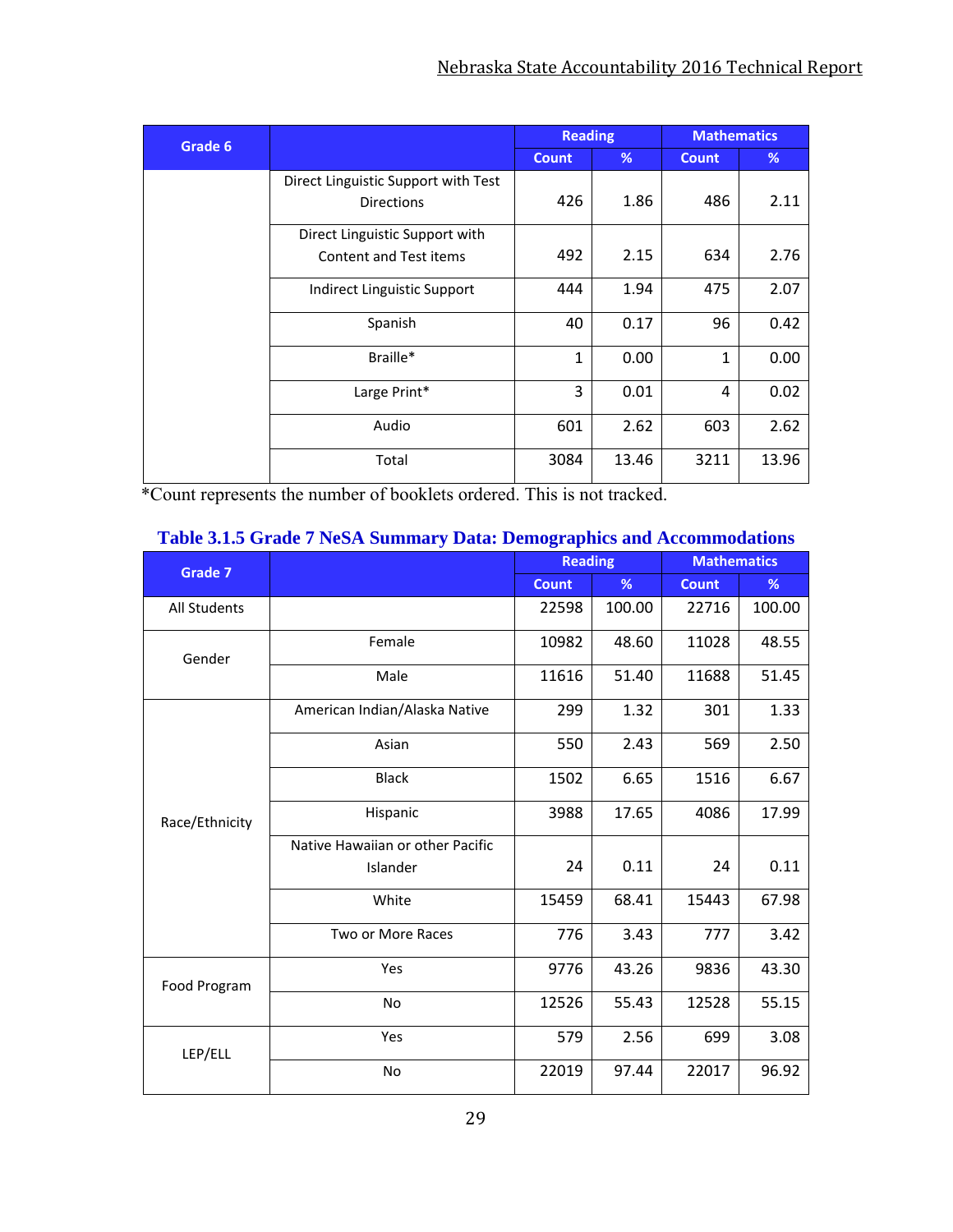| Grade 7   |                                                                 | <b>Reading</b> |       | <b>Mathematics</b> |       |  |
|-----------|-----------------------------------------------------------------|----------------|-------|--------------------|-------|--|
|           |                                                                 | <b>Count</b>   | %     | <b>Count</b>       | %     |  |
| Special   | Yes                                                             | 3204           | 14.18 | 3188               | 14.03 |  |
| Education | <b>No</b>                                                       | 19394          | 85.82 | 19528              | 85.97 |  |
|           | <b>Content Presentation</b>                                     | 1603           | 7.09  | 1646               | 7.25  |  |
|           | Response                                                        | 667            | 2.95  | 1450               | 6.38  |  |
|           | Timing/Schedule/Setting                                         | 1754           | 7.76  | 1761               | 7.75  |  |
|           | Direct Linguistic Support with Test<br><b>Directions</b>        | 197            | 0.87  | 292                | 1.29  |  |
|           | Direct Linguistic Support with<br><b>Content and Test items</b> | 180            | 0.80  | 312                | 1.37  |  |
| Accommo-  |                                                                 |                |       |                    |       |  |
| dations   | Indirect Linguistic Support                                     | 161            | 0.71  | 221                | 0.97  |  |
|           | Spanish                                                         | 51             | 0.23  | 140                | 0.62  |  |
|           | Braille*                                                        | 3              | 0.01  | $\overline{2}$     | 0.01  |  |
|           | Large Print*                                                    | 9              | 0.04  | $\overline{7}$     | 0.03  |  |
|           | Audio                                                           | 678            | 3.00  | 701                | 3.09  |  |
|           | Total                                                           | 2363           | 10.46 | 2680               | 11.80 |  |

\*Count represents the number of booklets ordered. This is not tracked.

#### **Table 3.1.6 Grade 8 NeSA Summary Data: Demographics and Accommodations**

| Grade 8        |                                  | <b>Reading</b> |        | <b>Mathematics</b> |        | <b>Science</b> |        |
|----------------|----------------------------------|----------------|--------|--------------------|--------|----------------|--------|
|                |                                  | <b>Count</b>   | %      | <b>Count</b>       | %      | <b>Count</b>   | %      |
| All Students   |                                  | 22220          | 100.00 | 22320              | 100.00 | 22328          | 100.00 |
| Gender         | Female                           | 10929          | 49.19  | 10973              | 49.16  | 10975          | 49.15  |
|                | Male                             | 11291          | 50.81  | 11347              | 50.84  | 11353          | 50.85  |
|                | American Indian/Alaska Native    | 283            | 1.27   | 282                | 1.26   | 282            | 1.26   |
|                | Asian                            | 525            | 2.36   | 542                | 2.43   | 542            | 2.43   |
|                | <b>Black</b>                     | 1370           | 6.17   | 1389               | 6.22   | 1387           | 6.21   |
| Race/Ethnicity | Hispanic                         | 3968           | 17.86  | 4050               | 18.15  | 4053           | 18.15  |
|                | Native Hawaiian or other Pacific |                |        |                    |        |                |        |
|                | <b>Islander</b>                  | 28             | 0.13   | 29                 | 0.13   | 28             | 0.13   |
|                | White                            | 15315          | 68.92  | 15299              | 68.54  | 15307          | 68.56  |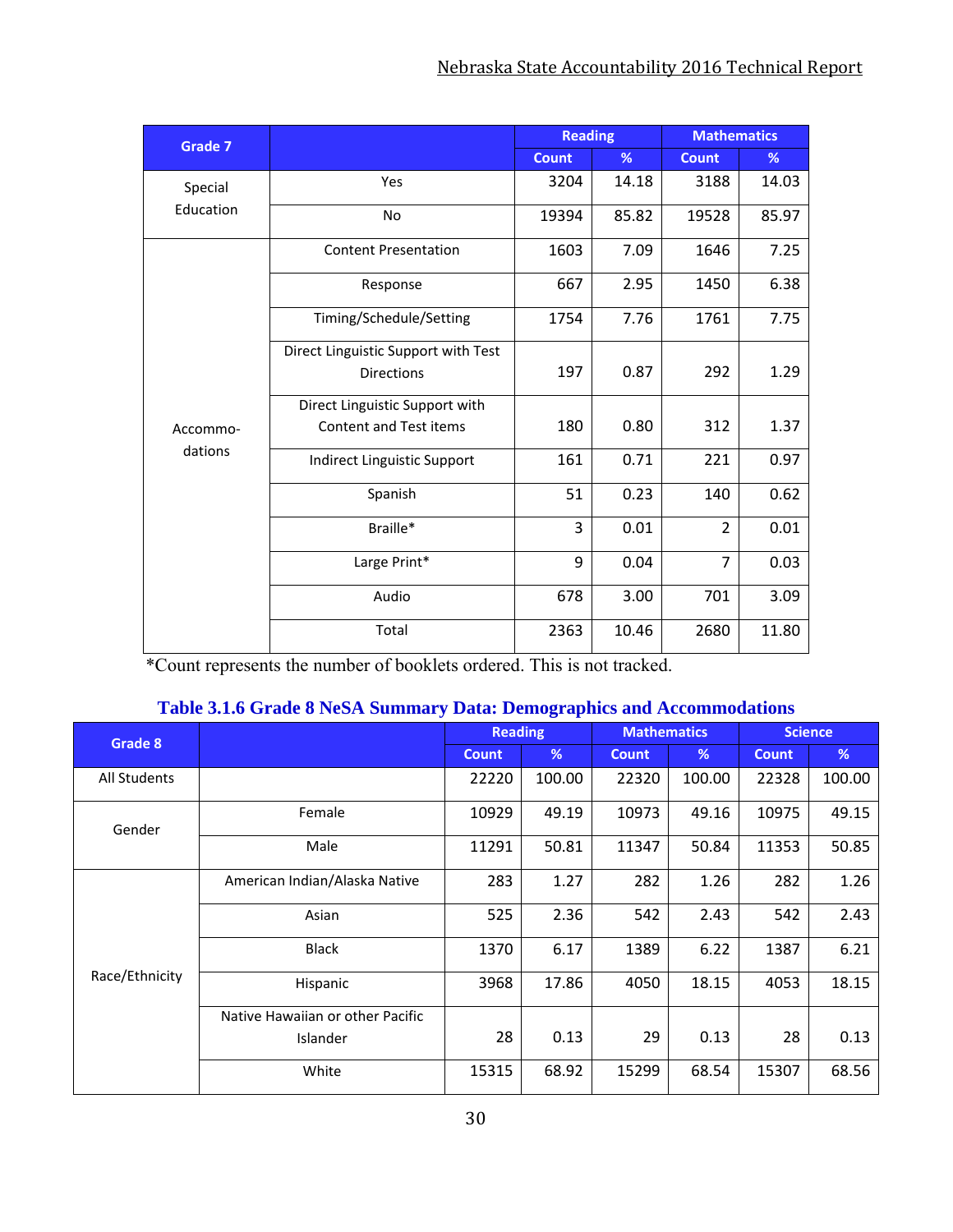### Nebraska State Accountability 2016 Technical Report

| Grade 8      |                                                          | <b>Reading</b> |       | <b>Mathematics</b> |       | <b>Science</b> |       |  |
|--------------|----------------------------------------------------------|----------------|-------|--------------------|-------|----------------|-------|--|
|              |                                                          | <b>Count</b>   | %     | <b>Count</b>       | %     | <b>Count</b>   | %     |  |
|              | Two or More Races                                        | 731            | 3.29  | 729                | 3.27  | 729            | 3.26  |  |
| Food Program | Yes                                                      | 9444           | 42.50 | 9507               | 42.59 | 9513           | 42.61 |  |
|              | <b>No</b>                                                | 12523          | 56.36 | 12515              | 56.07 | 12522          | 56.08 |  |
| LEP/ELL      | Yes                                                      | 529            | 2.38  | 638                | 2.86  | 639            | 2.86  |  |
|              | No                                                       | 21691          | 97.62 | 21682              | 97.14 | 21689          | 97.14 |  |
| Special      | Yes                                                      | 2961           | 13.33 | 2949               | 13.21 | 2960           | 13.26 |  |
| Education    | No                                                       | 19259          | 86.67 | 19371              | 86.79 | 19368          | 86.74 |  |
|              | <b>Content Presentation</b>                              | 1468           | 6.61  | 1492               | 6.68  | 1436           | 6.43  |  |
|              | Response                                                 | 538            | 2.42  | 1400               | 6.27  | 653            | 2.92  |  |
|              | Timing/Schedule/Setting                                  | 1572           | 7.07  | 1598               | 7.16  | 1505           | 6.74  |  |
|              | Direct Linguistic Support with Test<br><b>Directions</b> | 204            | 0.92  | 287                | 1.29  | 304            | 1.36  |  |
| Accommo-     | Direct Linguistic Support with<br>Content and Test items | 184            | 0.83  | 327                | 1.47  | 288            | 1.29  |  |
| dations      | Indirect Linguistic Support                              | 144            | 0.65  | 212                | 0.95  | 232            | 1.04  |  |
|              | Spanish                                                  | 54             | 0.24  | 119                | 0.53  | 123            | 0.55  |  |
|              | Braille*                                                 | 3              | 0.01  | $\overline{3}$     | 0.01  | $\overline{3}$ | 0.01  |  |
|              | Large Print*                                             | 10             | 0.05  | 10                 | 0.04  | 10             | 0.04  |  |
|              | Audio                                                    | 664            | 2.99  | 690                | 3.09  | 763            | 3.42  |  |
|              | Total                                                    | 2233           | 10.05 | 2517               | 11.28 | 2354           | 10.54 |  |

\*Count represents the number of booklets ordered. This is not tracked.

### **Table 3.1.7 Grade 11 NeSA Summary Data: Demographics and Accommodations**

| Grade 11       |                               | <b>Reading</b> |        | <b>Mathematics</b> |        | <b>Science</b> |        |  |
|----------------|-------------------------------|----------------|--------|--------------------|--------|----------------|--------|--|
|                |                               | <b>Count</b>   | %      | <b>Count</b>       | %      | <b>Count</b>   | %      |  |
| All Students   |                               | 21400          | 100.00 | 21357              | 100.00 | 21366          | 100.00 |  |
| Gender         | Female                        | 10405          | 48.62  | 10390              | 48.65  | 10390          | 48.63  |  |
|                | Male                          | 10995          | 51.38  | 10967              | 51.35  | 10976          | 51.37  |  |
| Race/Ethnicity | American Indian/Alaska Native | 272            | 1.27   | 274                | 1.28   | 271            | 1.27   |  |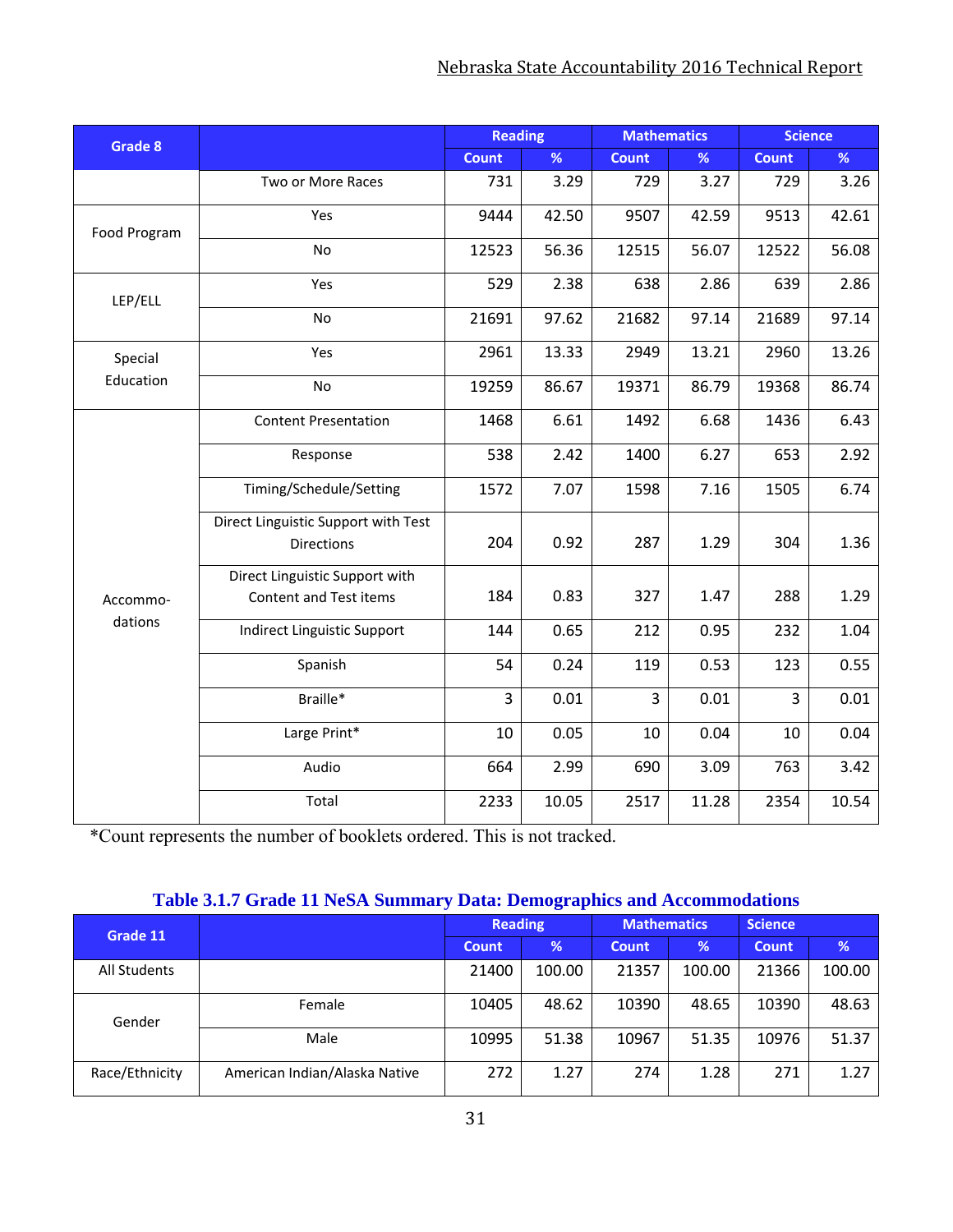| Grade 11     |                                                          | <b>Reading</b> |       | <b>Mathematics</b> |       | <b>Science</b> |       |
|--------------|----------------------------------------------------------|----------------|-------|--------------------|-------|----------------|-------|
|              |                                                          | <b>Count</b>   | $\%$  | <b>Count</b>       | $\%$  | <b>Count</b>   | %     |
|              | Asian                                                    | 541            | 2.53  | 540                | 2.53  | 538            | 2.52  |
|              | <b>Black</b>                                             | 1256           | 5.87  | 1254               | 5.87  | 1251           | 5.86  |
|              | Hispanic                                                 | 3541           | 16.55 | 3547               | 16.61 | 3546           | 16.60 |
|              | Native Hawaiian or other Pacific                         |                |       |                    |       |                |       |
|              | Islander                                                 | 33             | 0.15  | 34                 | 0.16  | 34             | 0.16  |
|              | White                                                    | 15081          | 70.47 | 15034              | 70.39 | 15053          | 70.45 |
|              | Two or More Races                                        | 676            | 3.16  | 674                | 3.16  | 673            | 3.15  |
| Food Program | Yes                                                      | 7858           | 36.72 | 7839               | 36.70 | 7845           | 36.72 |
|              | No                                                       | 13241          | 61.87 | 13212              | 61.86 | 13220          | 61.87 |
| LEP/ELL      | Yes                                                      | 481            | 2.25  | 500                | 2.34  | 502            | 2.35  |
|              | No                                                       | 20919          | 97.75 | 20857              | 97.66 | 20864          | 97.65 |
| Special      | Yes                                                      | 2218           | 10.36 | 2183               | 10.22 | 2205           | 10.32 |
| Education    | No                                                       | 19182          | 89.64 | 19174              | 89.78 | 19161          | 89.68 |
|              | <b>Content Presentation</b>                              | 546            | 2.55  | 554                | 2.59  | 580            | 2.71  |
|              | Response                                                 | 297            | 1.39  | 722                | 3.38  | 446            | 2.09  |
|              | Timing/Schedule/Setting                                  | 1021           | 4.77  | 1031               | 4.83  | 1016           | 4.76  |
|              | Direct Linguistic Support with Test<br><b>Directions</b> | 149            | 0.70  | 163                | 0.76  | 161            | 0.75  |
| Accommo-     | Direct Linguistic Support with<br>Content and Test items | 104            | 0.49  | 156                | 0.73  | 154            | 0.72  |
| dations      | Indirect Linguistic Support                              | 127            | 0.59  | 142                | 0.66  | 142            | 0.66  |
|              | Spanish                                                  | 76             | 0.36  | 100                | 0.47  | 116            | 0.54  |
|              | Braille*                                                 | 3              | 0.01  | $\overline{2}$     | 0.01  | 3              | 0.01  |
|              | Large Print*                                             | 6              | 0.03  | 5                  | 0.02  | 5              | 0.02  |
|              | Audio                                                    | 200            | 0.93  | 181                | 0.85  | 232            | 1.09  |
|              | Total                                                    | 1298           | 6.07  | 1450               | 6.79  | 1446           | 6.77  |

\*Count represents the number of booklets ordered. This is not tracked.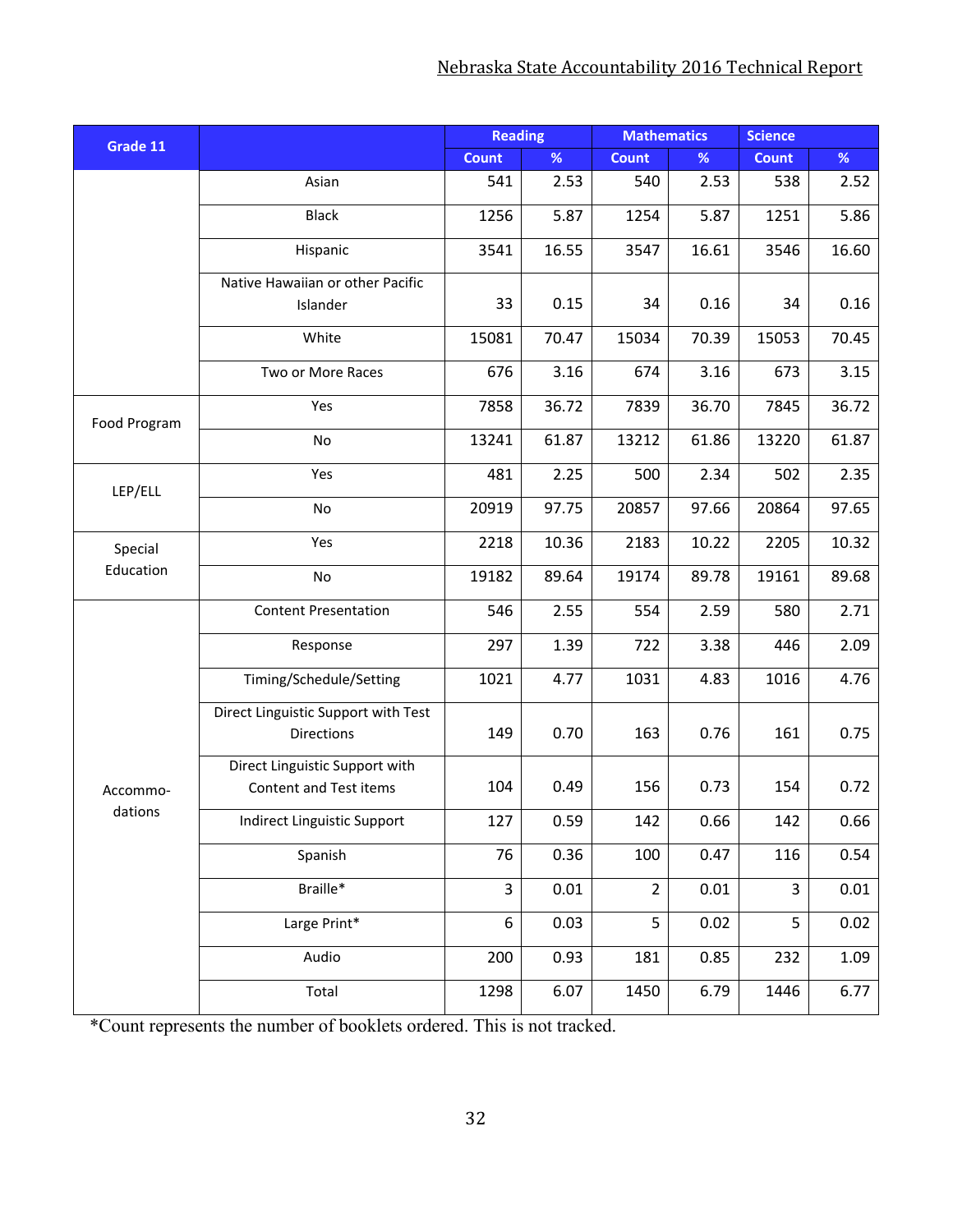# 3.2 STUDENTS TESTED AND MODE SUMMARY DATA

As noted in Chapters One and Two, the 2016 NeSA assessments were administered online to the extent practical. One form of the test was also published in a printed test booklet for students needing accommodation of a paper/pencil test. Tables  $3.2.1 - 3.2.3$  report the number of students in each test mode. For NeSA-R, between 2% and 7% of students took the assessment in the paper-based version with the lower percentages occurring in middle and high schools.

|       |              |        |       | Table 3.2.1 NeSA-R Number of Students Tested |
|-------|--------------|--------|-------|----------------------------------------------|
|       |              |        |       | Percent                                      |
| Grade | <b>Total</b> | Online | Paper | Paper                                        |
| 3     | 21887        | 20409  | 1478  | 7                                            |
| 4     | 23039        | 21342  | 1697  | 7                                            |
| 5     | 22689        | 21216  | 1473  | 6                                            |
| 6     | 22915        | 21679  | 1236  | 5                                            |
| 7     | 22598        | 21704  | 894   | 4                                            |
| 8     | 22220        | 21439  | 781   | 4                                            |
| 11    | 21400        | 20896  | 504   | 2                                            |

# **Table 3.2.1 NeSA-R Number of Students Tested**

For NeSA-M, between 2% and 8% of students took the assessment in the paper-based version.

|       |       |        |       | Percent       |
|-------|-------|--------|-------|---------------|
| Grade | Total | Online | Paper | Paper         |
| 3     | 22028 | 20479  | 1549  |               |
| 4     | 23143 | 21390  | 1753  | 8             |
| 5     | 22799 | 21258  | 1541  |               |
| 6     | 22997 | 21716  | 1281  | 6             |
| 7     | 22716 | 21775  | 941   | 4             |
| 8     | 22320 | 21487  | 833   | 4             |
| 11    | 21357 | 20826  | 531   | $\mathcal{P}$ |

### **Table 3.2.2 NeSA-M Number of Students Tested**

For NeSA-S, between 2% and 6% of students took the assessment in the paper version.

| Table 5.2.5 NeSA-S Number of Students' rested |       |        |       |         |  |  |  |  |  |  |  |
|-----------------------------------------------|-------|--------|-------|---------|--|--|--|--|--|--|--|
|                                               |       |        |       | Percent |  |  |  |  |  |  |  |
| Grade                                         | Total | Online | Paper | Paper   |  |  |  |  |  |  |  |
|                                               | 22798 | 21325  | 1473  | 6       |  |  |  |  |  |  |  |
| 8                                             | 22328 | 21611  | 717   | 3       |  |  |  |  |  |  |  |
| 11                                            | 21366 | 20871  | 495   |         |  |  |  |  |  |  |  |

### **Table 3.2.3 NeSA-S Number of Students Tested**

The number of students, across content area and grade level, who took the 2016 NeSA tests online instead of paper pencil is similar to that of the 2016 NeSA tests.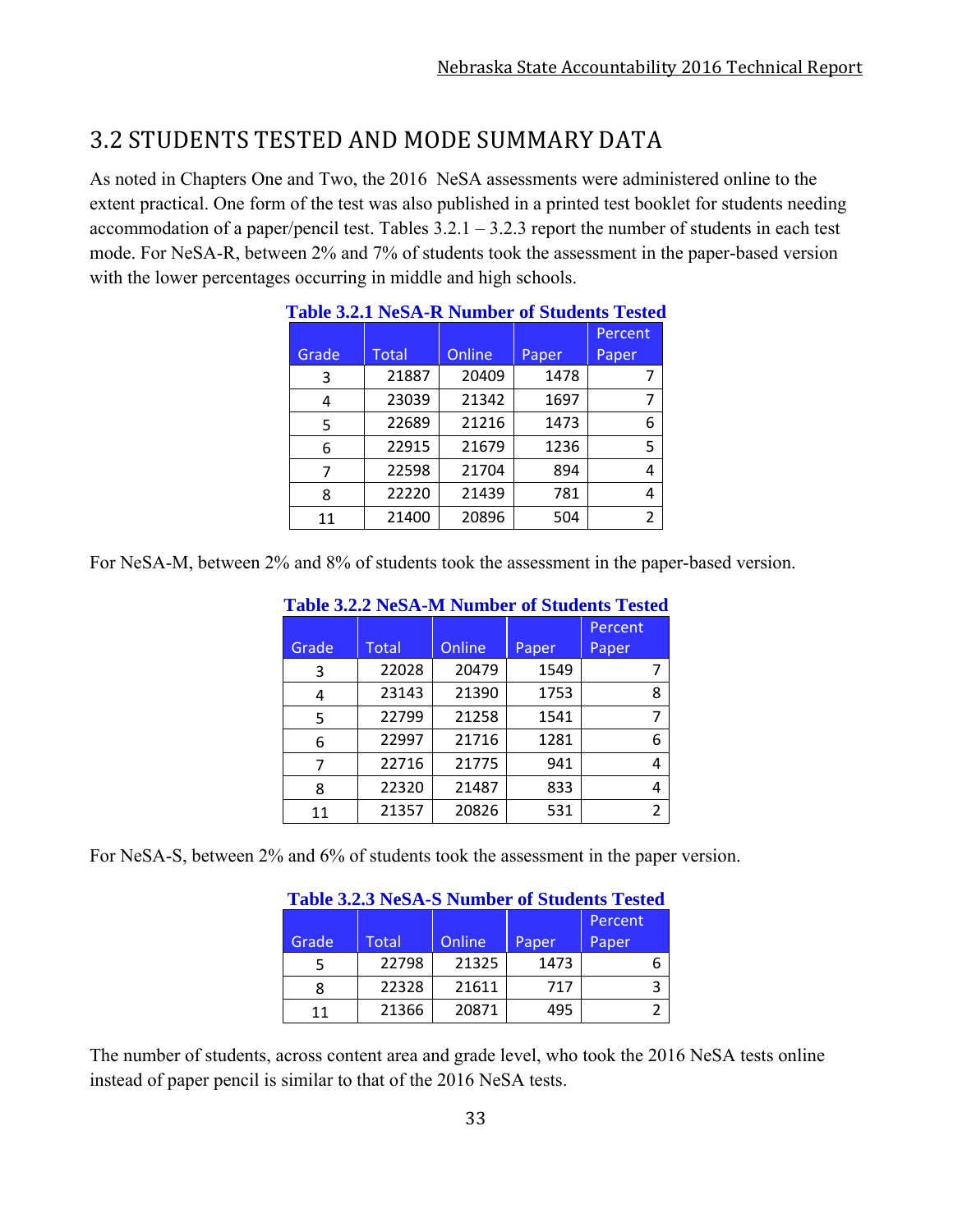### 3.3 TESTING TIME

Online testing time for the 2016 NeSA assessments was examined for each grade and content area. The data in Tables 3.3.1, 3.3.2, and 3.3.3 were compiled based on students who had a *single login, a single logout,* and *responded to all the items.* Students from upper grade levels in mathematics and science generally indicated a tendency toward less time spent on the second session. Students who took greater than 90 minutes are interesting because this data does not include students who *paused out*, had the test ended due to inactivity, or were reactivated. It appears that they were actively involved with the test for the full time between the login and logout, but it raises the question of how fully engaged those students may have been for that amount of time.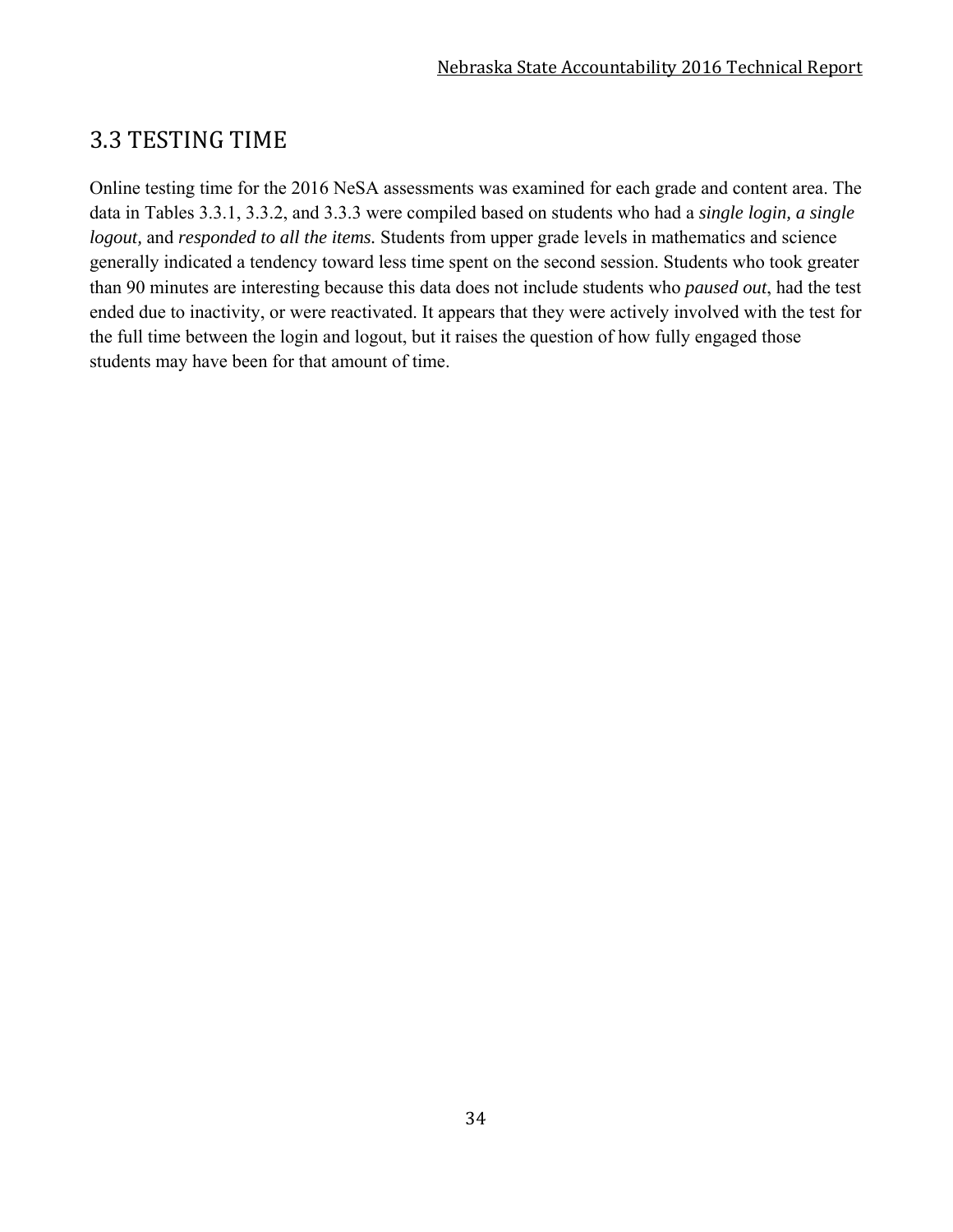| Grade      | 3           |       | 4     |                | 5           |                | 6            |                | $\overline{7}$ |                | 8     |       | 11    |                |
|------------|-------------|-------|-------|----------------|-------------|----------------|--------------|----------------|----------------|----------------|-------|-------|-------|----------------|
| Session    | $\mathbf 1$ | 2     |       | $\overline{2}$ | $\mathbf 1$ | $\overline{2}$ | $\mathbf{1}$ | $\overline{2}$ | $\mathbf{1}$   | $\overline{2}$ | 1     | 2     | 1     | $\overline{2}$ |
| <5 minutes | 139         | 126   | 168   | 152            | 133         | 122            | 168          | 150            | 162            | 147            | 116   | 159   | 253   | 329            |
| $5 - 10$   | 113         | 135   | 136   | 113            | 156         | 96             | 126          | 117            | 151            | 231            | 155   | 182   | 457   | 462            |
| $10 - 15$  | 162         | 303   | 153   | 210            | 433         | 199            | 384          | 223            | 334            | 972            | 251   | 570   | 1524  | 1457           |
| $15 - 20$  | 286         | 827   | 376   | 381            | 1481        | 732            | 1408         | 588            | 1050           | 2802           | 863   | 1594  | 3815  | 3144           |
| $20 - 25$  | 578         | 1651  | 978   | 700            | 2764        | 1690           | 2866         | 1384           | 2330           | 4265           | 1795  | 2916  | 5234  | 4284           |
| 25-30      | 1204        | 2316  | 1894  | 1255           | 3387        | 2661           | 3656         | 2134           | 3374           | 3935           | 2888  | 3686  | 4013  | 4053           |
| 30-35      | 1818        | 2600  | 2466  | 1719           | 3204        | 3098           | 3279         | 2801           | 3592           | 3187           | 3417  | 3546  | 2358  | 2860           |
| 35-40      | 2236        | 2487  | 2549  | 2174           | 2536        | 2998           | 2447         | 2730           | 3058           | 2119           | 3276  | 2767  | 1237  | 1640           |
| 40-45      | 2282        | 2146  | 2521  | 2212           | 1955        | 2240           | 1858         | 2483           | 2358           | 1358           | 2635  | 2038  | 693   | 961            |
| 45-50      | 2118        | 1783  | 2116  | 2175           | 1379        | 1831           | 1446         | 2088           | 1691           | 879            | 1910  | 1303  | 435   | 555            |
| 50-55      | 1903        | 1383  | 1784  | 1943           | 940         | 1476           | 1019         | 1592           | 1093           | 585            | 1301  | 857   | 258   | 368            |
| 55-60      | 1633        | 1045  | 1381  | 1598           | 715         | 1046           | 685          | 1227           | 773            | 383            | 894   | 566   | 163   | 232            |
| 60-65      | 1239        | 855   | 1107  | 1398           | 518         | 758            | 530          | 948            | 486            | 209            | 572   | 340   | 113   | 150            |
| 65-70      | 1020        | 628   | 911   | 1118           | 357         | 548            | 433          | 681            | 333            | 149            | 403   | 239   | 67    | 105            |
| 70-75      | 861         | 463   | 644   | 872            | 293         | 369            | 298          | 571            | 236            | 101            | 237   | 190   | 56    | 68             |
| 75-80      | 656         | 385   | 465   | 670            | 205         | 252            | 230          | 373            | 164            | 69             | 175   | 102   | 34    | 38             |
| 80-85      | 454         | 254   | 348   | 543            | 176         | 230            | 206          | 333            | 113            | 50             | 134   | 58    | 31    | 26             |
| 85-90      | 330         | 211   | 262   | 417            | 121         | 185            | 136          | 241            | 98             | 39             | 76    | 45    | 16    | 22             |
| >90        | 1267        | 716   | 983   | 1605           | 362         | 615            | 412          | 947            | 235            | 134            | 276   | 207   | 73    | 72             |
| Total      | 20299       | 20314 | 21242 | 21255          | 21115       | 21146          | 21587        | 21611          | 21631          | 21614          | 21374 | 21365 | 20830 | 20826          |
| Median     | 49          | 40    | 44    | 49             | 34          | 39             | 34           | 42             | 35             | 28             | 37    | 33    | 25    | 26             |

**Table 3.3.1 Duration of Reading Online Testing Sessions**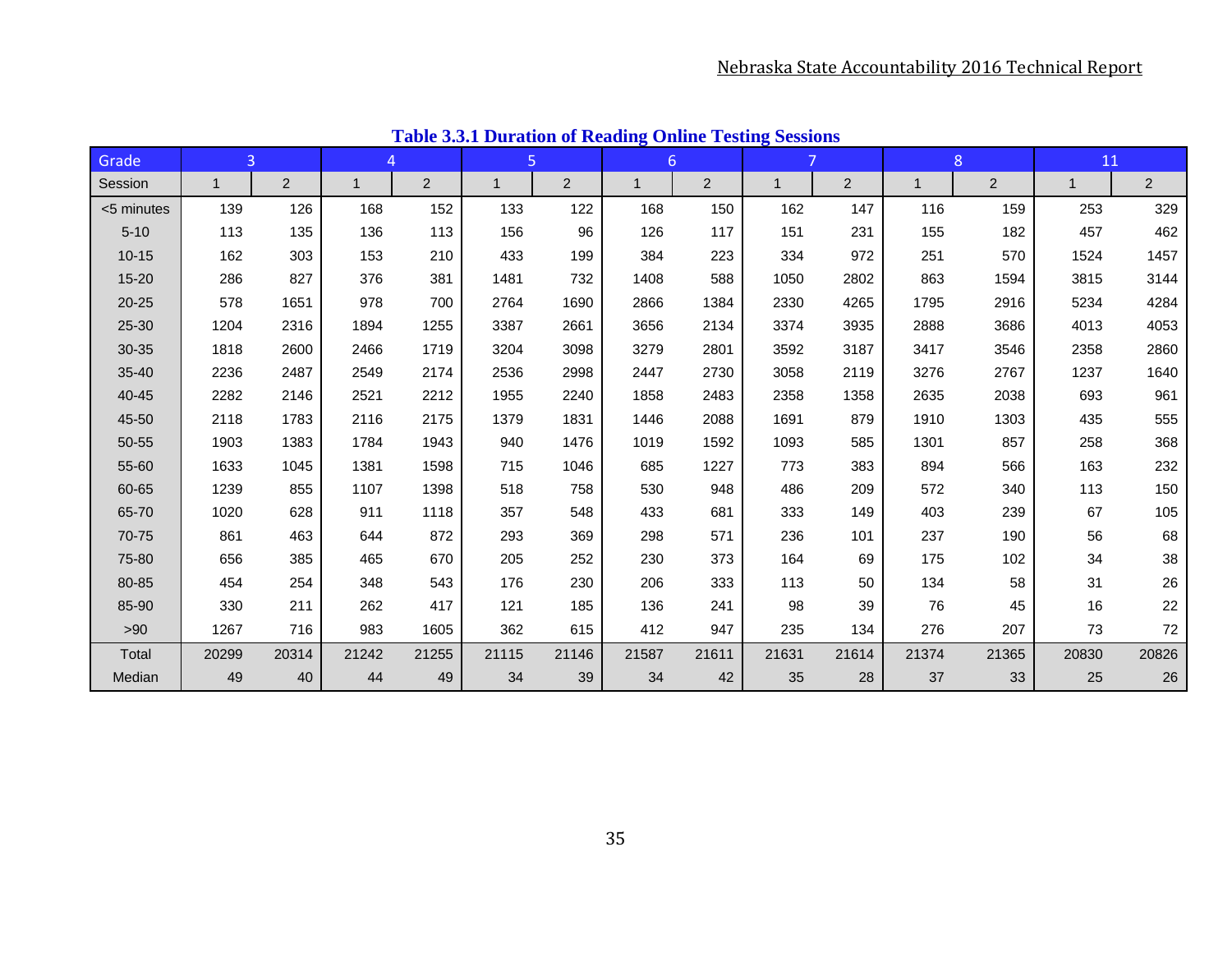|              |       | o              |                |       |       |
|--------------|-------|----------------|----------------|-------|-------|
| <b>Grade</b> | 5     | $6\phantom{1}$ | $\overline{7}$ | 8     | 11    |
| Session      | 3     | 3              | 3              | 3     | 3     |
| <5 minutes   | 160   | 155            | 201            | 191   | 321   |
| $5 - 10$     | 162   | 186            | 253            | 281   | 725   |
| $10 - 15$    | 449   | 401            | 612            | 749   | 1900  |
| $15 - 20$    | 1207  | 1023           | 1663           | 1717  | 3537  |
| $20 - 25$    | 1924  | 2063           | 2597           | 2515  | 3752  |
| 25-30        | 2386  | 2615           | 2964           | 2858  | 2934  |
| 30-35        | 2516  | 2602           | 2854           | 2589  | 2163  |
| $35 - 40$    | 2218  | 2370           | 2303           | 2059  | 1556  |
| 40-45        | 2020  | 2023           | 1737           | 1713  | 1102  |
| 45-50        | 1587  | 1643           | 1371           | 1391  | 772   |
| 50-55        | 1332  | 1355           | 1127           | 1029  | 491   |
| 55-60        | 1017  | 1114           | 768            | 843   | 354   |
| 60-65        | 880   | 858            | 642            | 706   | 297   |
| 65-70        | 669   | 733            | 532            | 536   | 189   |
| 70-75        | 551   | 550            | 422            | 382   | 158   |
| 75-80        | 454   | 426            | 305            | 319   | 118   |
| 80-85        | 350   | 314            | 229            | 253   | 88    |
| 85-90        | 242   | 258            | 207            | 195   | 58    |
| >90          | 941   | 880            | 804            | 1013  | 223   |
| Total        | 21065 | 21569          | 21591          | 21339 | 20738 |
| Median       | 39.0  | 39.0           | 35.0           | 35.0  | 26.0  |

**Table 3.3.1 Duration of Reading Online Testing Sessions (continued)**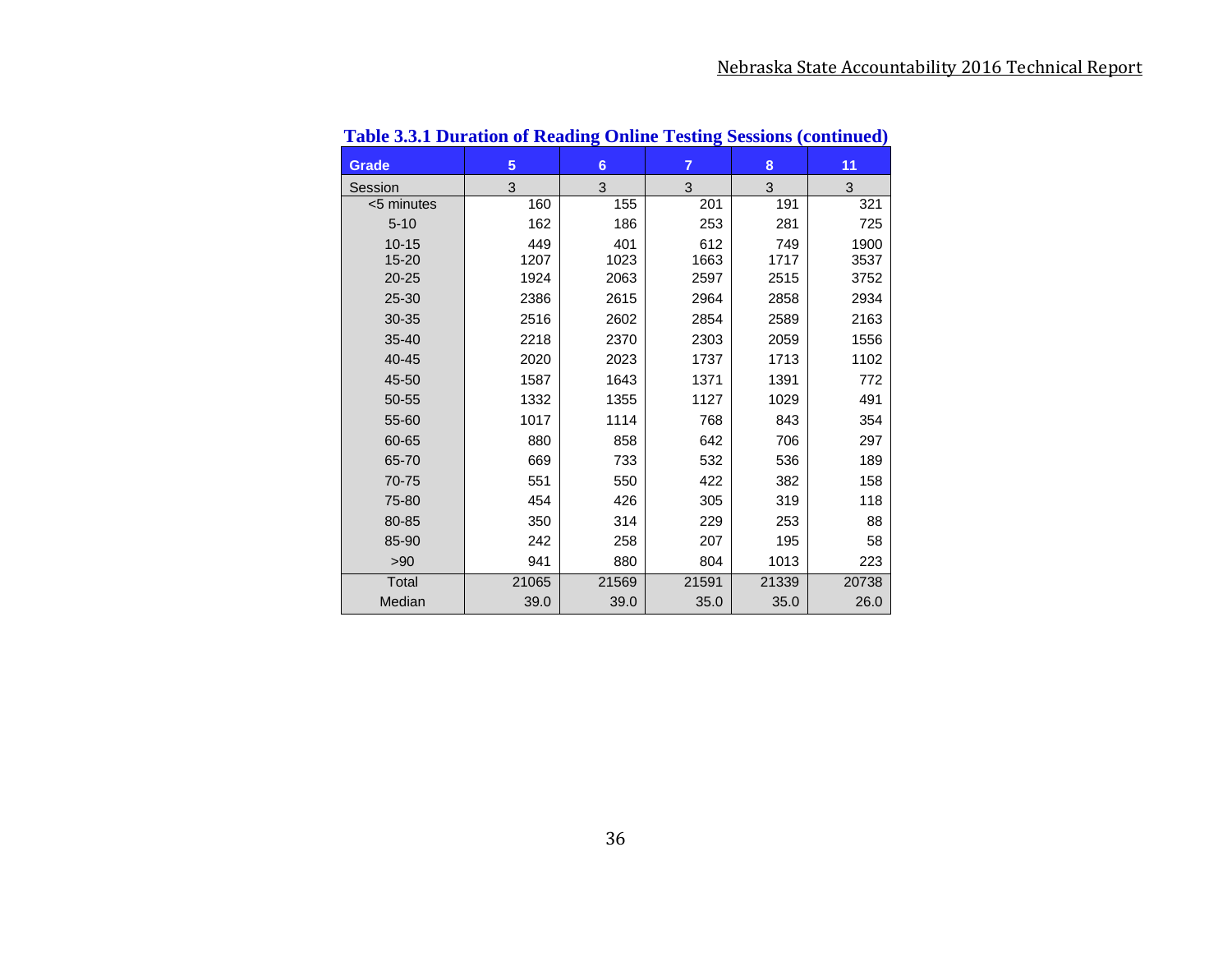| <b>Grade</b> | 3     |       | 4     |       |       | 5 <sup>5</sup> | 6     |                | $\overline{z}$ |                | 8     |                | 11    |                 |
|--------------|-------|-------|-------|-------|-------|----------------|-------|----------------|----------------|----------------|-------|----------------|-------|-----------------|
| Session      |       | 2     |       | 2     |       | 2              |       | $\overline{2}$ |                | $\overline{2}$ |       | $\overline{2}$ |       | $\overline{a}$  |
| <5 minutes   | 132   | 171   | 128   | 130   | 120   | 119            | 146   | 144            | 126            | 146            | 119   | 117            | 236   | $\frac{1}{334}$ |
| $5 - 10$     | 128   | 184   | 124   | 135   | 112   | 150            | 135   | 142            | 133            | 147            | 123   | 133            | 313   | 530             |
| $10 - 15$    | 254   | 714   | 278   | 463   | 151   | 222            | 152   | 161            | 173            | 255            | 185   | 217            | 687   | 1135            |
| $15 - 20$    | 870   | 2003  | 916   | 1432  | 429   | 688            | 241   | 364            | 403            | 666            | 434   | 637            | 1716  | 2485            |
| $20 - 25$    | 1763  | 3015  | 1863  | 2525  | 1074  | 1701           | 535   | 844            | 1158           | 1672           | 1176  | 1626           | 3484  | 3945            |
| 25-30        | 2545  | 3111  | 2494  | 2928  | 1869  | 2657           | 1311  | 1654           | 2261           | 2855           | 2287  | 2691           | 4213  | 4067            |
| 30-35        | 2622  | 2623  | 2745  | 2766  | 2466  | 2910           | 1978  | 2320           | 3028           | 3371           | 3077  | 3312           | 3529  | 3193            |
| $35 - 40$    | 2425  | 1989  | 2519  | 2311  | 2608  | 2744           | 2483  | 2702           | 3073           | 3222           | 3114  | 3156           | 2517  | 1997            |
| 40-45        | 2077  | 1527  | 2104  | 1852  | 2366  | 2201           | 2530  | 2530           | 2703           | 2721           | 2752  | 2636           | 1548  | 1208            |
| 45-50        | 1648  | 1161  | 1749  | 1514  | 2147  | 1801           | 2462  | 2281           | 2315           | 1917           | 2213  | 1982           | 906   | 689             |
| 50-55        | 1318  | 890   | 1393  | 1206  | 1630  | 1362           | 2043  | 1857           | 1814           | 1481           | 1723  | 1423           | 543   | 389             |
| 55-60        | 1024  | 719   | 1094  | 909   | 1337  | 1045           | 1678  | 1501           | 1285           | 1027           | 1247  | 1038           | 353   | 261             |
| 60-65        | 741   | 511   | 805   | 758   | 1021  | 741            | 1399  | 1183           | 933            | 728            | 900   | 738            | 226   | 162             |
| 65-70        | 652   | 430   | 668   | 586   | 842   | 642            | 1047  | 913            | 691            | 475            | 595   | 512            | 148   | 129             |
| 70-75        | 519   | 323   | 549   | 401   | 663   | 435            | 796   | 652            | 451            | 276            | 419   | 318            | 92    | 74              |
| 75-80        | 396   | 239   | 419   | 318   | 507   | 354            | 613   | 524            | 300            | 192            | 281   | 213            | 57    | 54              |
| 80-85        | 289   | 178   | 301   | 225   | 405   | 282            | 436   | 399            | 205            | 151            | 205   | 180            | 40    | 22              |
| 85-90        | 242   | 131   | 244   | 184   | 317   | 224            | 346   | 300            | 174            | 111            | 143   | 126            | 40    | 23              |
| >90          | 741   | 479   | 901   | 657   | 1111  | 914            | 1278  | 1154           | 490            | 314            | 439   | 381            | 124   | 72              |
| Total        | 20386 | 20398 | 21294 | 21300 | 21175 | 21192          | 21609 | 21625          | 21716          | 21727          | 21432 | 21436          | 20772 | 20769           |
| Median       | 39.0  | 32.0  | 40.0  | 36.0  | 44.0  | 39.0           | 48.0  | 45.0           | 41.0           | 38.0           | 41.0  | 39.0           | 30.0  | 28.0            |

**Table 3.3.2 Duration of Mathematics Online Testing Sessions**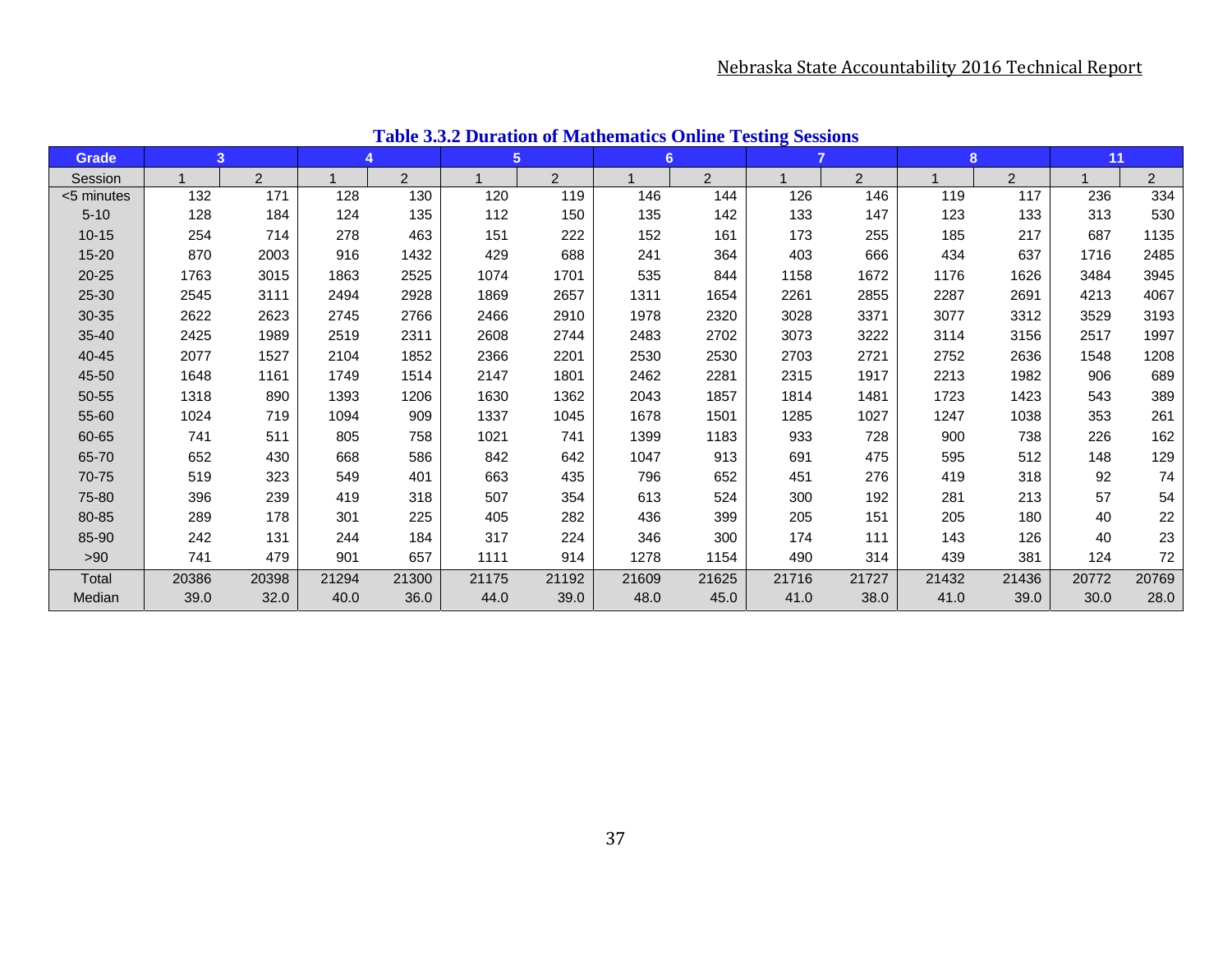| <b>Grade</b> |       | 5              |              | 8              | 11             |                |  |
|--------------|-------|----------------|--------------|----------------|----------------|----------------|--|
| Session      | 1     | $\overline{2}$ | $\mathbf{1}$ | $\overline{2}$ | 1              | $\overline{2}$ |  |
| <5 minutes   | 131   | 153            | 129          | 150            | 315            | 486            |  |
| $5 - 10$     | 238   | 432            | 384          | 942            | 1068           | 2539           |  |
| $10 - 15$    | 1711  | 2910           | 2930         | 5222           | 5762           | 8387           |  |
| 15-20        | 4088  | 4923           | 5669         | 6237           | 6948           | 5590           |  |
| $20 - 25$    | 4524  | 4158           | 4854         | 3999           | 3636           | 1967           |  |
| 25-30        | 3272  | 2920           | 3132         | 2149           | 1516           | 782            |  |
| 30-35        | 2333  | 1876           | 1778         | 1171           | 711            | 402            |  |
| $35 - 40$    | 1458  | 1102           | 1002         | 646            | 326            | 205            |  |
| 40-45        | 929   | 728            | 607          | 384            | 180            | 115            |  |
| 45-50        | 665   | 529            | 381          | 200            | 115            | 94             |  |
| 50-55        | 497   | 396            | 235          | 139            | 78             | 60             |  |
| 55-60        | 333   | 268            | 132          | 99             | 48             | 46             |  |
| 60-65        | 279   | 213            | 103          | 66             | 40             | 37             |  |
| 65-70        | 215   | 138            | 65           | 40             | 27             | 42             |  |
| 70-75        | 137   | 117            | 48           | 17             | 17             | 17             |  |
| 75-80        | 119   | 98             | 21           | 14             | $\overline{7}$ | 11             |  |
| 80-85        | 65    | 61             | 15           | 18             | 7              | $\overline{7}$ |  |
| 85-90        | 53    | 53             | 15           | 13             | 6              | 10             |  |
| >90          | 198   | 169            | 66           | 57             | 22             | 30             |  |
| Total        | 21245 | 21244          | 21566        | 21563          | 20829          | 20827          |  |
| Median       | 25.0  | 23.0           | 22.0         | 19.0           | 18.0           | 15.0           |  |

**Table 3.3.3 Duration of Science Online Testing Sessions**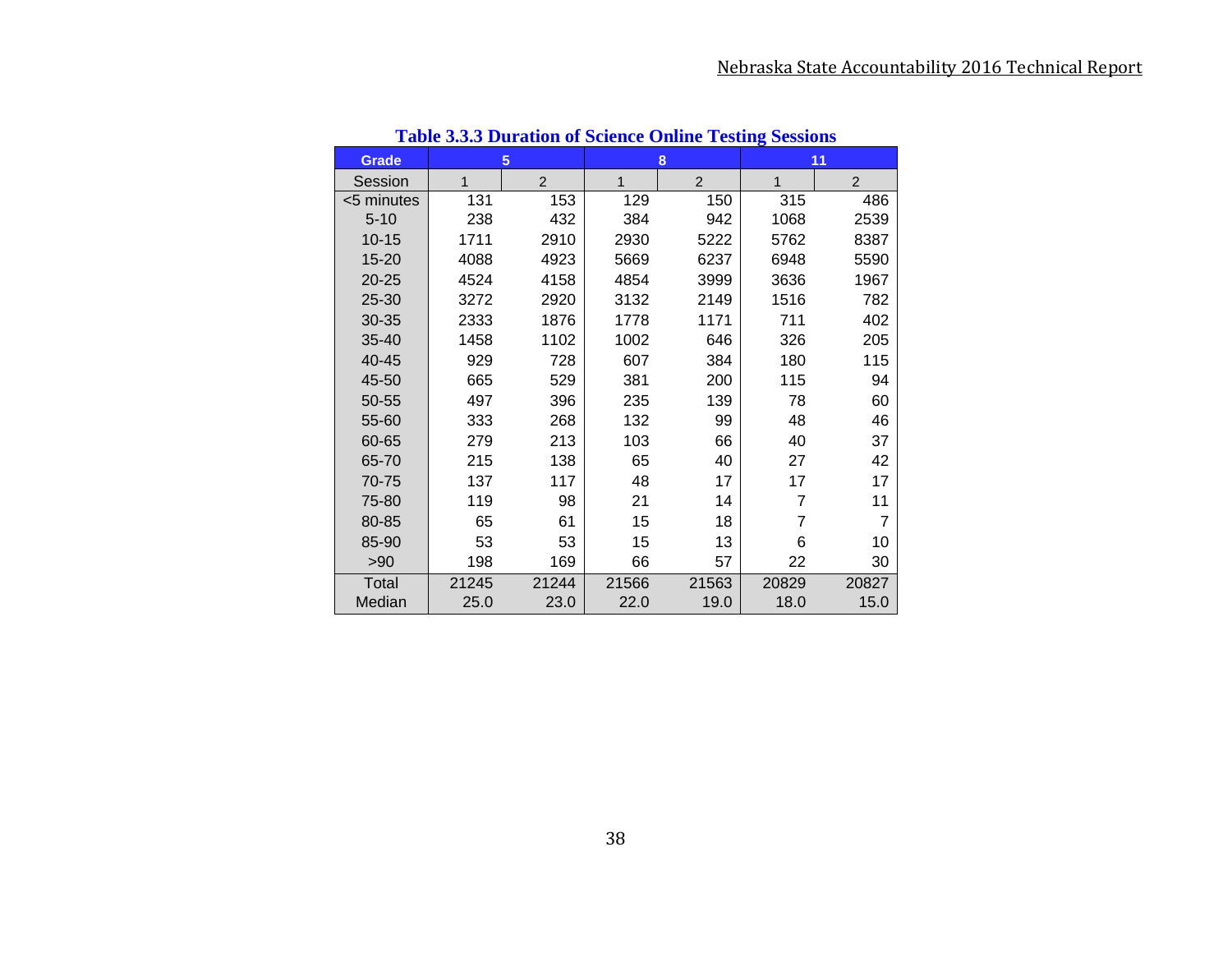# 4. CLASSICAL ITEM STATISTICS

This chapter provides an overview of the most familiar item-level statistics obtained from classical (true-score model) item analysis: item difficulty, item discrimination, distractor distribution, and omits or blanks. The following results pertain only to operational NeSA items (i.e., those items that contributed to a student's total test score). Rasch item statistics are discussed in Chapter Five, and testlevel statistics are found in Chapter Six. The statistics provide information about the quality of the items based on student responses in an operational setting. The following sections provide descriptions of the item summary statistics found in Appendices F, G, and H.

## 4.1 ITEM DIFFICULTY

Item difficulty (*p*-value) is the proportion of examinees in the sample who answered the item correctly. For example, if an item has a *p*-value of 0.79, it means 79 percent of the students answered the item correctly. Relatively lower values correspond to more difficult items and those that have relatively higher values correspond to easier items. Items that are either very hard or very easy provide little information about student differences in achievement. On a standards-referenced test like the NeSA, a test development goal is to include a wide range of item difficulties. Typically, test developers target *p*values in the range of 0.30 to 0.80. Mathematically, information is maximized and standard errors minimized when the *p*-value equals 0.50. Experience suggests that multiple choice items are effective when the student is more likely to succeed than fail and it is important to include a range of difficulties matching the distribution of student abilities (Wright & Stone, 1979). Occasionally, items that fall outside the desired range can be justified for inclusion when the educational importance of the item content or the desire to measure students with very high or low achievement override the statistical considerations. Summary *p*-value information across all grades for each content area is shown in Tables 4.1.1 through 4.1.3. In general, most of the items fall into the *p*-value range of 0.4 to 0.8, which is appropriate for a criterion-referenced assessment. In reading the following tables, the heading  $\leq 0.1$ descrbes items between 0.0 and 0.1, and the heading  $\leq 0.2$  descirbes items between 0.1 and 0.2, etc.

|                |                |                |                  |                  |                | <b>Item Proportion Correct</b> |        |            |            |              |             |              |
|----------------|----------------|----------------|------------------|------------------|----------------|--------------------------------|--------|------------|------------|--------------|-------------|--------------|
| Grade          | $\leq 0.1$     | $\leq 0.2$     | $\leq 0.3$       | $\leq 0.4$       | $\leq 0.5$     | $\leq 0.6$                     | $≤0.7$ | $\leq 0.8$ | $\leq 0.9$ | >0.9         | <b>Mean</b> | <b>Total</b> |
| 3              | 0              | 0              | 0                | 0                | 6              |                                | 13     | 14         | 5          | 0            | 0.657       | 45           |
| $\overline{4}$ | $\overline{0}$ | $\mathbf 0$    | $\boldsymbol{0}$ | 0                | $\overline{4}$ |                                | 17     | 11         | 5          | $\mathbf{1}$ | 0.664       | 45           |
| 5              | 0              | 0              | 0                | 0                | 4              | 8                              | 10     | 16         | 9          | 1            | 0.692       | 48           |
| 6              | $\mathbf 0$    | $\overline{0}$ | 0                | $\boldsymbol{0}$ | 3              | 8                              | 13     | 14         | 10         | $\mathbf{0}$ | 0.688       | 48           |
| 7              | 0              | 0              | 1                | 2                | 2              | 9                              | 12     | 13         | 8          | 1            | 0.671       | 48           |
| 8              | $\mathbf 0$    | $\overline{0}$ | 0                | 1                | 5              | 7                              | 10     | 17         | 10         | $\mathbf 0$  | 0.685       | 50           |
| 11             | 0              | 0              | 0                | 0                | 5              | 5                              | 16     | 14         | 10         | 0            | 0.685       | 50           |

### **Table 4.1.1 Summary of Proportion Correct for NeSA-R Operational Items**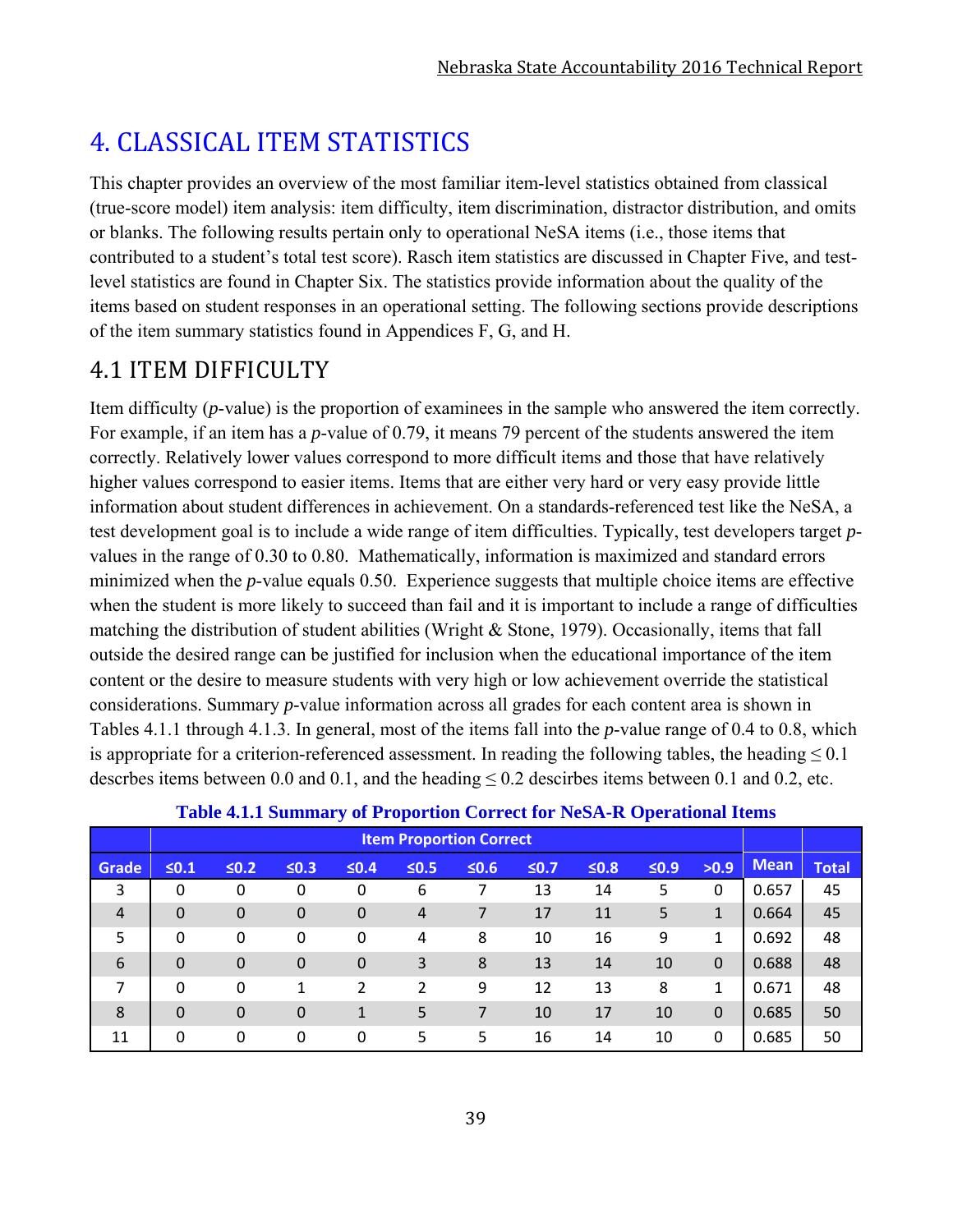| Table 4.1.2 Summary of Proportion Correct for NeSA-M Operational Items |                                                                                                                                    |             |             |             |                                |    |    |    |   |              |             |              |
|------------------------------------------------------------------------|------------------------------------------------------------------------------------------------------------------------------------|-------------|-------------|-------------|--------------------------------|----|----|----|---|--------------|-------------|--------------|
|                                                                        |                                                                                                                                    |             |             |             | <b>Item Proportion Correct</b> |    |    |    |   |              |             |              |
| Grade                                                                  | >0.9<br>$\leq 0.1$<br>$\leq 0.2$<br>$\leq 0.4$<br>$\leq 0.5$<br>$\leq 0.6$<br>$\leq 0.7$<br>$\leq 0.8$<br>$\leq 0.9$<br>$\leq 0.3$ |             |             |             |                                |    |    |    |   |              | <b>Mean</b> | <b>Total</b> |
| 3                                                                      | $\Omega$                                                                                                                           | 0           | $\Omega$    | 2           | 2                              | 10 | 17 | 18 | 1 | $\Omega$     | 0.654       | 50           |
| $\overline{4}$                                                         | $\Omega$                                                                                                                           | $\mathbf 0$ | $\mathbf 0$ | 1           | 4                              | 12 | 23 | 10 | 5 | $\Omega$     | 0.651       | 55           |
| 5                                                                      | $\Omega$                                                                                                                           | $\Omega$    | $\Omega$    | 0           | 4                              | 20 | 15 | 13 | 3 | $\mathbf{0}$ | 0.630       | 55           |
| 6                                                                      | $\Omega$                                                                                                                           | $\Omega$    | $\Omega$    | $\mathbf 0$ | 5                              | 11 | 26 | 11 | 5 | $\theta$     | 0.640       | 58           |
| 7                                                                      | $\Omega$                                                                                                                           | 0           | $\Omega$    | 0           | 4                              | 17 | 20 | 17 | 0 | $\mathbf{0}$ | 0.637       | 58           |
| 8                                                                      | $\Omega$                                                                                                                           | $\Omega$    | $\Omega$    | $\mathbf 0$ | 5                              | 17 | 20 | 15 | 3 | $\Omega$     | 0.639       | 60           |
| 11                                                                     | $\Omega$                                                                                                                           | 0           | $\Omega$    | 0           | 7                              | 13 | 23 | 16 | 1 | $\Omega$     | 0.635       | 60           |

### **Table 4.1.2 Summary of Proportion Correct for NeSA-M Operational Items**

### **Table 4.1.3 Summary of Proportion Correct for NeSA-S Operational Items**

|       | <b>Item Proportion Correct</b>                                                                                                 |   |   |  |   |   |    |    |   |             |              |    |
|-------|--------------------------------------------------------------------------------------------------------------------------------|---|---|--|---|---|----|----|---|-------------|--------------|----|
| Grade | >0.9<br>$≤0.9$<br>$\leq 0.8$<br>$\leq 0.5$<br>$\leq 0.7$<br>$\leq 0.6$<br>$\leq 0.1$<br>$\leq 0.3$<br>$\leq 0.4$<br>$\leq 0.2$ |   |   |  |   |   |    |    |   | <b>Mean</b> | <b>Total</b> |    |
|       |                                                                                                                                |   |   |  |   |   | 15 | 13 |   |             | 0.662        | 50 |
| 8     |                                                                                                                                |   |   |  | 9 | q | 19 | 17 |   |             | 0.650        | 60 |
| 11    |                                                                                                                                | 0 | 0 |  | b | 9 | 22 | 15 | 6 |             | 0.653        | 60 |

# 4.2 ITEM‐TOTAL CORRELATION

Item-total correlation describes the relationship between performance on the specific item and performance on the entire form. For the NeSA tests, Pearson's product-moment correlation coefficient between item scores and test scores is used to indicate this relationship. For MC items, the statistic is typically referred to as point-biserial correlation. This index indicates an item's ability to differentiate between high and low achievers (i.e., item discrimination power). It is expected that students with high ability (i.e., those who perform well on the NeSA overall) would be more likely to answer any given NeSA item correctly, while students with low ability (i.e., those who perform poorly on the NeSA overall) would be more likely to answer the same item incorrectly. However, an interaction can exist between item discrimination and item difficulty. Items answered correctly (or incorrectly) by a large proportion of examinees (i.e., the items have extreme *p*-values) can have reduced power to discriminate and thus can have lower correlations.

The correlation coefficient can range from  $-1.0$  to  $+1.0$ . If the aforementioned expectation is met (highscoring students tend to get the item right while low-scoring students do not), the correlation between the item score and the total test score will be both positive and noticeably large in its magnitude (i.e., well above zero), meaning the item is a good discriminator between high- and low-ability students. Items with negative correlations are flagged and referred to Test Development as possible mis-keys.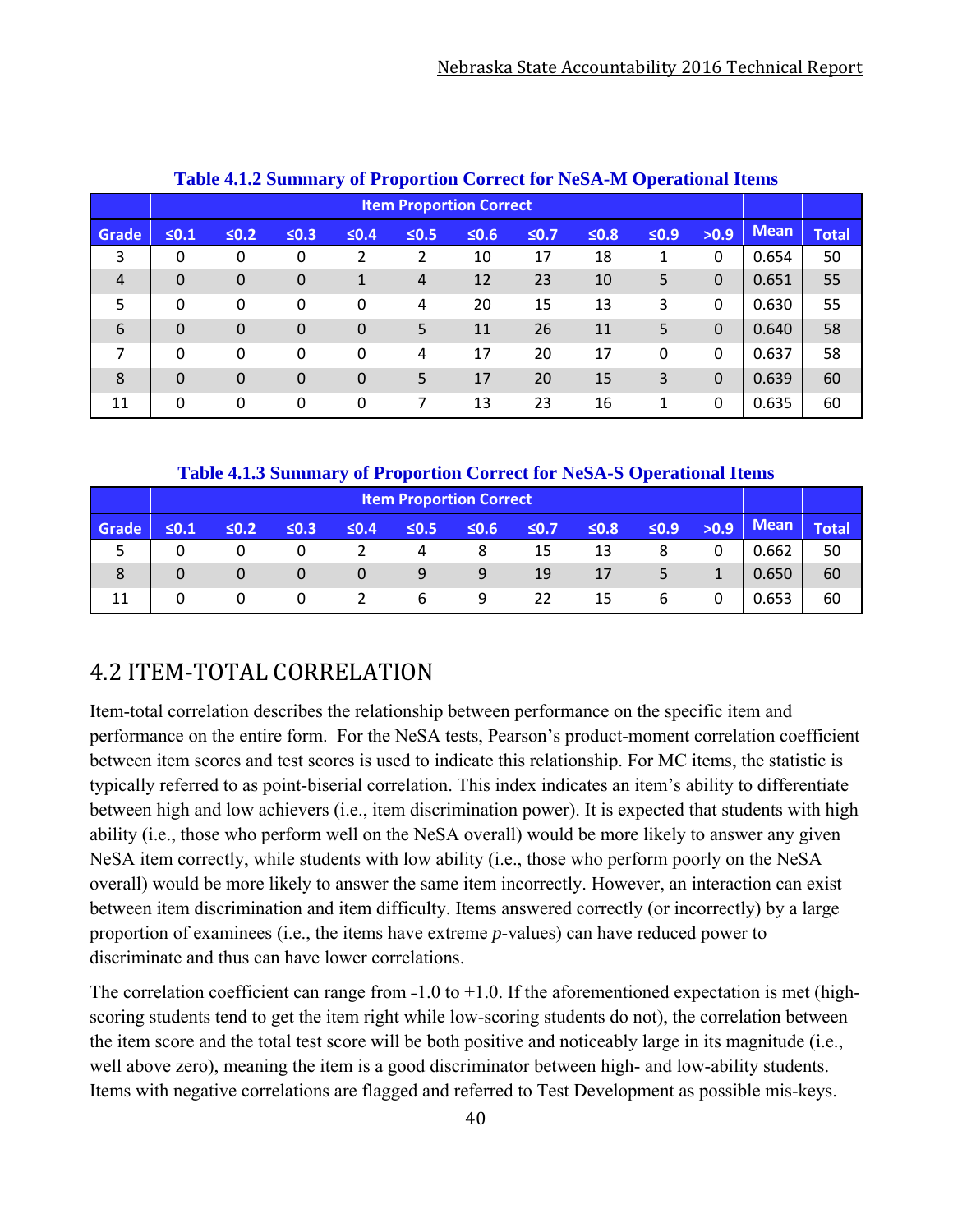Mis-keyed items will be corrected and rescored prior to computing the final item statistics. Negative correlations can also indicate problems with the item content, structure, or students' opportunity to learn. Items with point-biserial values of less than 0.2 are flagged and referred to content specialists for review before being considered for use on future forms. As seen below in Tables 4.2.1 – 4.2.3, no items in the 2016 NeSA tests have negative point-biserial correlations and most are above 0.30, indicating good item discrimination.

| THEIR DUMINIONS OF FORM DISCENSE COLLUMNOIS FOR TWOTE IN |                                        |            |            |        |            |            |          |              |
|----------------------------------------------------------|----------------------------------------|------------|------------|--------|------------|------------|----------|--------------|
|                                                          | <b>Item Point-biserial Correlation</b> |            |            |        |            |            |          |              |
| <b>Grade</b>                                             | $\leq = 0.1$                           | $\leq 0.2$ | $\leq 0.3$ | $≤0.4$ | $\leq 0.5$ | $\leq 0.6$ | >0.6     | <b>Total</b> |
| 3                                                        | 0                                      |            | 7          | 17     | 18         | 2          | 0        | 45           |
| $\overline{4}$                                           | $\overline{0}$                         | $\Omega$   | 10         | 27     | 7          | 1          | $\Omega$ | 45           |
| 5                                                        | 0                                      | 1          | 10         | 26     | 11         | $\Omega$   | 0        | 48           |
| 6                                                        | $\overline{0}$                         |            | 11         | 22     | 14         | $\Omega$   | $\Omega$ | 48           |
| 7                                                        | 0                                      | $\Omega$   | 14         | 23     | 10         | 1          | 0        | 48           |
| 8                                                        | 1                                      | 3          | 13         | 19     | 14         | $\Omega$   | $\Omega$ | 50           |
| 11                                                       | $\Omega$                               |            | 5          | 25     | 17         |            | 0        | 50           |

### **Table 4.2.1 Summary of Point-biserial Correlations for NeSA-R**

### **Table 4.2.2 Summary of Point-biserial Correlations for NeSA-M**

|                | <b>Item Point-biserial Correlation</b> |              |            |            |            |            |          |              |  |
|----------------|----------------------------------------|--------------|------------|------------|------------|------------|----------|--------------|--|
| Grade          | $\leq 0.1$                             | $\leq 0.2$   | $\leq 0.3$ | $\leq 0.4$ | $\leq 0.5$ | $\leq 0.6$ | >0.6     | <b>Total</b> |  |
| 3              | 0                                      | 0            | 3          | 21         | 24         | 2          | 0        | 50           |  |
| $\overline{4}$ | 0                                      |              | 3          | 18         | 25         | 8          | $\Omega$ | 55           |  |
| 5              | 0                                      | 0            | 9          | 10         | 25         | 11         | 0        | 55           |  |
| 6              | 0                                      | 0            | 3          | 14         | 24         | 17         | 0        | 58           |  |
| 7              | 0                                      | $\mathbf{0}$ | 1          | 14         | 32         | 11         | 0        | 58           |  |
| 8              | 0                                      | 0            | 3          | 17         | 30         | 10         | $\Omega$ | 60           |  |
| 11             | 0                                      | 0            | 1          | 10         | 33         | 15         | 1        | 60           |  |

#### **Table 4.2.3 Summary of Point-biserial Correlations for NeSA-S**

|       | <b>Item Point-biserial Correlation</b> |                                                                            |    |    |    |  |  |    |  |  |
|-------|----------------------------------------|----------------------------------------------------------------------------|----|----|----|--|--|----|--|--|
| Grade | $\leq 0.1$                             | $\leq 0.2$<br>$\leq 0.3$<br>$\leq 0.4$<br>$\leq 0.6$<br>$\leq 0.5$<br>>0.6 |    |    |    |  |  |    |  |  |
| כ     |                                        |                                                                            |    | 25 | 13 |  |  | 50 |  |  |
| 8     |                                        |                                                                            | 11 | 27 | 17 |  |  | 60 |  |  |
| 11    |                                        |                                                                            | a  | 24 | 25 |  |  | 60 |  |  |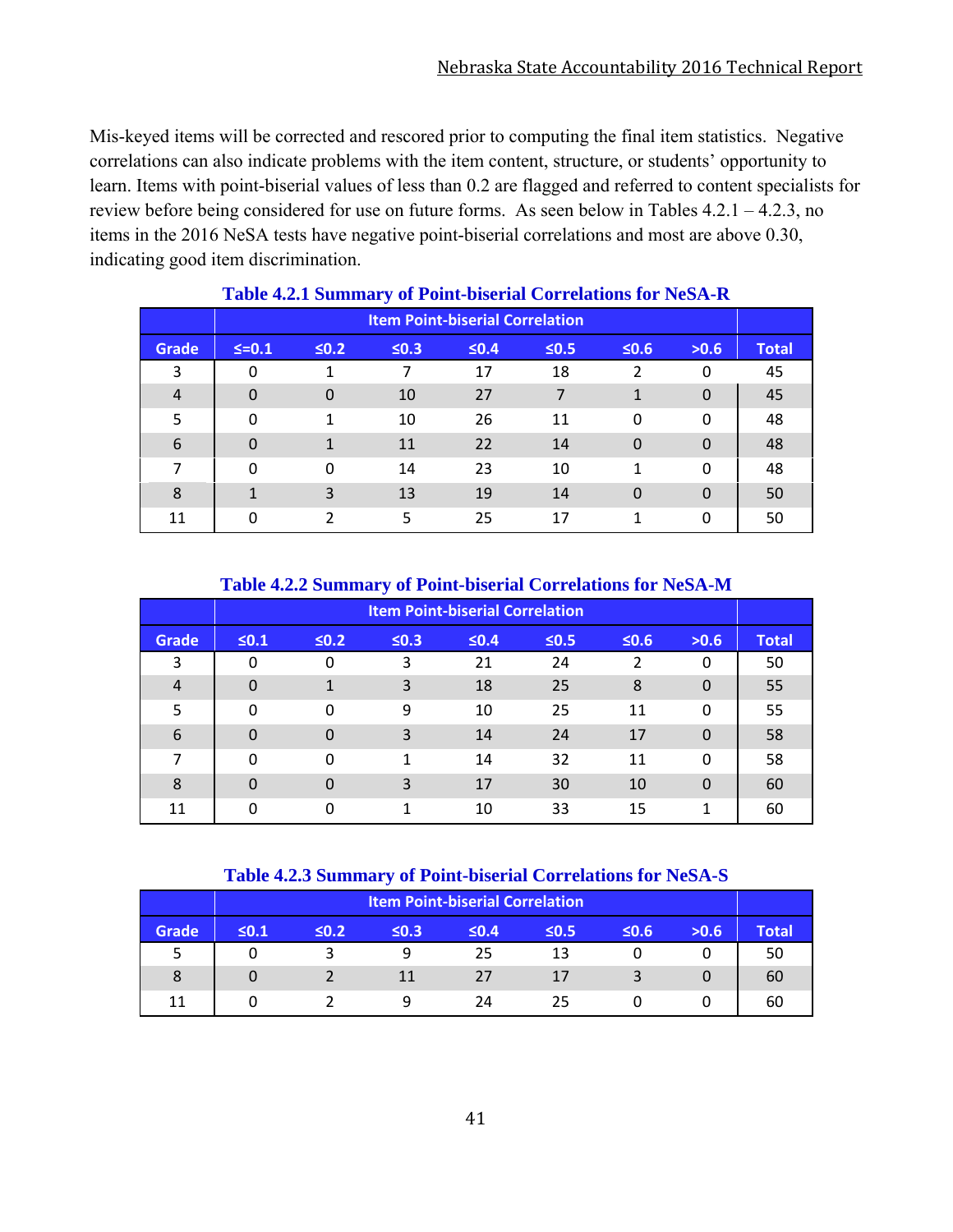# 4.3 PERCENT SELECTING EACH RESPONSE OPTION

This index indicates the effectiveness of each distractor. In general, one expects the correct response to be the most attractive, although this need not hold for unusually challenging items. This statistic for the correct response option is identical to the *p*-value when considering MC items with a single correct response. Please see the detailed summary statistics for each grade and content area in Appendices F, G, and H.

# 4.4 POINT‐BISERIAL CORRELATIONS OF RESPONSE OPTIONS

This index describes the relationship between selecting a response option for a specific item and performance on the entire test. The correlation between an incorrect answer and total test performance should be negative. The desired pattern is strong positive values for the correct option and strong negative values for the incorrect options. Any other pattern indicates a problem with the item or with the key. These patterns would imply a high ability way to answer incorrectly or a low ability way to answer correctly. Examples of these situations could be an item with an ambiguous or misleading distractor that was attractive to high-performing examinees or an item that depended on experience outside of instruction that was unrelated to ability. This statistic for the correct option is identical to the item-total correlation for MC items. Please see the detailed summary statistics for each grade and content area in Appendices F, G, and H.

## 4.5 PERCENT OF STUDENTS OMITTING AN ITEM

This statistic is useful for identifying problems with testing time and test layout. If the omit percentage is large for a single item, it could indicate a problem with the layout or content of an item. For example, students tend to skip items with wordy stems or that otherwise appear difficult or time consuming. While there is no hard and fast rule for what *large* means, and it varies with groups and ages of students, five percent omits is often used as a preliminary screening value.

Detailed results of the item analyses for the NeSA-R operational items are presented in Appendix F. Detailed results of the item analyses for the NeSA-M operational items are presented in Appendix G. Detailed results of the item analyses for the NeSA-S operational items are presented in Appendix H. Based on these analyses, items were selected for review if the *p-*value was less than 0.25 and the itemtotal correlation was less than 0.2. Items were identified as probable mis-keys if the *p-*value for the correct response was less than one of the incorrect responses and the item-total correlation was negative.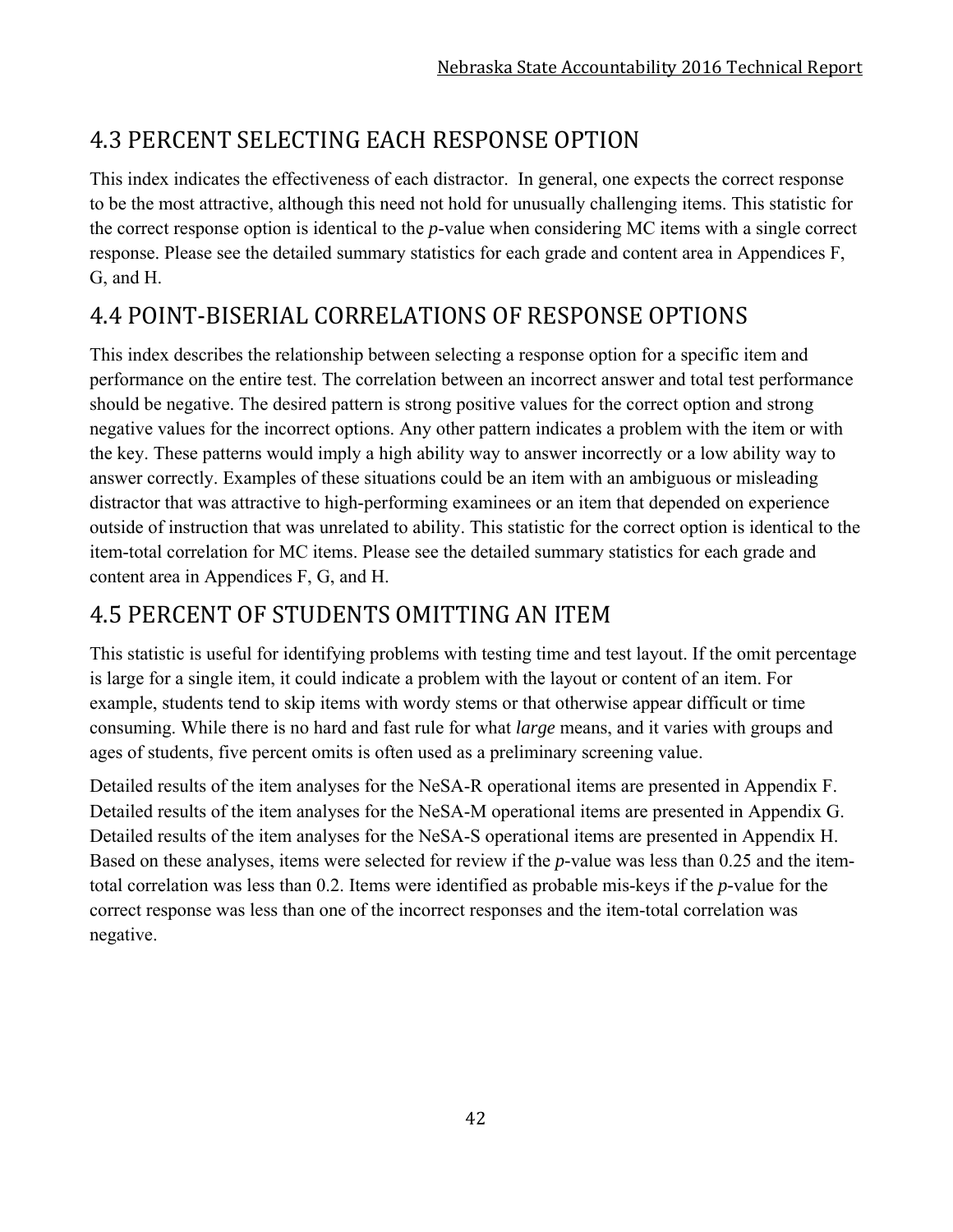# 5. RASCH ITEM CALIBRATION

The psychometric model used for the NeSA is based on the work of Georg Rasch (1960). Rasch models have had a long-standing presence in applied testing programs and have been the methodology used to calibrate NeSA items in recent history. Rasch models have several advantages over true-score test theory, so it has become the standard procedure for analyzing item response data in large-scale assessments. However, Rasch models have a number of strong requirements related to dimensionality, local independence, and model-data fit. Resulting inferences derived from any application of Rasch models rests strongly on the degree to which the underlying requirements are met.

Generally, item calibration is the process of estimating a difficulty-parameter estimate to each item on an assessment so that all items are placed onto a common scale. This chapter briefly introduces the Rasch model, reports the results from evaluations of the adequacy of the Rasch requirements, and summarizes Rasch item statistics for the 2016 NeSA Reading, Mathematics, and Science assessments.

# 5.1 DESCRIPTION OF THE RASCH MODEL

The Rasch dichotomous model was used to calibrate the NeSA items. All NeSA assessments contain only MC items. According to the Rasch model, the probability of answering an item correctly is based on the difference between the ability of the student and the difficulty of the item. The Rasch model places both student ability and item difficulty (estimated in terms of log-odds, or logits) on the same continuum. When the model assumptions are met, the Rasch model provides estimates of a person's ability that are independent of the items employed in the assessment and conversely, estimates item difficulty independently of the sample of examinees (Rasch, 1960; Wright & Panchapakesan, 1969). (As noted in Chapter Four, interpretation of item *p*-values confounds item difficulty and student ability.) Appendix I contains a more detailed overview of Rasch measurement.

# 5.2 CHECKING RASCH ASSUMPTIONS

Since the Rasch model was the basis of all calibration, scoring, and scaling analyses associated with the NeSA, the validity of the inferences from these results depends on the degree to which the assumptions of the model were met and how well the model fits the test data. Therefore, it is important to check these assumptions. This section evaluates the dimensionality of the data, local item independence, and item fit. It should be noted that only operational items were analyzed since they are the basis of student scores.

Unidimensionality: Rasch models assume that one dominant dimension determines the difference among students' performances. Principal components analysis (PCA) of residuals can be used to assess the unidimensionality assumption. The purpose of the analysis is to verify whether any other dominant component(s) exist among the items. If any other dimensions are found, the unidimensionality assumption would be violated.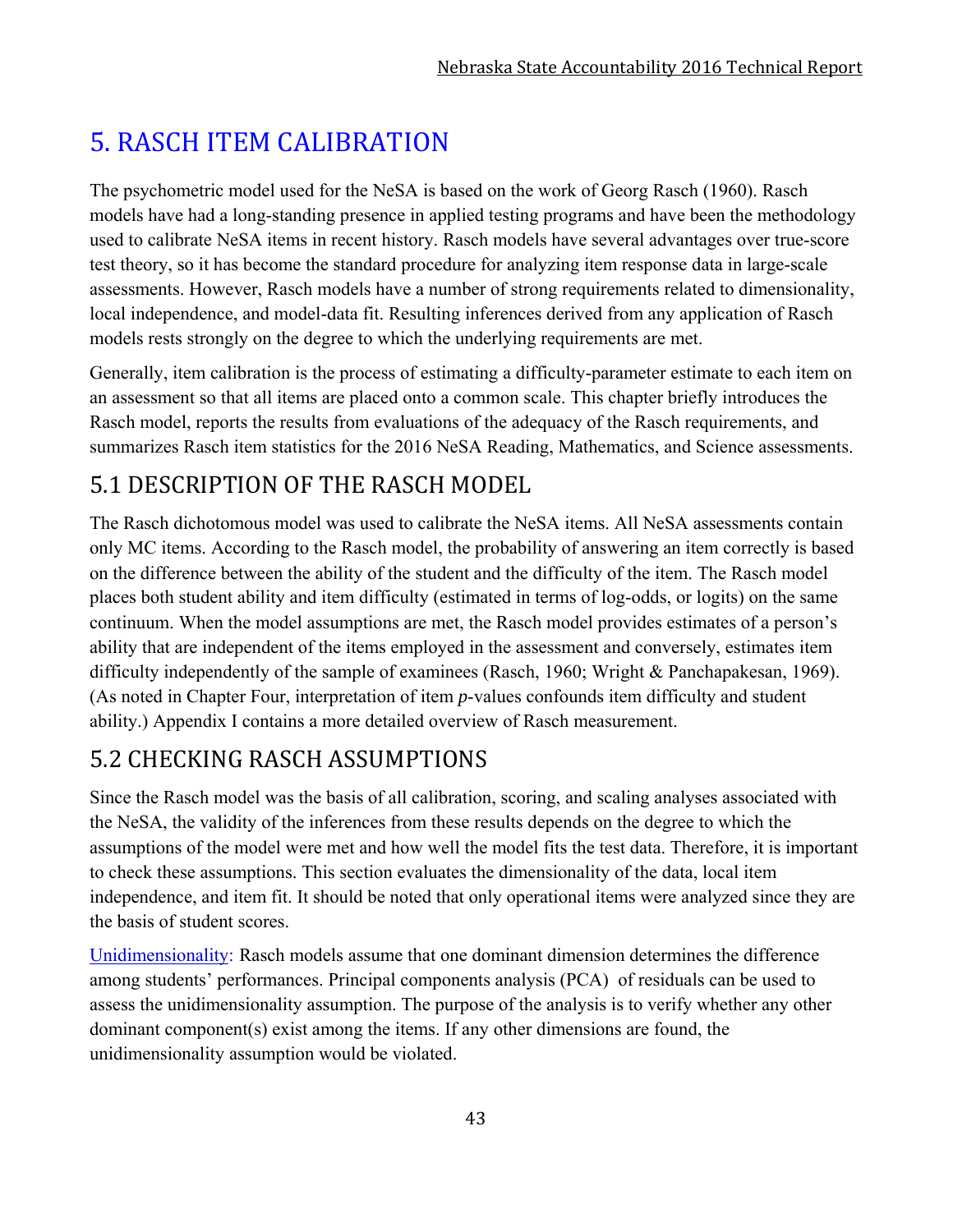Tables 5.2.1, 5.2.2, and 5.2.3 present the PCA of residuals results for the reading, mathematics, and science assessments, respectively. The results include the eigenvalues and the percentage of variance explained for the first five components. As can been seen in Table 5.2.1, the primary dimension for NeSA-R explained about 22 percent to 26 percent of the total variance across Grades 3–8 and 11. The eigenvalues of the second dimension ranged from 1.4 to 1.7. This indicates that the second dimension accounted for only 1.4 to 1.7 units out of 66 - 84 units of total variance. Similar patterns are observed for the Mathematics and the Science test. Overall, the PCA suggests that there is one clearly dominant dimension for each NeSA assessment.

| <b>Grade</b> | <b>Component</b>        | <b>Eigenvalue</b> | <b>Explained</b><br><b>Variance</b> |
|--------------|-------------------------|-------------------|-------------------------------------|
|              | measures                | 13.5              | 23.1%                               |
|              | 1                       | 1.6               | 3.6%                                |
| 3            | $\overline{2}$          | 1.5               | 3.4%                                |
|              | 3                       | 1.3               | 2.9%                                |
|              | $\overline{\mathbf{r}}$ | 1.2               | 2.8%                                |
|              | 5                       | 1.2               | 2.7%                                |
|              | measures                | 11.8              | 20.8%                               |
|              | 1                       | 1.5               | 3.3%                                |
| 4            | $\overline{2}$          | 1.3               | 3.0%                                |
|              | 3                       | 1.2               | 2.8%                                |
|              | 4                       | 1.2               | 2.7%                                |
|              | 5                       | 1.2               | 2.7%                                |
|              | measures                | 13.1              | 21.5%                               |
|              | 1                       | 1.6               | 3.3%                                |
| 5            | $\overline{2}$          | 1.4               | 2.9%                                |
|              | 3                       | 1.3               | 2.8%                                |
|              | $\overline{4}$          | 1.2               | 2.5%                                |
|              | 5                       | 1.2               | 2.4%                                |
|              | measures                | 13.6              | 22.0%                               |
|              | 1                       | 1.7               | 3.5%                                |
| 6            | $\overline{2}$          | 1.3               | 2.8%                                |
|              | 3                       | 1.3               | 2.8%                                |
|              | $\overline{\mathbf{r}}$ | 1.2               | 2.5%                                |
|              | 5                       | 1.2               | 2.5%                                |

#### **Table 5.2.1 Results from PCA of Residuals – Reading**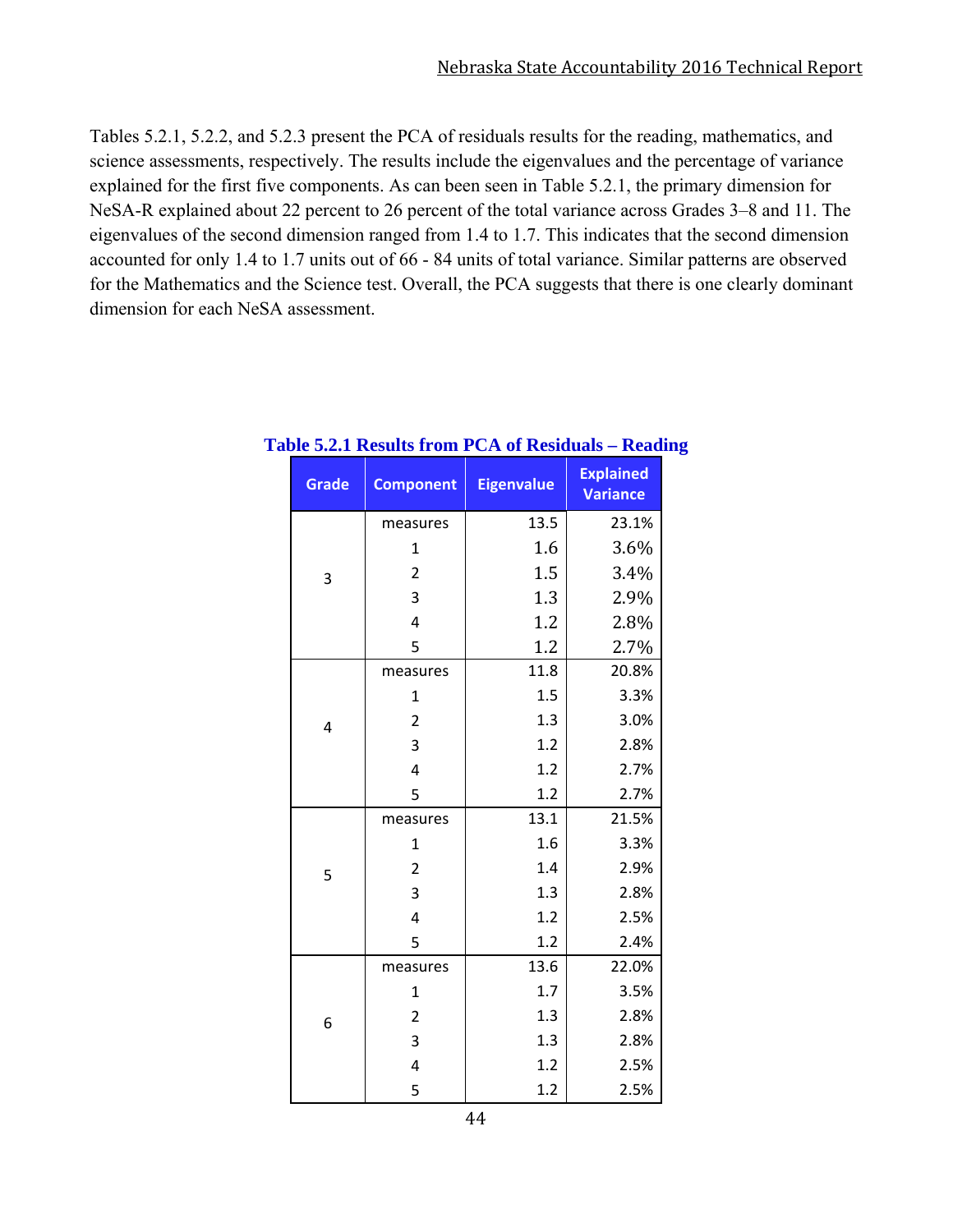| <b>Grade</b> | <b>Component</b> | <b>Eigenvalue</b> | <b>Explained</b><br><b>Variance</b> |  |
|--------------|------------------|-------------------|-------------------------------------|--|
|              | measures         | 15.3              | 24.1%                               |  |
|              | 1                | 1.6               | 3.3%                                |  |
| 7            | $\overline{2}$   | 1.3               | 2.8%                                |  |
|              | 3                | 1.2               | 2.6%                                |  |
|              | 4                | 1.2               | 2.5%                                |  |
|              | 5                | 1.2               | 2.4%                                |  |
|              | measures         | 13.8              | 21.6%                               |  |
|              | 1                | 1.7               | 3.5%                                |  |
| 8            | $\overline{2}$   | 1.3               | 2.5%                                |  |
|              | 3                | 1.3               | 2.5%                                |  |
|              | 4                | 1.2               | 2.4%                                |  |
|              | 5                | 1.1               | 2.3%                                |  |
|              | measures         | 14.1              | 22.0%                               |  |
|              | 1                | 1.5               | 3.1%                                |  |
| 11           | $\overline{2}$   | 1.5               | 2.9%                                |  |
|              | 3                | 1.3               | 2.6%                                |  |
|              | 4                | 1.2               | 2.5%                                |  |
|              | 5                | 1.2               | 2.4%                                |  |

**Table 5.2.2 Results from PCA of Residuals – Mathematics** 

| <b>Grade</b> | <b>Component</b> | <b>Eigenvalue</b> | <b>Explained</b> |  |
|--------------|------------------|-------------------|------------------|--|
|              |                  |                   | <b>Variance</b>  |  |
|              | measures         | 15.7              | 24.00%           |  |
|              | 1                | 1.9               | 3.80%            |  |
|              | 2                | 1.6               | 3.30%            |  |
| 3            | 3                | 1.5               | 3.00%            |  |
|              | 4                | 1.4               | 2.90%            |  |
|              | 5                | 1.4               | 2.80%            |  |
|              | measures         | 16.9              | 23.50%           |  |
|              | 1                | 1.9               | 3.40%            |  |
|              | 2                | 1.7               | 3.20%            |  |
| 4*           | 3                | 1.5               | 2.80%            |  |
|              | 4                | 1.4               | 2.60%            |  |
|              | 5                |                   |                  |  |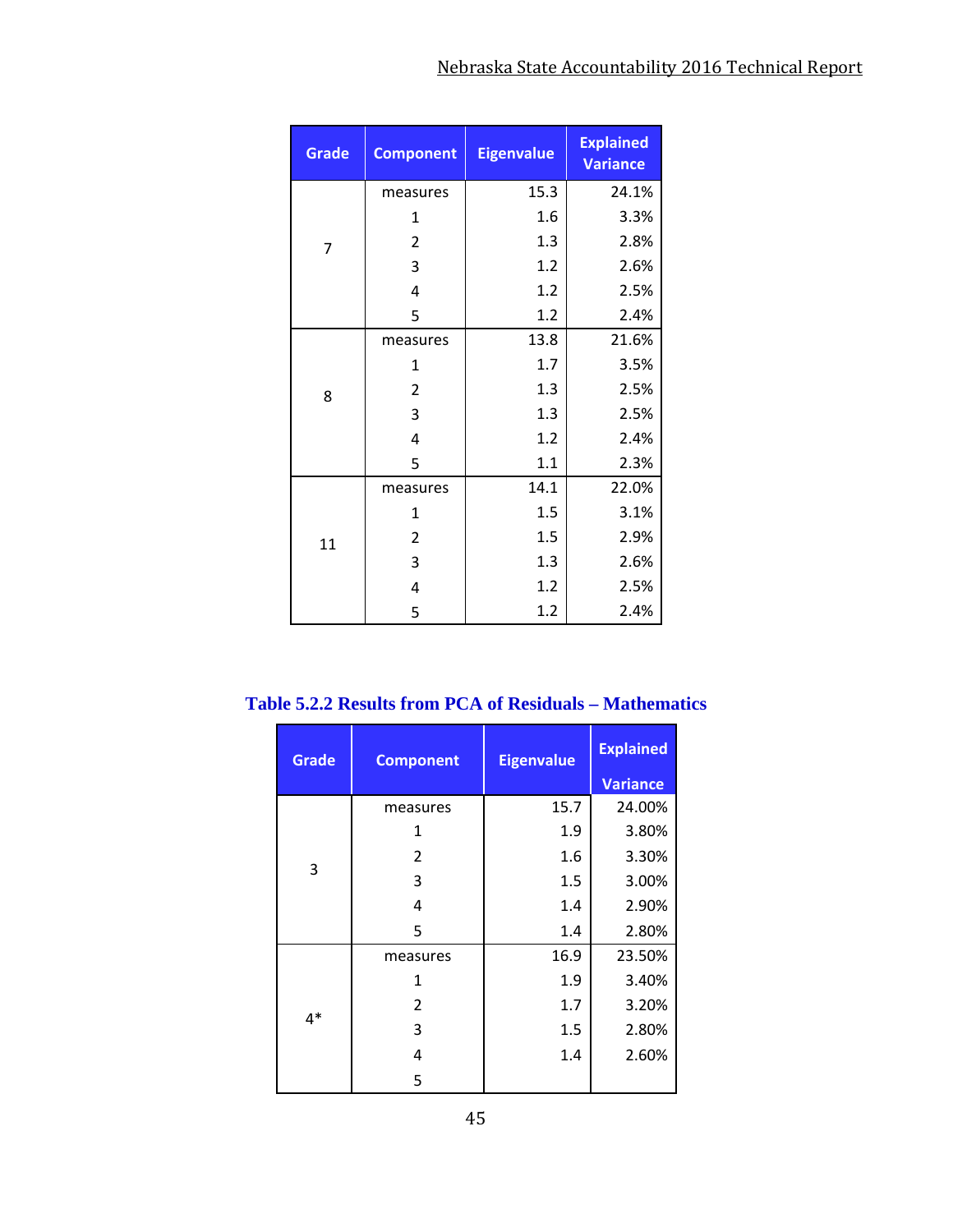| <b>Grade</b> | <b>Component</b>        | <b>Eigenvalue</b> |        |
|--------------|-------------------------|-------------------|--------|
|              | measures                | 17.6              | 24.20% |
|              | $\mathbf{1}$            | 1.9               | 3.40%  |
|              | $\overline{2}$          | 1.7               | 3.10%  |
| 5            | 3                       | 1.6               | 2.80%  |
|              | 4                       | 1.4               | 2.60%  |
|              | 5                       | 1.4               | 2.50%  |
|              | measures                | 19.8              | 25.40% |
|              | $\mathbf{1}$            | 1.7               | 3.00%  |
|              | $\overline{2}$          | 1.5               | 2.60%  |
| 6            | 3                       | 1.5               | 2.50%  |
|              | 4                       | 1.4               | 2.30%  |
|              | 5                       | 1.3               | 2.20%  |
|              | measures                | 18.8              | 24.50% |
|              | $\mathbf{1}$            | 1.7               | 3.00%  |
| 7            | $\overline{2}$          | 1.6               | 2.70%  |
|              | 3                       | 1.5               | 2.50%  |
|              | 4                       | 1.4               | 2.50%  |
|              | 5                       | 1.4               | 2.40%  |
|              | measures                | 18.7              | 23.70% |
|              | $\mathbf{1}$            | 1.8               | 3.00%  |
| 8            | $\overline{2}$          | 1.6               | 2.60%  |
|              | 3                       | 1.5               | 2.40%  |
|              | 4                       | 1.3               | 2.20%  |
|              | 5                       | 1.3               | 2.10%  |
|              | measures                | 21.5              | 26.30% |
|              | $\mathbf 1$             | 2                 | 3.30%  |
| 11           | $\overline{\mathbf{c}}$ | 1.7               | 2.80%  |
|              | 3                       | 1.4               | 2.40%  |
|              | 4                       | 1.4               | 2.30%  |
|              | 5                       | 1.4               | 2.30%  |

\*Only four components with eigenvalues greater than one were extracted.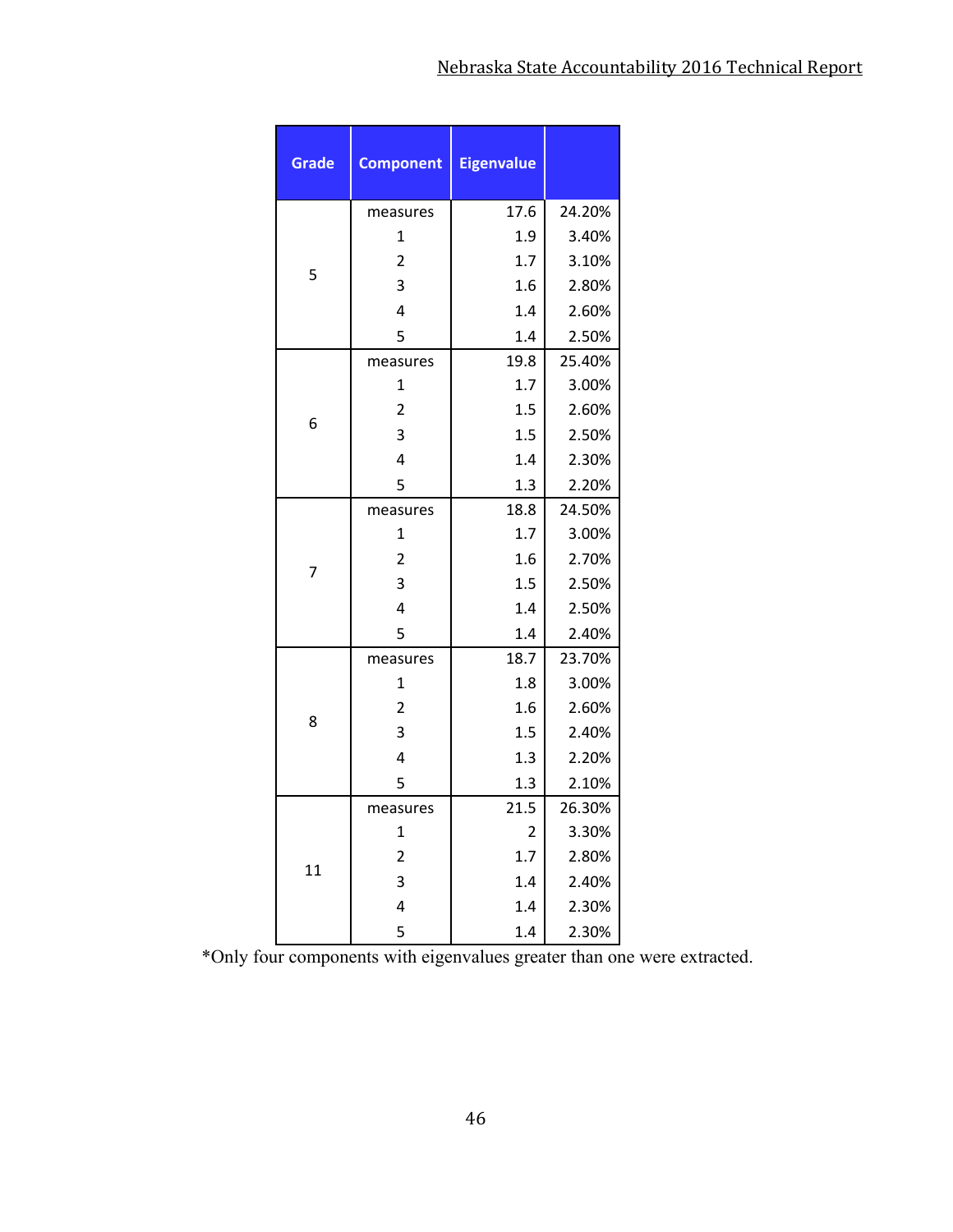| <b>Grade</b> | <b>Component</b> | <b>Eigenvalue</b> | <b>Explained</b><br><b>Variance</b> |
|--------------|------------------|-------------------|-------------------------------------|
|              | measures         | 13.4              | 21.1%                               |
|              | 1                | 1.6               | 3.1%                                |
| 5            | $\overline{2}$   | 1.4               | 2.7%                                |
|              | 3                | 1.3               | 2.5%                                |
|              | 4                | 1.2               | 2.3%                                |
|              | 5                | 1.1               | 2.3%                                |
|              | measures         | 15.8              | 20.9%                               |
|              | $\mathbf{1}$     | 1.7               | 2.9%                                |
| 8            | 2                | 1.5               | 2.5%                                |
|              | 3                | 1.3               | 2.1%                                |
|              | 4                | 1.2               | 2.0%                                |
|              | 5                | 1.2               | 2.0%                                |
|              | measures         | 16.8              | 21.9%                               |
|              | 1                | 1.9               | 3.1%                                |
| 11           | $\overline{2}$   | 1.4               | 2.4%                                |
|              | 3                | 1.3               | 2.1%                                |
|              | 4                | 1.3               | 2.1%                                |
|              | 5                | 1.2               | 2.0%                                |

|  | <b>Table 5.2.3 Results from PCA of Residuals – Science</b> |  |  |  |
|--|------------------------------------------------------------|--|--|--|
|--|------------------------------------------------------------|--|--|--|

Local Independence: Local independence (LI) is a fundamental assumption of Rasch Measurement. No relationship should exist between examinees' responses to different items after accounting for the abilities measured by a test. Many indicators of LI are framed by the form of local independence proposed by McDonald (1979) that the conditional covariances of all pairs of item responses, conditioned on the abilities, are required to be equal to zero.

Residual item correlations provided in WINSTEPS for each item pair were used to assess local dependence among the NeSA items. Three types of residual correlations are available in WINSTEPS: raw, standardized, and logit. It should be noted that the raw score residual correlation essentially corresponds to Yen's *Q*3 index, a popular LI statistic. The expected value for the *Q3* statistic is approximately −1/(*k*−1) when no local dependence exists, where *k* is test length (Yen, 1993). Thus, the expected *Q*3 values should be approximately −0.02 for the NeSA tests (since most of the NeSA tests had more than 50 core items). Index values that are greater than 0.20 indicate a degree of local dependence that probably should be examined by test developers (Chen & Thissen, 1997).

Since the three residual correlations are very similar, the default "standardized residual correlation" in WINSTEPS was used for these analyses. Tables  $5.2.4 - 5.2.6$  show the summary statistics—median, interquartile range (IQR), minimum, maximum, and several percentiles (P10, P25, P50, P75, P90)—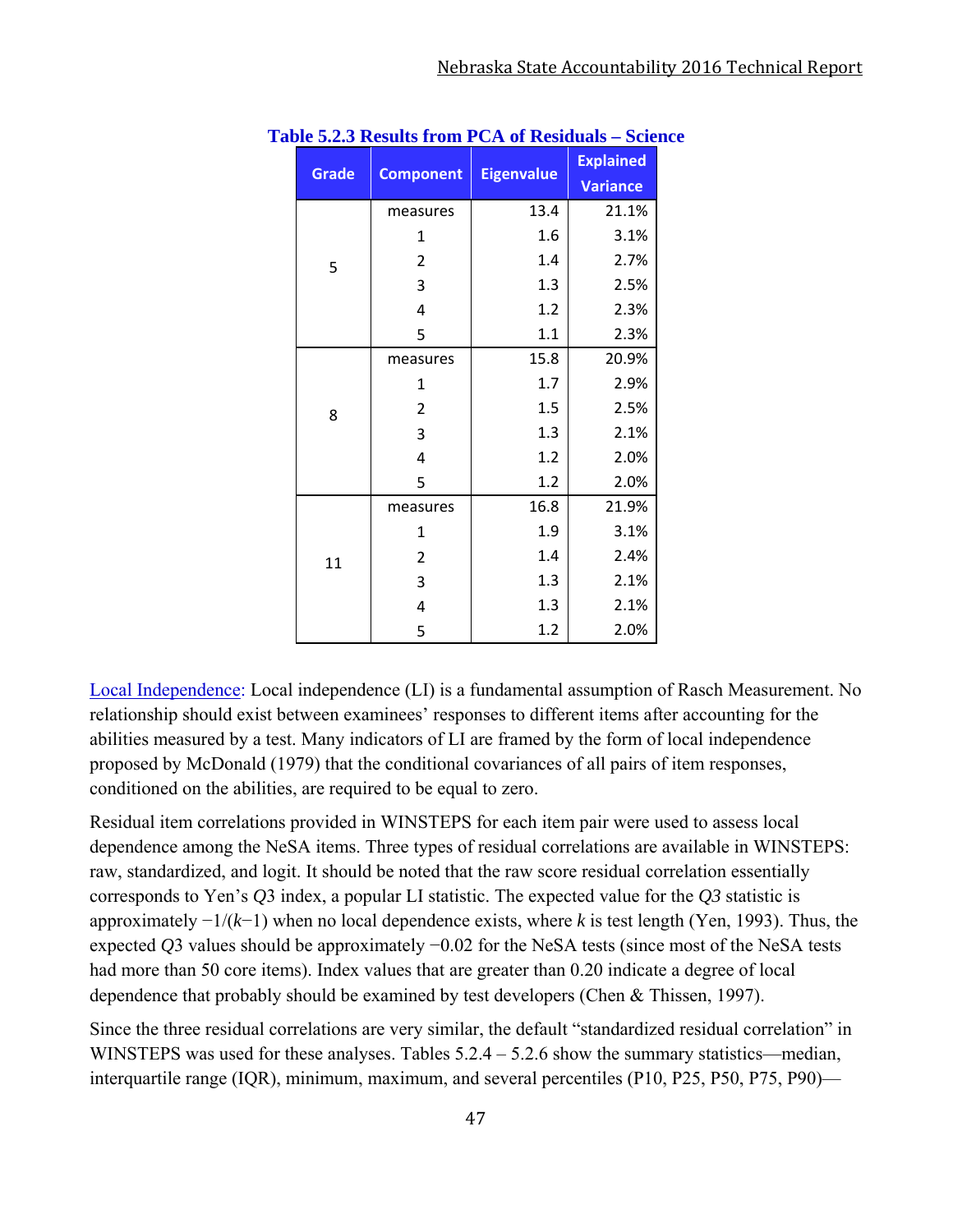for all the residual correlations for each test. The total number of item pairs (*N*) and the number of pairs with the residual correlations greater than 0.20 are also reported in this table. The median residual correlations were slightly negative and the values were close to −0.02. The vast majority of the correlations were very small; suggesting local item independence generally holds for the NeSA reading, mathematics, and science assessments.

|                   | Table 5.2.4 Summary of Item Residual Correlations for NeSA-R |                |         |         |         |         |         |  |  |  |
|-------------------|--------------------------------------------------------------|----------------|---------|---------|---------|---------|---------|--|--|--|
|                   |                                                              | <b>Reading</b> |         |         |         |         |         |  |  |  |
| <b>Statistics</b> | $\overline{3}$                                               | 4              | 5       | 6       | 7       | 8       | 11      |  |  |  |
| N                 | 990                                                          | 990            | 1128    | 1128    | 1128    | 1225    | 1225    |  |  |  |
| Median            | $-0.03$                                                      | $-0.02$        | $-0.02$ | $-0.02$ | $-0.02$ | $-0.02$ | $-0.02$ |  |  |  |
| <b>IQR</b>        | 0.03                                                         | 0.02           | 0.02    | 0.02    | 0.02    | 0.02    | 0.02    |  |  |  |
| Minimum           | $-0.08$                                                      | $-0.07$        | $-0.08$ | $-0.11$ | $-0.08$ | $-0.08$ | $-0.08$ |  |  |  |
| P <sub>10</sub>   | $-0.05$                                                      | $-0.04$        | $-0.04$ | $-0.04$ | $-0.04$ | $-0.04$ | $-0.04$ |  |  |  |
| P <sub>25</sub>   | $-0.04$                                                      | $-0.03$        | $-0.03$ | $-0.03$ | $-0.03$ | $-0.03$ | $-0.03$ |  |  |  |
| <b>P50</b>        | $-0.03$                                                      | $-0.02$        | $-0.02$ | $-0.02$ | $-0.02$ | $-0.02$ | $-0.02$ |  |  |  |
| P75               | $-0.01$                                                      | $-0.01$        | $-0.01$ | $-0.01$ | $-0.01$ | $-0.01$ | $-0.01$ |  |  |  |
| P90               | 0.00                                                         | 0.00           | 0.00    | 0.00    | 0.00    | 0.01    | 0.00    |  |  |  |
| Maximum           | 0.29                                                         | 0.07           | 0.14    | 0.12    | 0.07    | 0.12    | 0.14    |  |  |  |
| >0.20             | 1                                                            | 0              | 0       | 0       | 0       | 0       | 0       |  |  |  |

### **Table 5.2.4 Summary of Item Residual Correlations for NeSA-R**

|                   | <b>Table 5.2.5 Summary of Item Residual Correlations for NeSA-M</b> |                    |         |         |                |         |         |  |  |
|-------------------|---------------------------------------------------------------------|--------------------|---------|---------|----------------|---------|---------|--|--|
|                   |                                                                     | <b>Mathematics</b> |         |         |                |         |         |  |  |
| <b>Statistics</b> | $\overline{3}$                                                      | 4                  | 5       | 6       | 7              | 8       | 11      |  |  |
| N                 | 1225                                                                | 1485               | 1485    | 1653    | 1653           | 1770    | 1770    |  |  |
| Median            | $-0.02$                                                             | $-0.02$            | $-0.02$ | $-0.02$ | $-0.02$        | $-0.02$ | $-0.02$ |  |  |
| IQR               | 0.03                                                                | 0.03               | 0.03    | 0.03    | 0.02           | 0.02    | 0.03    |  |  |
| Minimum           | $-0.09$                                                             | $-0.08$            | $-0.09$ | $-0.08$ | $-0.09$        | $-0.09$ | $-0.12$ |  |  |
| P <sub>10</sub>   | $-0.05$                                                             | $-0.05$            | $-0.05$ | $-0.04$ | $-0.04$        | $-0.04$ | $-0.04$ |  |  |
| P <sub>25</sub>   | $-0.04$                                                             | $-0.04$            | $-0.03$ | $-0.03$ | $-0.03$        | $-0.03$ | $-0.03$ |  |  |
| <b>P50</b>        | $-0.02$                                                             | $-0.02$            | $-0.02$ | $-0.02$ | $-0.02$        | $-0.02$ | $-0.02$ |  |  |
| P75               | $-0.01$                                                             | $-0.01$            | $-0.01$ | $-0.01$ | $-0.01$        | $-0.01$ | $-0.01$ |  |  |
| P90               | 0.00                                                                | 0.01               | 0.01    | 0.01    | 0.01           | 0.01    | 0.01    |  |  |
| Maximum           | 0.44                                                                | 0.47               | 0.33    | 0.17    | 0.33           | 0.21    | 0.27    |  |  |
| >0.20             | 6                                                                   | 8                  | 4       | 0       | $\overline{2}$ | 1       | 3       |  |  |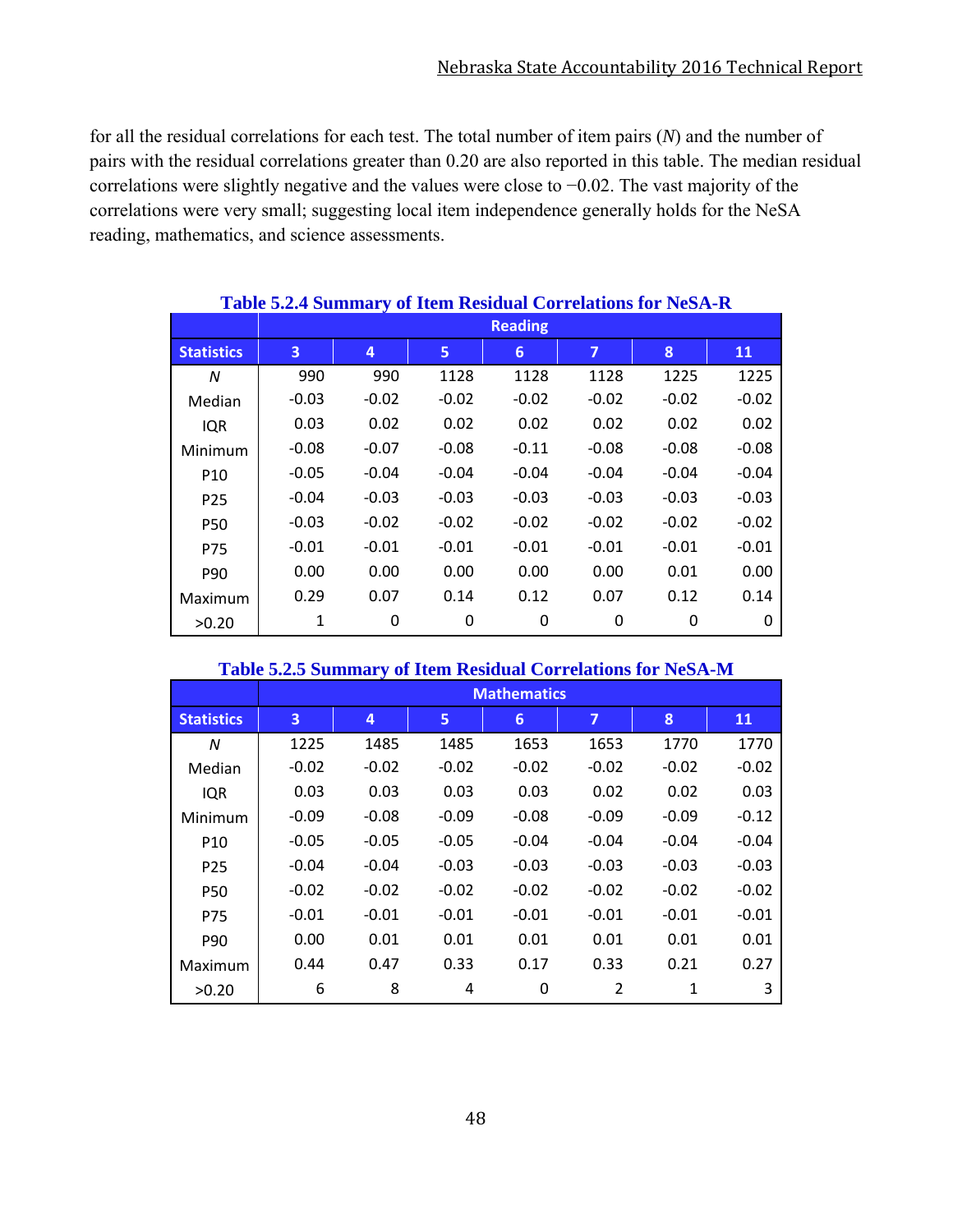|                   |         | <b>Science</b> |         |
|-------------------|---------|----------------|---------|
| <b>Statistics</b> | 5       | 8              | 11      |
| N                 | 1225    | 1770           | 1770    |
| Median            | $-0.02$ | $-0.02$        | $-0.02$ |
| IQR               | 0.02    | 0.02           | 0.02    |
| Minimum           | $-0.07$ | $-0.09$        | $-0.09$ |
| P10               | $-0.04$ | $-0.04$        | $-0.04$ |
| P <sub>25</sub>   | $-0.03$ | $-0.03$        | $-0.03$ |
| P50               | $-0.02$ | $-0.02$        | $-0.02$ |
| P75               | $-0.01$ | $-0.01$        | $-0.01$ |
| P90               | 0.00    | 0.01           | 0.01    |
| Maximum           | 0.14    | 0.09           | 0.27    |
| >0.20             | O       | Ω              | 1       |

#### **Table 5.2.6 Summary of Item Residual Correlations for NeSA-S**

Item Fit: WINSTEPS provides two item fit statistics (infit/weighted and outfit/unweighted) for evaluating the degree to which the Rasch model predicts the observed item responses. Each fit statistic can be expressed as a mean square (MnSq) statistic with each statistic having an expected value of 1 and a different variance for each mean square or as a standardized statistic (Zstd with an expected mean = 0 and expected variance = 1).

MnSq values are more difficult to interpret due to an asymmetrical distribution and unique variance, while Zstd values are more oriented toward standardized statistical significance. Though both are informative, the Zstd values are less likely to be sensitive to the large sample sizes and have better distributional properties (Smith, Schumacker, & Bush, 1998). In the case of the NeSA-RMS, the sample sizes can be considered large ( $n > 5,000$ ). The outfit statistic tends to be affected more by unexpected responses far from the person, item, or rating scale category measure (i.e., it is more sensitive to outlying, off-target, and low information responses that are very informative with regard to fit). The infit statistic tends to be affected more by unexpected responses close to the person, item, or rating scale category measure (i.e., with more information, but contributing little to the understanding of fit

The expected MnSq value is 1.0 and can range from 0 to positive infinity. Values greater than 1.0 can be interpreted as indicating the presence of noise or lack of fit between the responses and the measurement model. Values less than 1.0 can be interpreted as item consistency or overfitting (too predictable and/or too much redundancy). Rules of thumb regarding "practically significant" MnSq values vary from author to author. More conservative users might prefer items with MnSq values that range from 0.8 to 1.2. Others believe reasonable test results can be achieved with values from 0.5 to 1.5. In the results below, values outside of 0.7 to 1.3 are given practical importance.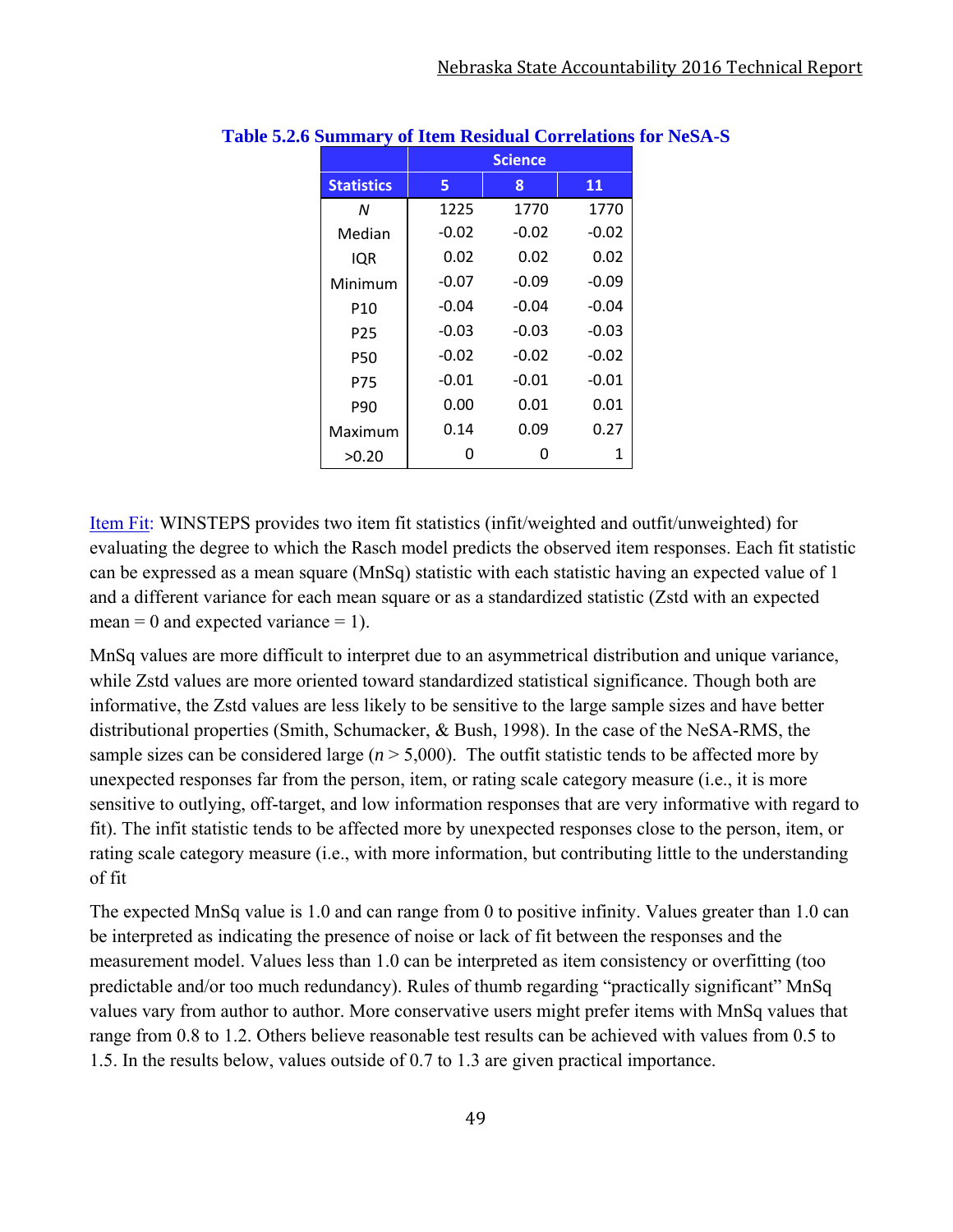The expected Zstd value is 0.0 with an expected *SD* of 1.0 and can effectively range from -9.99 to +9.99 in WINSTEPS. Fit values greater than 0.0 can be interpreted as indicating the presence of noise or lack of fit between the items and the model (underfitting). Fit values lower than 0.0 can be interpreted as item redundancy or overfitting items (too predictable and/or too much redundancy). Rules of thumb regarding "practically significant" Zstd values vary from author to author. More conservative users might prefer items with Zstd values that range from  $-2$  to  $+2$ . Others believe reasonable test results can be achieved with values from  $-3$  to  $+3$ . In the results below, values outside of  $-3$  to  $+3$  are given practical importance.

Table 5.2.7 lists the summary statistics of infit and outfit mean square statistics for the NeSA reading, mathematics, and science tests, including the mean, *SD*, and minimum and maximum values. The number of items within the range of [0.7, 1.3] is also reported in Table 5.2.7. As can be seen, the mean values for both fit statistics were close to 1.00 for all tests. Most of the items had infit values falling in the range of [0.7, 1.3]. Though more outfit values fell outside this range than infit values, it is not surprising given that the infit statistic mutes the effects of anomalous response by extreme students.

Table 5.2.8 lists the summary statistics of infit and outfit Zstd statistics for the NeSA reading, mathematics, and science tests, including the mean, *SD*, and minimum and maximum values. The number of items within the range of  $[-3, +3]$  is also reported in Table 5.2.8. As can be seen, the mean values for both fit statistics were variable, ranging from  $-1.22$  to 0.65. The fact that 16 of the 17 infit means were negative and 15 of the 17 outfit means were negative suggests that on average the data overfit the Rasch model, i.e. the data were a bit more consistent than expected by the probabilistic model.

| <b>Infit Mean Square</b> |                         |             |           |            |            |            | <b>Outfit Mean Square</b> |           |            |            |            |
|--------------------------|-------------------------|-------------|-----------|------------|------------|------------|---------------------------|-----------|------------|------------|------------|
|                          |                         | <b>Mean</b> | <b>SD</b> | <b>MIN</b> | <b>MAX</b> | [0.7, 1.3] | <b>Mean</b>               | <b>SD</b> | <b>MIN</b> | <b>MAX</b> | [0.7, 1.3] |
|                          | 3                       | 1.02        | 0.09      | 0.80       | 1.24       | 45/45      | 1.00                      | 0.17      | 0.72       | 1.50       | 43/45      |
|                          | 4                       | 0.99        | 0.10      | 0.66       | 1.18       | 44/45      | 1.00                      | 0.15      | 0.46       | 1.28       | 43/45      |
|                          | 5                       | 1.01        | 0.11      | 0.67       | 1.23       | 47/48      | 0.99                      | 0.17      | 0.53       | 1.47       | 45/48      |
| Reading                  | 6                       | 1.02        | 0.13      | 0.71       | 1.48       | 47/48      | 1.01                      | 0.17      | 0.58       | 1.29       | 44/48      |
|                          | 7                       | 1.00        | 0.11      | 0.84       | 1.20       | 48/48      | 0.99                      | 0.18      | 0.67       | 1.49       | 45/48      |
|                          | 8                       | 1.02        | 0.11      | 0.76       | 1.21       | 50/50      | 1.02                      | 0.19      | 0.57       | 1.62       | 44/50      |
|                          | 11                      | 1.01        | 0.11      | 0.79       | 1.28       | 50/50      | 1.01                      | 0.18      | 0.69       | 1.38       | 45/50      |
|                          | 3                       | 1.00        | 0.08      | 0.82       | 1.19       | 50/50      | 0.99                      | 0.13      | 0.65       | 1.33       | 46/50      |
|                          | 4                       | 1.01        | 0.11      | 0.80       | 1.25       | 55/55      | 1.03                      | 0.20      | 0.72       | 1.70       | 50/55      |
|                          | 5                       | 1.01        | 0.11      | 0.85       | 1.38       | 54/55      | 1.03                      | 0.20      | 0.69       | 1.75       | 49/55      |
|                          | 6                       | 1.01        | 0.11      | 0.79       | 1.27       | 58/58      | 1.01                      | 0.19      | 0.68       | 1.50       | 52/58      |
| Mathematics              | $\overline{\mathbf{z}}$ | 1.01        | 0.10      | 0.84       | 1.31       | 57/58      | 1.01                      | 0.17      | 0.70       | 1.47       | 52/58      |
|                          | 8                       | 1.01        | 0.10      | 0.82       | 1.24       | 60/60      | 1.02                      | 0.19      | 0.66       | 1.69       | 56/60      |
|                          | 11                      | 0.99        | 0.11      | 0.74       | 1.25       | 60/60      | 1.00                      | 0.20      | 0.61       | 1.54       | 53/60      |

### **Table 5.2.7 Summary of Infit and Outfit Mean Square Statistics for 2016 NeSA Tests**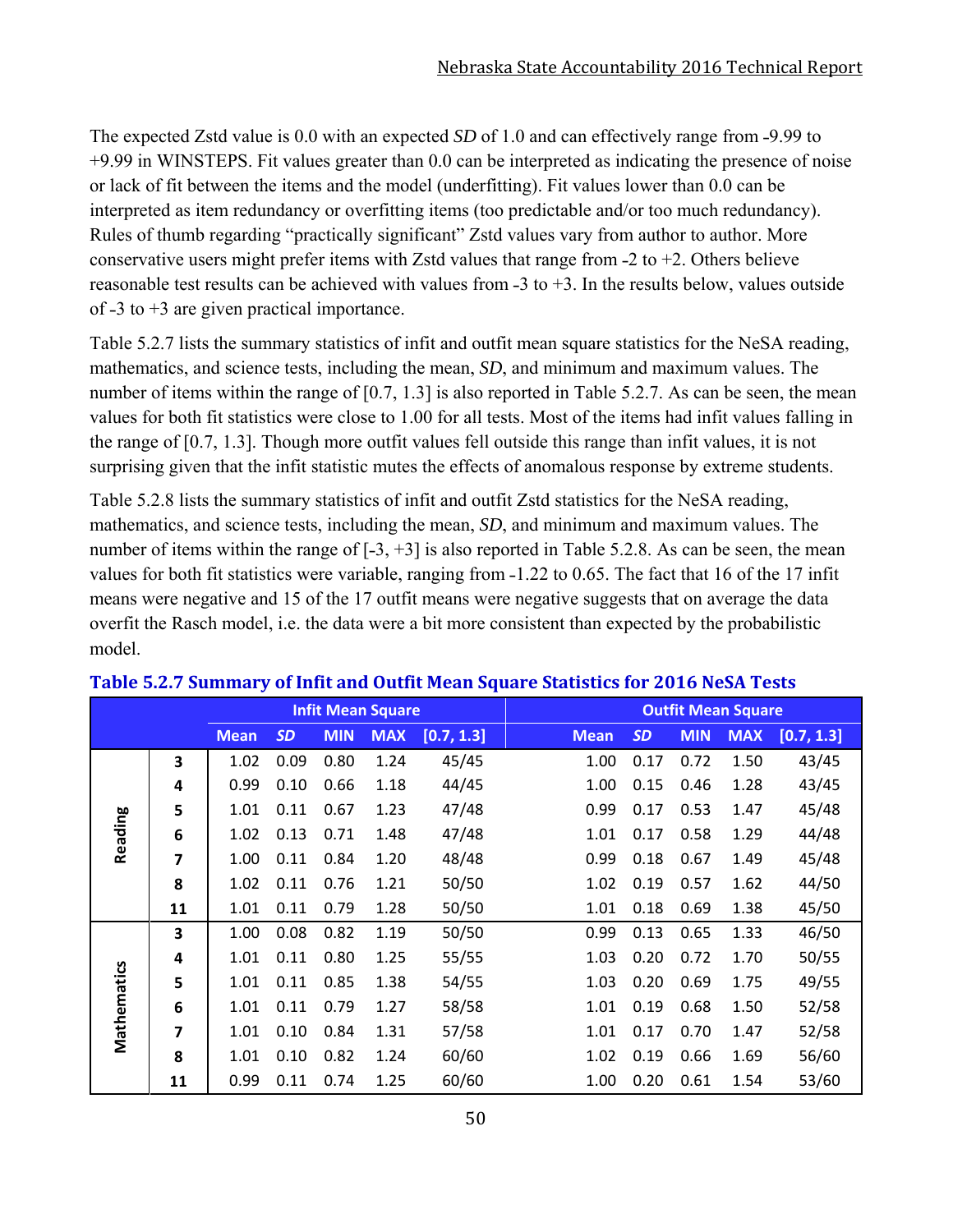|         |    |             |            |            | <b>Infit Mean Square</b> |            | <b>Outfit Mean Square</b> |           |      |      |                    |
|---------|----|-------------|------------|------------|--------------------------|------------|---------------------------|-----------|------|------|--------------------|
|         |    | <b>Mean</b> | <b>SDI</b> | <b>MIN</b> | <b>MAX</b>               | [0.7, 1.3] | <b>Mean</b>               | <b>SD</b> |      |      | MIN MAX [0.7, 1.3] |
|         | 5  | 1.00        | 0.10       | 0.78       | 1.20                     | 50/50      | 1.00                      | 0.16      | 0.68 | 1.34 | 47/50              |
| Science | 8  | 1.00        | 0.10       | 0.79       | 1.24                     | 60/60      | 0.99                      | 0.15      | 0.67 | 1.33 | 57/60              |
|         | 11 | 0.99        | .10        | 0.76       | 1.19                     | 60/60      | 0.98                      | 0.16      | 0.61 | 1.28 | 58/60              |

### **Table 5.2.8 Summary of Infit and Outfit Z STD Statistics for 2016 NeSA Tests**

| <b>Infit Z STD</b> |    |             |           |            |            |               |             |           | <b>Outfit Z STD</b> |            |               |
|--------------------|----|-------------|-----------|------------|------------|---------------|-------------|-----------|---------------------|------------|---------------|
|                    |    | <b>Mean</b> | <b>SD</b> | <b>MIN</b> | <b>MAX</b> | $[-3.0, 3.0]$ | <b>Mean</b> | <b>SD</b> | <b>MIN</b>          | <b>MAX</b> | $[-3.0, 3.0]$ |
|                    | 3  | 1.45        | 7.48      | $-9.90$    | 9.90       | 8/45          | 0.17        | 7.95      | $-9.90$             | 9.90       | 8/45          |
|                    | 4  | 0.32        | 8.14      | $-9.90$    | 9.90       | 6/45          | 0.77        | 8.19      | $-9.90$             | 9.90       | 7/45          |
|                    | 5  | 0.80        | 8.19      | $-9.90$    | 9.90       | 4/48          | $-0.24$     | 8.01      | $-9.90$             | 9.90       | 7/48          |
| Reading            | 6  | 1.35        | 8.17      | $-9.90$    | 9.90       | 5/48          | 1.20        | 8.07      | $-9.90$             | 9.90       | 6/48          |
|                    | 7  | $-0.41$     | 8.43      | $-9.90$    | 9.90       | 5/48          | $-1.00$     | 8.29      | $-9.90$             | 9.90       | 7/48          |
|                    | 8  | 1.25        | 8.23      | $-9.90$    | 9.90       | 3/50          | 0.86        | 8.07      | $-9.90$             | 9.90       | 10/50         |
|                    | 11 | 0.61        | 7.78      | $-9.90$    | 9.90       | 10/50         | 0.47        | 7.76      | $-9.90$             | 9.90       | 10/50         |
|                    | 3  | $-0.10$     | 7.61      | $-9.90$    | 9.90       | 11/50         | $-0.43$     | 6.99      | $-9.90$             | 9.90       | 11/50         |
|                    | 4  | 0.43        | 8.14      | $-9.90$    | 9.90       | 8/55          | 0.24        | 7.77      | $-9.90$             | 9.90       | 9/55          |
| Mathematics        | 5  | $-0.40$     | 7.92      | $-9.90$    | 9.90       | 6/55          | $-0.08$     | 7.72      | $-9.90$             | 9.90       | 10/55         |
|                    | 6  | $-0.48$     | 8.12      | $-9.90$    | 9.90       | 7/58          | $-0.77$     | 7.84      | $-9.90$             | 9.90       | 7/58          |
|                    | 7  | $-0.16$     | 8.04      | $-9.90$    | 9.90       | 10/58         | $-0.24$     | 7.76      | $-9.90$             | 9.90       | 9/58          |
|                    | 8  | 0.49        | 8.24      | $-9.90$    | 9.90       | 4/60          | 0.51        | 7.73      | $-9.90$             | 9.90       | 10/60         |
|                    | 11 | $-0.52$     | 8.25      | $-9.90$    | 9.90       | 7/60          | $-0.49$     | 7.41      | $-9.90$             | 9.90       | 11/60         |
|                    | 5  | $-0.04$     | 7.77      | $-9.90$    | 9.90       | 11/50         | $-0.08$     | 7.85      | $-9.90$             | 9.90       | 9/50          |
| Science            | 8  | 0.21        | 8.00      | $-9.90$    | 9.90       | 9/60          | $-0.52$     | 7.95      | $-9.90$             | 9.90       | 8/60          |
|                    | 11 | $-0.39$     | 8.09      | $-9.90$    | 9.90       | 10/60         | $-0.70$     | 8.03      | $-9.90$             | 9.90       | 10/60         |

### 5.3 RASCH ITEM STATISTICS

WINSTEPS 3.91.02 program (Linacre, 2016) was used for item calibration. The characteristics of calibration samples are reported in Chapter Three. These samples only include the students who attempted the tests. All omits (no response) and multiple responses (more than one response selected) were scored as incorrect answers (coded as 0s) for calibration.

As noted earlier, the Rasch model expresses item difficulty (and student ability) in units referred to as *logits* rather than on the proportion-correct metric. Large negative logits represent easier items while large positive logits represent more difficult items. The logit metrics is an interval scale,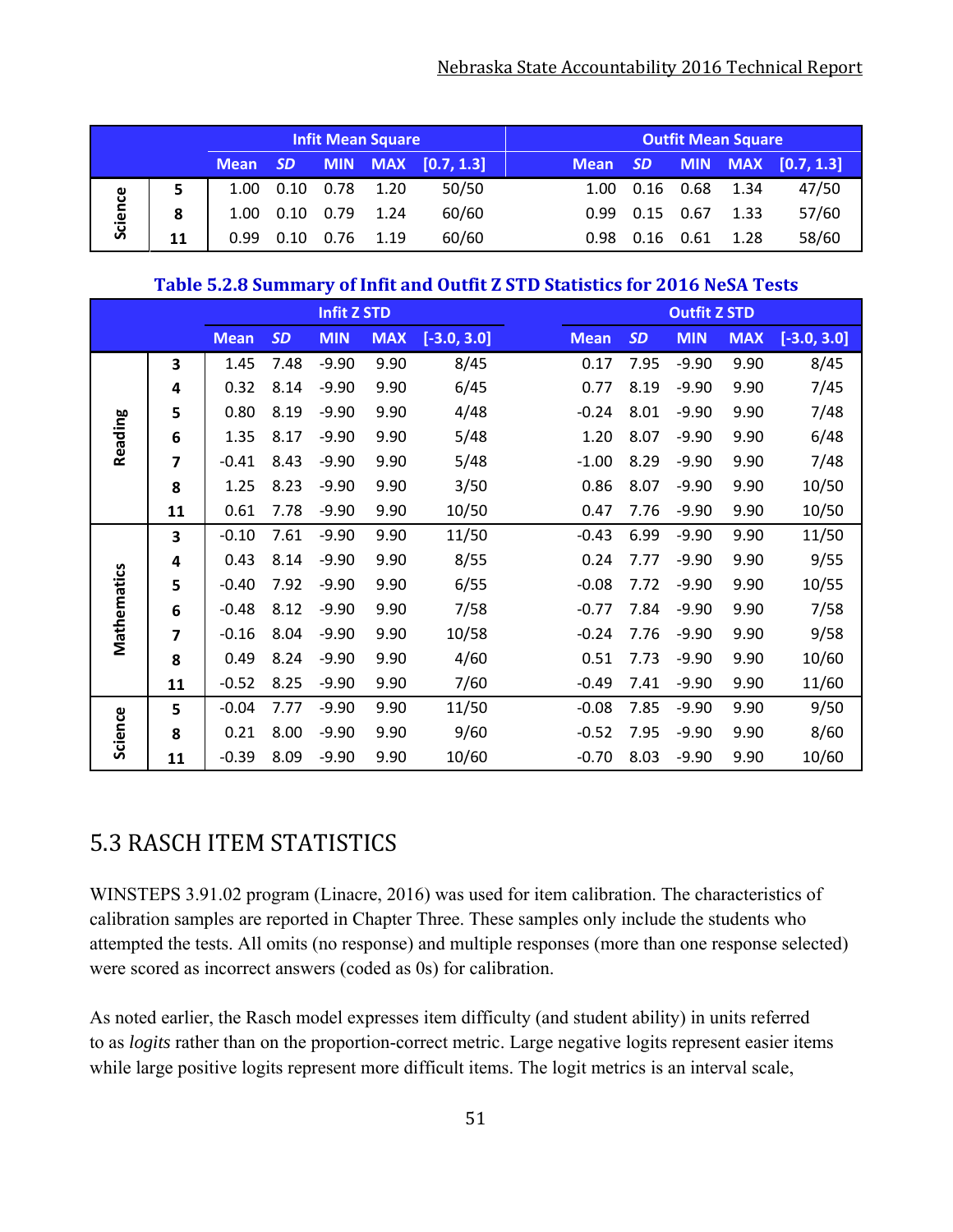meaning that two items with logit difficulties of 0.0 and +1.0 have the same difference in difficulty as two items with logit difficulties of +3.0 and +4.0.

Appendices J, K, L, and M report the Rasch calibration summaries and logit difficulties for all the operational items. Table 5.3.1 summarizes the Rasch logit difficulties of the operational items on each test. The minimum and maximum values and standard deviations suggest that the NeSA items covered a relatively wide range of difficulties. It is important to note that the logit difficulty values presented have not been linked to a common scale of measurement. Therefore, the relative magnitude of the statistics across subject areas and grades cannot be compared. The item pool was then updated with the item statistics.

|             | <b>Grade</b> | N  | <b>Mean</b> | <b>SD</b> | <b>Min</b> | <b>Max</b> | <b>Range</b> |
|-------------|--------------|----|-------------|-----------|------------|------------|--------------|
|             | 3            | 45 | $-0.08$     | 0.73      | $-1.63$    | 1.19       | 2.83         |
|             | 4            | 45 | $-0.25$     | 0.62      | $-1.61$    | 1.16       | 2.76         |
|             | 5            | 48 | $-0.18$     | 0.70      | $-1.58$    | 1.14       | 2.72         |
| Reading     | 6            | 48 | $-0.27$     | 0.72      | $-1.68$    | 1.17       | 2.85         |
|             | 7            | 48 | $-0.16$     | 0.82      | $-1.74$    | 1.65       | 3.39         |
|             | 8            | 50 | $-0.45$     | 0.75      | $-1.43$    | 1.04       | 2.47         |
|             | 11           | 50 | $-0.69$     | 0.71      | $-2.14$    | 0.95       | 3.09         |
|             | 3            | 50 | $-0.44$     | 0.62      | $-1.66$    | 1.03       | 2.69         |
|             | 4            | 55 | $-0.44$     | 0.61      | $-1.71$    | 0.90       | 2.60         |
| Mathematics | 5            | 55 | $-0.37$     | 0.65      | $-1.65$    | 0.95       | 2.60         |
|             | 6            | 58 | $-0.39$     | 0.61      | $-1.67$    | 1.12       | 2.78         |
|             | 7            | 58 | $-0.44$     | 0.55      | $-1.49$    | 0.76       | 2.25         |
|             | 8            | 60 | $-0.50$     | 0.61      | $-1.48$    | 0.90       | 2.37         |
|             | 11           | 60 | $-0.52$     | 0.55      | $-1.71$    | 0.53       | 2.24         |
|             | 5            | 50 | $-0.73$     | 0.72      | $-2.11$    | 0.72       | 2.83         |
| Science     | 8            | 60 | $-0.69$     | 0.67      | $-2.37$    | 0.78       | 3.14         |
|             | 11           | 60 | $-0.65$     | 0.66      | $-2.16$    | 0.89       | 3.05         |

### **Table 5.3.1 Summary of Rasch Item Difficulties for NeSA‐R, NeSA‐M, and NeSA‐S**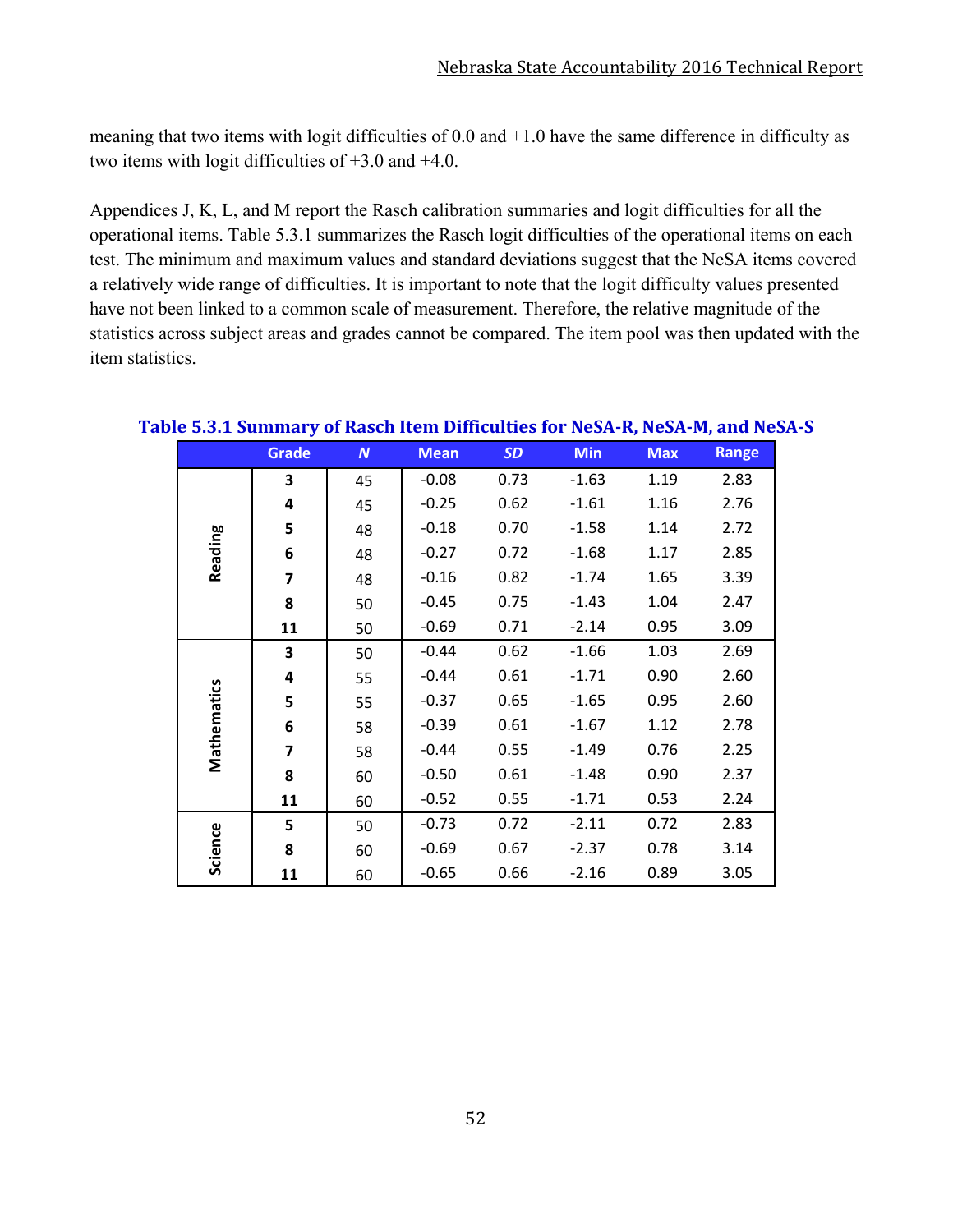# 6. EQUATING AND SCALING

As discussed earlier in Chapter 2, the 2016 test forms were constructed with items that were either field tested, or used operationally on a previously administered NeSA test. NeSA assessments are constructed each year allowing each NeSA assessment to be different from the previous year's assessment. To ensure that all forms for a given grade and content area provide comparable scores, and to ensure the passing standards across different administrations are equivalent, the new operational items need to be placed on the bank scale via equating to bring the 2016 NeSA raw-score-to-Raschability scale to the previous operational scale. When the new 2016 NeSA tests are placed on the bank's scale, the resulting scale scores for the new test form will be the same as the scale scores of the previous operational form such that students performing at the same level of (underlying) achievement should receive the same score (i.e., scale score). The resulting scale scores will be used for score reporting and performance level classification. Once operational items are equated, field test items are then placed on the bank scale and are then ready for future operational use.

This chapter begins with a summary of the entire NeSA equating procedures. This is followed by a scaling analysis that transforms raw scores to scale scores that represent the same skill level on every test form. Some summary results of the state scale score performance are also provided.

### 6.1 EQUATING

The equating design employed for NeSA is often referred to as a common-item non-equivalent groups (CINEG) design, which uses a set of anchor items that appear on two forms to adjust for differences in test difficulty across years. As discussed earlier, the 2016 NeSA test forms were constructed with items from previous administrations. The items were previously either field-test or operational items. If the item difficulty estimated from the previous administrations are within estimation error for the current administration, the entire set of the 2016 NeSA operational items can serve as the linking set. This means that the raw to scale score conversion tables can be established prior to the operational administration. This is often referred to as the pre-equating process because it is conducted before the operational test is administered. The most appealing feature of the pre-equating process, when applicable, is its ability to facilitate immediate score reporting for tests which have tight reporting windows.

However, it may not be appropriate to assume that the operational items will maintain their relative difficulty across administrations. The same item can perform differently across administrations due to changes in the item's position or changes in the students' experiences. Once the 2016 operational test data was available, DRC Psychometric Services staff, together with NDE, evaluated the item difficulty equivalence using a post-equating check procedure (Robust *Z*) to identify items that show significant difficulty changes from the bank values. If no unstable items are identified, the 2016 equating process would result in the pre-equating solution. On the other hand, if an item or items are found to be outside the normal estimation error, a post-equated solution would be used. The sub-set of 2016 operational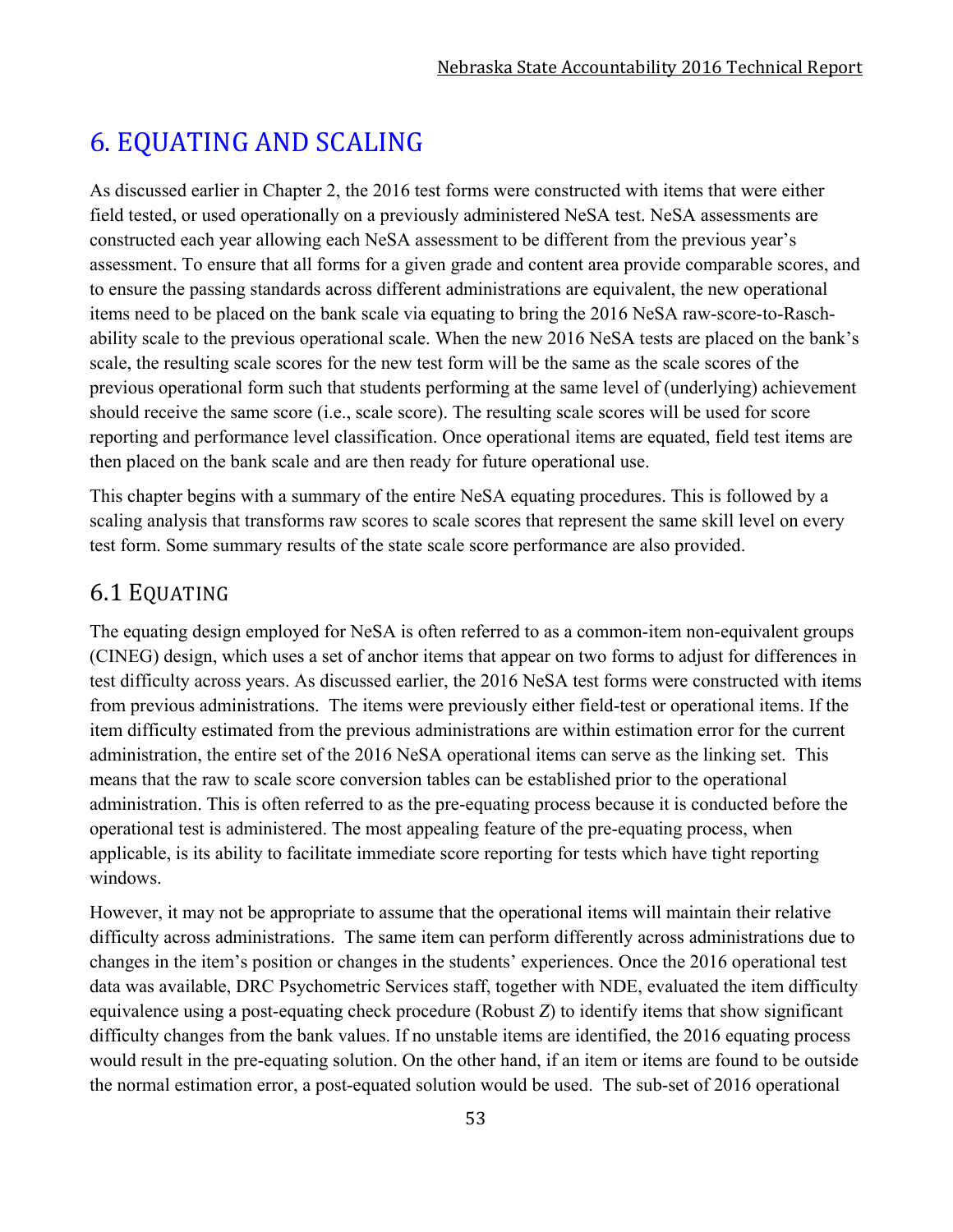items, with those identified items excluded, was used as the set to estimate the link constant to map the 2016 test to the bank scale. This equating process is known as the post-equating because the equating occurs after the administration of the operation test and the raw-to-scale-score conversion is generated based on the operational test data.

As part of the post-equating check procedures, DRC Psychometric Services staff evaluated the item difficulty equivalence by comparing the old banked item calibration (called pre-calibration) with a new unanchored calibration of the 2016 data (called post-calibration). The evaluations were conducted for each grade and content area, using statistical methods.

DRC Psychometric Services employed the Robust *Z* statistic (Huynh, 2000; Huynh & Rawls, 2009) for the post-equating check. This method focuses on the correlations between the pre- and post-calibrated item difficulties, and the ratio of standard deviations (*SD*) between the two calibrations. The correlation between the two estimates of item difficulty should be 0.95 or higher and the ratio of standard deviations between the two sets of estimates of the item difficulty should range between 0.90 and 1.10 (Huynh & Meyer, 2010). To detect inconsistent item difficulty estimates, a critical value for the Robust *Z* statistic of  $\pm 1.645$  was used.

Table 6.1.1 contains these statistics of correlation and SD ratio for the 2016 NeSA-M test. The item difficulty correlation for Grade 5 is the only statistic that falls below the criteria defined above. Appendices  $N - P$  contain the same statistics for each grade and content combination.

|             |                         | <b>Table 0.1.1 NeSA-M FTE- and FOSt-Equating Comparison</b> |      |      |      |      |      |  |  |  |  |
|-------------|-------------------------|-------------------------------------------------------------|------|------|------|------|------|--|--|--|--|
|             |                         | <b>Grade</b>                                                |      |      |      |      |      |  |  |  |  |
|             | $\overline{\mathbf{3}}$ | 4                                                           | 5    | 6    |      | 8    | 11   |  |  |  |  |
| Correlation | 0.96                    | $0.94*$                                                     | 0.97 | 0.98 | 0.97 | 0.97 | 0.96 |  |  |  |  |
| SD pre      | 0.62                    | 0.62                                                        | 0.65 | 0.61 | 0.55 | 0.61 | 0.55 |  |  |  |  |
| SD post     | 0.62                    | 0.57                                                        | 0.60 | 0.58 | 0.52 | 0.57 | 0.57 |  |  |  |  |
| SD Ratio    | 1.01                    | 0.92                                                        | 0.92 | 0.95 | 0.94 | 0.94 | 1.04 |  |  |  |  |

**Table 6.1.1 NeSA-M Pre- and Post-Equating Comparison** 

\*The Grade 4 correlation was the only value that didn't meet the Robust Z criteria

Across all three content areas, the test forms with values below the ideal ranges of Robust *Z* correlation, or *SD* ratio values were further evaluated by the NDE in determining whether to include items that exceeded the Robust *Z* critical value of  $\pm 1.645$  in the linking set used for the post-equating. Items that exceeded the Robust *Z* critical value were then deleted, one item at a time, until both the item difficulty correlation and the *SD* ratio fell within the prescribed limits.

To summarize the 2016 NeSA test equating solutions, NDE decided to adopt a post-equating results for NeSA-M Grade 4, NeSA-R grades 3, 4, 5, and 11. For these tests, test equating was adjusted by excluding the items exceeding the critical value until the Robust Z criteria were met. A new raw-toscale-score conversion table was created for these tests. For the other grades and content areas, NDE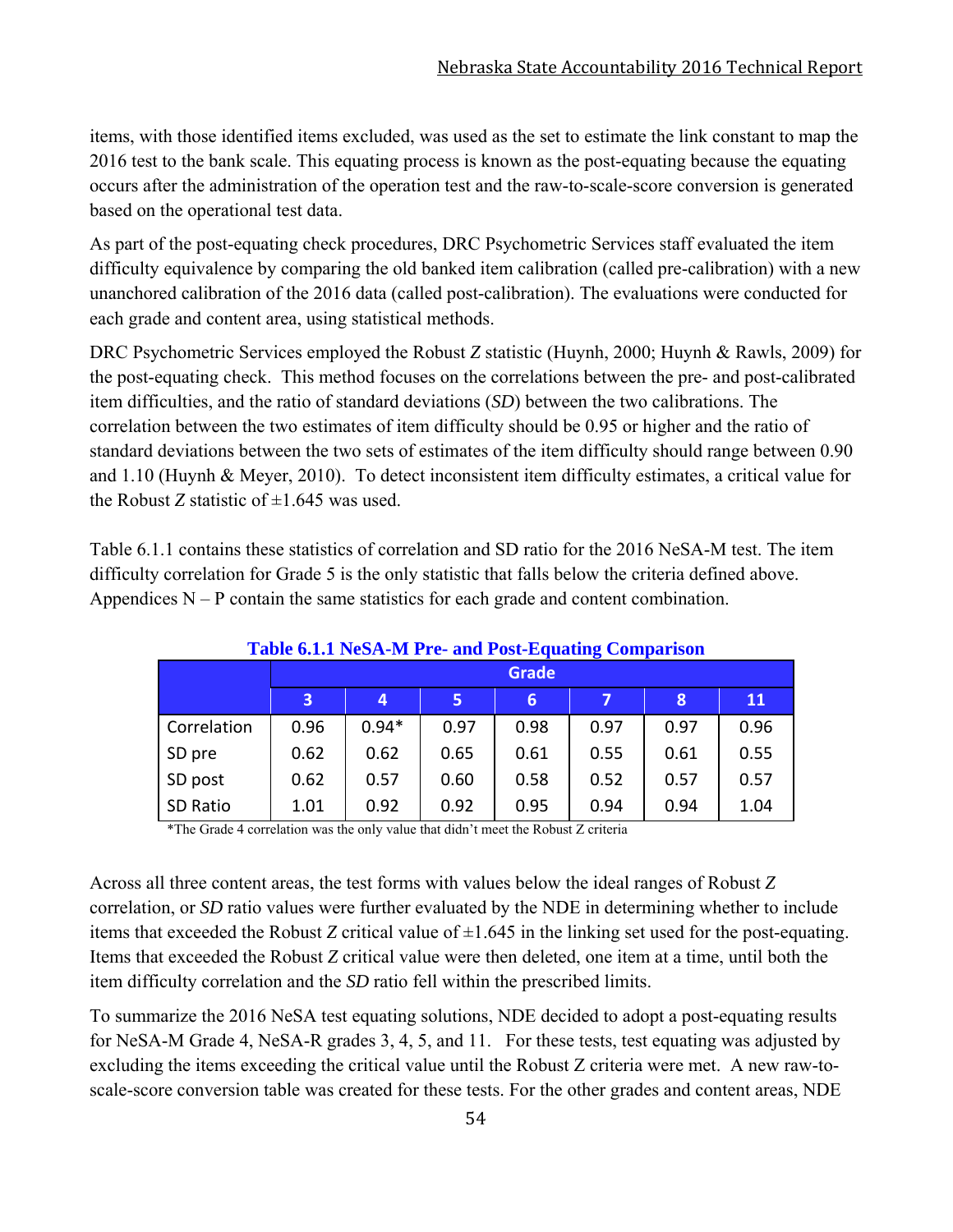decided to use a pre-equating solution, keep the whole set of operational items in the linking set and then apply to the existing raw-to-scale-score conversion table.

## 6.2 SCALING

The purpose of a scaling analysis is to create a scale score for test reporting. The basic score on any test is the raw score, which is the number of items answered correctly or the total score points earned. However, the raw score alone does not present a wide-ranging picture of test performance because it is not on an equal-interval scale and can be interpreted only in terms of a particular set of items. Since a given raw score may not represent the same skill level on every test form, scale scores were assigned to each raw score point to adjust for slight shifts in item difficulties and permit valid comparison across all test administrations within a particular content area.

Defining the scale score metric is an important, albeit arbitrary, step. Mathematically, scale scores are a linear transformation of the logit scores and thus do not alter the relationships or the displays. Scale scores are the numbers that will be reported to describe the performance of the students, schools, and systems. They will define the ranges of the performance levels, appear on individual student reports and school accountability analyses, and be dissected in newspaper accounts.

Appendix Q contains the detailed raw-score-to-scale-score conversion tables that were used to assign scale scores to students based on the total number correct scores from the NeSA-R for 2016, Appendix R for NeSA-M for 2016 and Appendix S for NeSA-S 2016. Because the relationship between raw and scale scores depends on the difficulties of the specific items on the form, these tables will change for every operational form.

There are two primary considerations when establishing the metric:

- Multiply the logit by a value large enough to make decimal points unnecessary for student scores, and
- Shift the scale enough to avoid negative values for low scale scores.

The scale chosen, for all grades and content areas of the NeSA assessment, range from 0 to 200. The value of 0 is reserved for students who were not tested or were otherwise invalidated. Thus, any student who attempted the test will receive a scale score equal to 1 even if the student gave no correct responses. No student tested will receive a scale score higher than 200 or lower than 1, even if this requires constraining the scale score calculation. It is possible that a future form will be easy enough that the upper limit of 200 is not invoked even for a perfect paper or could be difficult enough that the lower limit is not invoked.

As part of its deliberations concerning defining the performance levels, the State Board of Education specified that the *Meets the Standards* performance level have a scale score of 85 and that the *Exceeds the Standards* level have a scale score of 135. The logit standards defining the performance levels were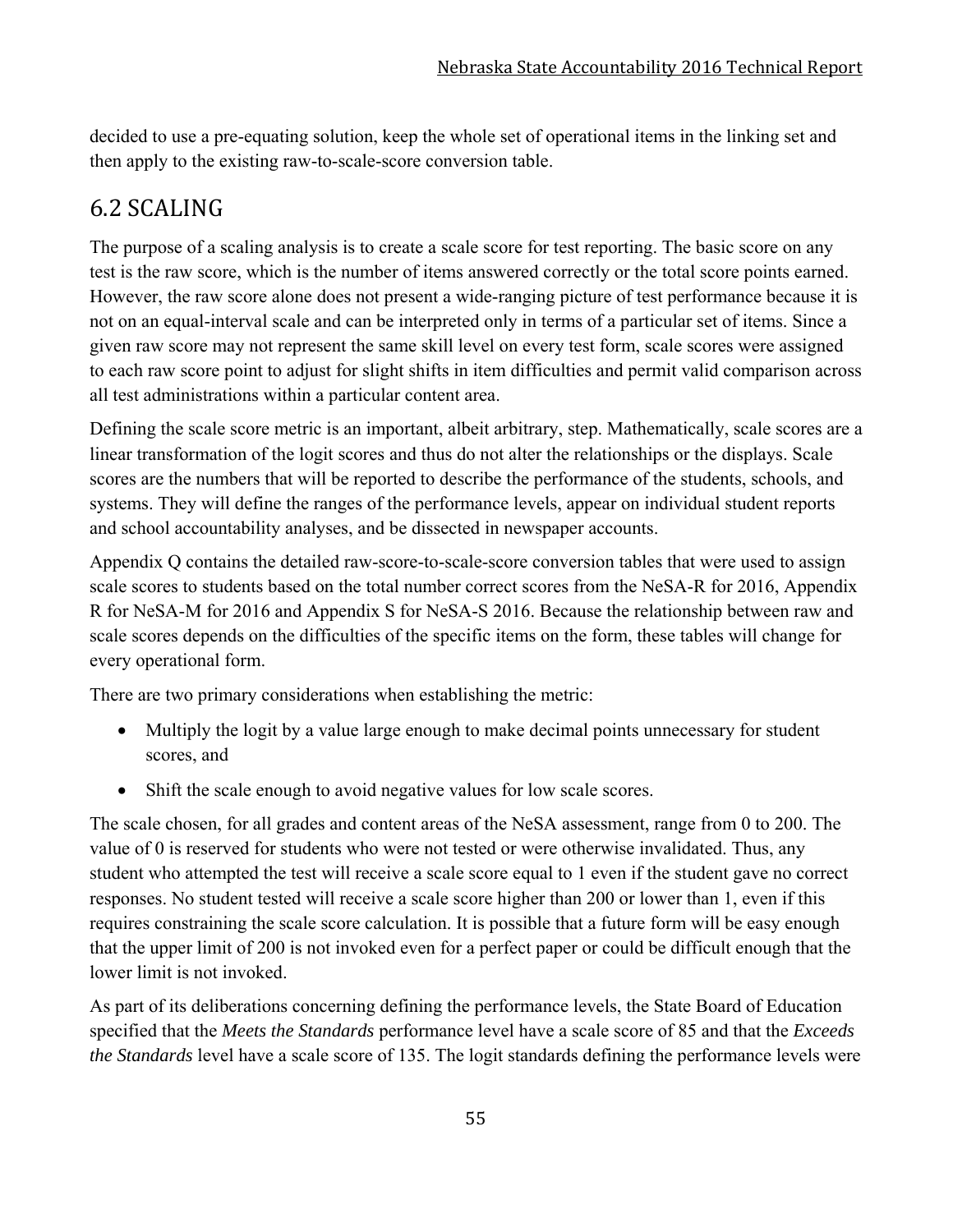adopted by the SBE per the standard setting and standard validation completed in 2010 for NeSA-R, in 2011 for NeSA-M, and in 2012 for NeSA-S.

Complete documentation of all standard setting events are presented in separate documents and are placed on the Nebraska State Department of Education website labeled:

*2010 NeSA-Reading Standard Setting Technical Report*, http://www.education.ne.gov/Assessment/pdfs/2010\_NeSA\_Reading\_Standard\_Setting\_Tech\_%20Re port.pdf ,

 *2011 NeSA-Mathematics Standard Setting Technical Report*, http://www.education.ne.gov/Assessment/pdfs/2011\_NeSA\_Math\_Standard\_Setting\_Tech\_Report.pdf

and *2012 NeSA-Science Standard Setting Technical Report*, http://www.education.ne.gov/Assessment/pdfs/Final\_NeSA\_Science\_Standard\_Setting\_Tech\_Report October\_2012.pdf

Given the scale score and the logit standards defining the performance level, it is sufficient to define the final scale score metric. To ensure proper rounding on all future forms, the calculations used 84.501 and 134.501 as the scale score performance standards. The arithmetic was done using logits rounded to four decimals and the final constants for the slope and intercept of the transformation were rounded to five. Scale scores are rounded to whole numbers.

The transformation to scale scores is:

| 1. $SS = a + b * logit$                                  | where:                                                          |
|----------------------------------------------------------|-----------------------------------------------------------------|
| 2. $b = \frac{134.501 - 84.501}{ }$<br>$\chi_F - \chi_M$ | where $x_E$ is the logit for <i>Exceeds Standards</i> and $x_M$ |
|                                                          | is the logit for <i>Meets Standards</i> .                       |
| 3. $a = 84.501 - bx_M$                                   | $a = 134.501 - bx_F$ .<br><sub>or</sub>                         |

Calculations of the slopes and intercepts for all grades of the NeSA-R scale score conversion are given in Table 6.2.1, for NeSA-M 6.2.2, and for NeSA-S 6.2.3. The raw-to-scale conversions are provided in Appendices Q, R, and S.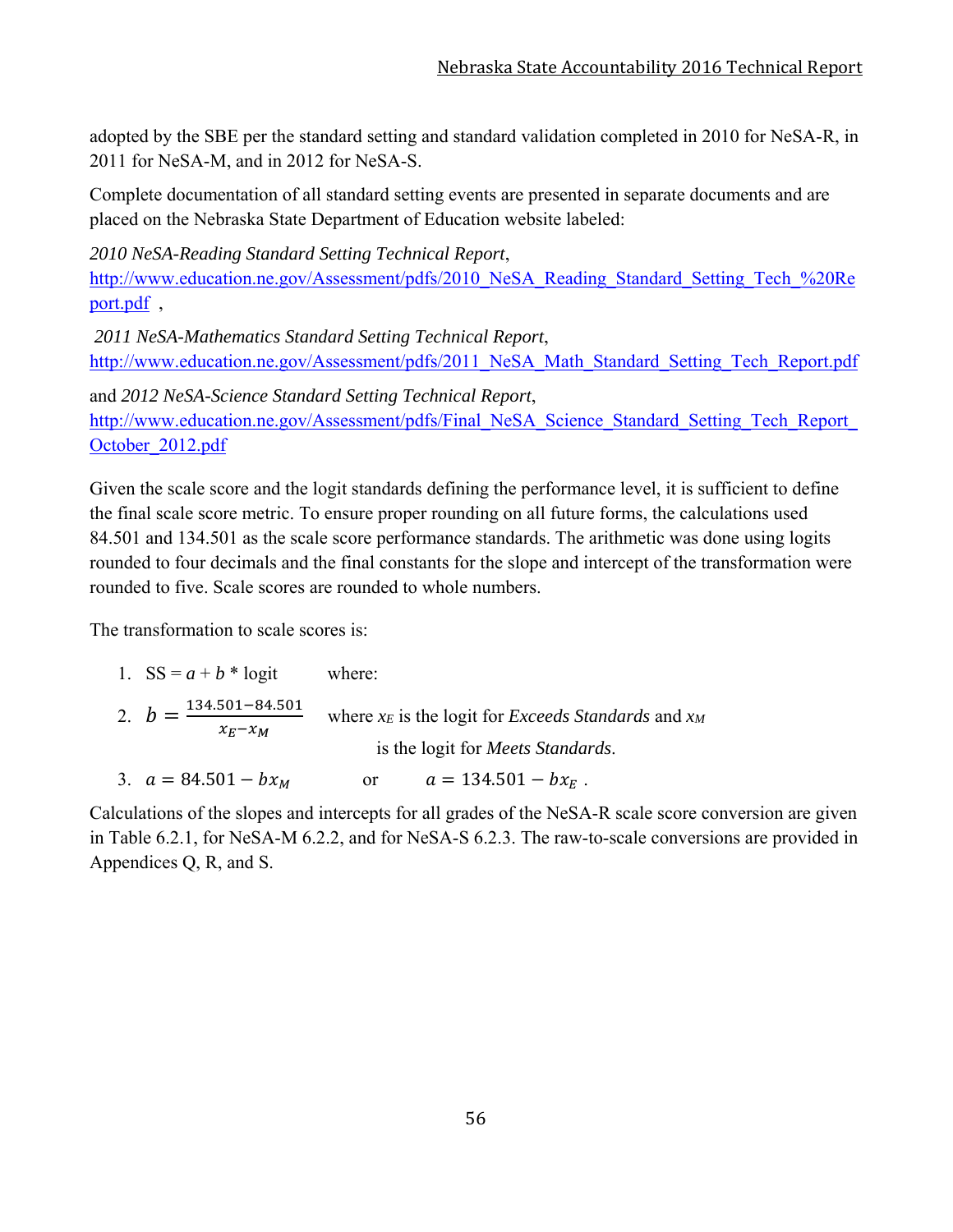|              | <b>TABLE 0.2.1 INCREATE CONVENION OF LOGIES TO REAL BLOTES</b> |                         |              |                                                          |                   |          |                    |  |  |  |  |
|--------------|----------------------------------------------------------------|-------------------------|--------------|----------------------------------------------------------|-------------------|----------|--------------------|--|--|--|--|
| <b>Grade</b> |                                                                | <b>Logit Cut Points</b> |              | <b>Scale Score Ranges by Performance</b><br><b>Level</b> | <b>Conversion</b> |          |                    |  |  |  |  |
|              | B/M                                                            | M/E                     | <b>Below</b> | <b>Meets</b>                                             | <b>Exceeds</b>    | Slope b  | <b>Intercept a</b> |  |  |  |  |
| 3            | $-0.5168$                                                      | 1.2340                  | 1 to 84      | 85-134                                                   | 135 to 200        | 28.55837 | 99.25997           |  |  |  |  |
| 4            | $-0.5117$                                                      | 0.8591                  | 1 to 84      | 85-134                                                   | 135 to 200        | 36.47505 | 103.16528          |  |  |  |  |
| 5            | $-0.4122$                                                      | 0.8560                  | 1 to 84      | 85-134                                                   | 135 to 200        | 39.42751 | 100.75302          |  |  |  |  |
| 6            | $-0.4331$                                                      | 0.8924                  | 1 to 84      | 85-134                                                   | 135 to 200        | 37.72161 | 100.83823          |  |  |  |  |
| 7            | $-0.5104$                                                      | 0.7855                  | 1 to 84      | 85-134                                                   | 135 to 200        | 38.58471 | 104.19271          |  |  |  |  |
| 8            | $-0.4812$                                                      | 0.8712                  | 1 to 84      | 85-134                                                   | 135 to 200        | 36.97131 | 102.29159          |  |  |  |  |
| 11           | $-0.4103$                                                      | 0.8508                  | 1 to 84      | 85-134                                                   | 135 to 200        | 39.64793 | 100.76854          |  |  |  |  |

### **Table 6.2.1 NeSA-R Conversion of Logits to Scale Scores**

### **Table 6.2.2 NeSA-M Conversion of Logits to Scale Scores**

|                |         | <b>Logit Cut Points</b> |              | <b>Scale Score Ranges by</b><br><b>Performance Level</b> | <b>Conversion</b> |                |                |
|----------------|---------|-------------------------|--------------|----------------------------------------------------------|-------------------|----------------|----------------|
| Grade          | B/M     | M/E                     | <b>Below</b> | <b>Meets</b>                                             | <b>Exceeds</b>    | <b>Slope b</b> | Intercept<br>a |
| 3              | $-0.6$  | 1.1000                  | 1 to 84      | 85-134                                                   | 135 to 200        | 29.41176       | 102.15706      |
| $\overline{4}$ | $-0.6$  | 1.2000                  | 1 to 84      | 85-134                                                   | 135 to 200        | 27.77778       | 101.17667      |
| 5              | $-0.57$ | 1.1597                  | 1 to 84      | 85-134                                                   | 135 to 200        | 28.90675       | 100.98685      |
| 6              | $-0.47$ | 1.1816                  | 1 to 84      | 85-134                                                   | 135 to 200        | 30.27367       | 98.73862       |
| 7              | $-0.45$ | 1.2500                  | 1 to 84      | 85-134                                                   | 135 to 200        | 29.41176       | 97.74529       |
| 8              | $-0.4$  | 1.3000                  | 1 to 84      | 85-134                                                   | 135 to 200        | 29.41176       | 96.2747        |
| 11             | $-0.29$ | 1.1000                  | 1 to 84      | 85-134                                                   | 135 to 200        | 35.97122       | 94.94165       |

#### **Table 6.2.3 NeSA-S Conversion of Logits to Scale Scores**

| Grade |           | <b>Logit Cut Points</b> |              | <b>Scale Score Ranges by</b><br><b>Performance Level</b> | <b>Conversion</b> |          |             |
|-------|-----------|-------------------------|--------------|----------------------------------------------------------|-------------------|----------|-------------|
|       | B/M       | M/E                     | <b>Below</b> | <b>Meets</b>                                             | <b>Exceeds</b>    | Slope b  | Intercept a |
| 5     | $-0.4971$ | 1.0580                  | 1 to 84      | 85-134                                                   | 135 to 200        | 32.15095 | 100.49331   |
| 8     | $-0.4543$ | 1.0378                  | 1 to 84      | 85-134                                                   | 135 to 200        | 33.50958 | 99.73252    |
| 11    | $-0.5407$ | 1.3130                  | 1 to 84      | 85-134                                                   | 135 to 200        | 26.97256 | 99.09502    |

Complete frequency distributions of the state scale scores for the NeSA-R, NeSA-M, and NeSA-S are provided in Appendices Q, R, and S as part of the raw-to-scale-score conversion tables. A simple summary of the reading, mathematics, and science distributions can be found in Tables 6.2.4, 6.2.5, and 6.2.6.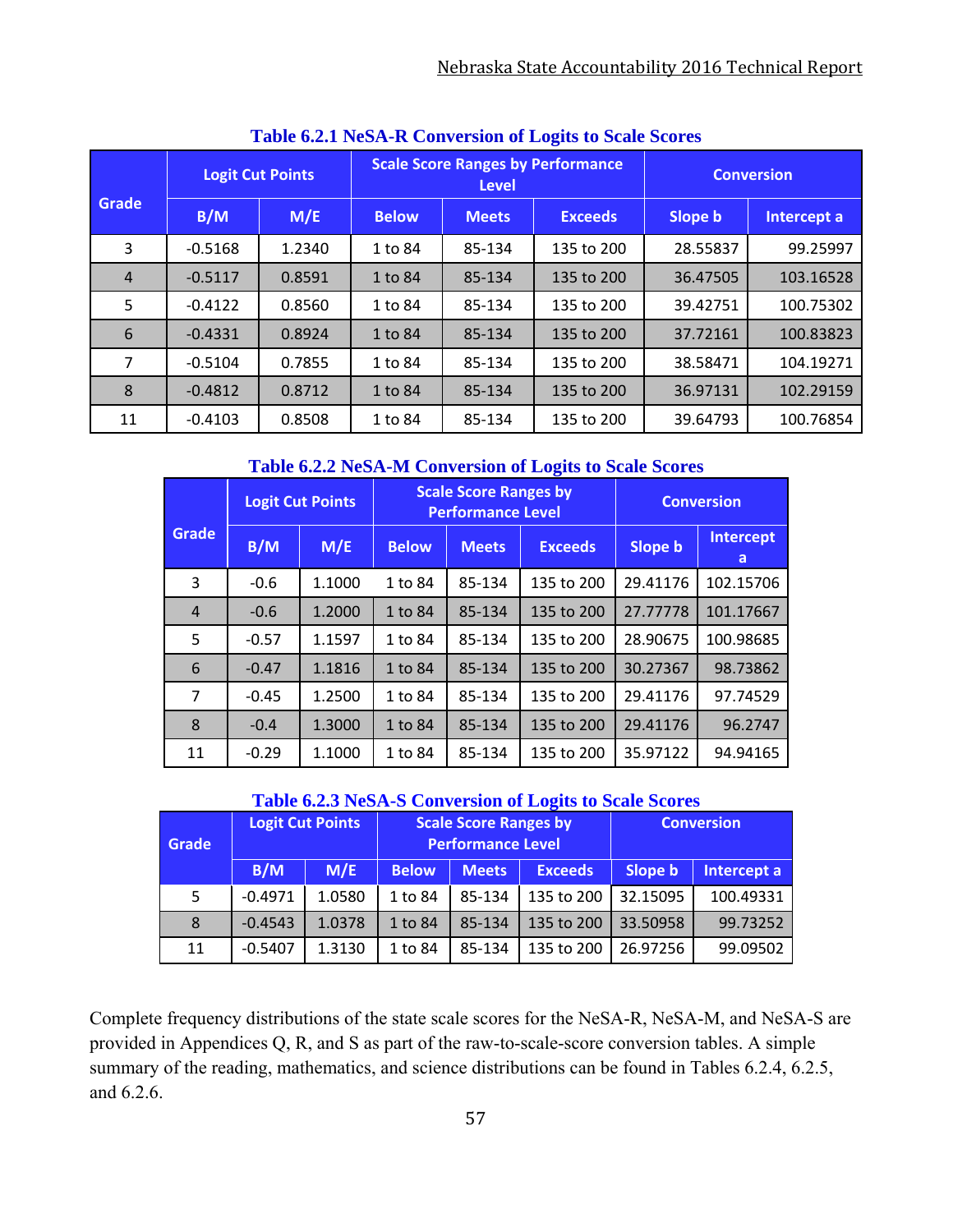|              |              | <b>Scale Score</b> |             | Table 0.2.1 2010 Repli-R blait beak beore building 3, All blauents<br><b>Quartile</b> |               |              |  |
|--------------|--------------|--------------------|-------------|---------------------------------------------------------------------------------------|---------------|--------------|--|
| <b>Grade</b> | <b>Count</b> | <b>Mean</b>        | <b>S.D.</b> | <b>First</b>                                                                          | <b>Second</b> | <b>Third</b> |  |
| 3            | 21887        | 120.2              | 31.9        | 98                                                                                    | 119           | 141          |  |
| 4            | 23039        | 123.4              | 36.7        | 96                                                                                    | 122           | 149          |  |
| 5            | 22689        | 129.6              | 40.0        | 101                                                                                   | 132           | 157          |  |
| 6            | 22915        | 125.4              | 39.9        | 98                                                                                    | 124           | 152          |  |
| 7            | 22598        | 129.7              | 39.3        | 102                                                                                   | 133           | 156          |  |
| 8            | 22220        | 119.1              | 37.6        | 92                                                                                    | 121           | 143          |  |
| 11           | 21400        | 111.4              | 41.8        | 84                                                                                    | 114           | 139          |  |

#### **Table 6.2.4 2016 NeSA-R State Scale Score Summary, All Students**

### **Table 6.2.5 2016 NeSA-M State Scale Score Summary, All Students**

|       |              |             | <b>Scale Score</b> |              | <b>Quartile</b> |              |
|-------|--------------|-------------|--------------------|--------------|-----------------|--------------|
| Grade | <b>Count</b> | <b>Mean</b> | S.D.               | <b>First</b> | <b>Second</b>   | <b>Third</b> |
| 3     | 22028        | 114.8       | 35.2               | 89           | 113             | 137          |
| 4     | 23143        | 112.7       | 33.5               | 88           | 110             | 134          |
| 5     | 22799        | 112.1       | 35.6               | 85           | 108             | 134          |
| 6     | 22997        | 111.8       | 39.2               | 82           | 108             | 138          |
| 7     | 22716        | 108.6       | 37.9               | 81           | 105             | 134          |
| 8     | 22320        | 105.3       | 36.9               | 77           | 101             | 129          |
| 11    | 21357        | 104.7       | 47.0               | 69           | 103             | 138          |

### **Table 6.2.6 2016 NeSA-S State Scale Score Summary, All Students**

|       |              |               | <b>Scale Score</b><br><b>Quartile</b> |              |        |              |
|-------|--------------|---------------|---------------------------------------|--------------|--------|--------------|
| Grade | <b>Count</b> | <b>Mean</b>   | S.D.                                  | <b>First</b> | Second | <b>Third</b> |
| 5     | 22798        | 105.2         | 32.6                                  | 83           | 104    | 126          |
| 8     | 22328        | 103.8         | 34.4                                  | 79           | 102    | 127          |
| 11    | 21366        | 27.8<br>103.7 |                                       | 84           | 104    | 122          |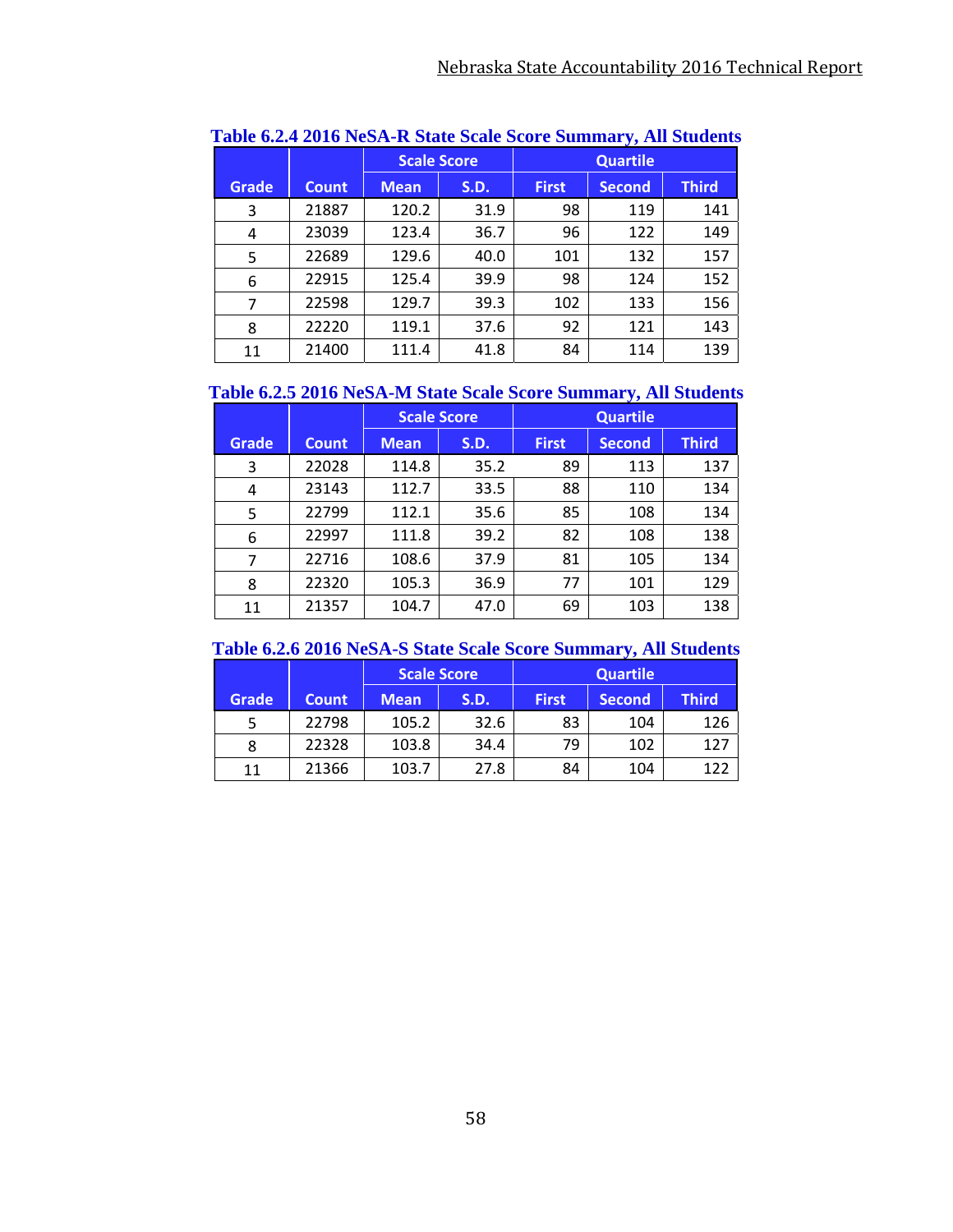# **7. FIELD TEST ITEM DATA SUMMARY**

As noted in Chapter Two, in addition to the operational items, field test items were embedded in all content areas and grade level assessments in order to expand the item pool for future form development. Field test items are items being administered for the first time to gather statistical information. These items do not count toward an individual student's score. All field tested items were analyzed statistically following classical item analysis methods including proportion correct, pointbiserial correlation, and DIF.

# 7.1 CLASSICAL ITEM STATISTICS

Indices known as classical item statistics included the item *p*-value and the point-biserial correlations for MC items. For MC items, the *p*-value reflects the proportion of students who answered the item correctly. In general, more capable students are expected to respond correctly to easy items and less capable students are expected to respond incorrectly to difficult items. The primary way of detecting such conditions is through the point-biserial correlation coefficient for dichotomous (MC) items. The point-biserial correlation will be positive if the total test mean score is higher for the students who respond correctly to MC items and negative when the reverse is true.

The traditional statistics are computed for each NeSA–R field test item in Appendix F, for NeSA– M in Appendix G and for NeSA-S in Appendix H. Tables  $7.1.1$ ,  $7.1.2$ , and  $7.1.3$  provide summaries of the distributions of item proportion correct and point-biserial correlations. For future form construction, items with negative point-biserial correlations are never considered for operational use. Items with correlations less than 0.2 or proportion correct less than 0.3 or greater 0.9 are avoided when possible. In reading the following tables, the heading  $\leq 0.1$  descrbes items between 0.0 and 0.1, and the heading  $\leq 0.2$  descirbes items between 0.1 and 0.2, etc.

|                |              |             |                |                |            | <b>Item Proportion Correct</b> |            |            |            |                |             |              |
|----------------|--------------|-------------|----------------|----------------|------------|--------------------------------|------------|------------|------------|----------------|-------------|--------------|
| Grade          | $\leq 0.1$   | $≤0.2$      | $\leq 0.3$     | $≤0.4$         | $\leq 0.5$ | $\leq 0.6$                     | $\leq 0.7$ | $\leq 0.8$ | $\leq 0.9$ | >0.9           | <b>Mean</b> | <b>Total</b> |
| 3              | 0            | 0           | 3              | 3              | 11         | 11                             | 10         | 9          | 2          | 1              | 0.582       | 50           |
| $\overline{4}$ | $\Omega$     | $\mathbf 0$ | 1              | $\overline{4}$ | 8          | $\overline{a}$                 | 14         | 9          | 6          | 3              | 0.641       | 49           |
| 5              | $\mathbf{0}$ | 0           | $\overline{2}$ | 3              | 4          | 10                             | 11         | 9          | 8          | $\overline{2}$ | 0.632       | 49           |
| 6              | $\Omega$     | $\mathbf 0$ | 2              | 3              | 7          | 8                              | 10         | 10         | 10         | $\mathbf 0$    | 0.629       | 50           |
| 7              | $\Omega$     | 0           | 1              | 3              | 11         | 14                             | 5          | 9          | 6          | 1              | 0.602       | 50           |
| 8              | $\Omega$     | $\mathbf 0$ | 0              | $\mathbf{1}$   | 5          | 7                              | 10         | 17         | 10         | $\mathbf 0$    | 0.685       | 50           |
| 11             | 0            | 0           | 1              | 7              | 5          | 4                              | 13         | 9          | 10         | 1              | 0.634       | 50           |

### **Table 7.1.1 Summary of Statistics for NeSA-R 2016 Multiple Choice Field Test Items**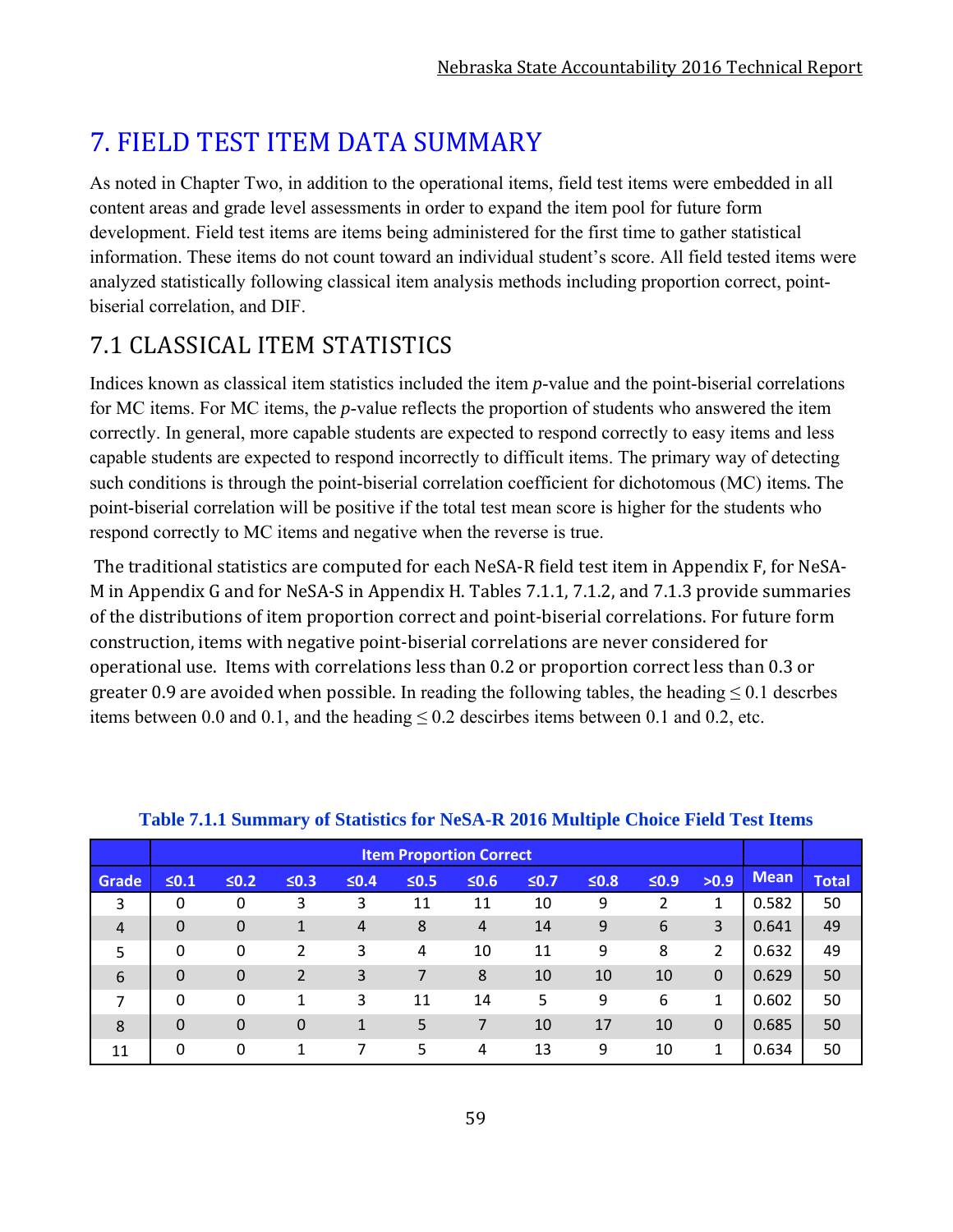### Nebraska State Accountability 2016 Technical Report

|                |            |            |            | <b>Item Point-biserial Correlation</b> |            |                |          |              |
|----------------|------------|------------|------------|----------------------------------------|------------|----------------|----------|--------------|
| <b>Grade</b>   | $\leq 0.1$ | $\leq 0.2$ | $\leq 0.3$ | $\leq 0.4$                             | $\leq 0.5$ | $\leq 0.6$     | >0.6     | <b>Total</b> |
| 3              | 2          | 4          | 8          | 22                                     | 14         | 0              | 0        | 50           |
| $\overline{4}$ | 1          | 5          | 8          | 17                                     | 17         | 1              | 0        | 49           |
| 5              | 2          | 5          | 14         | 19                                     | 9          | $\mathbf{0}$   | 0        | 49           |
| 6              | 3          | 7          | 10         | 18                                     | 10         | $\overline{2}$ | 0        | 50           |
| 7              | 5          | 6          | 9          | 18                                     | 12         | $\Omega$       | $\Omega$ | 50           |
| 8              | 1          | 3          | 13         | 19                                     | 14         | $\Omega$       | 0        | 50           |
| 11             | U          | 6          | 9          | 14                                     | 15         | 6              | 0        | 50           |

### **Table 7.1.2 Summary of Statistics for NeSA-M 2016 Multiple Choice Field Test Items**

|                |             |                |            |                |            | <b>Item Proportion Correct</b> |            |            |            |              |             |              |
|----------------|-------------|----------------|------------|----------------|------------|--------------------------------|------------|------------|------------|--------------|-------------|--------------|
| Grade          | $\leq 0.1$  | $≤0.2$         | $\leq 0.3$ | $≤0.4$         | $\leq 0.5$ | $\leq 0.6$                     | $\leq 0.7$ | $\leq 0.8$ | $\leq 0.9$ | >0.9         | <b>Mean</b> | <b>Total</b> |
| 3              | 0           | 1              | 0          | 1              | 3          | 9                              | 6          | 14         | 12         | 4            | 0.707       | 50           |
| $\overline{4}$ | $\mathbf 0$ | $\mathbf 0$    | 0          | $\overline{4}$ | 4          | 5                              | 5          | 14         | 12         | 6            | 0.708       | 50           |
| 5              | $\Omega$    | 0              | 0          | 4              | 6          | 5                              | 11         | 11         | 12         | 1            | 0.671       | 50           |
| 6              | $\Omega$    | $\mathbf 0$    | 1          | $\overline{2}$ | 5          | 8                              | 12         | 13         | 8          | $\mathbf{1}$ | 0.667       | 50           |
| 7              | $\mathbf 0$ | 0              | 0          | 5              | 10         | 13                             | 10         | 8          | 3          | 1            | 0.589       | 50           |
| 8              | $\Omega$    | $\mathbf 0$    | 1          | 2              | 10         | 11                             | 12         | 9          | 4          | 1            | 0.607       | 50           |
| 11             | $\Omega$    | $\overline{2}$ | 2          | 8              | 15         | 7                              |            | 9          | 0          | 0            | 0.511       | 50           |

|                |            |            |            | <b>Item Point-biserial Correlation</b> |            |            |          |              |
|----------------|------------|------------|------------|----------------------------------------|------------|------------|----------|--------------|
| <b>Grade</b>   | $\leq 0.1$ | $\leq 0.2$ | $\leq 0.3$ | $\leq 0.4$                             | $\leq 0.5$ | $\leq 0.6$ | >0.6     | <b>Total</b> |
| 3              |            | 4          | 4          | 13                                     | 23         | 5          | 0        | 50           |
| $\overline{4}$ | $\Omega$   | 1          | 6          | 17                                     | 20         | 4          | 2        | 50           |
| 5              | $\Omega$   | 1          | 12         | 15                                     | 17         | 5          | 0        | 50           |
| 6              | $\Omega$   | $\Omega$   | 6          | 17                                     | 19         | 8          | $\Omega$ | 50           |
| 7              | 1          | $\Omega$   | 6          | 8                                      | 25         | 10         | 0        | 50           |
| 8              | $\Omega$   | $\Omega$   | 8          | 13                                     | 20         | 8          | 1        | 50           |
| 11             | ς          | 3          | 6          | 13                                     | 16         | 9          | 0        | 50           |

### **Table 7.1.3 Summary of Statistics for NeSA-S 2016 Multiple Choice Field Test Items**

|       |            | <b>Item Proportion Correct</b> |            |            |            |            |            |            |            |    |             |              |  |
|-------|------------|--------------------------------|------------|------------|------------|------------|------------|------------|------------|----|-------------|--------------|--|
| Grade | $\leq 0.1$ | $\leq 0.2$                     | $\leq 0.3$ | $\leq 0.4$ | $\leq 0.5$ | $\leq 0.6$ | $\leq 0.7$ | $\leq 0.8$ | $\leq 0.9$ |    | $>0.9$ Mean | <b>Total</b> |  |
|       |            |                                |            |            |            |            | 4          | 5.         | 20         | 14 | 0.798       | 50           |  |
| 8     |            |                                | 4          | 6          | 9          | 12         |            |            | 4          |    | 0.553       | 50           |  |
| 11    |            |                                |            | 9          | 16         | 8          | 6          | 6          | 0          |    | 0.484       | 50           |  |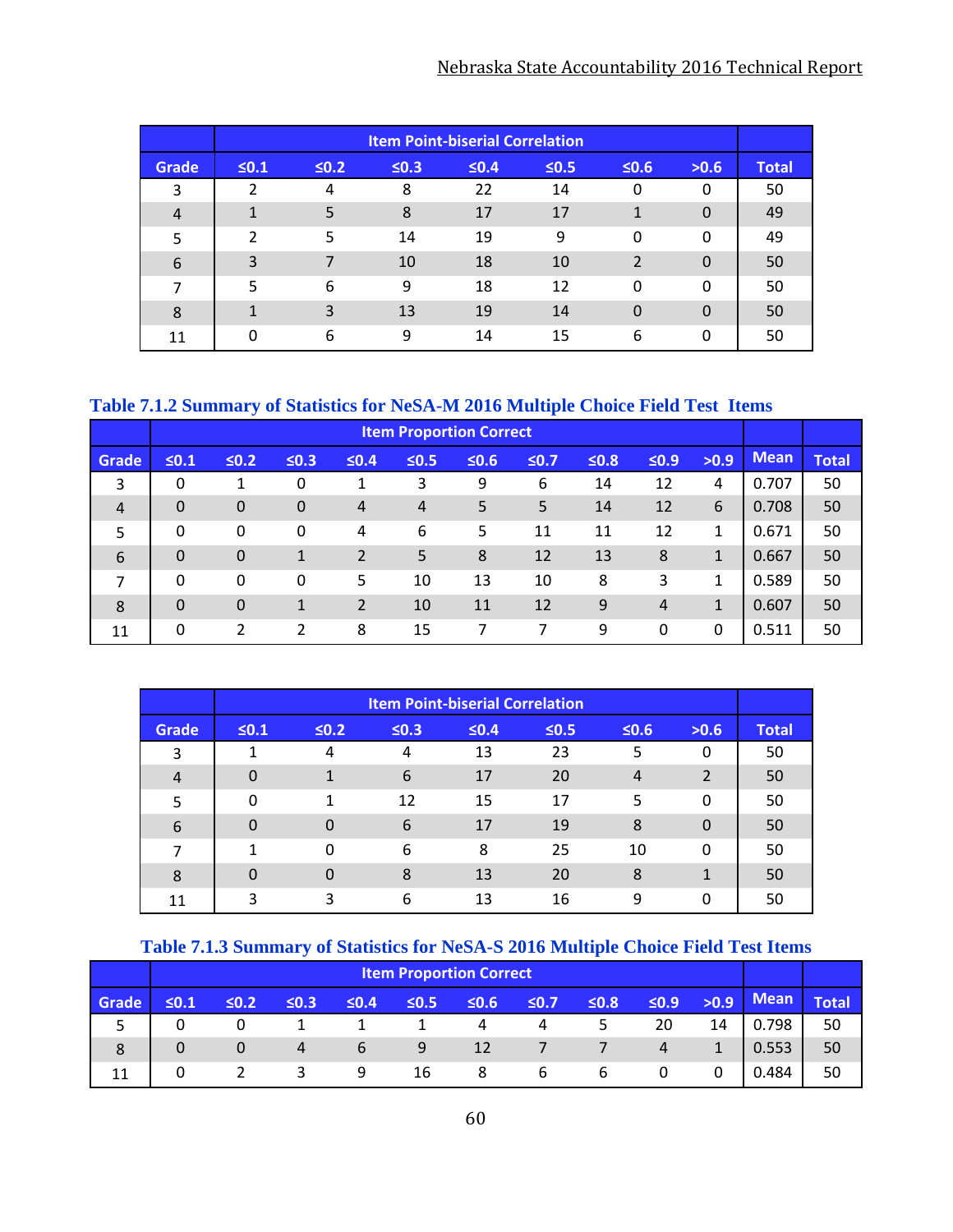### Nebraska State Accountability 2016 Technical Report

|       |            |            |            | <b>Item Point-biserial Correlation</b> |            |            |      |              |
|-------|------------|------------|------------|----------------------------------------|------------|------------|------|--------------|
| Grade | $\leq 0.1$ | $\leq 0.2$ | $\leq 0.3$ | $\leq 0.4$                             | $\leq 0.5$ | $\leq 0.6$ | >0.6 | <b>Total</b> |
| ت     |            |            | 12         | 15                                     | 12         |            |      | 50           |
| 8     |            |            | 12         | 16                                     | 15         |            |      | 50           |
| 11    |            |            | 13         | 15                                     |            |            |      | 50           |

### **Table 7.1.4 Summary of Statistics for NeSA-R 2016 Evidence Based Selected Response Field Test Items**

|                |            |                |                |             |            | <b>Item Proportion Correct</b> |                |                |             |             |             |              |
|----------------|------------|----------------|----------------|-------------|------------|--------------------------------|----------------|----------------|-------------|-------------|-------------|--------------|
| Grade          | $\leq 0.1$ | $≤0.2$         | $\leq 0.3$     | $≤0.4$      | $\leq 0.5$ | $\leq 0.6$                     | $≤0.7$         | $\leq 0.8$     | $\leq 0.9$  | >0.9        | <b>Mean</b> | <b>Total</b> |
| 3              | $\Omega$   | 0              | 1              | າ           |            | 0                              | 0              | 0              | 0           | 0           | 0.331       | 4            |
| $\overline{4}$ | $\Omega$   | $\overline{0}$ | 1              | 2           | 0          | $\overline{0}$                 | 2              | $\overline{0}$ | 0           | $\mathbf 0$ | 0.469       | 5            |
| 5              | $\Omega$   | 0              | 0              | 2           | 2          | 2                              | 0              | 1              | 0           | $\mathbf 0$ | 0.499       | 7            |
| 6              | $\Omega$   | $\mathbf 0$    | $\overline{0}$ | $\mathbf 0$ | 2          | 2                              | 2              | $\mathbf 0$    | $\mathbf 0$ | $\mathbf 0$ | 0.565       | 6            |
| 7              | $\Omega$   | 0              | 1              | 1           | 4          | $\overline{2}$                 | $\Omega$       | 0              | 0           | $\Omega$    | 0.451       | 8            |
| 8              | $\Omega$   | 1              | 1              | $\mathbf 0$ | 0          | $\overline{0}$                 | $\overline{4}$ | $\mathbf 0$    | 0           | $\Omega$    | 0.507       | 6            |
| 11             | $\Omega$   | 0              | າ              | 0           |            | 0                              | 3              | 0              | 1           | $\Omega$    | 0.527       | 7            |

|       |            | <b>Item Point-biserial Correlation</b> |               |               |            |            |          |              |  |  |  |  |
|-------|------------|----------------------------------------|---------------|---------------|------------|------------|----------|--------------|--|--|--|--|
| Grade | $\leq 0.1$ | $\leq 0.2$                             | $\leq 0.3$    | $\leq 0.4$    | $\leq 0.5$ | $\leq 0.6$ | >0.6     | <b>Total</b> |  |  |  |  |
| 3     |            |                                        |               |               |            | 0          |          |              |  |  |  |  |
| 4     | 0          | 0                                      |               |               |            |            | $\Omega$ |              |  |  |  |  |
| 5     | ∩          | 1                                      | $\mathcal{P}$ | $\mathcal{P}$ | っ          | 0          | $\Omega$ |              |  |  |  |  |
| 6     |            | 0                                      |               | 2             |            | 0          | 0        | 6            |  |  |  |  |
|       |            | $\Omega$                               | 1             | 3             | 3          | $\Omega$   | O        | 8            |  |  |  |  |
| 8     |            |                                        |               |               |            |            | 0        | 6            |  |  |  |  |
| 11    |            |                                        |               |               |            |            |          |              |  |  |  |  |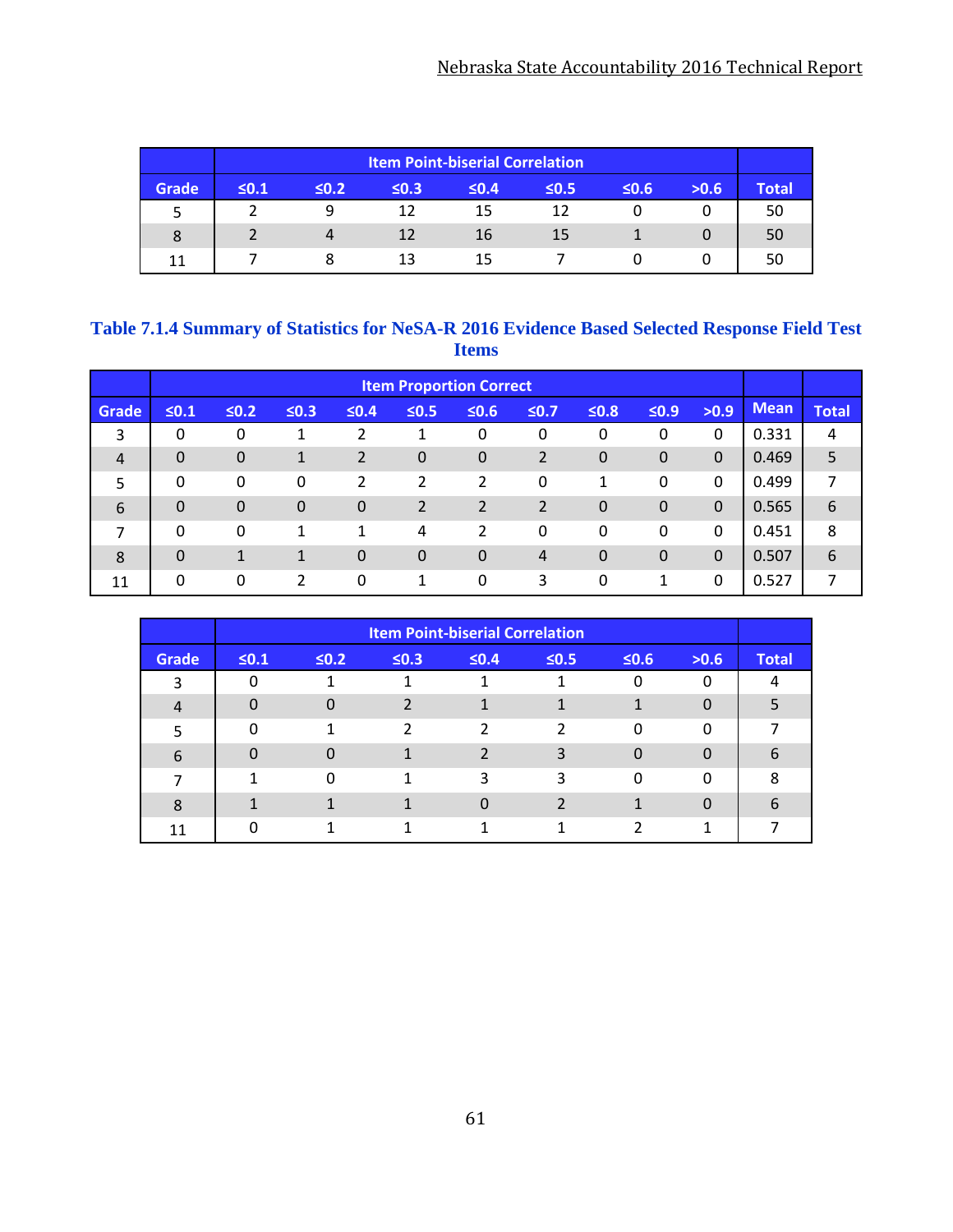|       |             | <b>TWORE THEIR DEMINISHED FOR LIGHT AN AUTO THEIR DECOVATIONS A COVALIZED</b> |             |                |              |                                |   |              |   |                |       |   |
|-------|-------------|-------------------------------------------------------------------------------|-------------|----------------|--------------|--------------------------------|---|--------------|---|----------------|-------|---|
|       |             |                                                                               |             |                |              | <b>Item Proportion Correct</b> |   |              |   |                |       |   |
| Grade | $\leq 0.1$  | $\leq 0.2$                                                                    | >0.9        | <b>Mean</b>    | <b>Total</b> |                                |   |              |   |                |       |   |
| 3     | 0           | $\Omega$                                                                      | 0           | 0              | 2            | $\mathcal{P}$                  | 1 | 0            | 0 | 0              | 0.543 | 5 |
| 4     | $\Omega$    | $\theta$                                                                      | $\mathbf 0$ | 1              | 2            | 0                              | 1 | 1            | 0 | $\theta$       | 0.532 | 5 |
| 5     | 0           | $\Omega$                                                                      | 0           | 0              | 0            | 1                              | 1 | 0            | 1 | $\mathbf{0}$   | 0.676 | 3 |
| 6     | $\mathbf 0$ | $\theta$                                                                      | $\mathbf 0$ | $\mathbf 0$    | 1            | $\mathbf 0$                    | 2 | $\mathbf{1}$ | 1 | $\overline{0}$ | 0.686 | 5 |
| 7     | 0           | $\Omega$                                                                      | 0           | 0              | 0            | 1                              | 2 | 1            | 1 | $\mathbf{0}$   | 0.690 | 5 |
| 8     | $\Omega$    | $\Omega$                                                                      | $\mathbf 0$ | $\overline{0}$ | $\mathbf 0$  | 1                              | 2 | 2            | 0 | $\theta$       | 0.661 | 5 |
| 11    | $\Omega$    | 0                                                                             | 0           | 0              | 1            | 1                              | 1 | $\Omega$     | 0 | $\mathbf{0}$   | 0.561 | 3 |

### **Table 7.1.5 Summary of Statistics for NeSA-R 2016 Multi-Select Field Test Items**

|       |            | <b>Item Point-biserial Correlation</b> |            |            |            |              |          |              |  |  |  |  |
|-------|------------|----------------------------------------|------------|------------|------------|--------------|----------|--------------|--|--|--|--|
| Grade | $\leq 0.1$ | $\leq 0.2$                             | $\leq 0.3$ | $\leq 0.4$ | $\leq 0.5$ | $\leq 0.6$   | >0.6     | <b>Total</b> |  |  |  |  |
| 3     |            |                                        |            |            |            |              | 0        |              |  |  |  |  |
| 4     |            |                                        |            |            |            |              |          |              |  |  |  |  |
| 5     |            | U                                      | U          |            |            |              | 0        |              |  |  |  |  |
| 6     |            | O                                      |            |            |            | <sup>0</sup> |          |              |  |  |  |  |
|       |            | O                                      | 0          | າ          |            |              | $\Omega$ |              |  |  |  |  |
| 8     |            |                                        |            |            |            |              | Ω        |              |  |  |  |  |
| 11    |            |                                        |            |            |            |              | U        |              |  |  |  |  |

**Table 7.1.6 Summary of Statistics for NeSA-R 2016 R Technology Enhanced Field Test Items** 

|                |            |                |                |        |            | <b>Item Proportion Correct</b> |                |                |                |              |             |              |
|----------------|------------|----------------|----------------|--------|------------|--------------------------------|----------------|----------------|----------------|--------------|-------------|--------------|
| Grade          | $\leq 0.1$ | $≤0.2$         | $\leq 0.3$     | $≤0.4$ | $\leq 0.5$ | $\leq 0.6$                     | $\leq 0.7$     | $\leq 0.8$     | $\leq 0.9$     | >0.9         | <b>Mean</b> | <b>Total</b> |
| 3              | 1          | 0              | 0              | າ      | າ          | 2                              | 1              | າ              |                | 0            | 0.520       | 11           |
| $\overline{4}$ | $\Omega$   | 1              | $\overline{0}$ | 1      |            | 1                              | 3              | 2              | $\overline{2}$ | $\mathbf{0}$ | 0.608       | 11           |
| 5              | 0          | 0              | 0              | 1      | 1          | 2                              | 1              | 5              | 1              | 0            | 0.654       | 11           |
| 6              | $\Omega$   | $\overline{0}$ | $\mathbf 0$    | 1      | 2          | $\mathbf 0$                    | 1              | $\overline{4}$ | 1              | $\mathbf 0$  | 0.638       | 9            |
| 7              | $\Omega$   | 0              | 0              | 0      | 0          | 2                              | 2              | 2              | 1              | 0            | 0.684       | 7            |
| 8              | $\Omega$   | 1              | $\overline{0}$ | 1      | 2          | 3                              | $\overline{2}$ | $\Omega$       | $\Omega$       | $\Omega$     | 0.484       | 9            |
| 11             | 0          | 0              | 0              | 1      | 2          | 0                              | າ              | 1              | 3              | 0            | 0.636       | 9            |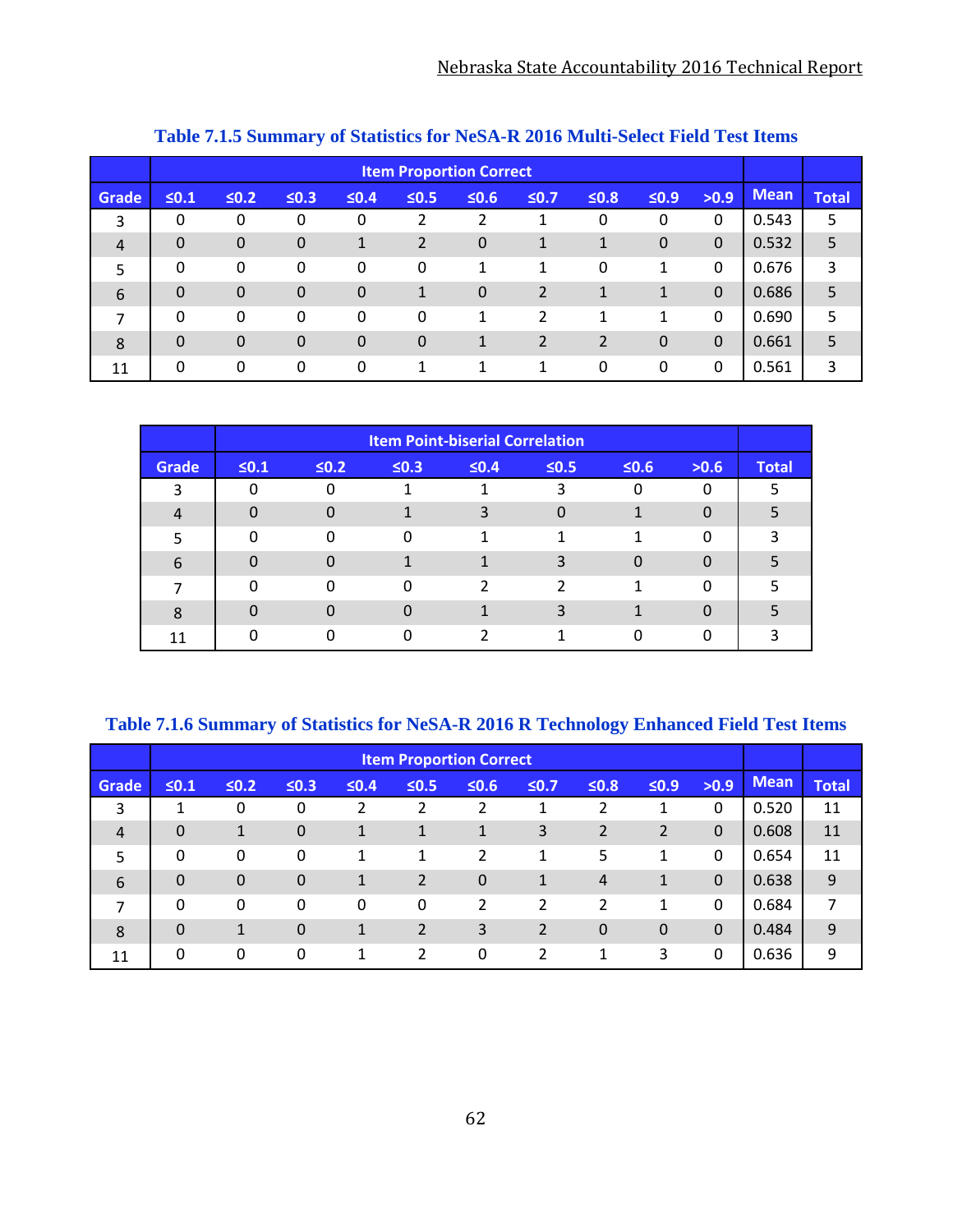### Nebraska State Accountability 2016 Technical Report

|                |            |            |            | <b>Item Point-biserial Correlation</b> |            |               |          |              |
|----------------|------------|------------|------------|----------------------------------------|------------|---------------|----------|--------------|
| <b>Grade</b>   | $\leq 0.1$ | $\leq 0.2$ | $\leq 0.3$ | $\leq 0.4$                             | $\leq 0.5$ | $\leq 0.6$    | >0.6     | <b>Total</b> |
| 3              |            | 0          |            | 5                                      |            |               | 0        | 11           |
| $\overline{4}$ |            | 0          | 1          | 3                                      | 6          | 1             | $\Omega$ | 11           |
| 5              |            | $\Omega$   | 1          | 5                                      | 5          | $\Omega$      | 0        | 11           |
| 6              |            | $\Omega$   | O          | $\overline{4}$                         |            | $\Omega$      | $\Omega$ | q            |
| 7              |            | $\Omega$   | 0          | 1                                      | 4          | $\mathcal{P}$ | $\Omega$ |              |
| 8              |            | O          | 5          | 2                                      |            | $\Omega$      | O        | q            |
| 11             |            |            |            |                                        |            |               | ŋ        |              |

### **Table 7.1.7 Summary of Statistics for NeSA-R 2016 R Text Dependent Analysis Field Test Items**

|                |              |                |                |            |             | <b>Item Proportion Correct</b> |             |             |             |             |             |              |
|----------------|--------------|----------------|----------------|------------|-------------|--------------------------------|-------------|-------------|-------------|-------------|-------------|--------------|
| Grade          | $\leq 0.1$   | $\leq 0.2$     | $\leq 0.3$     | $\leq 0.4$ | $\leq 0.5$  | $\leq 0.6$                     | $≤0.7$      | $\leq 0.8$  | $\leq 0.9$  | >0.9        | <b>Mean</b> | <b>Total</b> |
| 3              |              |                |                |            |             |                                |             |             |             |             |             | 0            |
| $\overline{4}$ |              |                |                |            |             |                                |             |             |             |             |             | $\mathbf 0$  |
| 5              | $\mathbf{0}$ | 0              | 4              | 1          | 0           | 0                              | 0           | 0           | 0           | $\Omega$    | 0.298       | 5            |
| 6              | $\Omega$     | $\mathbf 0$    | 4              | 1          | $\mathbf 0$ | $\mathbf 0$                    | $\mathbf 0$ | $\mathbf 0$ | $\mathbf 0$ | $\mathbf 0$ | 0.274       | 5            |
| 7              | $\Omega$     | 0              | $\overline{2}$ | 3          | 0           | 0                              | $\Omega$    | 0           | 0           | $\Omega$    | 0.313       | 5            |
| 8              | $\Omega$     | $\overline{0}$ | $\overline{0}$ | 5          | $\mathbf 0$ | $\mathbf 0$                    | $\mathbf 0$ | $\mathbf 0$ | $\Omega$    | $\Omega$    | 0.339       | 5            |
| 11             | $\Omega$     | 0              | 0              | 5          | 0           | 0                              | 0           | 0           | 0           | $\Omega$    | 0.359       | 5            |

|       |            |            |            | <b>Item Point-biserial Correlation</b> |            |            |          |              |
|-------|------------|------------|------------|----------------------------------------|------------|------------|----------|--------------|
| Grade | $\leq 0.1$ | $\leq 0.2$ | $\leq 0.3$ | $\leq 0.4$                             | $\leq 0.5$ | $\leq 0.6$ | >0.6     | <b>Total</b> |
| 3     |            |            |            |                                        |            |            |          |              |
| 4     |            |            |            |                                        |            |            |          |              |
| 5     | $\Omega$   | ∩          | $\Omega$   | 4                                      | 1          | 0          | O        | 5            |
| 6     | O          |            |            | $\overline{4}$                         |            | $\Omega$   | O        |              |
|       | O          | ∩          | $\Omega$   | 1                                      | 4          | $\Omega$   | $\Omega$ | 5            |
| 8     | 0          |            | 0          | $\Omega$                               | 4          |            |          |              |
| 11    |            |            |            |                                        |            | 4          |          |              |

## 7.2 DIFFERENTIAL ITEM FUNCTIONING

DIF occurs when examinees with the same ability level but different group memberships do not have the same probability of answering an item correctly. This pattern of results may suggest the presence of *item bias*. Items exhibiting DIF were referred to content specialists to determine possible bias. No statistical procedure should be used as a substitute for rigorous, hands-on reviews by content and bias specialists. The statistical results can help organize the review so the effort is concentrated on the most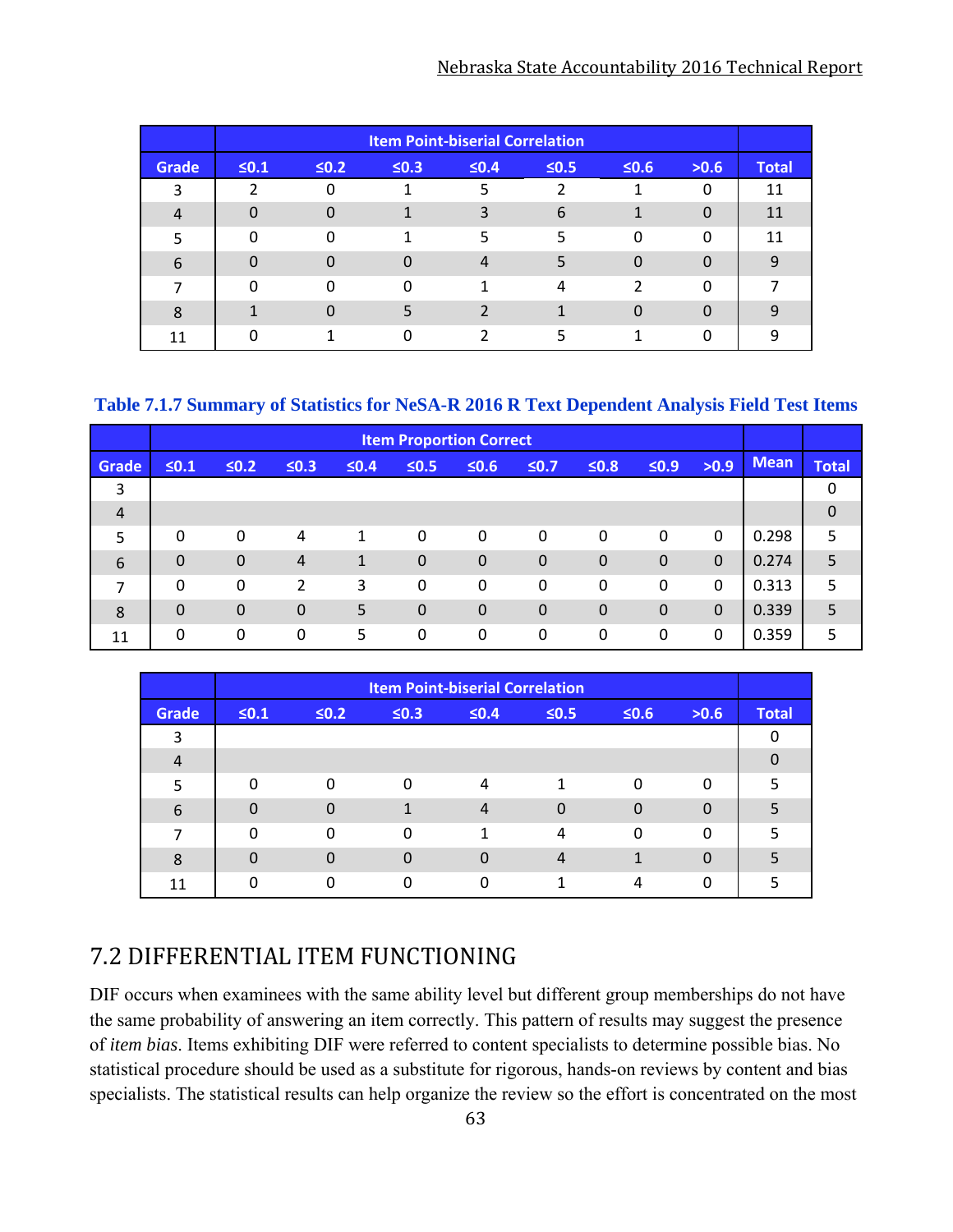problematic cases. Further, no items should be automatically rejected simply because a statistical method flagged them or accepted because they were not flagged.

For MC items, the Mantel-Haenszel procedure (Mantel & Haenszel, 1959) for detecting DIF is a commonly used technique in educational testing. The procedure as implemented by DRC contrasts a focal group with a reference group. While it makes no practical difference in the analysis which group is defined as the focal group, the group most apt to be disadvantaged by a biased measurement is typically defined as the focal group. In these analyses, the focal group was female for gender-based DIF and minority for ethnicity-based DIF; reference groups were male and white, respectively.

To assist the review committees in interpreting the analyses, the items are assigned a severity code based on the magnitude of the MH statistic. Items classified as A+ or A- have little or no statistical indication of DIF. Items classified as B+ or B- have some indication of DIF but may be judged to be acceptable for future use. Items classified as C+ or C- have strong evidence of DIF and should be reviewed and possibly rejected from the eligible item pool. The plus sign indicates that the item favors the focal group and a minus sign indicates that the item favors the reference group. Tables 7.2.1 – 7.2.3 show summaries of the DIF statistics. The first column defines the focal group. Appendices T, U, and V provide more summary information on DIF analysis.

| <b>Grade 3</b>                 | $A+$        | $A -$ | $B+$ | $B -$ | $C+$ | $C -$          | <b>FT</b><br><b>Items</b> |
|--------------------------------|-------------|-------|------|-------|------|----------------|---------------------------|
| Female                         | 27          | 22    | 1    | 0     | 0    | 0              | 50                        |
| <b>Black</b>                   | 11          | 36    | 0    | 1     | 0    | $\overline{2}$ | 50                        |
| Hispanic                       | 14          | 32    | 0    | 4     | 0    | 0              | 50                        |
| Asian                          | $\mathbf 0$ | 0     | 0    | 0     | 0    | 0              | 50                        |
| American Indian/Alaskan Native | $\mathbf 0$ | 0     | 0    | 0     | 0    | 0              | 50                        |

|  | Table 7.2.1 Summary of DIF by Code for NeSA-R Multiple Choice 2016 Field Test |  |  |  |  |
|--|-------------------------------------------------------------------------------|--|--|--|--|
|--|-------------------------------------------------------------------------------|--|--|--|--|

| Grade 4                        | $A+$ | $A -$ | $B+$ | $B -$ | $C+$ | $C -$ | <b>FT</b><br>Items |
|--------------------------------|------|-------|------|-------|------|-------|--------------------|
| Female                         | 26   | 20    | 3    | 0     | 0    | 0     | 49                 |
| <b>Black</b>                   | 7    | 33    | 0    | 7     | 0    | 2     | 49                 |
| Hispanic                       | 12   | 32    | 0    | 4     | 0    | 1     | 49                 |
| Asian                          | 0    | 0     | 0    | 0     | 0    | 0     | 49                 |
| American Indian/Alaskan Native | 0    | 0     | 0    | 0     | 0    | 0     | 49                 |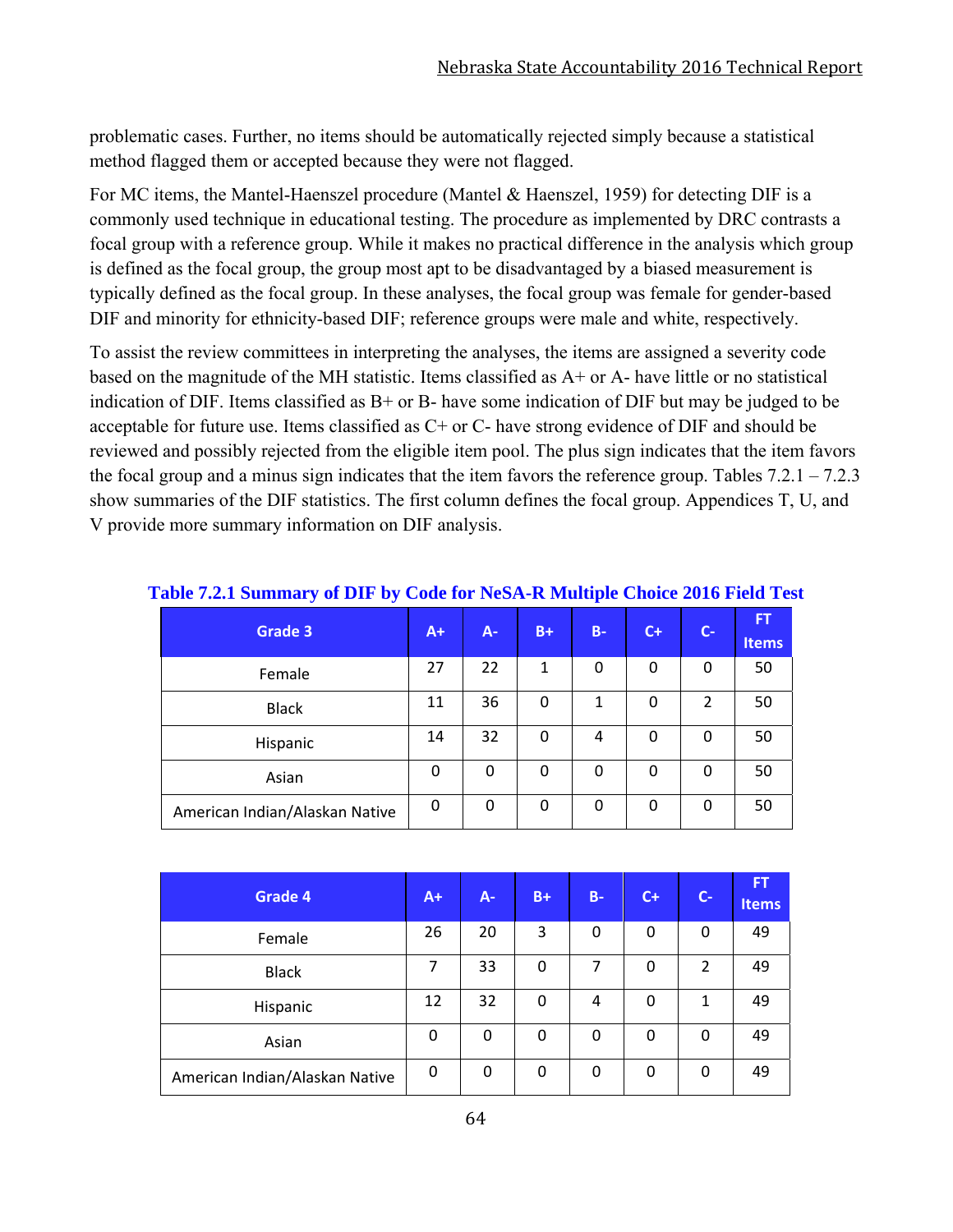| <b>Grade 5</b>                 | $A+$ | $A -$ | $B+$ | <b>B-</b> | $C+$ | $C -$ | <b>FT</b><br><b>Items</b> |
|--------------------------------|------|-------|------|-----------|------|-------|---------------------------|
| Female                         | 25   | 22    | 1    | 1         | 0    | 0     | 49                        |
| <b>Black</b>                   | 11   | 33    | 0    | 4         | 0    | 1     | 49                        |
| Hispanic                       | 10   | 34    | 0    | 4         | 0    | 1     | 49                        |
| Asian                          | 0    | 0     | 0    | 0         | 0    | 0     | 49                        |
| American Indian/Alaskan Native | 0    | 0     | 0    | 0         | 0    | 0     | 49                        |

| Grade 6                        | $A+$ | A- | $B+$ | $B -$ | $C+$ | $C -$ | <b>FT</b><br><b>Items</b> |
|--------------------------------|------|----|------|-------|------|-------|---------------------------|
| Female                         | 31   | 17 | 1    | 0     | 0    | 1     | 50                        |
| <b>Black</b>                   | 7    | 34 | 0    | 7     | 0    | 2     | 50                        |
| Hispanic                       | 17   | 28 | 0    | 4     | 0    | 1     | 50                        |
| Asian                          | 0    | 0  | 0    | 0     | 0    | 0     | 50                        |
| American Indian/Alaskan Native | 0    | 0  | 0    | 0     | 0    | 0     | 50                        |

| <b>Grade 7</b>                 | $A+$     | A- | $B+$ | $B -$ | $C+$ | $C-$ | FT<br><b>Items</b> |
|--------------------------------|----------|----|------|-------|------|------|--------------------|
| Female                         | 30       | 15 | 2    | 3     | 0    | 0    | 50                 |
| <b>Black</b>                   | 11       | 36 | 0    | 3     | 0    | 0    | 50                 |
| Hispanic                       | 18       | 30 | 0    | 1     | 0    | 1    | 50                 |
| Asian                          | 0        | 0  | 0    | 0     | 0    | 0    | 50                 |
| American Indian/Alaskan Native | $\Omega$ | 0  | 0    | 0     | 0    | 0    | 50                 |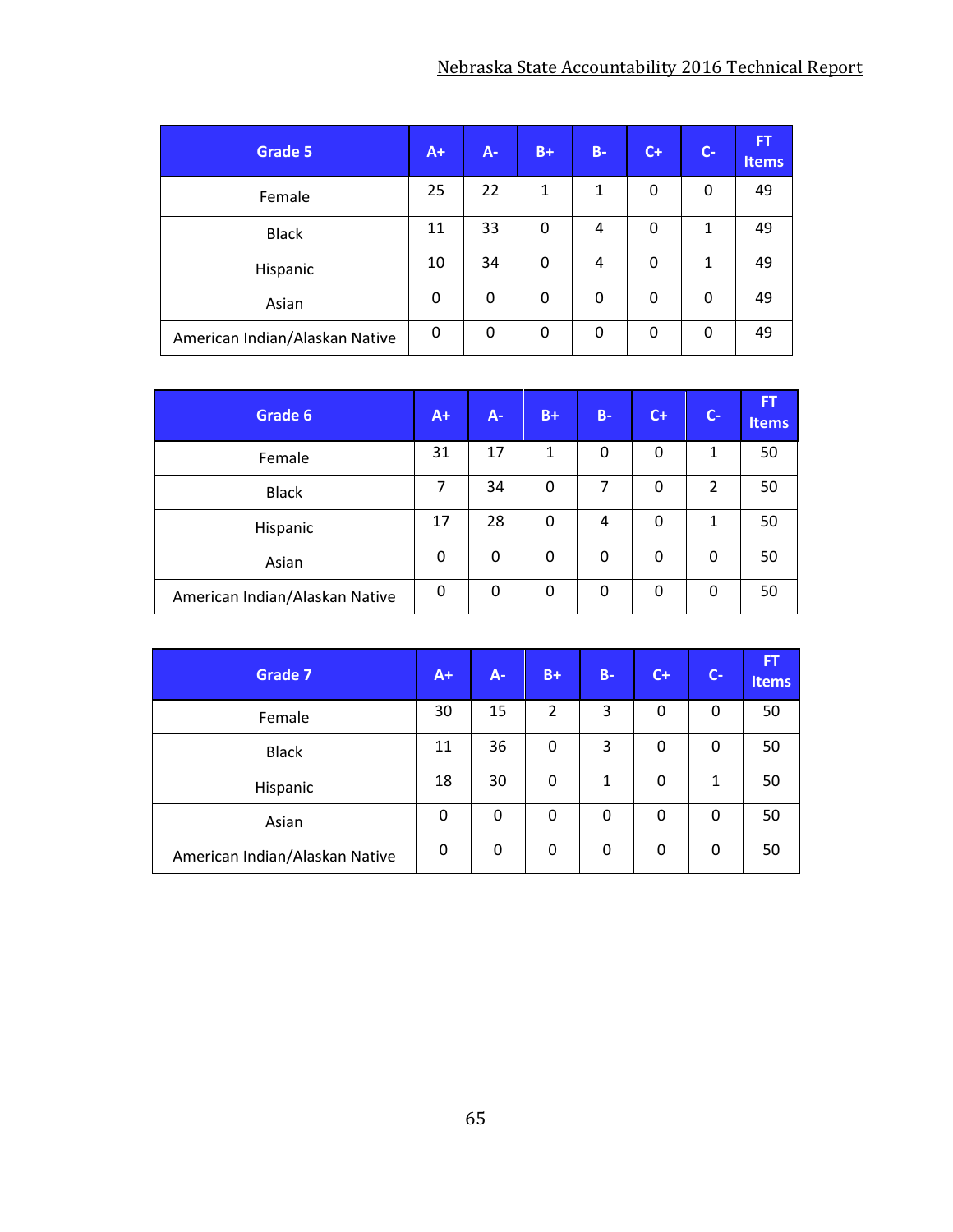| Grade 8                        | $A+$ | $A -$ | $B+$        | $B -$ | $C +$ | $C -$ | FT<br>Items |
|--------------------------------|------|-------|-------------|-------|-------|-------|-------------|
| Female                         | 34   | 13    | 2           | 0     | 0     | 1     | 50          |
| <b>Black</b>                   | 9    | 38    | 0           | 3     | 0     | 0     | 50          |
| Hispanic                       | 14   | 32    | 0           | 3     | 0     | 1     | 50          |
| Asian                          | 0    | 0     | 0           | 0     | 0     | 0     | 50          |
| American Indian/Alaskan Native | 0    | 0     | $\mathbf 0$ | 0     | 0     | 0     | 50          |

| Grade 11                       | $A+$ | A-          | $B+$        | $B -$ | $C +$ | $C-$ | <b>FT</b><br><b>Items</b> |
|--------------------------------|------|-------------|-------------|-------|-------|------|---------------------------|
| Female                         | 26   | 19          | 4           | 0     | 1     | 0    | 50                        |
| <b>Black</b>                   | 1    | 34          | 0           | 14    | 0     | 1    | 50                        |
| Hispanic                       | 9    | 35          | 0           | 6     | 0     | 0    | 50                        |
| Asian                          | 0    | $\mathbf 0$ | $\mathbf 0$ | 0     | 0     | 0    | 50                        |
| American Indian/Alaskan Native | 0    | 0           | 0           | 0     | 0     | 0    | 50                        |

### **Table 7.2.2 Summary of DIF by Code for NeSA-R Evidence Based Selected Response 2016 Field Test**

| <b>Grade 3</b>                 | $A+$           | A-             | $B+$ | $B -$ | $C+$ | $C-$ | <b>FT</b><br><b>Items</b> |
|--------------------------------|----------------|----------------|------|-------|------|------|---------------------------|
| Female                         | $\overline{2}$ | 2              | 0    | 0     | 0    | 0    | 4                         |
| <b>Black</b>                   | $\overline{2}$ | $\overline{2}$ | 0    | 0     | 0    | 0    | 4                         |
| Hispanic                       | 0              | 4              | 0    | 0     | 0    | 0    | 4                         |
| Asian                          | 0              | 0              | 0    | 0     | 0    | 0    | 4                         |
| American Indian/Alaskan Native | 0              | 0              | 0    | 0     | 0    | 0    | 4                         |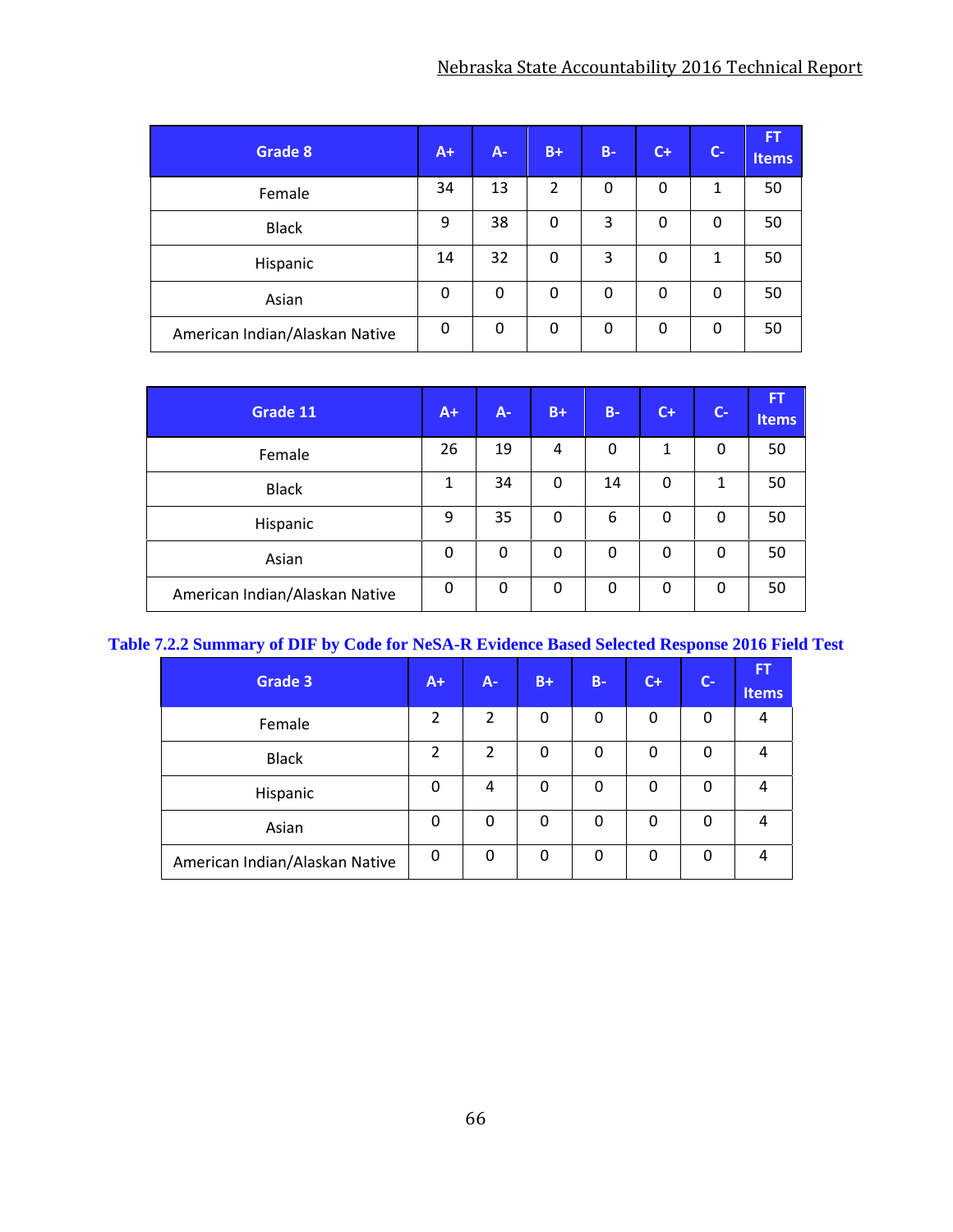| Grade 4                        | $A+$ | $A -$ | $B+$ | $B -$ | $C+$ | $C -$ | FT<br>Items |
|--------------------------------|------|-------|------|-------|------|-------|-------------|
| Female                         | 4    | 1     | 0    | 0     | 0    | 0     | 5           |
| <b>Black</b>                   | 1    | 3     | 0    | 1     | 0    | 0     | 5           |
| Hispanic                       | 0    | 5     | 0    | 0     | 0    | 0     | 5           |
| Asian                          | 0    | 0     | 0    | 0     | 0    | 0     | 5           |
| American Indian/Alaskan Native | 0    | 0     | 0    | 0     | 0    | 0     | 5           |

| <b>Grade 5</b>                 | $A+$           | $A -$ | $B+$ | $B -$ | $C+$ | $C -$ | FT<br><b>Items</b> |
|--------------------------------|----------------|-------|------|-------|------|-------|--------------------|
| Female                         | $\mathbf{1}$   | 6     | 0    | 0     | 0    | 0     |                    |
| <b>Black</b>                   | 0              |       | 0    | 0     | 0    | 0     |                    |
| Hispanic                       | $\overline{2}$ | 5     | 0    | 0     | 0    | 0     | 7                  |
| Asian                          | 0              | 0     | 0    | 0     | 0    | 0     |                    |
| American Indian/Alaskan Native | 0              | 0     | 0    | 0     | 0    | 0     |                    |

| Grade 6                        | $A+$ | A- | $B+$         | $B -$ | $C +$       | $C -$ | FT,<br><b>Items</b> |
|--------------------------------|------|----|--------------|-------|-------------|-------|---------------------|
| Female                         | 4    | 1  | 0            | 1     | 0           | 0     | 6                   |
| <b>Black</b>                   | 0    | 6  | $\mathbf{0}$ | 0     | 0           | 0     | 6                   |
| Hispanic                       | 1    | 4  | 0            | 1     | 0           | 0     | 6                   |
| Asian                          | 0    | 0  | 0            | 0     | 0           | 0     | 6                   |
| American Indian/Alaskan Native | 0    | 0  | 0            | 0     | $\mathbf 0$ | 0     | 6                   |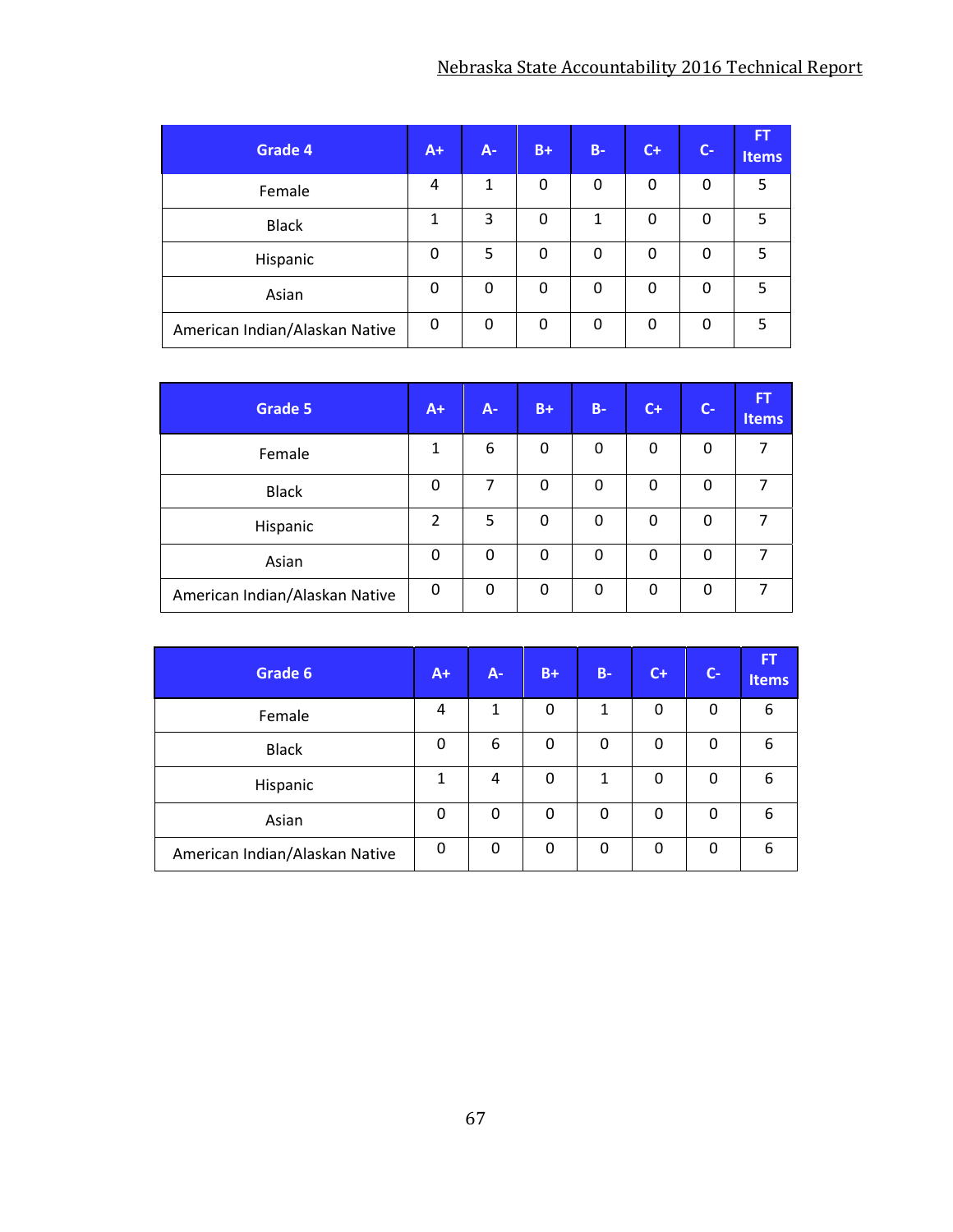| <b>Grade 7</b>                 | $A+I$          | $A -$ | $B+$        | $B -$       | $C +$ | $C -$ | FT.<br><b>Items</b> |
|--------------------------------|----------------|-------|-------------|-------------|-------|-------|---------------------|
| Female                         | 5              | 3     | $\mathbf 0$ | $\mathbf 0$ | 0     | 0     | 8                   |
| <b>Black</b>                   | 1              | 6     | 0           | 0           | 0     | 1     | 8                   |
| Hispanic                       | $\overline{2}$ | 6     | 0           | 0           | 0     | 0     | 8                   |
| Asian                          | 0              | 0     | 0           | 0           | 0     | 0     | 8                   |
| American Indian/Alaskan Native | 0              | 0     | 0           | 0           | 0     | 0     | 8                   |

| Grade 8                        | $A+$     | $A -$ | $B+$ | $B -$ | $C +$ | $C-$ | FT<br><b>Items</b> |
|--------------------------------|----------|-------|------|-------|-------|------|--------------------|
| Female                         | 5        | 1     | 0    | 0     | 0     | 0    | 6                  |
| <b>Black</b>                   | 0        | 5     | 0    | 0     | 0     | 1    | 6                  |
| Hispanic                       | 2        | 3     | 0    | 1     | 0     | 0    | 6                  |
| Asian                          | 0        | 0     | 0    | 0     | 0     | 0    | 6                  |
| American Indian/Alaskan Native | $\Omega$ | 0     | 0    | 0     | 0     | 0    | 6                  |

| Grade 11                       | $A+$           | $A -$ | $B+$           | $B -$ | $C+$     | $C-$ | FT<br><b>Items</b> |
|--------------------------------|----------------|-------|----------------|-------|----------|------|--------------------|
| Female                         | 2              | 3     | $\overline{2}$ | 0     | 0        | 0    | 7                  |
| <b>Black</b>                   | 0              | 5     | 0              | 0     | 0        | 2    | 7                  |
| Hispanic                       | $\overline{2}$ | 5     | 0              | 0     | 0        | 0    |                    |
| Asian                          | 0              | 0     | 0              | 0     | 0        | 0    | 7                  |
| American Indian/Alaskan Native | 0              | 0     | 0              | 0     | $\Omega$ | 0    | 7                  |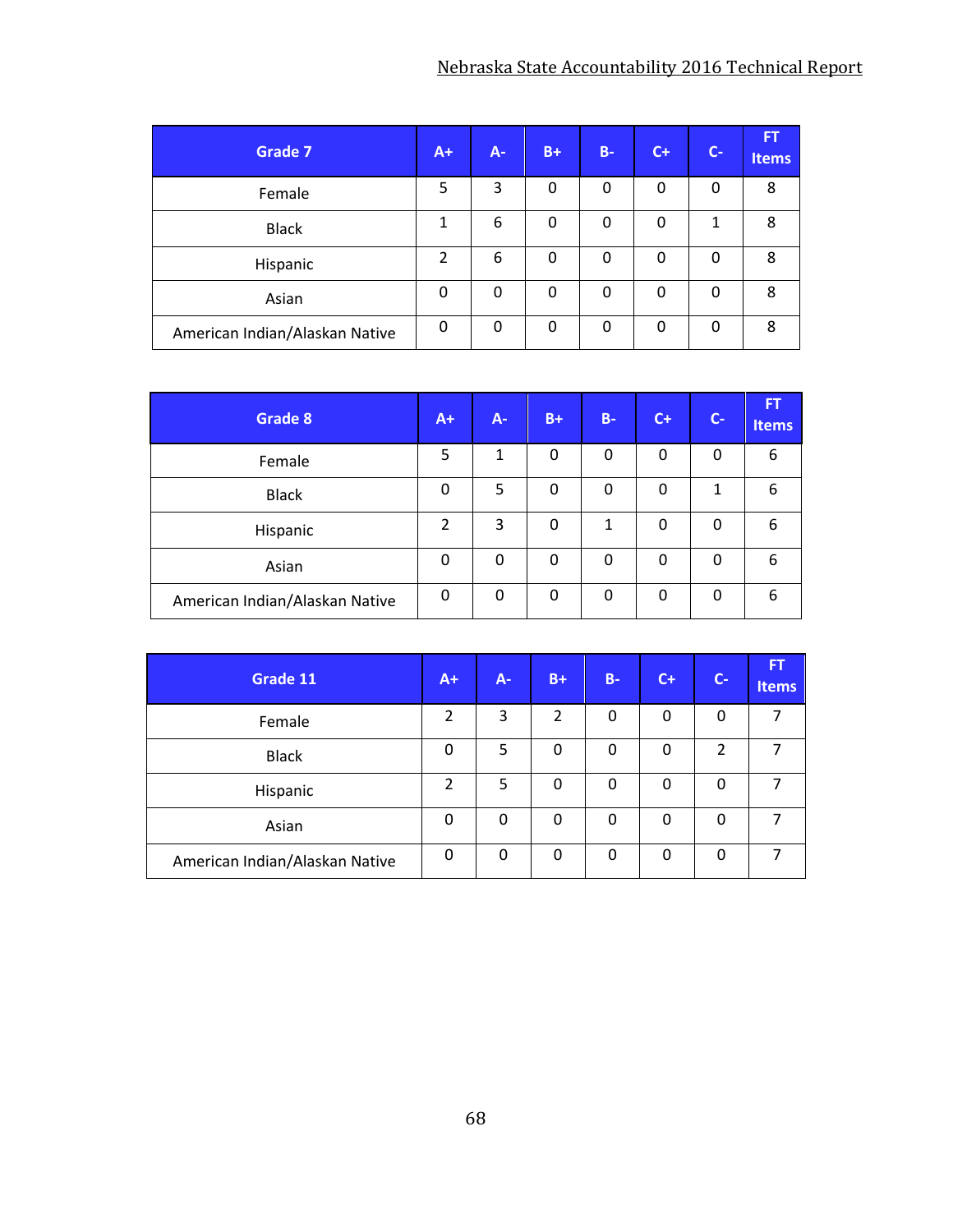| <b>Grade 3</b>                 | $A+$           | $A -$ | $B+$ | $B -$ | $C+$ | $C-$ | <b>FT</b><br><b>Items</b> |
|--------------------------------|----------------|-------|------|-------|------|------|---------------------------|
| Female                         | $\overline{2}$ | 3     | 0    | 0     | 0    | 0    | 5                         |
| <b>Black</b>                   | 0              | 4     | 0    | 1     | 0    | 0    | 5                         |
| Hispanic                       | 1              | 4     | 0    | 0     | 0    | 0    | 5                         |
| Asian                          | 0              | 0     | 0    | 0     | 0    | 0    | 5                         |
| American Indian/Alaskan Native | 0              | 0     | 0    | 0     | 0    | 0    | 5                         |

|  |  |  |  |  |  | Table 7.2.3 Summary of DIF by Code for NeSA-R Multiple Select 2016 Field Test |  |  |
|--|--|--|--|--|--|-------------------------------------------------------------------------------|--|--|
|--|--|--|--|--|--|-------------------------------------------------------------------------------|--|--|

| Grade 4                        | $A+$ | <b>A-</b> | $B+$ | $B -$ | $C +$ | $C -$ | <b>FT</b><br><b>Items</b> |
|--------------------------------|------|-----------|------|-------|-------|-------|---------------------------|
| Female                         | 1    | 4         | 0    | 0     | 0     | 0     | 5                         |
| <b>Black</b>                   | 0    | 3         | 0    | 1     | 0     | 1     | 5                         |
| Hispanic                       | 3    | 2         | 0    | 0     | 0     | 0     | 5                         |
| Asian                          | 0    | 0         | 0    | 0     | 0     | 0     | 5                         |
| American Indian/Alaskan Native | 0    | 0         | 0    | 0     | 0     | 0     | 5                         |

| <b>Grade 5</b>                 | $A+$ | A-             | $B+$ | $B -$ | $C+$ | $C -$ | <b>FT</b><br><b>Items</b> |
|--------------------------------|------|----------------|------|-------|------|-------|---------------------------|
| Female                         | 2    | 1              | 0    | 0     | 0    | 0     | 3                         |
| <b>Black</b>                   | 0    | 3              | 0    | 0     | 0    | 0     | 3                         |
| Hispanic                       | 1    | $\overline{2}$ | 0    | 0     | 0    | 0     | 3                         |
| Asian                          | 0    | 0              | 0    | 0     | 0    | 0     | 3                         |
| American Indian/Alaskan Native | 0    | 0              | 0    | 0     | 0    | 0     | 3                         |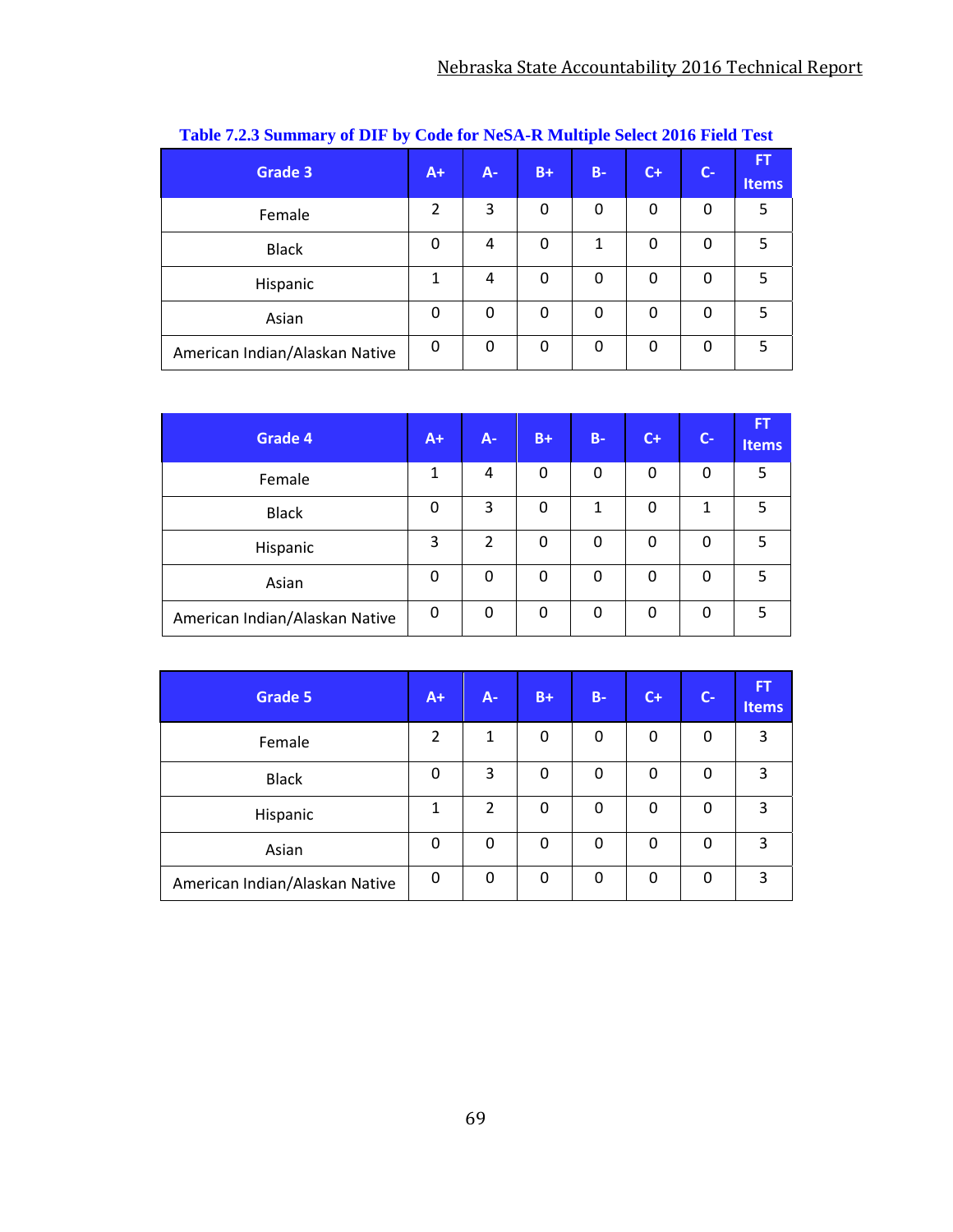| Grade 6                        | $A+$     | A- | $B+$ | $B -$ | $C +$ | $C-$ | <b>FT</b><br><b>Items</b> |
|--------------------------------|----------|----|------|-------|-------|------|---------------------------|
| Female                         | 4        | 1  | 0    | 0     | 0     | 0    | 5                         |
| <b>Black</b>                   | 1        | 1  | 0    | 3     | 0     | 0    | 5                         |
| Hispanic                       | 1        | 4  | 0    | 0     | 0     | 0    | 5                         |
| Asian                          | 0        | 0  | 0    | 0     | 0     | 0    | 5                         |
| American Indian/Alaskan Native | $\Omega$ | 0  | 0    | 0     | 0     | 0    | 5                         |

| <b>Grade 7</b>                 | $A+$ | $A -$        | $B+$ | <b>B-</b>      | $C+$ | $C -$ | FT,<br><b>Items</b> |
|--------------------------------|------|--------------|------|----------------|------|-------|---------------------|
| Female                         | 2    | 2            | 1    | 0              | 0    | 0     | 5                   |
| <b>Black</b>                   | 0    | 3            | 0    | $\overline{2}$ | 0    | 0     | 5                   |
| Hispanic                       | 0    | 5            | 0    | 0              | 0    | 0     | 5                   |
| Asian                          | 0    | $\mathbf{0}$ | 0    | 0              | 0    | 0     | 5.                  |
| American Indian/Alaskan Native | 0    | $\mathbf{0}$ | 0    | 0              | 0    | 0     | 5                   |

| Grade 8                        | $A+$ | $A -$          | $B+$        | $B -$          | $C+$ | $C-$     | FT<br><b>Items</b> |
|--------------------------------|------|----------------|-------------|----------------|------|----------|--------------------|
| Female                         | 3    | $\overline{2}$ | 0           | 0              | 0    | 0        | 5                  |
| <b>Black</b>                   | 1    | 2              | 0           | $\overline{2}$ | 0    | 0        | 5                  |
| Hispanic                       | 0    | 5              | $\mathbf 0$ | 0              | 0    | 0        | 5                  |
| Asian                          | 0    | 0              | 0           | 0              | 0    | 0        | 5                  |
| American Indian/Alaskan Native | 0    | 0              | 0           | 0              | 0    | $\Omega$ | 5                  |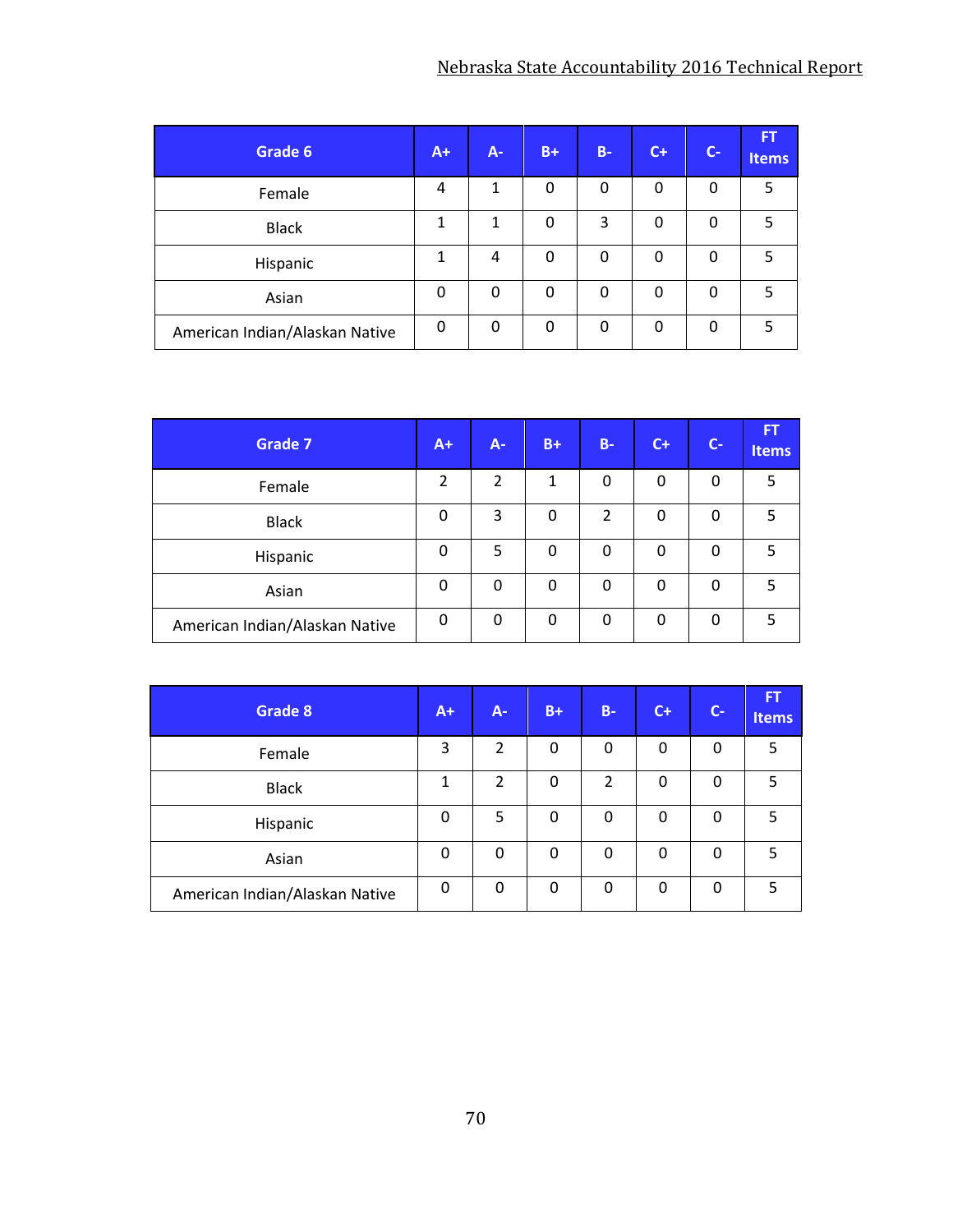| Grade 11                       | $A+$ | $A -$          | $B+$ | $B -$ | $C +$    | $C -$ | FT.<br><b>Items</b> |
|--------------------------------|------|----------------|------|-------|----------|-------|---------------------|
| Female                         | 2    | 1              | 0    | 0     | 0        | 0     | 3                   |
| <b>Black</b>                   | 1    | 0              | 0    | 1     | $\Omega$ | 1     | 3                   |
| Hispanic                       | 1    | $\overline{2}$ | 0    | 0     | 0        | 0     | 3                   |
| Asian                          | 0    | 0              | 0    | 0     | 0        | 0     | 3                   |
| American Indian/Alaskan Native | 0    | 0              | 0    | 0     | $\Omega$ | 0     | 3                   |

## **Table 7.2.4 Summary of DIF by Code for NeSA-R Technology Enhanced 2016 Field Test**

| <b>Grade 3</b>                 | $A+$ | $A -$ | $B+$ | $B -$ | $C+$ | $C -$ | <b>FT</b><br><b>Items</b> |
|--------------------------------|------|-------|------|-------|------|-------|---------------------------|
| Female                         | 8    | 3     | 0    | 0     | 0    | 0     | 11                        |
| <b>Black</b>                   | 0    | 11    | 0    | 0     | 0    | 0     | 11                        |
| Hispanic                       | 3    | 8     | 0    | 0     | 0    | 0     | 11                        |
| Asian                          | 0    | 0     | 0    | 0     | 0    | 0     | 11                        |
| American Indian/Alaskan Native | 0    | 0     | 0    | 0     | 0    | 0     | 11                        |

| <b>Grade 4</b>                 | $A+$ | $A -$ | $B+$ | <b>B-</b> | $C +$ | $C-$ | FT.<br><b>Items</b> |
|--------------------------------|------|-------|------|-----------|-------|------|---------------------|
| Female                         | 7    | 4     | 0    | 0         | 0     | 0    | 11                  |
| <b>Black</b>                   | 0    | 6     | 0    | 3         | 0     | 2    | 11                  |
| Hispanic                       | 3    | 7     | 0    | 0         | 0     | 1    | 11                  |
| Asian                          | 0    | 0     | 0    | 0         | 0     | 0    | 11                  |
| American Indian/Alaskan Native | 0    | 0     | 0    | 0         | 0     | 0    | 11                  |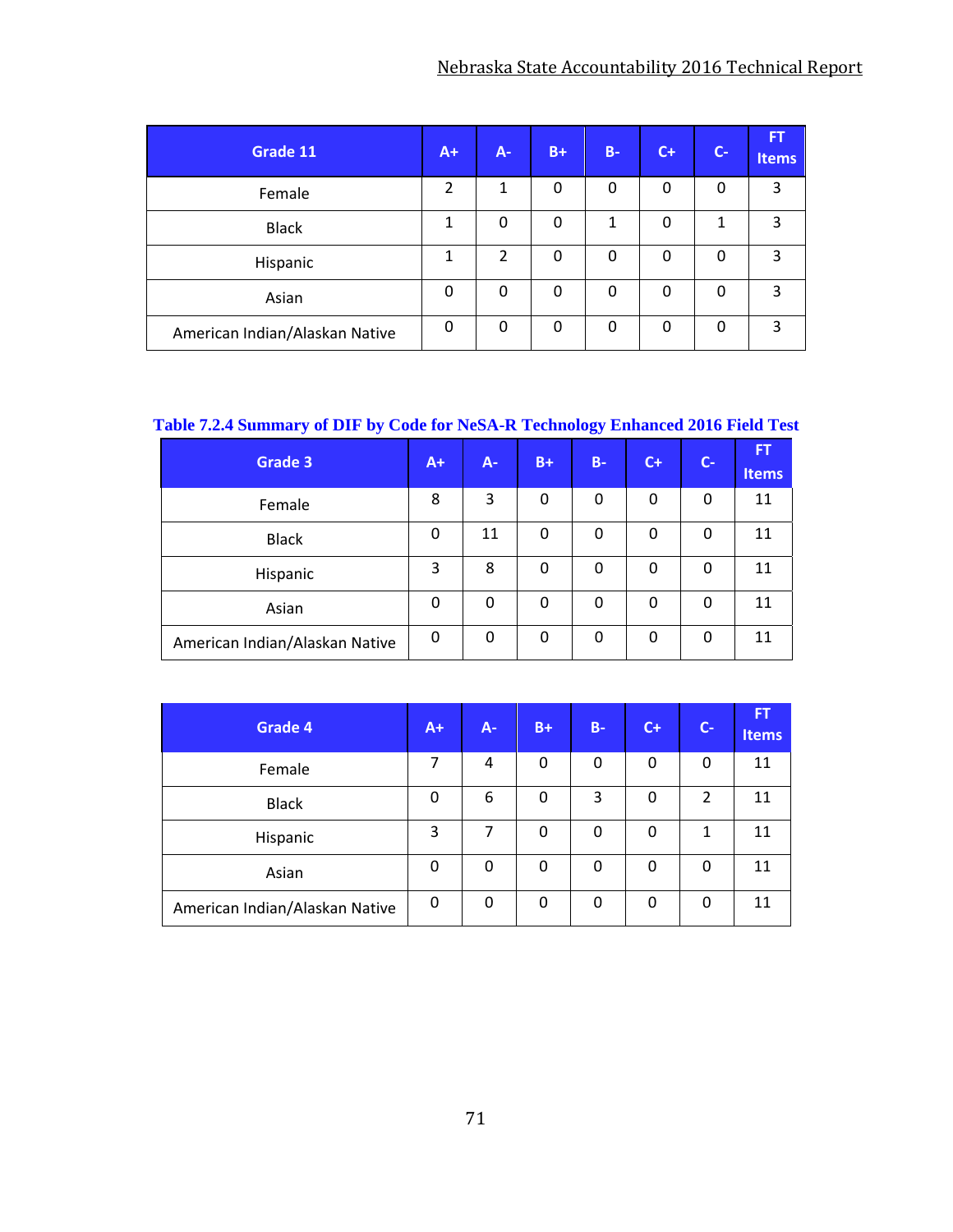| <b>Grade 5</b>                 | $A+$ | $A -$ | $B+$ | $B -$ | $C+$ | $C-$ | <b>FT</b><br>Items |
|--------------------------------|------|-------|------|-------|------|------|--------------------|
| Female                         | 8    | 3     | 0    | 0     | 0    | 0    | 11                 |
| <b>Black</b>                   | 0    | 6     | 0    | 5     | 0    | 0    | 11                 |
| Hispanic                       | 1    | 10    | 0    | 0     | 0    | 0    | 11                 |
| Asian                          | 0    | 0     | 0    | 0     | 0    | 0    | 11                 |
| American Indian/Alaskan Native | 0    | 0     | 0    | 0     | 0    | 0    | 11                 |

| Grade 6                        | $A+$ | A-             | $B+$ | $B -$ | $C +$ | $C -$ | <b>FT</b><br><b>Items</b> |
|--------------------------------|------|----------------|------|-------|-------|-------|---------------------------|
| Female                         | 7    | $\overline{2}$ | 0    | 0     | 0     | 0     | 9                         |
| <b>Black</b>                   | 3    | 4              | 0    | 1     | 0     | 1     | 9                         |
| Hispanic                       | 3    | 6              | 0    | 0     | 0     | 0     | 9                         |
| Asian                          | 0    | 0              | 0    | 0     | 0     | 0     | 9                         |
| American Indian/Alaskan Native | 0    | 0              | 0    | 0     | 0     | 0     | 9                         |

| <b>Grade 7</b>                 | $A+1$ | $A -$ | $B+$        | $B -$ | $C +$ | $C -$ | FT.<br><b>Items</b> |
|--------------------------------|-------|-------|-------------|-------|-------|-------|---------------------|
| Female                         | 6     | 1     | 0           | 0     | 0     | 0     | 7                   |
| <b>Black</b>                   | 0     | 5     | $\mathbf 0$ | 1     | 0     | 1     | 7                   |
| Hispanic                       | 1     | 5     | 0           | 1     | 0     | 0     | 7                   |
| Asian                          | 0     | 0     | 0           | 0     | 0     | 0     |                     |
| American Indian/Alaskan Native | 0     | 0     | 0           | 0     | 0     | 0     | 7                   |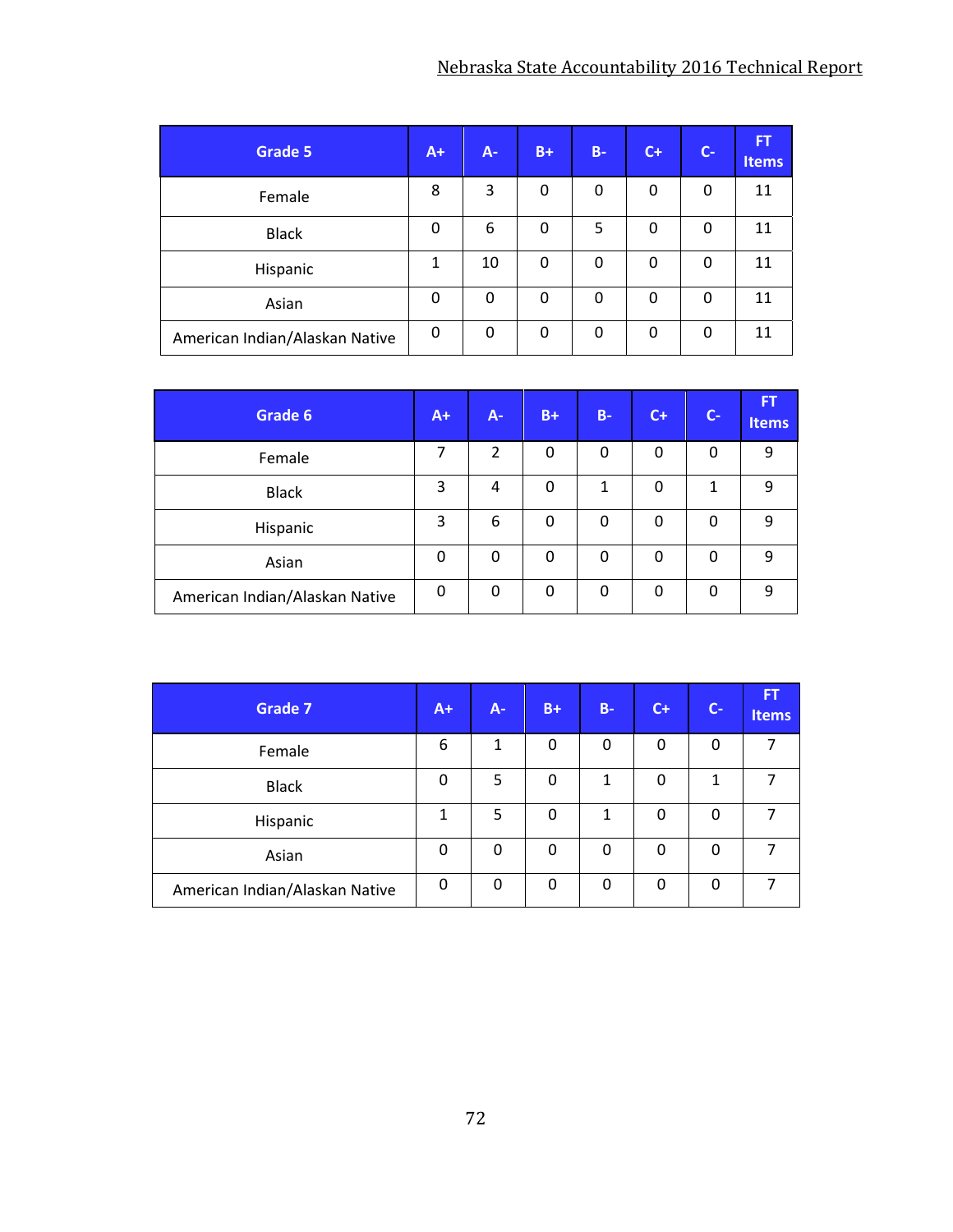| Grade 8                        | $A+$ | $A -$          | $B+$ | $B -$ | $C +$ | $C -$ | <b>FT</b><br><b>Items</b> |
|--------------------------------|------|----------------|------|-------|-------|-------|---------------------------|
| Female                         | 5    | $\overline{2}$ | 2    | 0     | 0     | 0     | 9                         |
| <b>Black</b>                   | 1    | 6              | 0    | 1     | 0     | 1     | 9                         |
| Hispanic                       | 4    | 5              | 0    | 0     | 0     | 0     | 9                         |
| Asian                          | 0    | 0              | 0    | 0     | 0     | 0     | 9                         |
| American Indian/Alaskan Native | 0    | 0              | 0    | 0     | 0     | 0     | q                         |

| Grade 11                       | $A+$ | $A - I$ | $B+$ | $B -$ | $C +$ | $C -$ | <b>FT</b><br>Items |
|--------------------------------|------|---------|------|-------|-------|-------|--------------------|
| Female                         | 8    | 1       | 0    | 0     | 0     | 0     | 9                  |
| <b>Black</b>                   | 0    | 4       | 0    | 3     | 0     | 2     | 9                  |
| Hispanic                       | 1    | 8       | 0    | 0     | 0     | 0     | 9                  |
| Asian                          | 0    | 0       | 0    | 0     | 0     | 0     | q                  |
| American Indian/Alaskan Native | 0    | 0       | 0    | 0     | 0     | 0     | 9                  |

|  |  | Table 7.2.5 Summary of DIF by Code for NeSA-M 2016 Multiple Choice Field Test |
|--|--|-------------------------------------------------------------------------------|
|  |  |                                                                               |

| Grade 3                        | $A+$ | <b>A-</b> | $B+$ | <b>B-</b> | $C +$ | $C -$ | <b>FT</b><br><b>Items</b> |
|--------------------------------|------|-----------|------|-----------|-------|-------|---------------------------|
| Female                         | 21   | 26        | 0    | 3         | 0     | 0     | 50                        |
| <b>Black</b>                   | 8    | 28        | 1    | 8         | 0     | 5     | 50                        |
| Hispanic                       | 18   | 27        | 0    | 4         | 0     | 1     | 50                        |
| Asian                          | 6    | 3         | 0    | 1         | 0     | 0     | 50                        |
| American Indian/Alaskan Native | 0    | 0         | 0    | 0         | 0     | 0     | 50                        |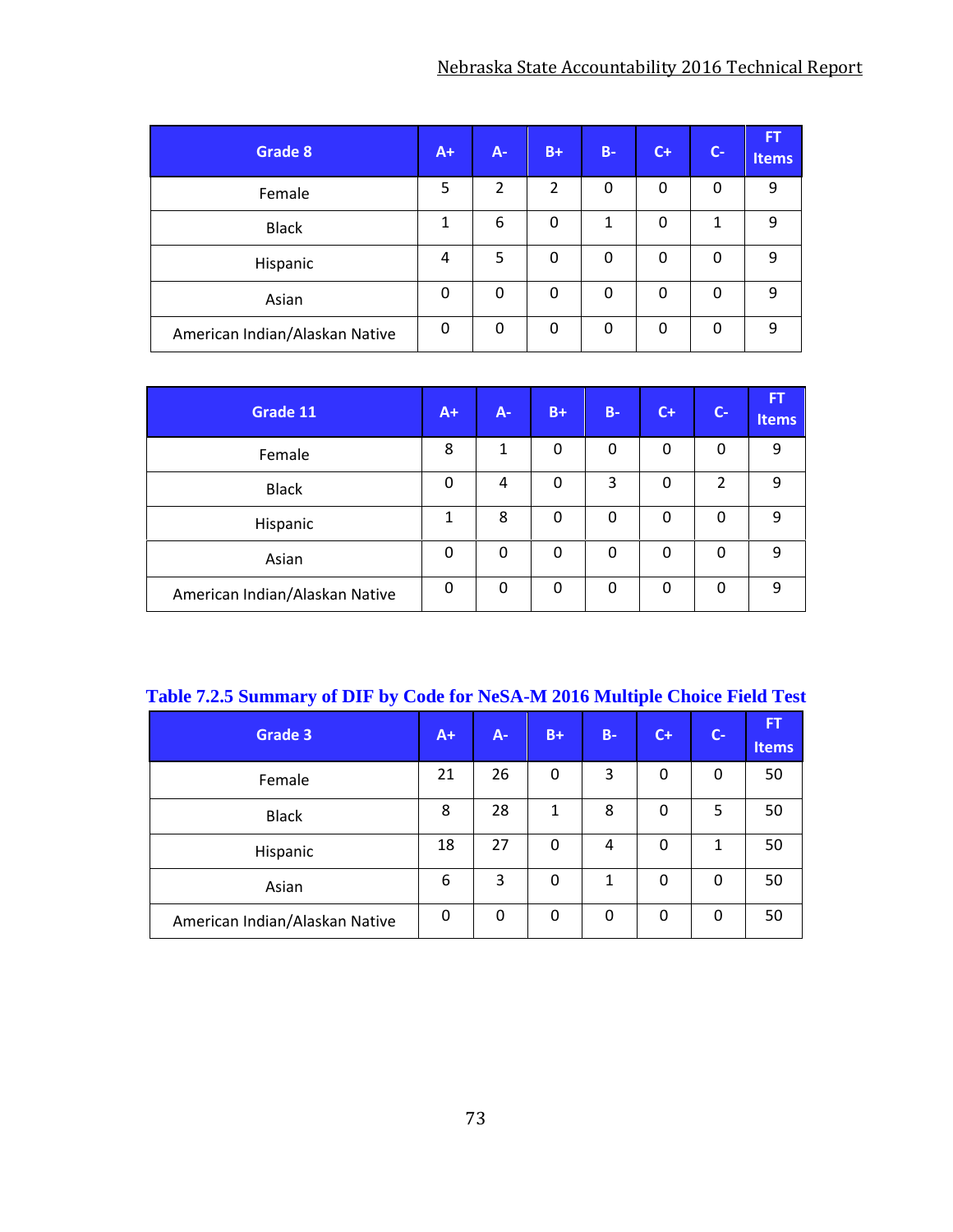| Grade 4                        | $A+$ | $A -$ | $B+$        | $B -$          | $C+$ | $C-$ | ÆT<br><b>Items</b> |
|--------------------------------|------|-------|-------------|----------------|------|------|--------------------|
| Female                         | 27   | 21    | $\mathbf 0$ | 2              | 0    | 0    | 50                 |
| <b>Black</b>                   | 7    | 34    | $\mathbf 0$ | 6              | 0    | 3    | 50                 |
| Hispanic                       | 12   | 36    | 0           | $\overline{2}$ | 0    | 0    | 50                 |
| Asian                          | 3    | 5     | 1           | 0              | 0    | 1    | 50                 |
| American Indian/Alaskan Native | 0    | 0     | 0           | 0              | 0    | 0    | 50                 |

| <b>Grade 5</b>                 |              | $A -$ | $B+$ | $B -$       | $C +$       | $C-$           | <b>FT</b><br><b>Items</b> |
|--------------------------------|--------------|-------|------|-------------|-------------|----------------|---------------------------|
| Female                         | 27           | 21    | 1    | 1           | 0           | 0              | 50                        |
| <b>Black</b>                   | 8            | 27    | 1    | 11          | 0           | 3              | 50                        |
| Hispanic                       | 15           | 28    | 1    | 4           | 0           | $\overline{2}$ | 50                        |
| Asian                          | 3            | 3     | 0    | 1           | $\mathbf 0$ | 1              | 50                        |
| American Indian/Alaskan Native | $\mathbf{0}$ | 0     | 0    | $\mathbf 0$ | 0           | 0              | 50                        |

| Grade 6                        | $A+$ | $A -$ | $B+$ | $B -$ | $C +$ | $C-$ | <b>FT</b><br><b>Items</b> |
|--------------------------------|------|-------|------|-------|-------|------|---------------------------|
| Female                         | 26   | 24    | 0    | 0     | 0     | 0    | 50                        |
| <b>Black</b>                   | 14   | 28    | 0    | 7     | 0     | 1    | 50                        |
| Hispanic                       | 22   | 25    | 0    | 3     | 0     | 0    | 50                        |
| Asian                          | 3    | 5     | 0    | 0     | 0     | 0    | 50                        |
| American Indian/Alaskan Native | 0    | 0     | 0    | 0     | 0     | 0    | 50                        |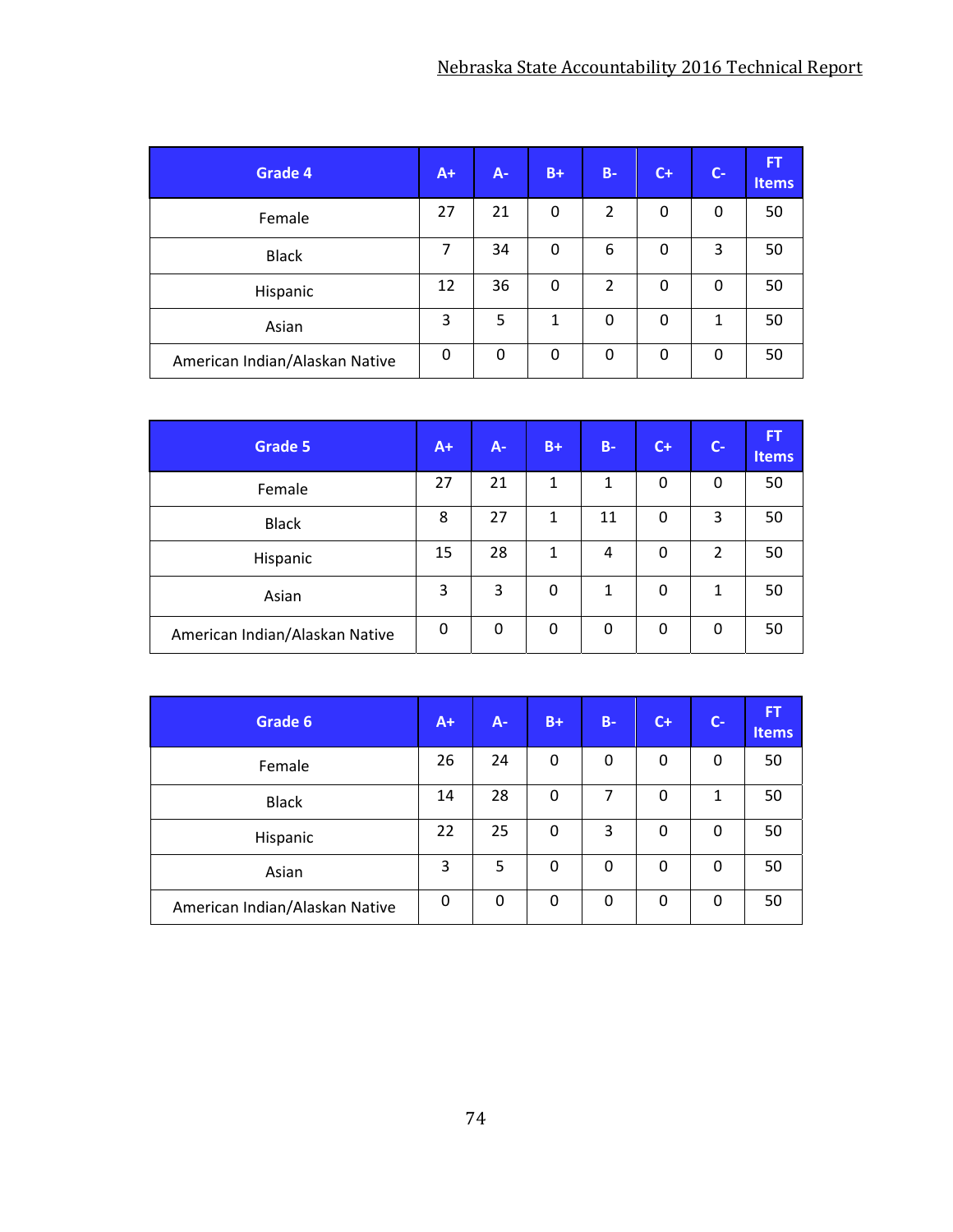| <b>Grade 7</b>                 | $A+$ | $A -$ | $B+$ | $B -$ | $C+$ | $C -$ | <b>FT</b><br><b>Items</b> |
|--------------------------------|------|-------|------|-------|------|-------|---------------------------|
| Female                         | 25   | 23    | 1    | 0     | 0    | 1     | 50                        |
| <b>Black</b>                   | 8    | 38    | 0    | 3     | 0    | 1     | 50                        |
| Hispanic                       | 11   | 39    | 0    | 0     | 0    | 0     | 50                        |
| Asian                          | 0    | 0     | 0    | 0     | 0    | 0     | 50                        |
| American Indian/Alaskan Native | 0    | 0     | 0    | 0     | 0    | 0     | 50                        |

| Grade 8                        |    | $A -$ | $B+$           | $B -$ | $C +$ | $C -$ | <b>FT</b><br><b>Items</b> |
|--------------------------------|----|-------|----------------|-------|-------|-------|---------------------------|
| Female                         | 26 | 21    | $\overline{2}$ | 1     | 0     | 0     | 50                        |
| <b>Black</b>                   | 12 | 29    | 0              | 7     | 0     | 0     | 50                        |
| Hispanic                       | 10 | 39    | 1              | 0     | 0     | 0     | 50                        |
| Asian                          | 0  | 0     | 0              | 0     | 0     | 0     | 50                        |
| American Indian/Alaskan Native | 0  | 0     | 0              | 0     | 0     | 0     | 50                        |

| Grade 11                       |    | A- | $B+$           | $B -$ | $C +$ | $C -$ | <b>FT</b><br>Items |
|--------------------------------|----|----|----------------|-------|-------|-------|--------------------|
| Female                         | 26 | 21 | $\overline{2}$ | 1     | 0     | 0     | 50                 |
| <b>Black</b>                   | 12 | 29 | 0              | 7     | 0     | 0     | 50                 |
| Hispanic                       | 10 | 39 | 1              | 0     | 0     | 0     | 50                 |
| Asian                          | 0  | 0  | 0              | 0     | 0     | 0     | 50                 |
| American Indian/Alaskan Native | 0  | 0  | 0              | 0     | 0     | 0     | 50                 |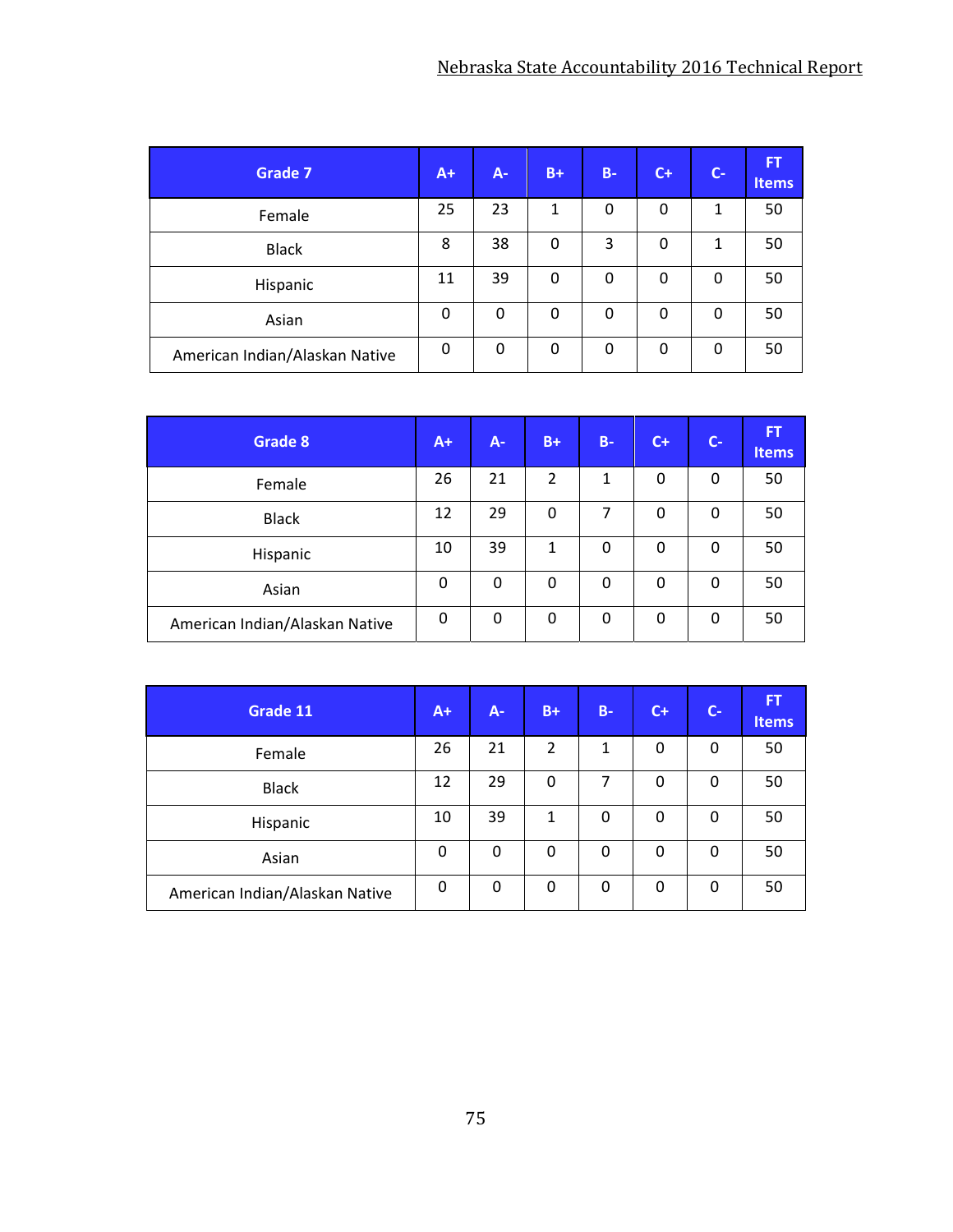| <b>Grade 5</b>                 | $A+$ | $A -$ | $B+$ | <b>B-</b> | $C+$ | $C -$ | 'FT<br>Items |
|--------------------------------|------|-------|------|-----------|------|-------|--------------|
| Female                         | 28   | 21    | 0    | 1         | 0    | 0     | 50           |
| <b>Black</b>                   | 5    | 20    | 2    | 15        | 0    | 8     | 50           |
| Hispanic                       | 8    | 31    | 0    | 9         | 0    | 2     | 50           |
| Asian                          | 0    | 6     | 0    | 3         | 0    | 0     | 50           |
| American Indian/Alaskan Native | 0    | 0     | 0    | 0         | 0    | 0     | 50           |

| Grade 8                        | $A+$ | A- | $B+$ | $B -$    | $C +$    | $C -$          | <b>FT</b><br><b>Items</b> |
|--------------------------------|------|----|------|----------|----------|----------------|---------------------------|
| Female                         | 23   | 22 | 0    | 5        | 0        | 0              | 50                        |
| <b>Black</b>                   | 10   | 30 | 0    | 8        | 0        | $\overline{2}$ | 50                        |
| Hispanic                       | 13   | 34 | 0    | 1        | 0        | $\overline{2}$ | 50                        |
| Asian                          | 0    | 0  | 0    | $\Omega$ | $\Omega$ | 0              | 50                        |
| American Indian/Alaskan Native | 0    | 0  | 0    | 0        | 0        | 0              | 50                        |

| Grade 11                       | $A +$ | $A -$ | $B+$ | $B -$ | $C+$ | $C -$ | FT,<br><b>Items</b> |
|--------------------------------|-------|-------|------|-------|------|-------|---------------------|
| Female                         | 18    | 28    | 1    | 3     | 0    | 0     | 50                  |
| <b>Black</b>                   | 16    | 30    | 0    | 4     | 0    | 0     | 50                  |
| Hispanic                       | 15    | 35    | 0    | 0     | 0    | 0     | 50                  |
| Asian                          | 0     | 0     | 0    | 0     | 0    | 0     | 50                  |
| American Indian/Alaskan Native | 0     | 0     | 0    | 0     | 0    | 0     | 50                  |

# 7.3 Exploring the Dimensionality of New Item Types

The new test blue-print for the English Language Arts (ELT) test that will begin administration in spring of 2017 requires the use of a text-dependent analysis (TDA) writing prompt. Five prompts per grade were field tested in spring 2016. Along with the TDA writing prompt, other new item formats were introduced that include: Evidence-based-selected-response (EBSR), Technology enhanced (TE)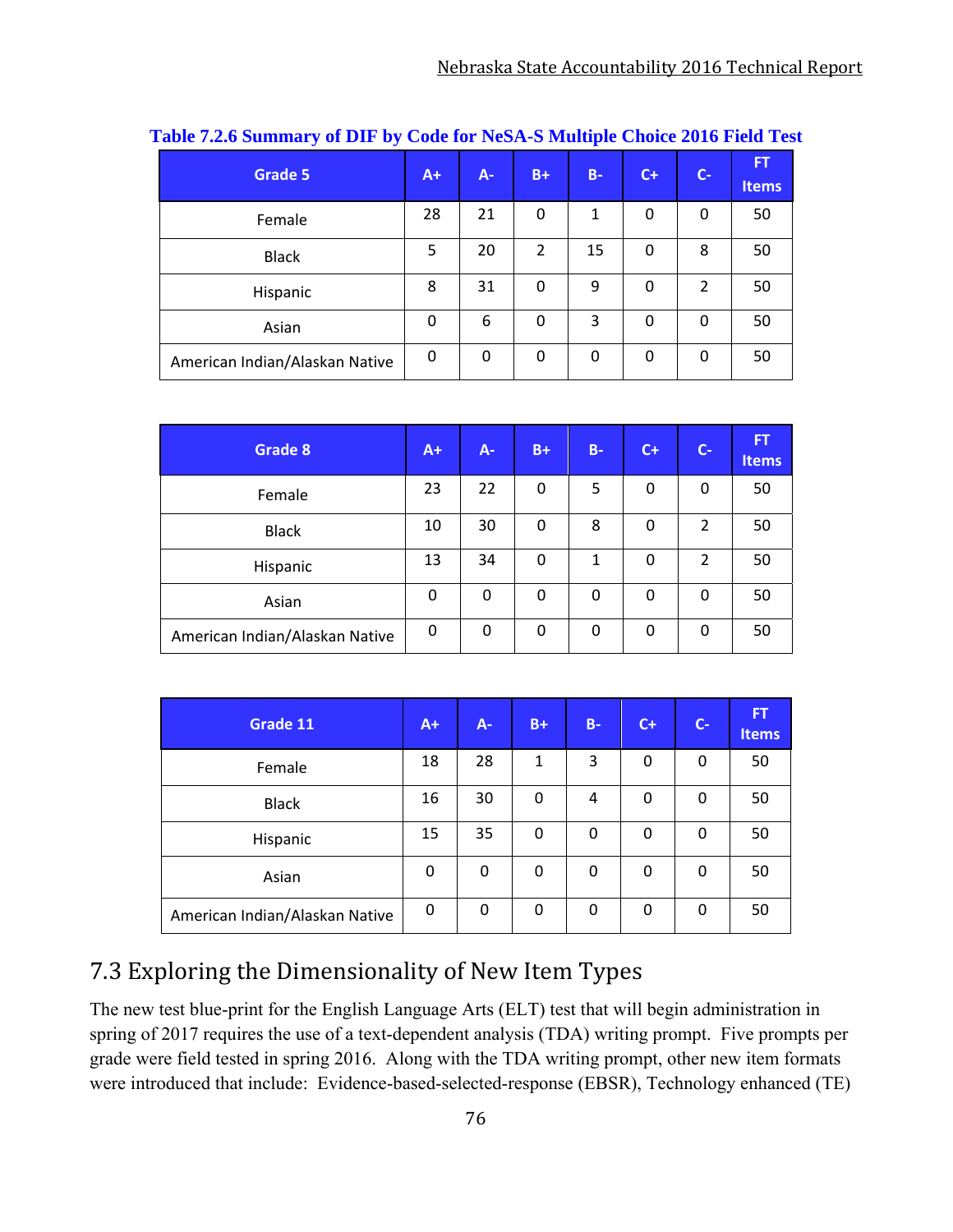and Multi-select (MS). With the introduction of any new item type it is always prudent to determine if the new item types are measuring the same underlying construct as the majority of the test items that follow the multiple choice (MC) format.

This investigation was undertaken using the principle component analysis of residuals that is available in Table 23 of Winsteps (Linacre, 2016). In Rasch model analyses the modeled effects of person ability and item difficulty are removed from the actual response matrix. The remaining information, the residual matrix is then subject to a principal component analysis (PCA). In theory the extraction of the ability and difficulty variance from the response matrix should leave only uncorrelated residuals that contain no useful information. Any patterns in the residual information can be identified by using factor loadings available in the PCA analysis as well as looking for outliers in the intercorrelation matrix of the residuals. Both of these statistics are available in the Table 23 output from Winsteps.

In Spring 2016 five TDA prompts were filed-tested for each grade (Grades 5-8). The prompts were randomly administered with between 4,000 and 5,000 students taking each form. A sub-sample of the TDA responses were scored using a 4-point holistic rubric. The number of scored responses for each prompt is shown in the third column of Table 1. This number ranged from approximately 1600 to 2600. Columns 4 to 8 in table 1 show the results of the PCA analysis. Column 4 indicated the variance explained by the measures for all operational and field test items. These values indicate that there is a dominant first factor. This corresponds to an eigen value over 20. Column 5 contains the eigen value of the first remaining factor after the variance of the measures have been removed. The values range between 1.77 and 2.18. These values are not far outside the plausible range for residuals from simulated unidimensional data (Smith, 1996). This suggests that there is no strong second factor.

The factor loadings for the TDA items are found in column 6. These factor loadings range from -0.08 to +0.15, clearly indicating that the TDA items are measuring the same underlying construct as is being measured by the test as a whole.

Because the PCA analysis included all FT items, it was also possible to look at the dimensionality of other new item types. There were a total of 26 EBSR items included on the 20 FT forms across the 4 grades. There was at least one ESBR item on each form and sometimes two. The factor loadings for these items are shown in columns seven and eight of Table 1. There were five of the items with a factor loading that exceeded |.40| (Shaded gold in the table.). There were six items with a factor loading that fell between  $|.40|$  and  $|.30|$  (Shaded yellow in the table.). Finally, there were two items with a factor loading that fell between |.30| and |.25| (Shaded green in the table.). In all there were a total of 13 of the 26 EBSR items tested that had large factor loadings. This may suggest these items and not measuring the same underlying construct as the predominance of MC items that make up the test.

The results of the technology enhanced (TE) items are found in columns 9 through 11. There were between 1 and 3 TE items on each form for a total of 36 items. One of the items had a factor loading that exceeded |.50| (Shaded red in the table.). Finally, there were five items with a factor loading that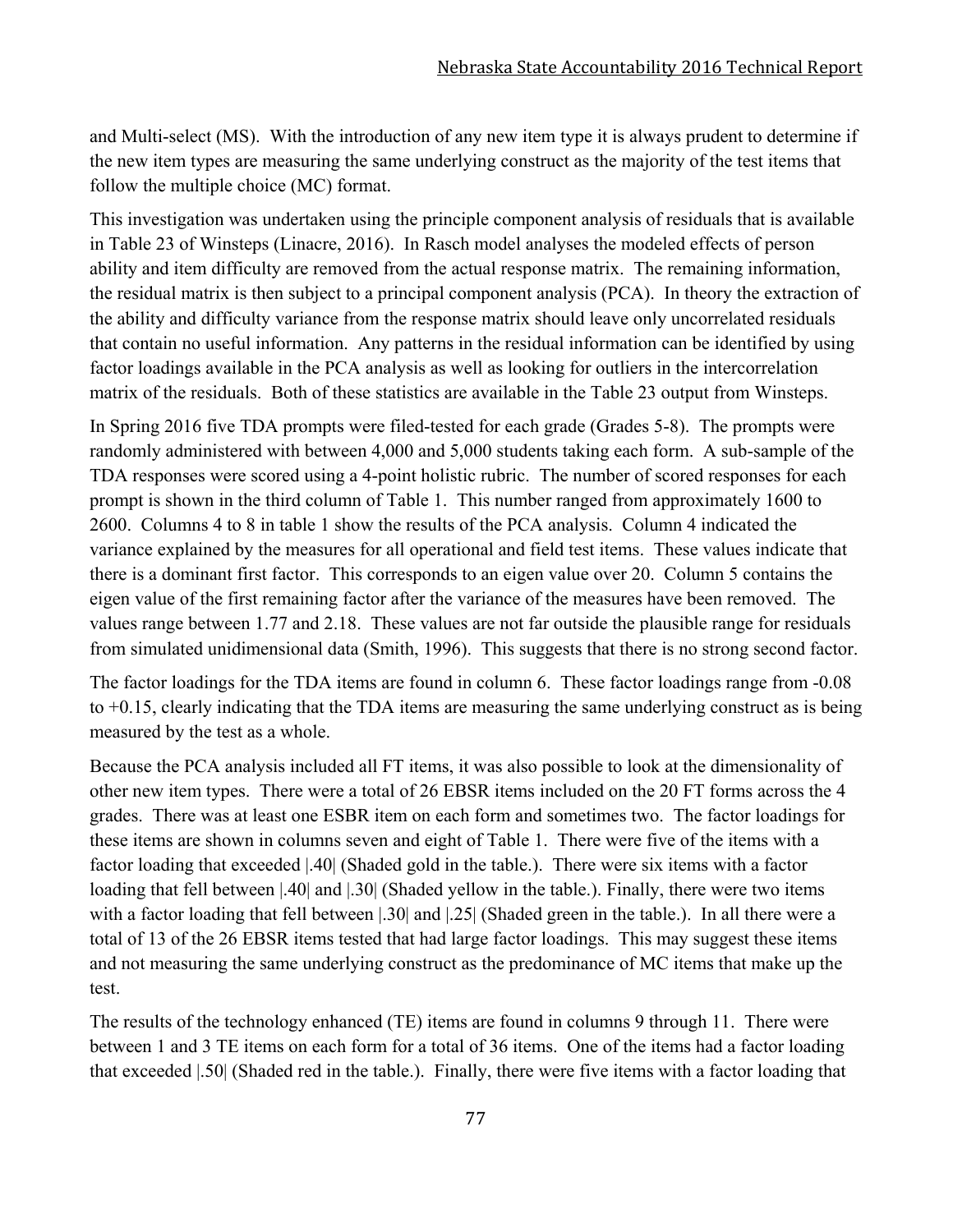fell between |.30| and |.25| (Shaded green in the table.). Overall the TE items appeared to be closer to the underlying construct measured by the test then the EBSR items.

The results of the multi select (MS) items are found in columns 12 and 13. There were between 1 or 2 MS items on each form for a total of 18 items. Overall the MS items appeared to be closer to the underlying construct measured by the test then the EBSR or the TE items. There were two items with a factor loading that fell between |.40| and |.30| (Shaded yellow in the table.).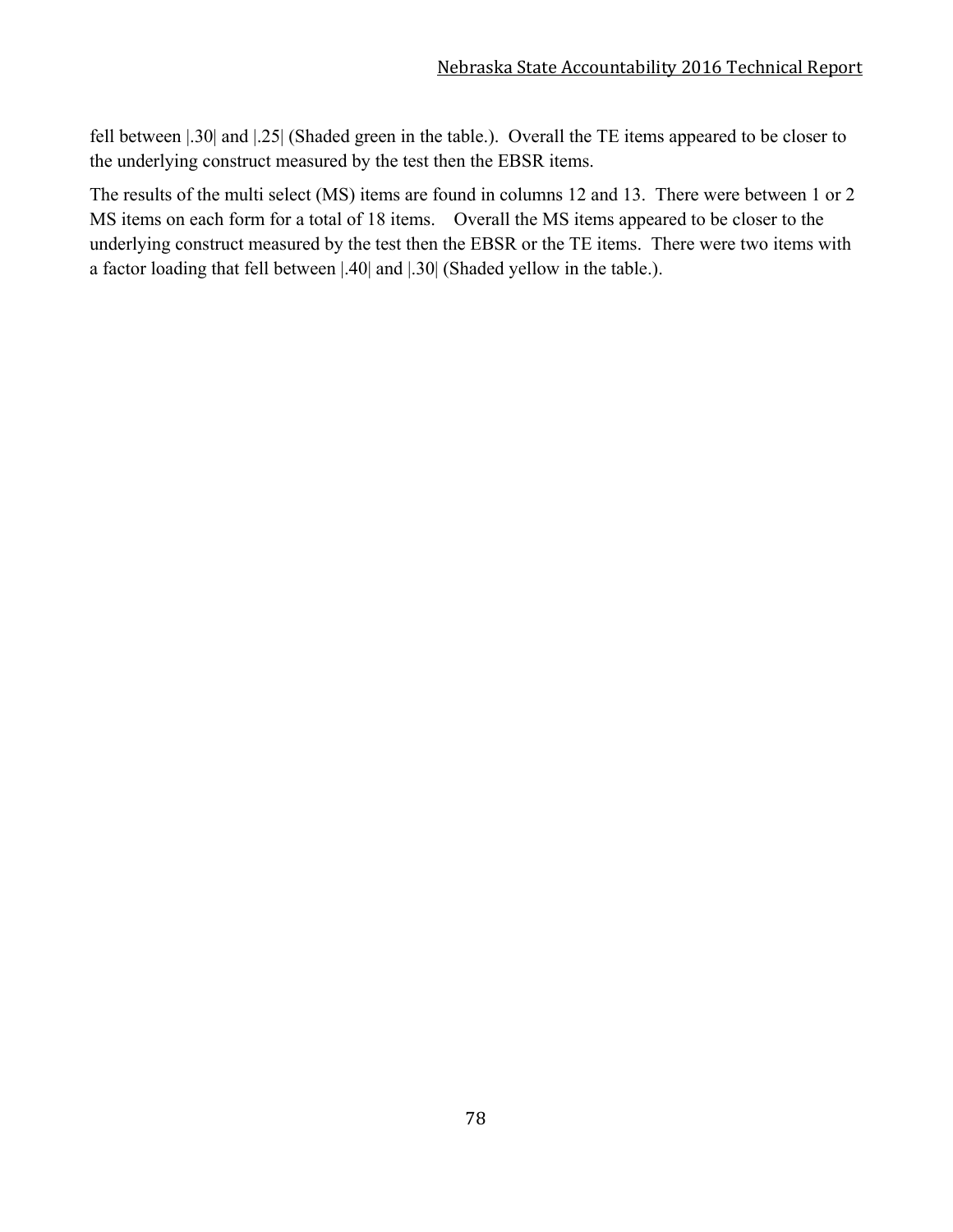|                |                |                                         |                                         |                                |                 |         | Factor Loadings for New Item Types |             |             |                 |                 |                 |
|----------------|----------------|-----------------------------------------|-----------------------------------------|--------------------------------|-----------------|---------|------------------------------------|-------------|-------------|-----------------|-----------------|-----------------|
| Grade          | Form           | Number<br>of TDA<br>Responses<br>Scored | Variance<br>Explained<br>by<br>Measures | First<br>Remaining<br>Contrast | <b>TDA Item</b> | EBSR 1  | EBSR <sub>2</sub>                  | <b>TE 1</b> | <b>TE 2</b> | TE <sub>3</sub> | MS <sub>1</sub> | MS <sub>2</sub> |
| 5              | $\mathbf{1}$   | 1872                                    | 26.9%                                   | 2.00                           | $-0.03$         | 0.39    | 0.28                               | 0.01        |             |                 | $-0.11$         |                 |
| 5              | 2              | 1824                                    | 27.0%                                   | 2.08                           | $-0.06$         | 0.41    |                                    | 0.13        | 0.06        | 0.01            |                 |                 |
| 5              | 3              | 1808                                    | 28.5%                                   | 1.77                           | 0.05            | 0.06    |                                    | 0.13        | 0.05        |                 | 0.24            |                 |
| 5              | 4              | 1600                                    | 24.7%                                   | 1.88                           | $-0.05$         | 0.48    |                                    | $-0.19$     | 0.09        |                 | $-0.10$         |                 |
| 5              | 5              | 1588                                    | 27.1%                                   | 1.82                           | 0.15            | $-0.23$ |                                    | $-0.27$     | $-0.05$     | 0.04            |                 |                 |
|                |                |                                         |                                         |                                |                 |         |                                    |             |             |                 |                 |                 |
| 6              | $\mathbf{1}$   | 2046                                    | 27.0%                                   | 2.02                           | 0.00            | $-0.44$ | $-0.31$                            | $-0.17$     |             |                 | 0.08            |                 |
| 6              | $\overline{2}$ | 1964                                    | 30.1%                                   | 1.74                           | $-0.04$         | $-0.29$ |                                    | $-0.25$     | $-0.16$     | $-0.02$         |                 |                 |
| 6              | 3              | 2045                                    | 24.4%                                   | 1.97                           | 0.05            | $-0.15$ |                                    | 0.22        | $-0.06$     |                 | $-0.05$         |                 |
| 6              | 4              | 2329                                    | 26.4%                                   | 1.80                           | 0.06            | 0.00    |                                    | $-0.14$     | $-0.03$     |                 | 0.05            |                 |
| 6              | 5              | 2640                                    | 26.6%                                   | 2.05                           | 0.00            | 0.22    |                                    | $-0.04$     |             |                 | $-0.01$         | 0.10            |
|                |                |                                         |                                         |                                |                 |         |                                    |             |             |                 |                 |                 |
| 7              | $\mathbf{1}$   | 2178                                    | 27.1%                                   | 1.94                           | 0.04            | $-0.34$ |                                    | $-0.14$     | $-0.01$     |                 | $-0.14$         |                 |
| $\overline{7}$ | 2              | 1801                                    | 28.5%                                   | 2.03                           | $-0.03$         | 0.38    | 0.23                               | $-0.05$     |             |                 | $-0.31$         |                 |
| $\overline{7}$ | 3              | 1697                                    | 26.3%                                   | 1.98                           | 0.06            | $-0.21$ | $-0.10$                            | 0.27        |             |                 | $-0.17$         |                 |
| 7              | 4              | 1725                                    | 21.5%                                   | 1.98                           | 0.07            | $-0.30$ | $-0.16$                            | 0.25        |             |                 | $-0.09$         |                 |
| $\overline{7}$ | 5              | 2067                                    | 26.8%                                   | 1.86                           | 0.03            | $-0.12$ |                                    | 0.13        | 0.01        |                 | $-0.09$         |                 |
|                |                |                                         |                                         |                                |                 |         |                                    |             |             |                 |                 |                 |
| 8              | $\mathbf{1}$   | 1598                                    | 27.2%                                   | 2.18                           | 0.07            | 0.02    |                                    | 0.15        |             |                 | $-0.34$         | $-0.01$         |
| 8              | $\overline{2}$ | 2141                                    | 29.4%                                   | 2.02                           | $-0.04$         | 0.48    | 0.11                               | 0.05        | $-0.06$     |                 |                 |                 |
| 8              | 3              | 1732                                    | 23.2%                                   | 1.96                           | $-0.08$         | 0.41    |                                    | 0.11        | 0.11        |                 | 0.02            |                 |
| 8              | 4              | 1862                                    | 25.6%                                   | 2.02                           | $-0.02$         | $-0.08$ |                                    | 0.54        | $-0.16$     | 0.01            |                 |                 |
| 8              | 5              | 2267                                    | 22.6%                                   | 2.11                           | $-0.02$         | 0.35    |                                    | $-0.29$     |             |                 | 0.15            | $-0.15$         |

## **Table 7.3.1 New Item Type Dimensionality**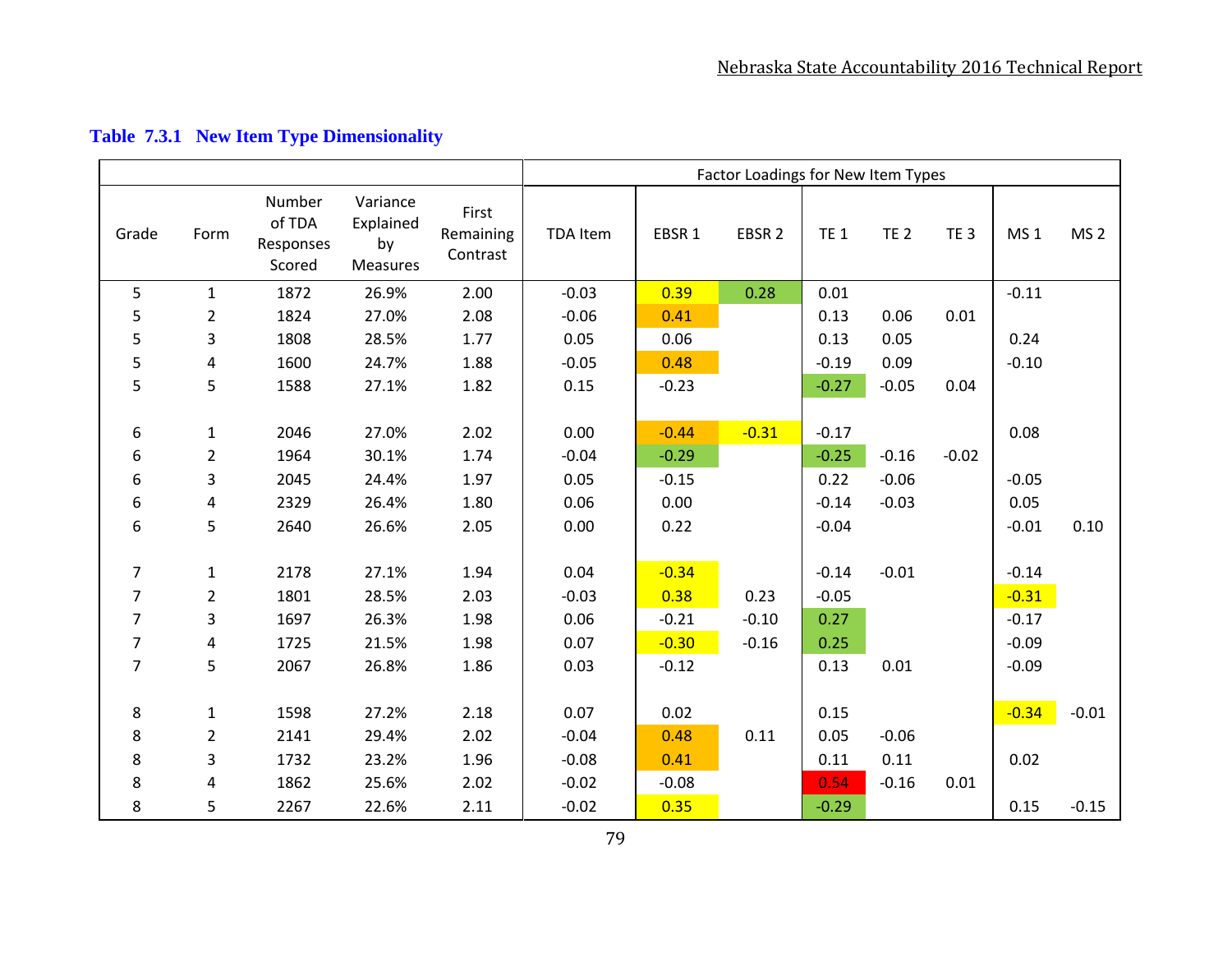## 7.4 Nebraska Text Dependent Analysis Field Test Handscoring Process for Holistic Scoring

The Nebraska Text Dependent Analysis (TDA) Field Test consisted of five new items and passages for each grade 5-8, and 11, scored holistically using a new TDA rubric.

### Rangefinding

After receiving student responses from the 2016 NE TDA Field Test, DRC's Performance Assessment Services (PAS) staff reviewed the responses for each of the five items per grade (25 items total) and assembled them into rangefinding sets that exemplified the range of different score points available for each item. Copies of these sets were then made for each member of the rangefinding committees. DRC's staff then travelled to Lincoln, NE (May 2 – May 6, 2016) and facilitated the rangefinding sessions. The rangefinding committees consisted of Nebraska educators and Nebraska Department of Education (NDE) staff members.

The rangefinding meeting began in a joint session with an overview of the ELA transition process and a discussion of the TDA holistic rangefinding process; along with guidelines for the consensus scoring of the assembled responses. A joint review of the new TDA rubric was also presented by an NDE representative. The group then broke into five separate grade-specific committees, each consisting of nine NE educators and an NDE representative. Each committee then reviewed the passage and the prompt for the first of five items to be scored. Following this review and discussion, each committee consensus scored 40 – 50 responses selected by DRC PAS staff from the 2016 TDA Field Test.

Initially, each student response was read aloud and then discussed by all members of the group equally to ensure that everyone was interpreting the new holistic TDA rubric consistently and uniformly. Following the discussions and once a consensus was achieved, the scores were agreed upon for each response. The first set of 25 responses was discussed at length and consensus scored using this method. Committee members then went on to score the remaining responses independently and discuss responses when initial agreement was not achieved.

Discussions of student responses focused on the use of rubric language to ensure that the committee members remained focused on the specific requirements of each score point in the TDA rubric. For each student response, committee members' scores were recorded and DRC PAS staff made notes regarding the justifications and scoring decisions made by the committee members. Nebraska educators also made individual scoring notes for each response. Responses for which there was strong agreement among committee members were identified as potential anchor papers to be used in the Scoring Guides for training DRC readers. This information was used by the Scoring Directors during training. This same process was then repeated for each of the remaining four items for each grade.

At the end of each day of rangefinding, the DRC grade-level facilitators and NDE representatives met to conduct an inter-grade calibration. A sample of committee scored student responses from each adjacent grade were discussed and compared to ensure consistent interpretation of the rubric between grade-level committees, consistency of scoring between the grade levels, and the application of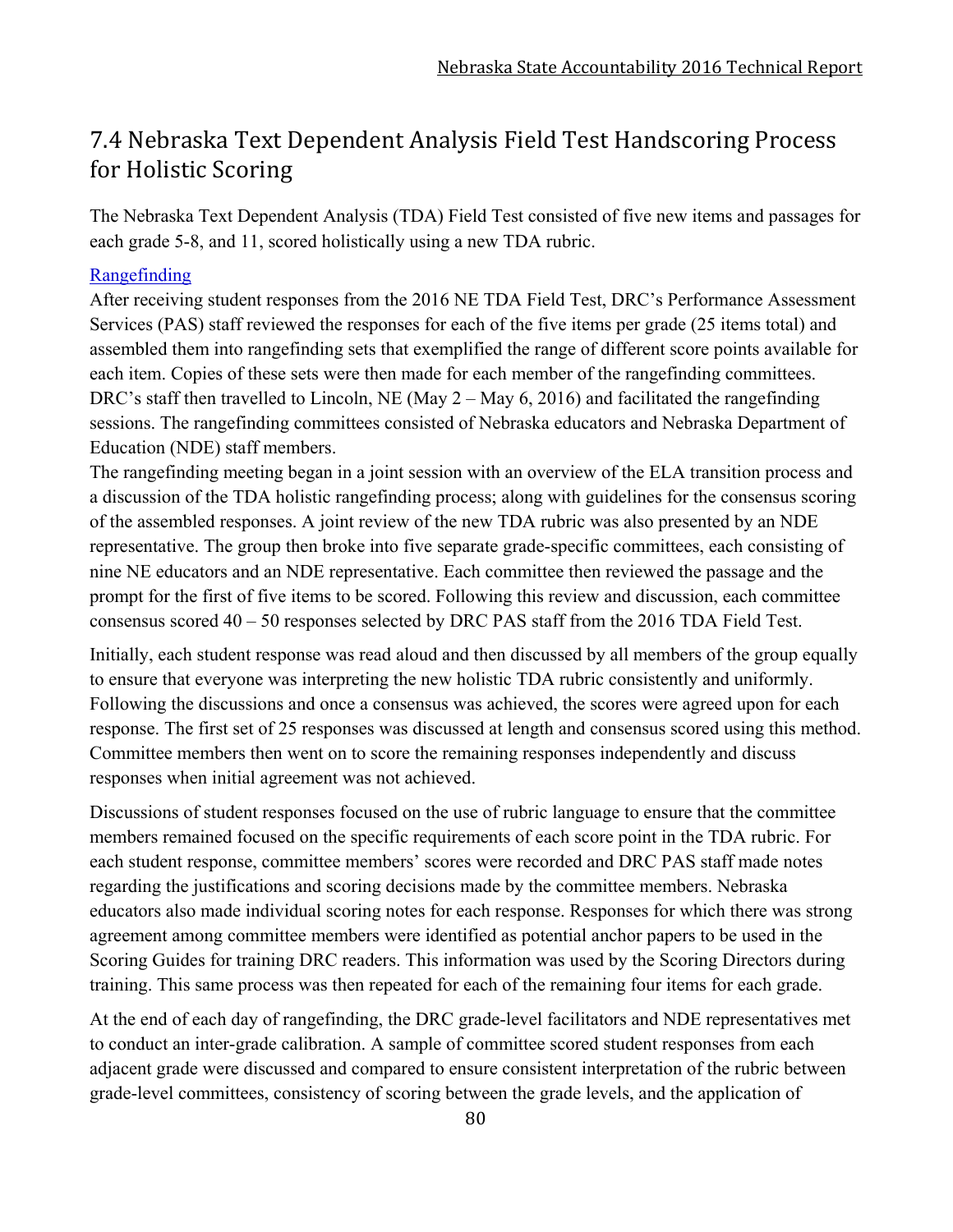increasingly appropriate levels of rigor for each grade level. (NDE representatives from the grade 3 and 4 Pilot Test also participated in this process).

## Training Material Creation

DRC's PAS staff assembled the committee scored rangefinding responses into sets to be used for training readers. Responses that the rangefinding committee selected as relevant in terms of the scoring concepts they illustrate were annotated and included as anchor papers in a scoring guide. These anchor papers, along with the holistic rubric served as the readers' constant reference throughout the project. Training and qualifying sets were then assembled using the remaining student responses that were reviewed and scored by rangefinding committee members. Responses were selected for training to show readers the spectrum for each score point and to highlight some of the TDA scoring characteristics.

## **Readers**

The readers were chosen by the project managers from a pool, consisting of experienced individuals who are proven successful readers and leaders, and who have strong backgrounds in Nebraska assessment. All scoring personnel are required to sign confidentiality agreements before any training or handling of secure materials begins. DRC retains a pool of experienced readers from year to year and every reader who works on a Nebraska project must have a four-year degree from an accredited institution. DRC readers work at an hourly rate and are evaluated on accuracy; not by how many responses they read per hour/day. For the field test scoring, each grade had a team of ten readers and a Scoring Director.

## **Training**

Representatives from NDE were on site at the Plymouth, Minnesota Scoring Center (May19– June 3, 2016) to collaborate with DRC Scoring Directors and staff during the entire scoring window. A representative from NDE worked cooperatively to review and discuss all of the training materials, and to oversee and make necessary scoring decisions throughout the project. NDE and DRC representatives identified one of the five items per grade to use as a qualifying item on which to begin training readers. A scoring guide, training set, and qualifying set were produced for readers to train and qualify. Training began with the Scoring Director providing an intensive review of the TDA holistic scoring rubric and the anchor papers in the scoring guide. Next, readers practiced by independently scoring the responses in the training set. The Scoring Director led a thorough discussion of the practice set papers in a small-group setting. Once the anchor set and training set papers were thoroughly discussed, each reader was required to demonstrate understanding of the scoring criteria by qualifying with acceptable agreement to the true scores. Once a reader was qualified at a grade level, subsequent items for that grade required each reader to thoroughly understand the scoring guide for each item and to adequately complete the corresponding practice set.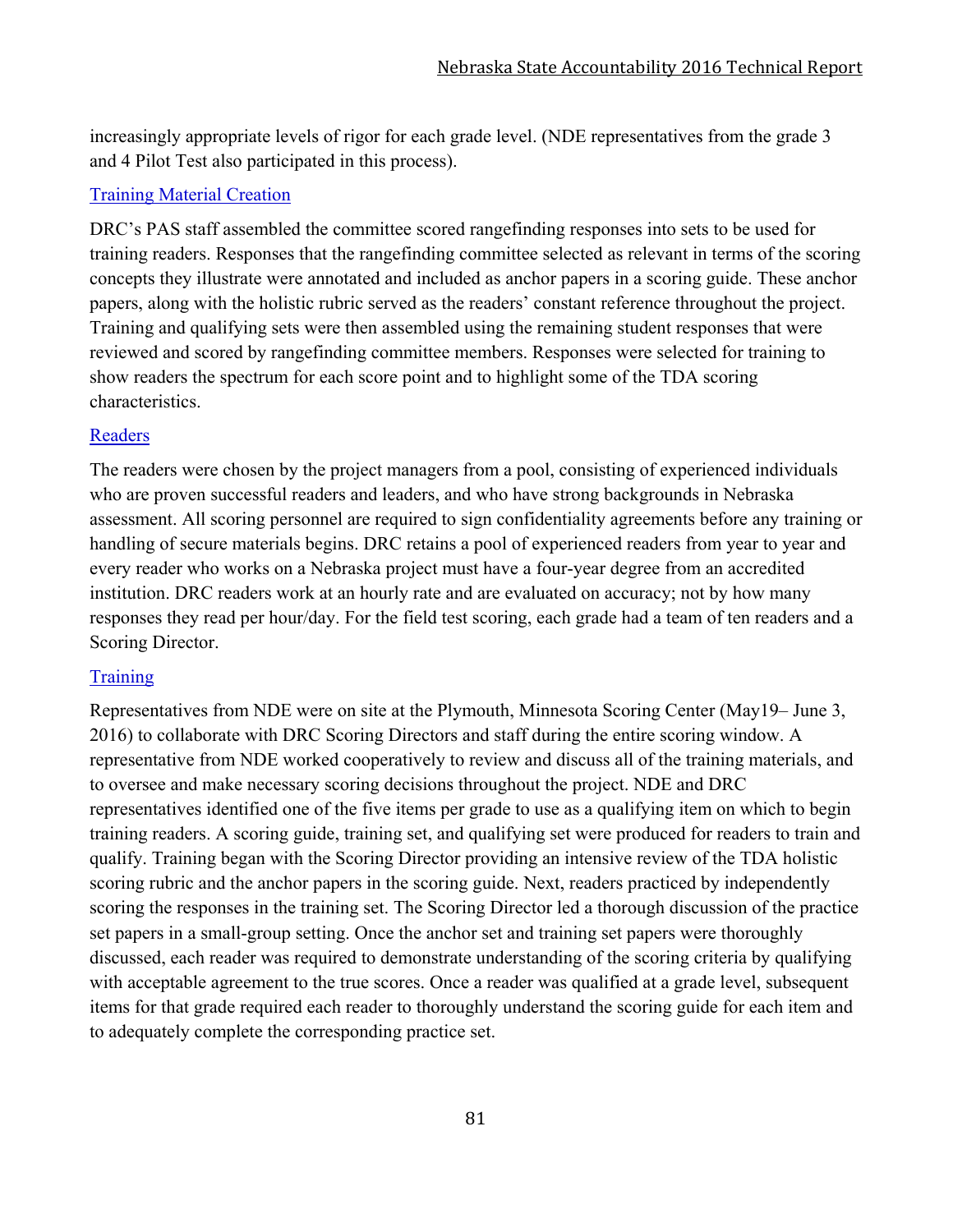### **Scoring**

Student responses are scored blindly and independently by multiple readers using DRC's handscoring system. Readers are not able to see demographic information pertaining to the student being scored, nor are they able to see any of the other scores given by any other reader. Each reader is required to apply the holistic scoring rubric to a given TDA response and is instructed to avoid any bias in their scoring decisions. All 25 items were scored, with a minimum of 1,500 responses per item completed.

### Quality Control

#### *Monitoring and Read-Behinds.*

Scoring Directors conducted routine read-behinds for every member of their team and provided feedback and assistance to their readers.

### Statistical Handscoring Reports

Numerous quality control reports were produced on demand or run daily in order to maintain high standards of scoring accuracy. The Inter-Rater Reliability Report and Score Point Distribution Report were especially helpful in analyzing scoring data and maintaining high standards of scoring quality.

|       |             |                               |     | <b>Inter-Rater Reliability</b> |                 |    |    | <b>Score Point Distribution</b> |              |                |
|-------|-------------|-------------------------------|-----|--------------------------------|-----------------|----|----|---------------------------------|--------------|----------------|
| Grade | <b>Item</b> | <b>Total</b><br><b>Scored</b> | %EX | %AD                            | $%$ EX<br>$+AD$ | %1 | %2 | %3                              | %4           | %NS            |
| 5     | 748963      | 2,077                         | 94  | 6                              | 100             | 73 | 16 | $\mathbf{1}$                    | 0            | 9              |
| 5     | 749019      | 1,748                         | 89  | 11                             | 100             | 54 | 38 | $\overline{3}$                  | $\mathbf{0}$ | $\overline{4}$ |
| 5     | 751234      | 1,825                         | 95  | 5                              | 100             | 76 | 15 | $\overline{2}$                  | $\mathbf 0$  | $\overline{7}$ |
| 5     | 751281      | 2,099                         | 95  | 5                              | 100             | 75 | 15 | $\mathbf{1}$                    | $\mathbf{0}$ | 8              |
| 5     | 751404      | 2,251                         | 97  | $\overline{3}$                 | 100             | 68 | 13 | $\mathbf 1$                     | $\mathbf 0$  | 16             |
| 6     | 748979      | 2,352                         | 90  | 10                             | 100             | 68 | 21 | $\overline{2}$                  | $\mathbf 0$  | 8              |
| 6     | 748994      | 2,651                         | 95  | 5                              | 100             | 81 | 11 | $\mathbf{1}$                    | $\mathbf 0$  | $\overline{7}$ |
| 6     | 749691      | 2,394                         | 100 | $\mathbf 0$                    | 100             | 74 | 5  | $\mathbf 0$                     | $\mathbf 0$  | 20             |
| 6     | 754876      | 2,405                         | 97  | 3                              | 100             | 73 | 10 | $\mathbf{1}$                    | $\mathbf 0$  | 16             |
| 6     | 754877      | 3,055                         | 92  | 8                              | 100             | 67 | 21 | $\overline{2}$                  | $\mathbf 0$  | 10             |

#### **Table 7.4.1 Inter-Rater Reliability and Score Point Distribution Results for Nebraska TDA Field Test 2016**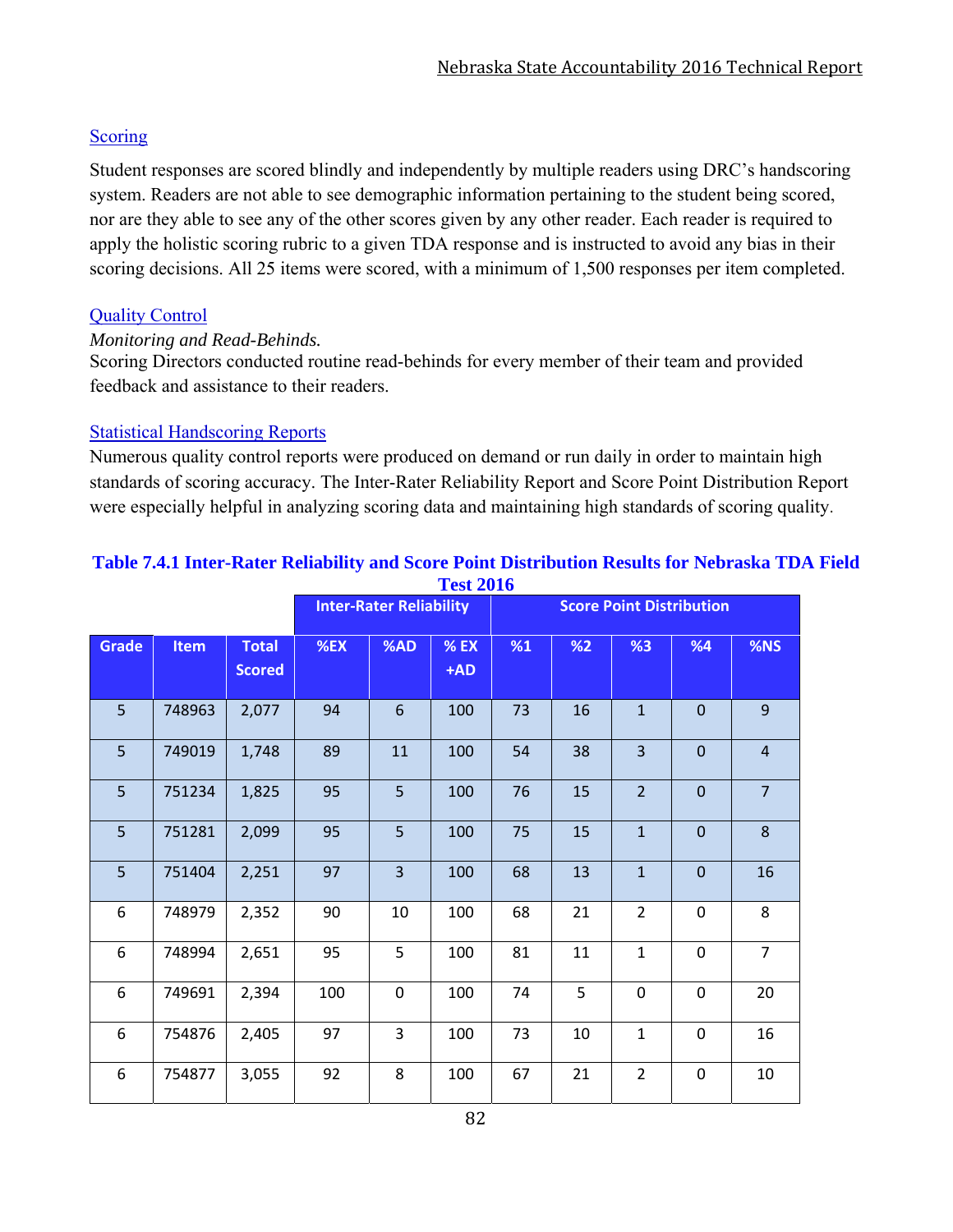|                |        |                               |        | <b>Inter-Rater Reliability</b> |                 | <b>Score Point Distribution</b> |    |                         |                |                |
|----------------|--------|-------------------------------|--------|--------------------------------|-----------------|---------------------------------|----|-------------------------|----------------|----------------|
| <b>Grade</b>   | Item   | <b>Total</b><br><b>Scored</b> | $%$ EX | %AD                            | $%$ EX<br>$+AD$ | %1                              | %2 | %3                      | %4             | %NS            |
| $\overline{7}$ | 751288 | 1,989                         | 92     | $\,8\,$                        | 100             | 57                              | 25 | $\overline{3}$          | $\pmb{0}$      | 15             |
| $\overline{7}$ | 751328 | 2,097                         | 90     | $\overline{9}$                 | 99              | 51                              | 32 | $\overline{7}$          | $\mathbf{1}$   | $\overline{9}$ |
| $\overline{7}$ | 751438 | 2,548                         | 95     | 5                              | 100             | 60                              | 23 | $\overline{2}$          | $\mathbf 0$    | 14             |
| $\overline{7}$ | 751533 | 2,054                         | 95     | 5                              | 100             | 69                              | 16 | $\overline{2}$          | $\mathbf 0$    | 13             |
| $\overline{7}$ | 751546 | 2,441                         | 91     | $\overline{9}$                 | 100             | 66                              | 20 | $\overline{\mathbf{3}}$ | $\mathbf 0$    | 11             |
| 8              | 749026 | 1,863                         | 94     | 6                              | 100             | 55                              | 22 | $\overline{4}$          | $\mathbf{1}$   | 18             |
| 8              | 749100 | 2,360                         | 93     | $\overline{7}$                 | 100             | 61                              | 23 | $\overline{4}$          | $\mathbf 0$    | 13             |
| 8              | 749109 | 2,100                         | 86     | 14                             | 100             | 49                              | 39 | 8                       | $\mathbf{1}$   | 4              |
| 8              | 749491 | 2,045                         | 90     | 10                             | 100             | 59                              | 22 | 3                       | $\pmb{0}$      | 15             |
| 8              | 749601 | 2,364                         | 93     | $\overline{7}$                 | 100             | 54                              | 31 | 5                       | $\mathbf{1}$   | 9              |
| 11             | 751747 | 1,646                         | 92     | 8                              | 100             | 46                              | 31 | 10                      | $\overline{2}$ | 11             |
| 11             | 751815 | 1,809                         | 90     | 10                             | 100             | 44                              | 33 | 10                      | $\overline{3}$ | 10             |
| 11             | 752247 | 1,957                         | 87     | 13                             | 100             | 45                              | 29 | 10                      | $\overline{2}$ | 15             |
| 11             | 754843 | 2,215                         | 94     | $6\phantom{1}$                 | 100             | 47                              | 31 | $\overline{9}$          | $\overline{2}$ | 11             |
| 11             | 754856 | 1,813                         | 85     | 15                             | 100             | 47                              | 32 | 10                      | $\overline{2}$ | 8              |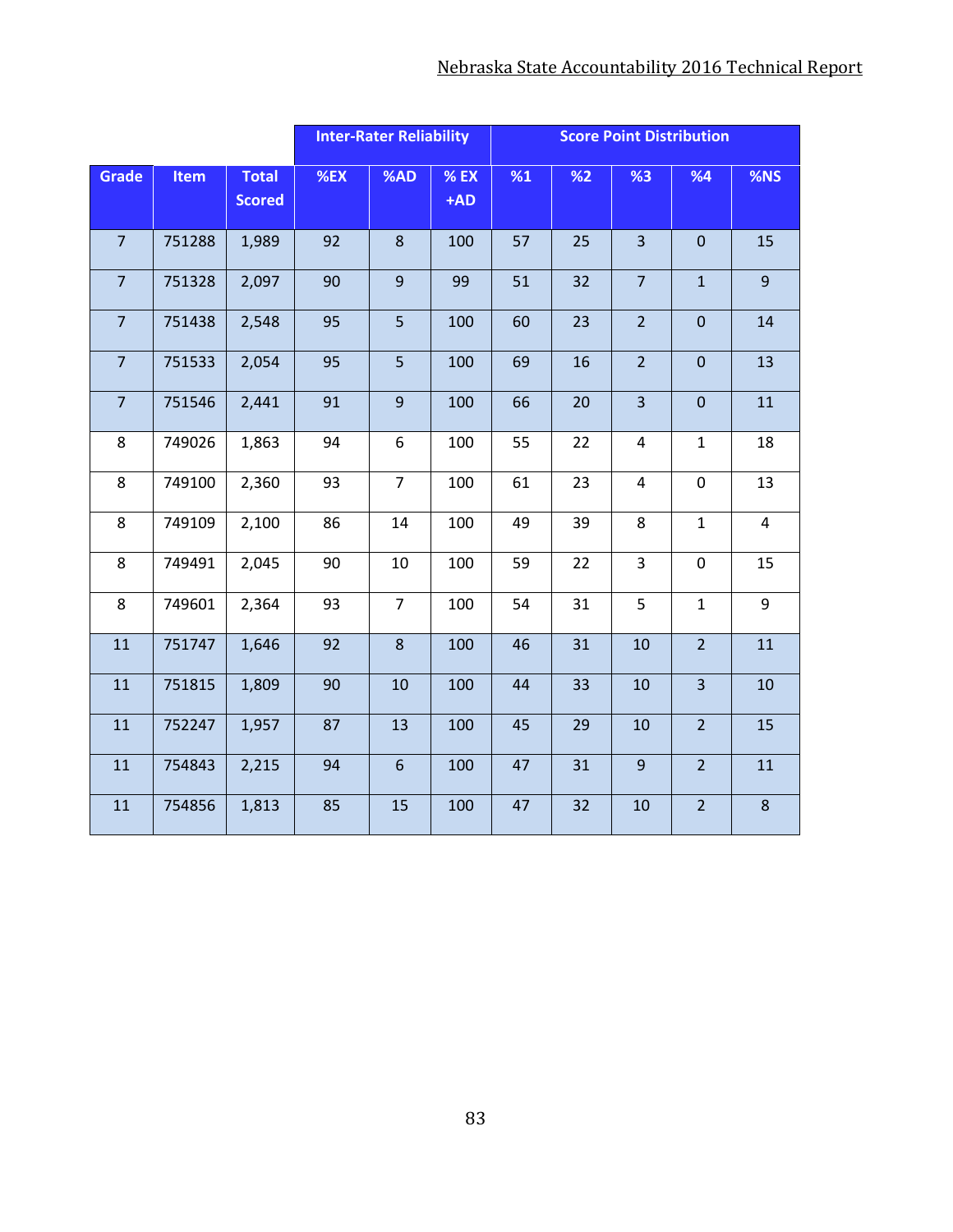# 8. RELIABILITY

This chapter addresses the reliability of NeSA-Alt test scores. According to Mehrens and Lehmann (1975) reliability is defined as:

… the degree of consistency between two measures of the same thing. (p. 88).

# 8.1 COEFFICIENT ALPHA

The ability to measure consistently is a necessary prerequisite for making appropriate interpretations (i.e., showing evidence of valid use of results). Conceptually, reliability can be referred to as the consistency of the results between two measures of the same thing. This consistency can be seen in the degree of agreement between two measures on two occasions. Operationally, such comparisons are the essence of the mathematically defined reliability indices.

All measures consist of an accurate, or true, component and an inaccurate, or error, component. Errors occur as a natural part of the measurement process and can never be eliminated entirely. For example, uncontrollable factors such as differences in the physical environment and changes in examinee disposition may increase error and decrease reliability. This is the fundamental premise of traditional reliability analysis and measurement theory. Stated explicitly, this relationship can be seen as the following:

$$
Observed Score = True Score + Error
$$
\n
$$
(8.1)
$$

To facilitate a mathematical definition of reliability, these components can be rearranged to form the following ratio:

$$
Reliability = \frac{TrueScoreVariance}{ObserveVariance} = \frac{TrueScoreVariance}{TrueScoreVariance + ErrorScoreVariance}
$$
(8.2)

When there is no error, the reliability is true score variance divided by true score variance, which equals 1. However, as more error influences the measure, the error component in the denominator of the ratio increases. As a result, the reliability decreases.

The reliability index used for the 2016 administration of the NeSA was the Coefficient Alpha  $\alpha$ (Cronbach, 1951). Acceptable α values generally range in the mid to high 0.80s to low 0.90s. The total test Coefficient Alpha reliabilities of the whole population are presented in Table 8.1.1 for each grade and content area of the NeSA. The table contains test length in total number of items (*L*), test reliabilities, and traditional standard errors of measurement (*SEM*). As can be seen in the table, all reading, mathematics, and science forms for grades 3-11 have Coefficient Alphas in the high 0.80s or low 0.90s. Overall, these α values provide evidence of good reliability.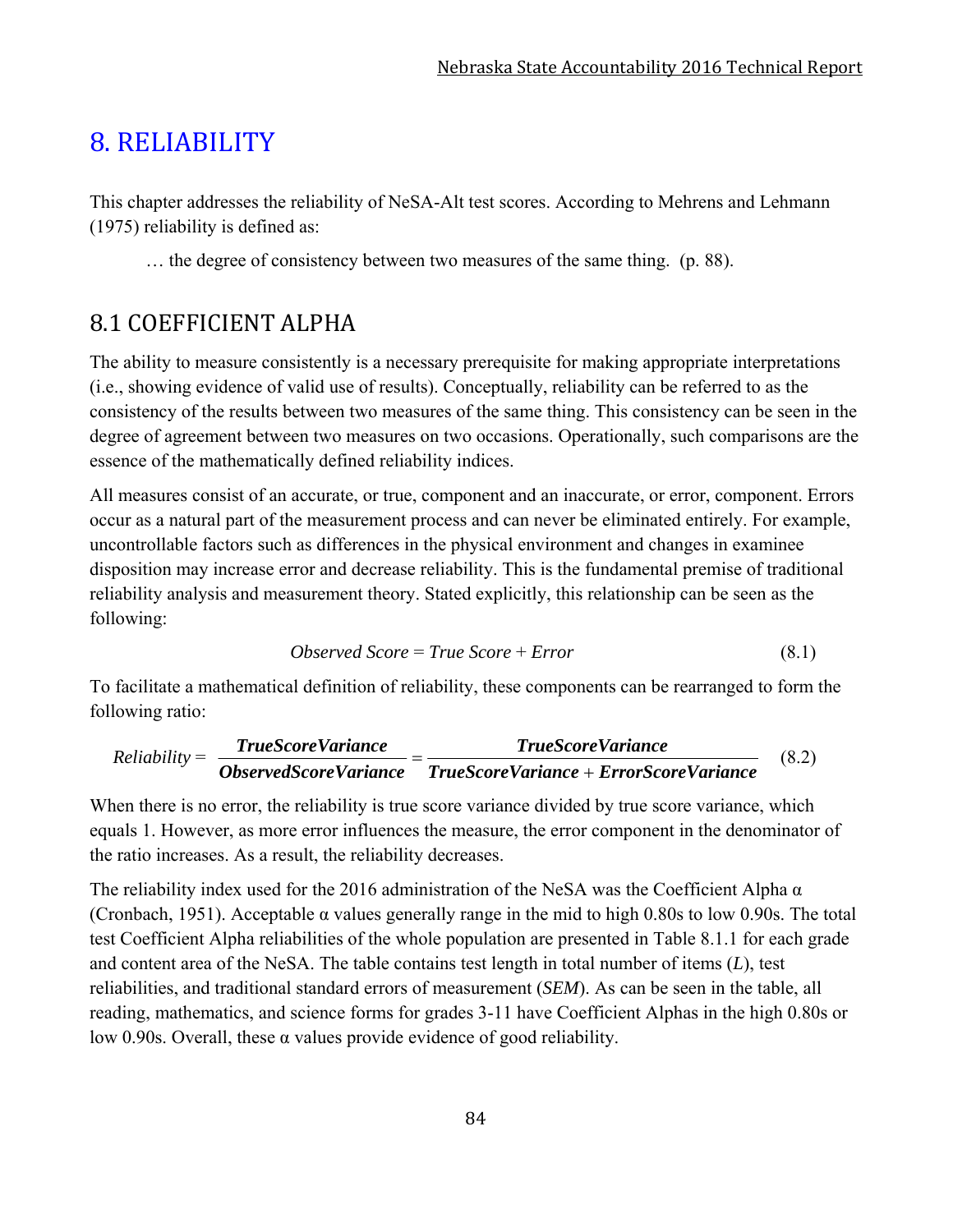|             | Grade | $\overline{L}$ | <b>Reliability</b> | <b>SEM</b> |
|-------------|-------|----------------|--------------------|------------|
|             | 3     | 45             | 0.90               | 2.8        |
|             | 4     | 45             | 0.87               | 2.9        |
|             | 5     | 48             | 0.88               | 2.9        |
| Reading     | 6     | 48             | 0.89               | 2.9        |
|             | 7     | 48             | 0.88               | 2.9        |
|             | 8     | 50             | 0.88               | 3.0        |
|             | 11    | 50             | 0.90               | 2.9        |
|             | 3     | 50             | 0.92               | 3.0        |
|             | 4     | 55             | 0.93               | 3.1        |
| Mathematics | 5     | 55             | 0.93               | 3.1        |
|             | 6     | 58             | 0.94               | 3.2        |
|             | 7     | 58             | 0.94               | 3.2        |
|             | 8     | 60             | 0.93               | 3.3        |
|             | 11    | 60             | 0.95               | 3.2        |
|             | 5     | 50             | 0.89               | 3.0        |
| Science     | 8     | 60             | 0.91               | 3.3        |
|             | 11    | 60             | 0.91               | 3.3        |

**Table 8.1.1 Reliabilities and Standard Errors of Measurement** 

Reliability estimates for subgroups based on gender, ethnicity, special education status, limited English proficiency status, and food program eligibility status are also computed and reported in Appendix W. Results show fairly high reliability indices for all subpopulations in the high 0.80s to low 0. 90s across grades and content areas, which indicates that the NeSA is not only reliable for the population as a whole, but it is also reliable for subpopulations of interest under NCLB. Appendix X present  $\alpha$  for the content strands. Given that  $\alpha$  is a function of test length, the smaller item counts for the content standards result in lower values of  $\alpha$  which is to be expected. Overall, these two sets of values provide evidence of good reliability.

## 8.2 STANDARD ERROR OF MEASUREMENT

The traditional *SEM* uses the information from the test along with an estimate of reliability to make statements about the degree to which error influences individual scores. The *SEM* is based on the premise that underlying traits, such as academic achievement, cannot be measured exactly without a perfectly precise measuring instrument. The standard error expresses unreliability in terms of the rawscore metric. The *SEM* formula is provided below:

$$
SEM = SD\sqrt{1 - reliability}.
$$
\n(8.3)

This formula indicates that the value of the *SEM* depends on both the reliability coefficient and the standard deviation of test scores. If the reliability were equal to 0.00 (the lowest possible value), the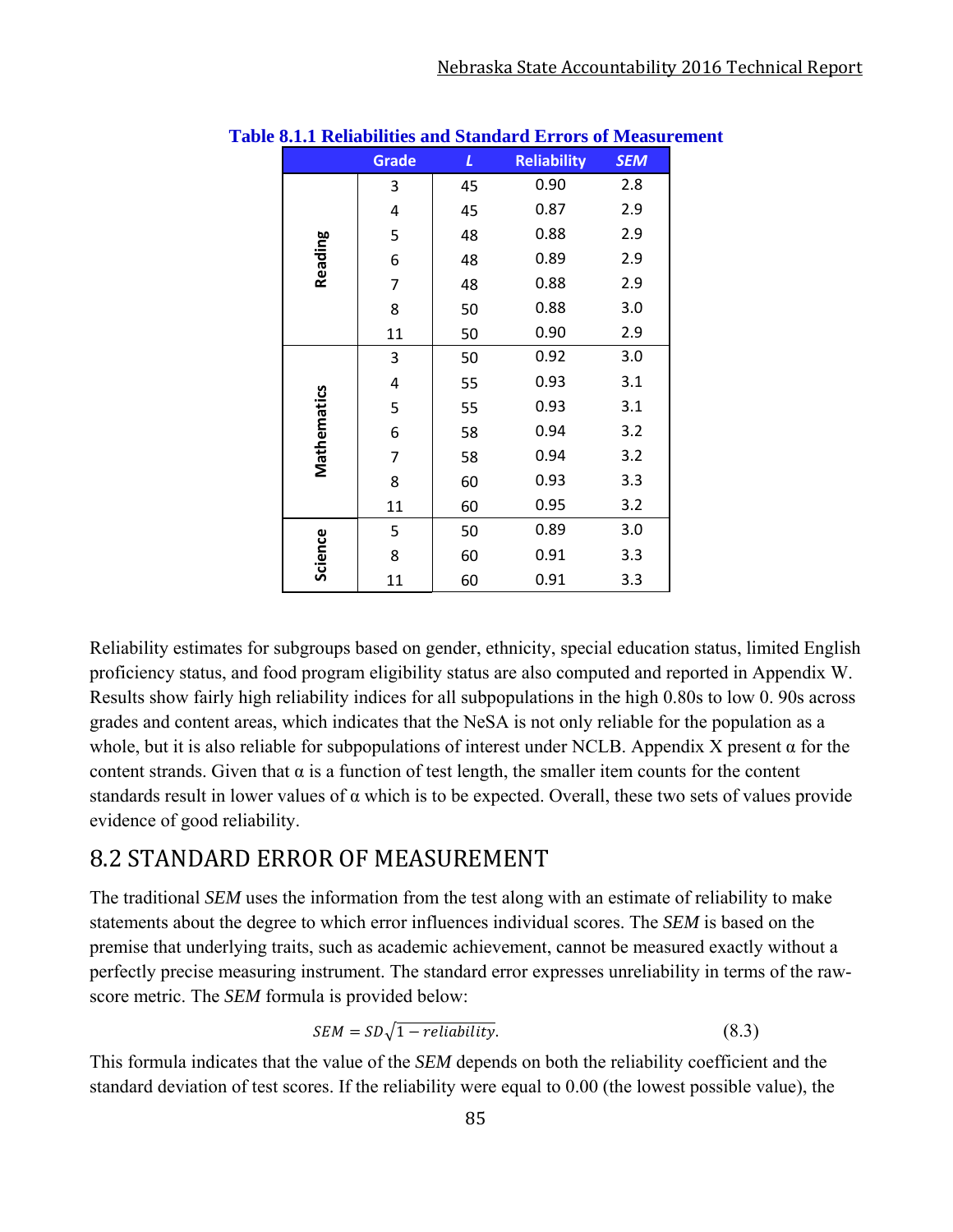*SEM* would be equal to the standard deviation of the test scores. If test reliability were equal to 1.00 (the highest possible value), the *SEM* would be 0.0. In other words, a perfectly reliable test has no measurement error (Harvill, 1991). *SEM*s were calculated for each NeSA grade and content area using raw scores and displayed in Table 8.1.1.

## 8.3 CONDITIONAL STANDARD ERROR OF MEASUREMENT (CSEM)

The preceding discussion reviews the traditional approach to judging a test's consistency. This approach is useful for making overall comparisons between alternate forms. However, it is not very useful for judging the precision with which a specific student's score is known. The Rasch measurement models provide "conditional standard errors" that pertain to each unique ability estimate. Therefore, the *CSEM* may be especially useful in characterizing measurement precision in the neighborhood of a score level used for decision-making—such as cut scores for identifying students who meet a performance standard.

The complete set of conditional standard errors for every obtainable score can be found in Appendices Q, R and S as part of the raw-to-scale-score conversions for each grade and content area. Values were derived using the calibration data file described in Chapter Six and are on the scaled score metric. The magnitudes of *CSEM*s across the score scale seemed reasonable for most NeSA tests that the values are lower in the middle of the score range and increase at both extremes (i.e., at smaller and larger scale scores). This is because ability estimates from scores near the center of the test scoring range are known much more precisely than abilities associated with extremely high or extremely low scores. Table 8.3.1 reports the minimum *CSEM* of the scale score associated with the zero total test score (Min *CSEM*), the maximum *CSEM* of the scale score associated with the perfect total test score (Max *CSEM*), *CSEM* at the cuts of Below and Meets performance levels (*CSEM* B/M), and *CSEM* at the cuts of Meets and Exceeds performance levels (*CSEM* M/E) for each grade and content area. *CSEM* values at the cut score were generally associated with smaller *CSEM* values, indicating that more precise measurement occurs at these cuts.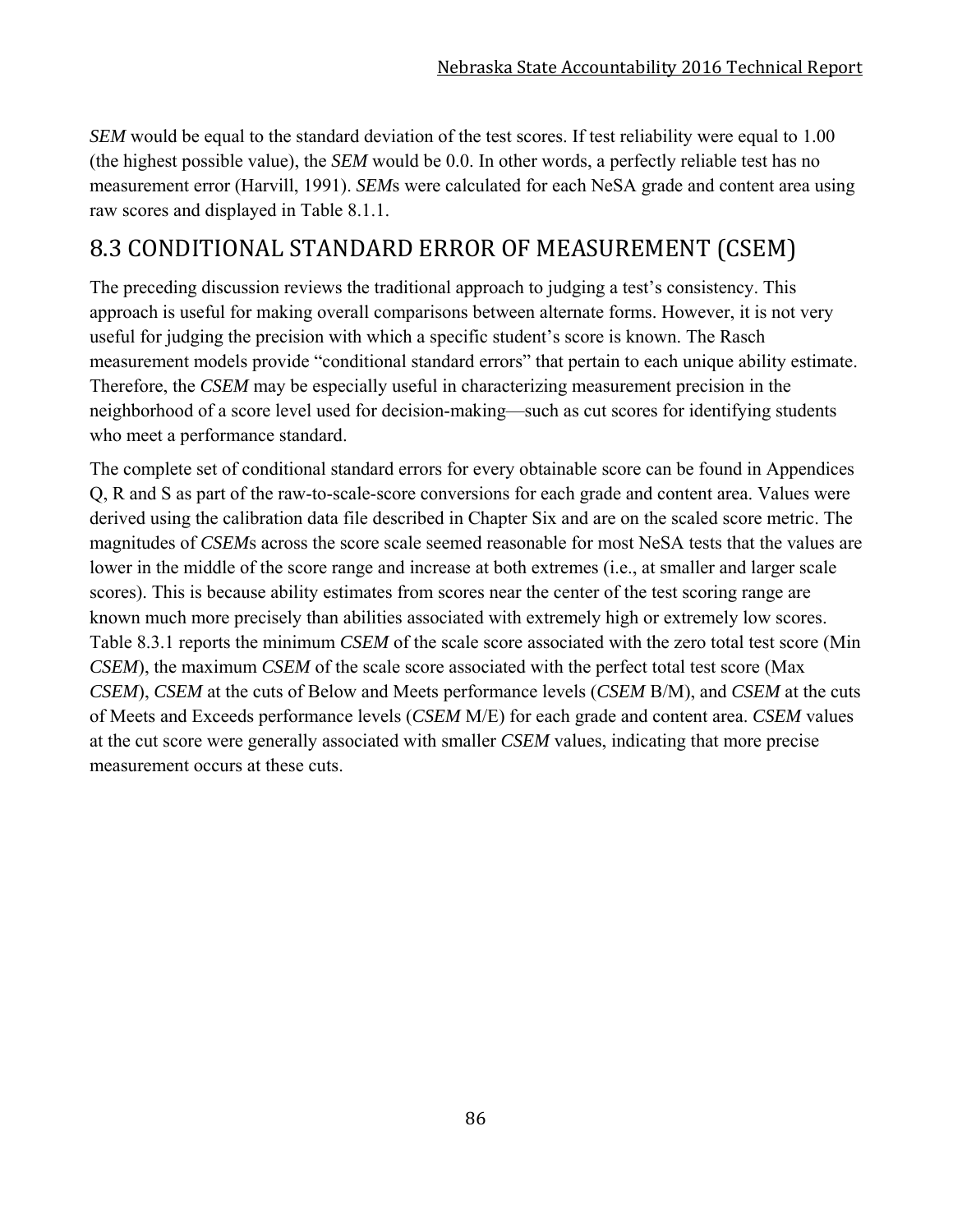|             |                         | Min            | <b>Max</b>  | <b>CSEM</b>    | <b>CSEM</b> |
|-------------|-------------------------|----------------|-------------|----------------|-------------|
|             | <b>Grade</b>            | <b>CSEM</b>    | <b>CSEM</b> | B/M            | M/E         |
|             | 3                       | 9              | 52          | 9              | 11          |
|             | 4                       | 11             | 67          | 11             | 13          |
|             | 5                       | 12             | 72          | 12             | 13          |
| Reading     | 6                       | 12             | 69          | 12             | 13          |
|             | $\overline{7}$          | 12             | 71          | 12             | 13          |
|             | 8                       | 11             | 68          | 11             | 13          |
|             | 11                      | 12             | 73          | 12             | 15          |
|             | $\overline{\mathbf{3}}$ | 9              | 54          | 9              | 11          |
|             | 4                       | 8              | 51          | 8              | 10          |
|             | 5                       | 8              | 53          | 8              | 10          |
| Mathematics | 6                       | 8              | 55          | 8              | 11          |
|             | $\overline{7}$          | 8              | 54          | 8              | 11          |
|             | 8                       | 8              | 54          | 8              | 11          |
|             | 11                      | 10             | 66          | 10             | 13          |
|             | 5                       | 10             | 59          | 10             | 13          |
| Science     | 8                       | 9              | 61          | 9              | 12          |
|             | 11                      | $\overline{7}$ | 49          | $\overline{7}$ | 11          |

**Table 8.3.1** *CSEM* **of the Scale Scores for 2016 NeSA Tests** 

## 8.4 DECISION CONSISTENCY AND ACCURACY

When criterion-referenced tests are used to place the examinees into two or more performance classifications, it is useful to have some indication of how accurate or consistent such classifications are. Decision consistency refers to the degree to which the achievement level for each student can be replicated upon retesting using an equivalent form (Huynh, 1976). Decision accuracy describes the extent to which achievement-level classification decisions based on the administered test form would agree with the decisions that would be made on the basis of a perfectly reliable test. In a standardsbased testing program there should be great interest in knowing how consistently and accurately students are classified into performance categories.

Since it is not feasible to repeat NeSA testing in order to estimate the proportion of students who would be reclassified in the same achievement levels, a statistical model needs to be imposed on the data to project the consistency or accuracy of classifications solely using data from the available administration (Hambleton & Novick, 1973). Although a number of procedures are available, two well-known methods were developed by Hanson and Brennan (1990) and Livingston and Lewis (1995) utilizing specific true score models. These approaches are fairly complex, and the cited sources contain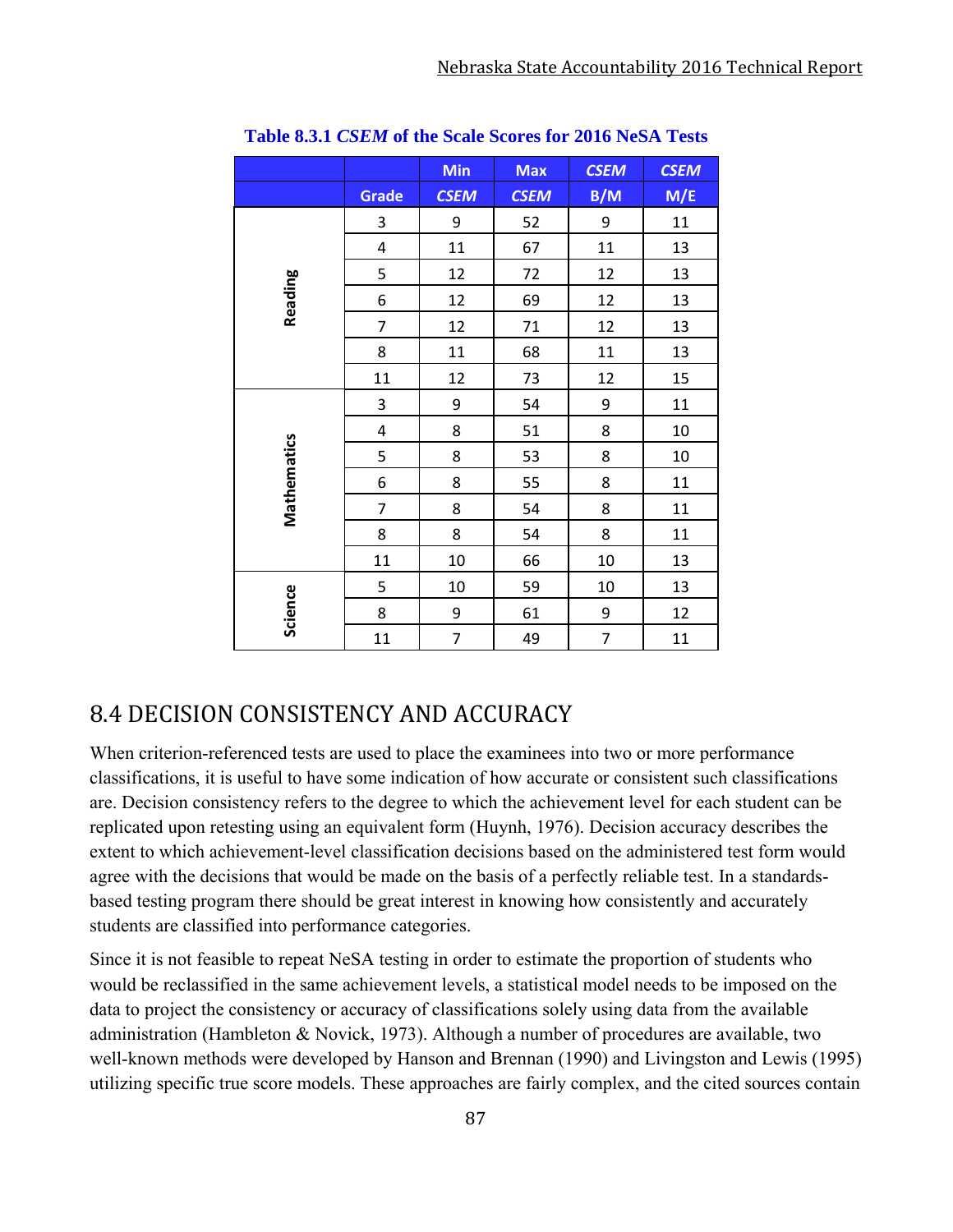details regarding the statistical models used to calculate decision consistency from the single NeSA administration.

Several factors might affect decision consistency. One important factor is the reliability of the scores. All other things being equal, more reliable test scores tend to result in more similar reclassifications. Another factor is the location of the cutscore in the score distribution. More consistent classifications are observed when the cutscores are located away from the mass of the score distribution. The number of performance levels is also a consideration. Consistency indices for four performance levels should be lower than those based on three categories because classification using four levels would allow more opportunity to change achievement levels. Finally, some research has found that results from the Hanson and Brennan (1990) method on a dichotomized version of a complex assessment yield similar results to the Livingston and Lewis method (1995) and the method by Stearns and Smith (2007).

The results for the overall consistency across all three achievement levels are presented in Tables 8.4.1 – 8.4.3. The tabled values, derived using the program *BB-Class* (Brennan, 2004), show that consistency values across the two methods are generally very similar. Across all content areas, the overall decision consistency ranged from the mid 0.80s to the low 0.90s while the decision accuracy ranged from the high 0.80s to the mid 0.90s. If a parallel test were administered, at least 85% or more of students would be classified in the same way. Dichotomous decisions using the Meets cuts (Below/Meets) generally have the highest consistency values and exceeded 0.90 in all cases. The pattern of decision accuracy across different cuts is similar to that of decision consistency.

|                               |       |                          |                | <b>Livingston &amp; Lewis</b> |                             | <b>Hanson &amp; Brennan</b> |                          |              |                             |  |
|-------------------------------|-------|--------------------------|----------------|-------------------------------|-----------------------------|-----------------------------|--------------------------|--------------|-----------------------------|--|
| <b>Content</b><br><b>Area</b> | Grade | <b>Decision Accuracy</b> |                |                               | <b>Decision Consistency</b> |                             | <b>Decision Accuracy</b> |              | <b>Decision Consistency</b> |  |
|                               |       | <b>Meets</b>             | <b>Exceeds</b> | <b>Meets</b>                  | <b>Exceeds</b>              | <b>Meets</b>                | <b>Exceeds</b>           | <b>Meets</b> | <b>Exceeds</b>              |  |
|                               | 3     | 0.94                     | 0.91           | 0.92                          | 0.87                        | 0.94                        | 0.91                     | 0.92         | 0.88                        |  |
|                               | 4     | 0.93                     | 0.89           | 0.91                          | 0.85                        | 0.93                        | 0.89                     | 0.91         | 0.85                        |  |
|                               | 5     | 0.94                     | 0.90           | 0.92                          | 0.85                        | 0.94                        | 0.90                     | 0.92         | 0.86                        |  |
| Reading                       | 6     | 0.94                     | 0.90           | 0.91                          | 0.86                        | 0.94                        | 0.90                     | 0.91         | 0.86                        |  |
|                               | 7     | 0.94                     | 0.90           | 0.92                          | 0.86                        | 0.94                        | 0.90                     | 0.92         | 0.86                        |  |
|                               | 8     | 0.93                     | 0.89           | 0.91                          | 0.85                        | 0.93                        | 0.89                     | 0.91         | 0.85                        |  |
|                               | 11    | 0.93                     | 0.90           | 0.90                          | 0.86                        | 0.93                        | 0.90                     | 0.90         | 0.87                        |  |

#### **Table 8.4.1 NeSA-R Decision Consistency Results**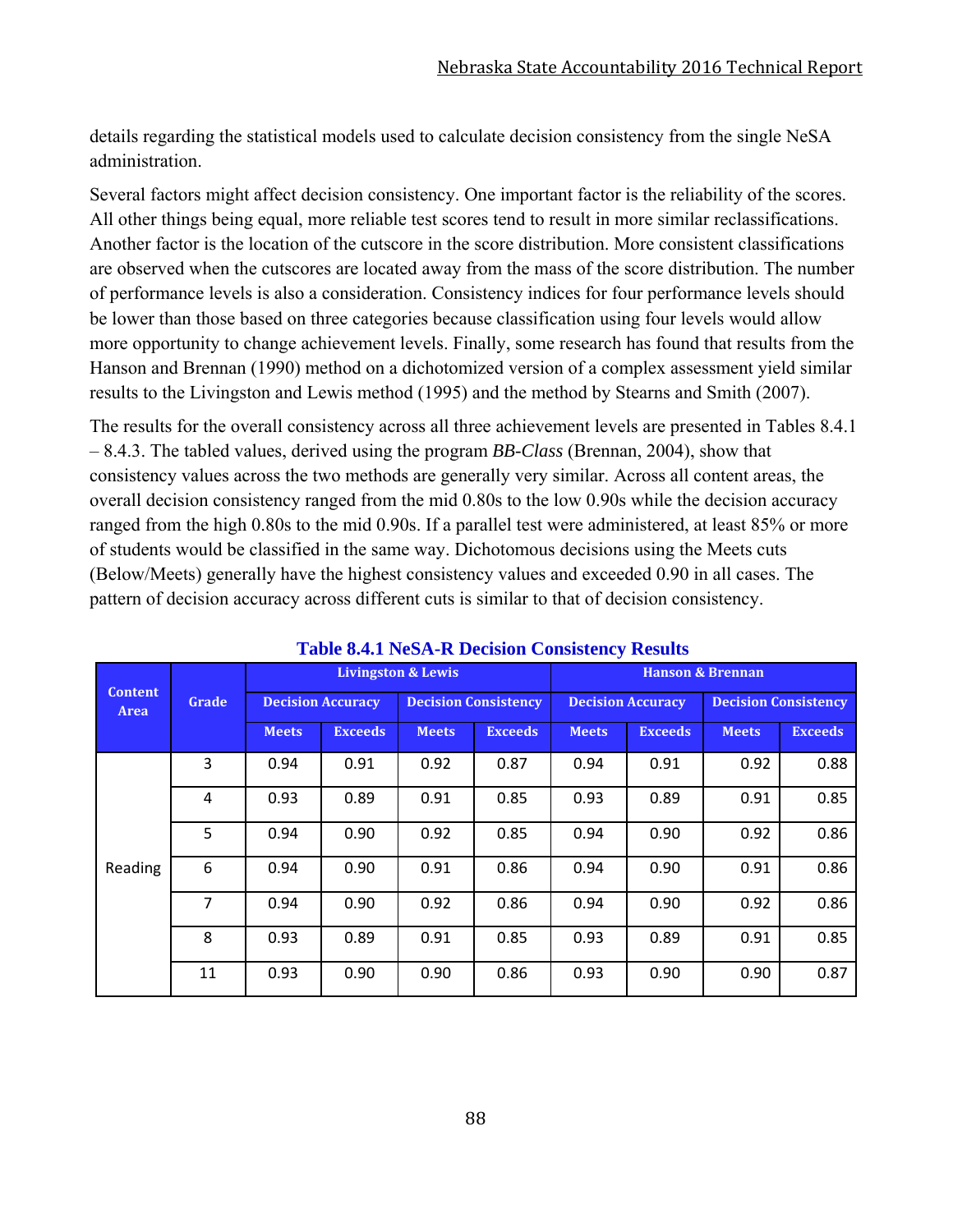|                        |                |                          |                |                               | <b>Table 0.7.2 INCOPY IN DUCISION CONSISTENTY INCRITES</b> |                             |                          |              |                             |  |
|------------------------|----------------|--------------------------|----------------|-------------------------------|------------------------------------------------------------|-----------------------------|--------------------------|--------------|-----------------------------|--|
|                        |                |                          |                | <b>Livingston &amp; Lewis</b> |                                                            | <b>Hanson &amp; Brennan</b> |                          |              |                             |  |
| <b>Content</b><br>Area | Grade          | <b>Decision Accuracy</b> |                |                               | <b>Decision Consistency</b>                                |                             | <b>Decision Accuracy</b> |              | <b>Decision Consistency</b> |  |
|                        |                | <b>Meets</b>             | <b>Exceeds</b> | <b>Meets</b>                  | <b>Exceeds</b>                                             | <b>Meets</b>                | <b>Exceeds</b>           | <b>Meets</b> | <b>Exceeds</b>              |  |
|                        | 3              | 0.94                     | 0.92           | 0.91                          | 0.89                                                       | 0.94                        | 0.92                     | 0.91         | 0.90                        |  |
|                        | 4              | 0.94                     | 0.93           | 0.92                          | 0.90                                                       | 0.94                        | 0.93                     | 0.92         | 0.91                        |  |
|                        | 5              | 0.94                     | 0.94           | 0.91                          | 0.91                                                       | 0.94                        | 0.94                     | 0.91         | 0.91                        |  |
| Math                   | 6              | 0.94                     | 0.94           | 0.92                          | 0.91                                                       | 0.94                        | 0.94                     | 0.92         | 0.92                        |  |
|                        | $\overline{7}$ | 0.94                     | 0.94           | 0.91                          | 0.92                                                       | 0.94                        | 0.94                     | 0.91         | 0.92                        |  |
|                        | 8              | 0.93                     | 0.94           | 0.90                          | 0.92                                                       | 0.93                        | 0.94                     | 0.90         | 0.92                        |  |
|                        | 11             | 0.94                     | 0.95           | 0.92                          | 0.92                                                       | 0.94                        | 0.95                     | 0.92         | 0.92                        |  |

**Table 8.4.2 NeSA-M Decision Consistency Results** 

## **Table 8.4.3 NeSA-S Decision Consistency Results**

|                        |       |                          |                | <b>Livingston &amp; Lewis</b> |                | <b>Hanson &amp; Brennan</b> |                          |                             |                |  |
|------------------------|-------|--------------------------|----------------|-------------------------------|----------------|-----------------------------|--------------------------|-----------------------------|----------------|--|
| <b>Content</b><br>Area | Grade | <b>Decision Accuracy</b> |                | <b>Decision Consistency</b>   |                |                             | <b>Decision Accuracy</b> | <b>Decision Consistency</b> |                |  |
|                        |       | <b>Meets</b>             | <b>Exceeds</b> | <b>Meets</b>                  | <b>Exceeds</b> | <b>Meets</b>                | <b>Exceeds</b>           | <b>Meets</b>                | <b>Exceeds</b> |  |
| Science                | 5     | 0.92                     | 0.91           | 0.89                          | 0.88           | 0.92                        | 0.92                     | 0.89                        | 0.88           |  |
|                        | 8     | 0.92                     | 0.93           | 0.89                          | 0.90           | 0.92                        | 0.93                     | 0.89                        | 0.90           |  |
|                        | 11    | 0.93                     | 0.93           | 0.90                          | 0.90           | 0.93                        | 0.93                     | 0.91                        | 0.90           |  |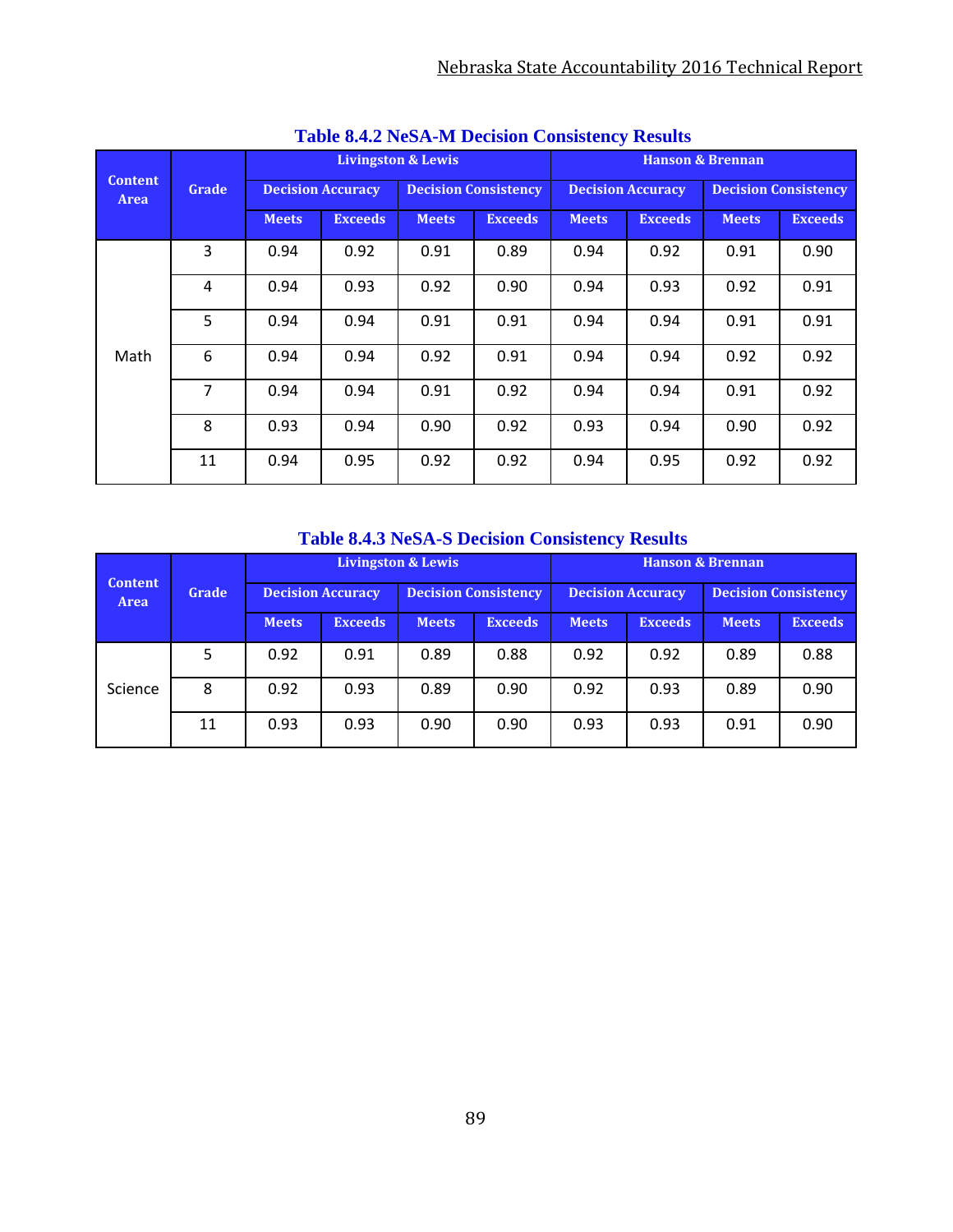# 9. VALIDITY

As defined in the *Standards for Educational and Psychological Testing* (AERA, APA, & NCME, 2014), "Validity refers to the degree to which evidence and theory support the interpretation of test scores for proposed uses of tests" (p. 11). The validity process involves the collection of a variety of evidence to support the proposed test score interpretations and uses. This entire technical report describes the technical aspects of the NeSA tests in support of their score interpretations and uses. Each of the previous chapters contributes important evidence components that pertain to score validation: test development, test scoring, item analysis, Rasch calibration, scaling, and reliability. This chapter summarizes and synthesizes the evidence based on the framework presented in *The Standards*.

# 9.1 EVIDENCE BASED ON TEST CONTENT

Content validity addresses whether the test adequately samples the relevant material it purports to cover. The NeSA for grades 3 through 11 is a criterion-referenced assessment. The criteria referenced are the Nebraska reading and mathematics content standards. Each assessment was based on and was directly aligned to the Nebraska statewide content standards to ensure good content validity.

For criterion-referenced, standards-based assessment, the strong content validity evidence is derived directly from the test construction process and the item scaling. The item development and test construction process, described above, ensures that every item aligns directly to one of the content standards. This alignment is foremost in the minds of the item writers and editors. As a routine part of item selection prior to an item appearing on a test form, the review committees check the alignment of the items with the standards and make any adjustments necessary. The result is consensus among the content specialists and teachers that the assessment does in fact assess what was intended.

The empirical item scaling, which indicates where each item falls on the logit ability-difficulty continuum, should be consistent with what theory suggests about the items. Items that require more knowledge, more advanced skills, and more complex behaviors should be empirically more difficult than those requiring less. Evidence of this agreement is contained in the item summary tables in Appendices K, L, and M, as well as the success of the Bookmark and Contrasting Groups standard setting processes (in the separate *2010 NeSA-R Standard Setting Technical Report, 2011 NeSA-M Standard Setting Technical Report and 2012 NeSA-S Standard Setting Technical Report*). Panelists participating in the Bookmark process work from an item booklet in which items are ordered by their empirical difficulties. Discussions about placement of the bookmarks almost invariably focus on the knowledge, skills, and behaviors required of each item, and, overall, panelists were comfortable with the item ordering and spacing. Contrasting Groups participants, using their knowledge and experience with their students, placed their students in a corresponding Performance Level.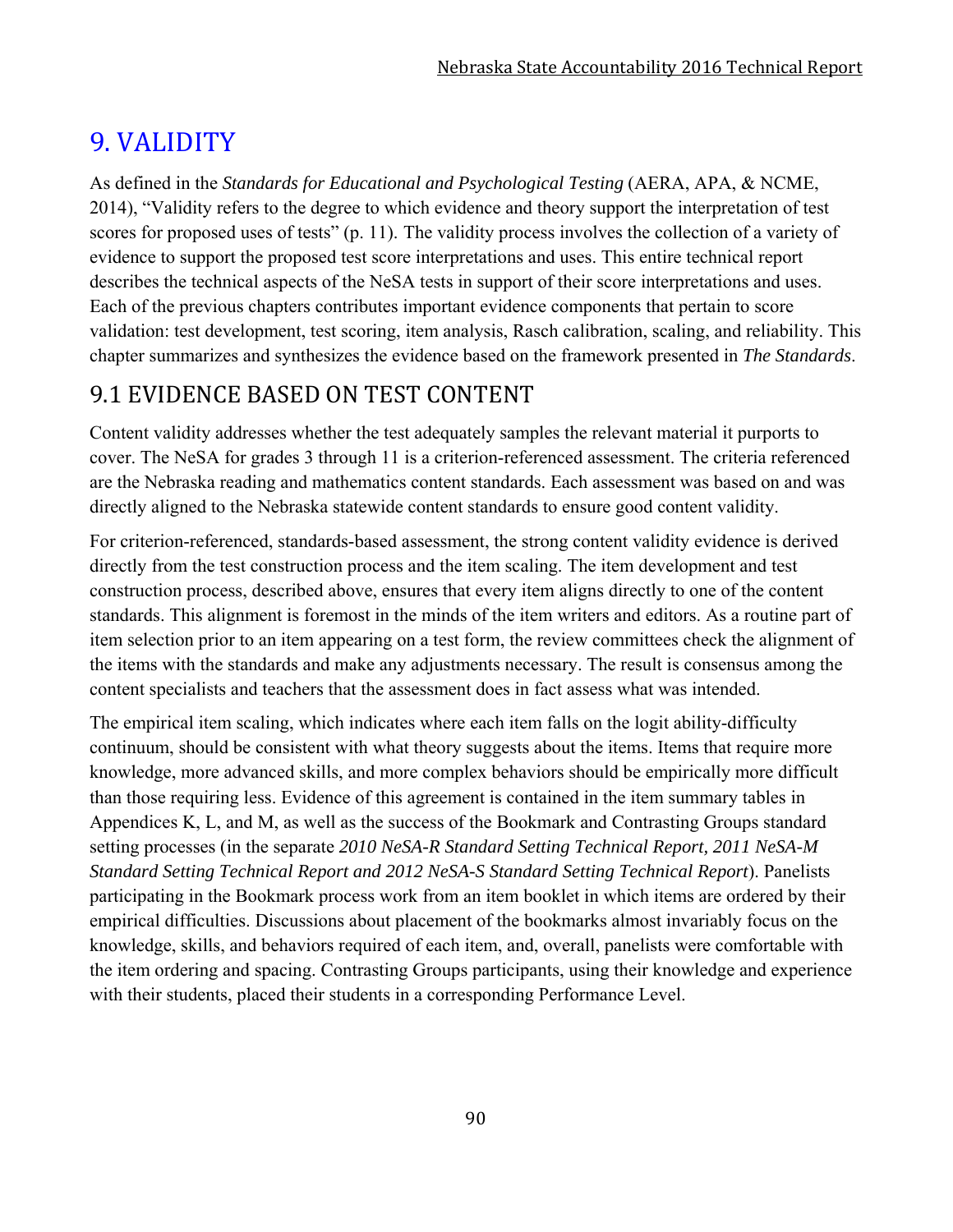# 9.2 EVIDENCE BASED ON INTERNAL STRUCTURE

As described in the *Standards* (2014), internal-structure evidence refers to the degree to which the relationships between test items and test components conform to the construct on which the proposed test interpretations are based.

Item-Test Correlations: Item-test correlations are reviewed in Chapter Four. All values are positive and of acceptable magnitude.

Rasch Measurement Dimensionality: Results from principle components analyses are presented in Chapter Five. The NeSA reading, mathematics, and science tests were essentially unidimensional, providing evidence supporting interpretations based on the total scores for the respective NeSA tests.

Strand Correlations: Correlations and disattenuated correlations between strand scores within each content area are presented below. This data can also provide information on score dimensionality that is part of internal-structure evidence. As noted in Chapter Two and also in Table 9.2.1, the NeSA-R tests have two strands (denoted by R.1 and R.2), the NeSA-M tests have four strands (denoted by M.1, M.2, M.3, and M.4), and the NeSA-S have four strands (denoted by S.1, S.2, S.3, and S.4) for each grade and content area.

For each grade, Pearson's correlation coefficients between these strands are reported in Tables 9.2.2.a through 9.2.2.g. The intercorrelations between the strands within the content areas are positive and generally range from moderate to high in value.

**Table 9.2.1 NeSA Content Strands** 

|                    |                | Table 9.2.1 NeSA Content Strands               |
|--------------------|----------------|------------------------------------------------|
| <b>Content</b>     | <b>Code</b>    | <b>Strand</b>                                  |
| <b>Reading</b>     | R.1            | Vocabulary                                     |
|                    | R.2            | Comprehension                                  |
|                    | M.1            | Number Sense                                   |
| <b>Mathematics</b> | M.2            | Geometric/Measurement                          |
|                    | M <sub>3</sub> | Algebraic                                      |
|                    | M.4            | Data Analysis/Probability                      |
|                    | S.1            | Inquiry, the Nature of Science, and Technology |
|                    | S.2            | <b>Physical Science</b>                        |
| <b>Science</b>     | S.3            | Life Science                                   |
|                    | S.4            | <b>Earth and Space Science</b>                 |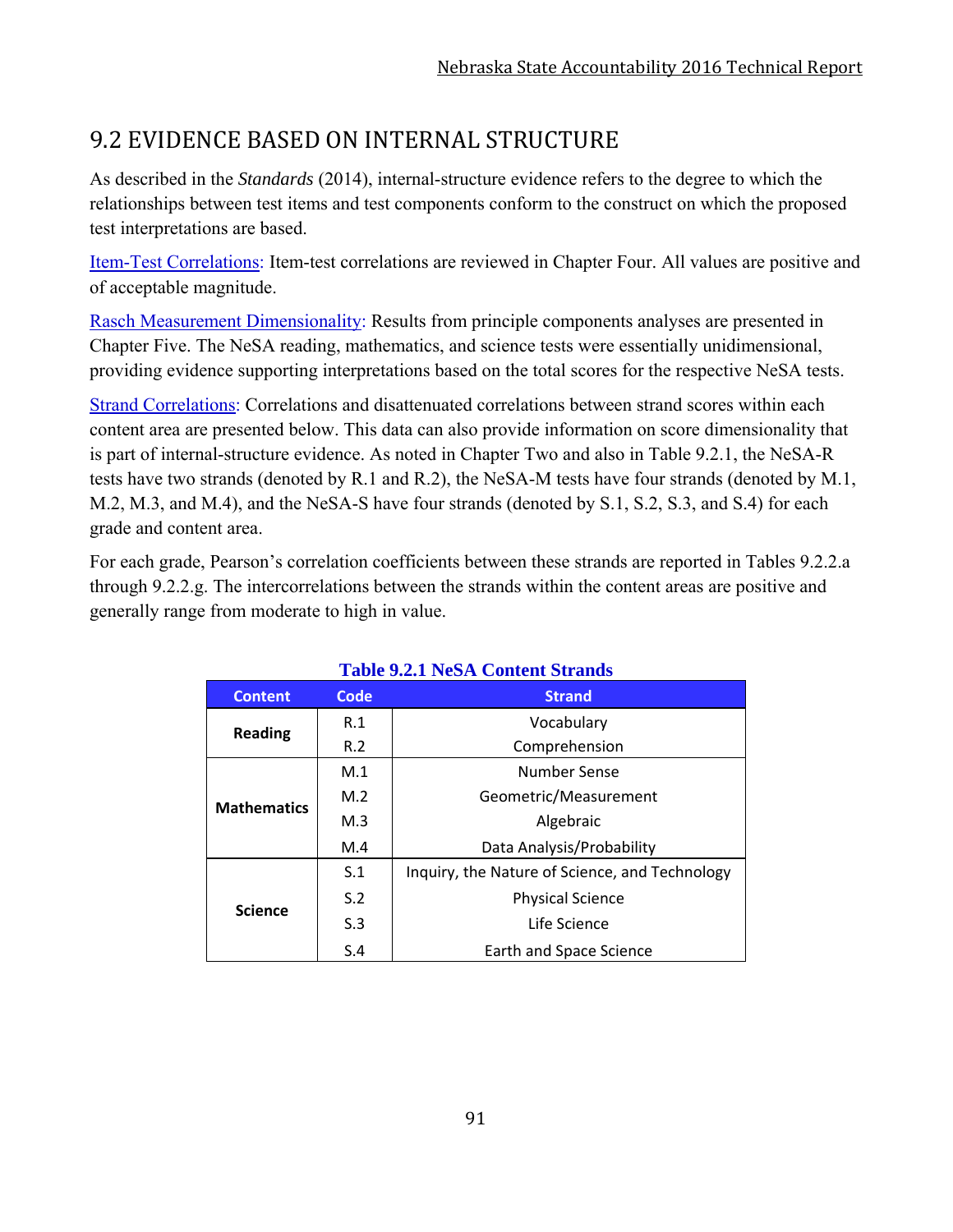| Grade 3 | R.1  | R.2  | M.1  | M.2  | M.3  | M.4 |
|---------|------|------|------|------|------|-----|
| R.1     |      |      |      |      |      |     |
| R.2     | 0.76 |      |      |      |      |     |
| M.1     | 0.65 | 0.66 |      |      |      |     |
| M.2     | 0.60 | 0.61 | 0.69 |      |      |     |
| M.3     | 0.59 | 0.63 | 0.72 | 0.62 |      |     |
| M.4     | 0.60 | 0.62 | 0.67 | 0.57 | 0.62 |     |

### **Table 9.2.2.a Correlations between Reading and Mathematics Strands for Grade 3**

### **Table 9.2.2.b Correlations between Reading and Mathematics Strands for Grade 4**

| Grade 4 | R.1  | R.2<br>M.1 |      | M.2  | M.3  | M.4 |
|---------|------|------------|------|------|------|-----|
| R.1     |      |            |      |      |      |     |
| R.2     | 0.73 |            |      |      |      |     |
| M.1     | 0.61 | 0.66       |      |      |      |     |
| M.2     | 0.60 | 0.64       | 0.78 |      |      |     |
| M.3     | 0.53 | 0.57       | 0.73 | 0.66 |      |     |
| M.4     | 0.48 | 0.53       | 0.58 | 0.54 | 0.50 |     |

### **Table 9.2.2.c Correlations between Reading, Mathematics, and Science Strands for Grade 5**

| Grade 5 | R.1  | R.2  | M.1  | M.2  | M.3  | M.4  | S.1  | S.2  | S.3  | S.4 |
|---------|------|------|------|------|------|------|------|------|------|-----|
| R.1     |      |      |      |      |      |      |      |      |      |     |
| R.2     | 0.74 |      |      |      |      |      |      |      |      |     |
| M.1     | 0.63 | 0.69 |      |      |      |      |      |      |      |     |
| M.2     | 0.55 | 0.59 | 0.70 | —    |      |      |      |      |      |     |
| M.3     | 0.57 | 0.61 | 0.74 | 0.61 | –    |      |      |      |      |     |
| M.4     | 0.62 | 0.66 | 0.73 | 0.59 | 0.65 |      |      |      |      |     |
| S.1     | 0.64 | 0.71 | 0.64 | 0.55 | 0.57 | 0.63 |      |      |      |     |
| S.2     | 0.60 | 0.66 | 0.59 | 0.54 | 0.53 | 0.58 | 0.65 |      |      |     |
| S.3     | 0.59 | 0.65 | 0.55 | 0.48 | 0.49 | 0.55 | 0.62 | 0.63 | –    |     |
| S.4     | 0.59 | 0.63 | 0.58 | 0.52 | 0.52 | 0.58 | 0.64 | 0.66 | 0.64 |     |

#### **Table 9.2.2.d Correlations between Reading and Mathematics Strands for Grade 6**

| Grade 6 | R.1  | R.2  | ີ<br>M.1 | M.2  | M.3  | M.4 |
|---------|------|------|----------|------|------|-----|
| R.1     |      |      |          |      |      |     |
| R.2     | 0.75 |      |          |      |      |     |
| M.1     | 0.60 | 0.65 |          |      |      |     |
| M.2     | 0.61 | 0.65 | 0.75     |      |      |     |
| M.3     | 0.64 | 0.70 | 0.78     | 0.76 |      |     |
| M.4     | 0.60 | 0.66 | 0.73     | 0.73 | 0.76 |     |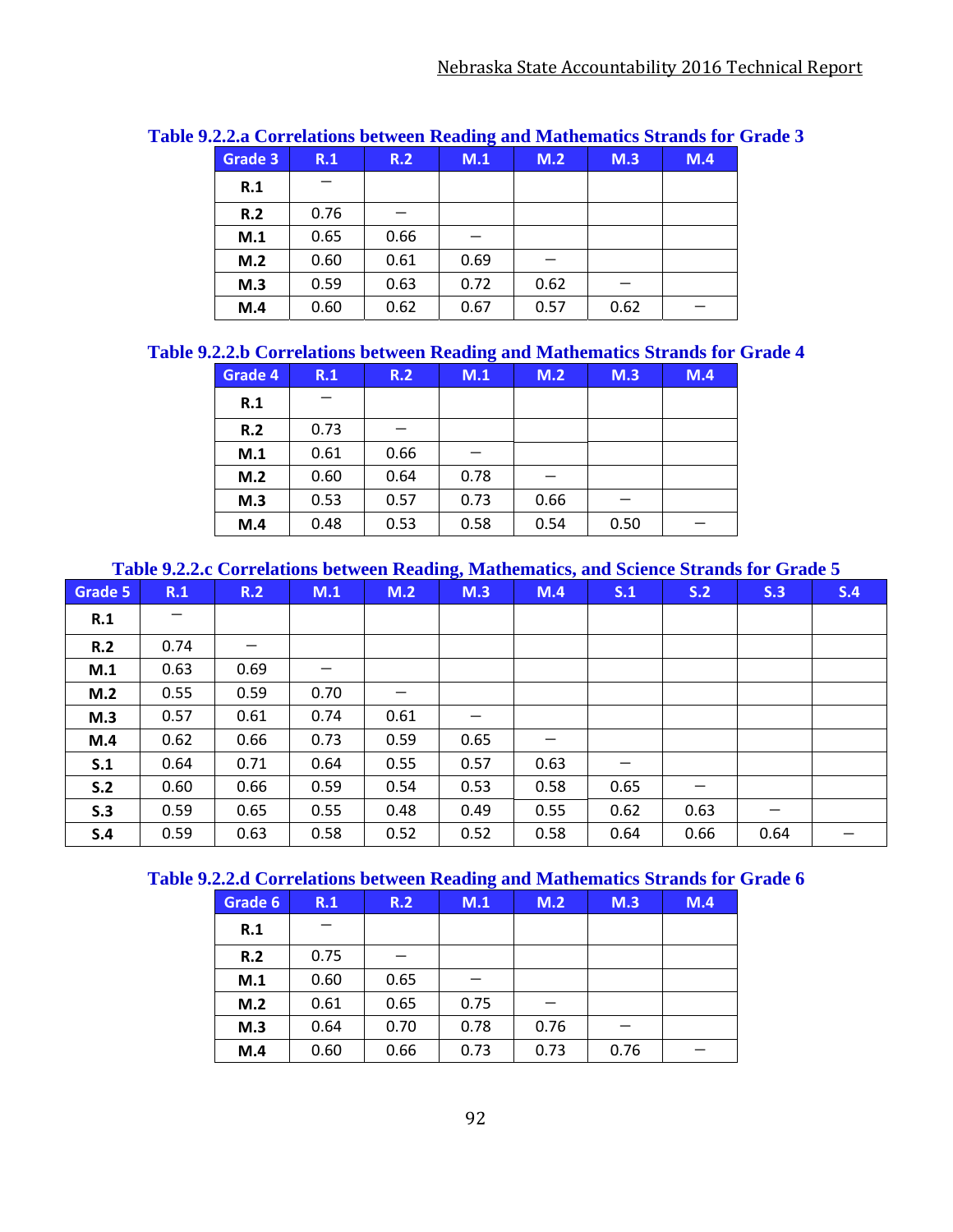|                |      |      |      | <u>zimine correlations securem requiring and huminimums suranus for G</u> |      |     |
|----------------|------|------|------|---------------------------------------------------------------------------|------|-----|
| <b>Grade 7</b> | R.1  | R.2  | M.1  | M.2                                                                       | M.3  | M.4 |
| R.1            |      |      |      |                                                                           |      |     |
| R.2            | 0.76 |      |      |                                                                           |      |     |
| M.1            | 0.61 | 0.68 |      |                                                                           |      |     |
| M.2            | 0.54 | 0.60 | 0.71 |                                                                           |      |     |
| M.3            | 0.62 | 0.71 | 0.82 | 0.70                                                                      |      |     |
| M.4            | 0.58 | 0.66 | 0.73 | 0.64                                                                      | 0.73 |     |

#### **Table 9.2.2.e Correlations between Reading and Mathematics Strands for Grade 7**

#### **Table 9.2.2.f Correlations between Reading, Mathematics, and Science Strands for Grade 8**

| Grade 8 | R.1  | R.2  | M.1  | M.2  | $\mathbf{C}$<br>M.3 | M.4  | S.1  | S.2                             | S.3  | S.4 |
|---------|------|------|------|------|---------------------|------|------|---------------------------------|------|-----|
| R.1     | —    |      |      |      |                     |      |      |                                 |      |     |
| R.2     | 0.77 |      |      |      |                     |      |      |                                 |      |     |
| M.1     | 0.59 | 0.67 |      |      |                     |      |      |                                 |      |     |
| M.2     | 0.58 | 0.65 | 0.75 |      |                     |      |      |                                 |      |     |
| M.3     | 0.61 | 0.69 | 0.79 | 0.74 | —                   |      |      |                                 |      |     |
| M.4     | 0.60 | 0.67 | 0.73 | 0.71 | 0.72                |      |      |                                 |      |     |
| S.1     | 0.64 | 0.71 | 0.63 | 0.62 | 0.64                | 0.62 |      |                                 |      |     |
| S.2     | 0.61 | 0.67 | 0.62 | 0.62 | 0.62                | 0.61 | 0.65 | $\hspace{0.1mm}-\hspace{0.1mm}$ |      |     |
| S.3     | 0.65 | 0.71 | 0.62 | 0.62 | 0.62                | 0.62 | 0.68 | 0.71                            | –    |     |
| S.4     | 0.60 | 0.66 | 0.61 | 0.61 | 0.60                | 0.59 | 0.64 | 0.70                            | 0.71 |     |

#### **Table 9.2.2.g Correlations between Reading, Mathematics, and Science Strands for Grade 11**

| Grade 11 | $\sim$<br>R.1 | R.2  | M.1  | M.2  | $\mathbf{C}$<br>M.3 | <br>M.4 | S.1  | S.2  | S.3  | S.4 |
|----------|---------------|------|------|------|---------------------|---------|------|------|------|-----|
| R.1      |               |      |      |      |                     |         |      |      |      |     |
| R.2      | 0.74          |      |      |      |                     |         |      |      |      |     |
| M.1      | 0.48          | 0.56 |      |      |                     |         |      |      |      |     |
| M.2      | 0.59          | 0.68 | 0.67 |      |                     |         |      |      |      |     |
| M.3      | 0.61          | 0.69 | 0.71 | 0.82 |                     |         |      |      |      |     |
| M.4      | 0.61          | 0.69 | 0.61 | 0.75 | 0.76                |         |      |      |      |     |
| S.1      | 0.60          | 0.69 | 0.54 | 0.67 | 0.67                | 0.65    |      |      |      |     |
| S.2      | 0.66          | 0.72 | 0.55 | 0.69 | 0.69                | 0.68    | 0.70 |      |      |     |
| S.3      | 0.67          | 0.72 | 0.54 | 0.67 | 0.67                | 0.67    | 0.69 | 0.75 |      |     |
| S.4      | 0.61          | 0.66 | 0.48 | 0.62 | 0.62                | 0.61    | 0.65 | 0.73 | 0.71 |     |

The correlations in Tables 9.2.2.a through 9.2.2.g are based on the observed strand scores. These observed-score correlations are weakened by existing measurement error contained within each strand. As a result, disattenuating the observed correlations can provide an estimate of the relationships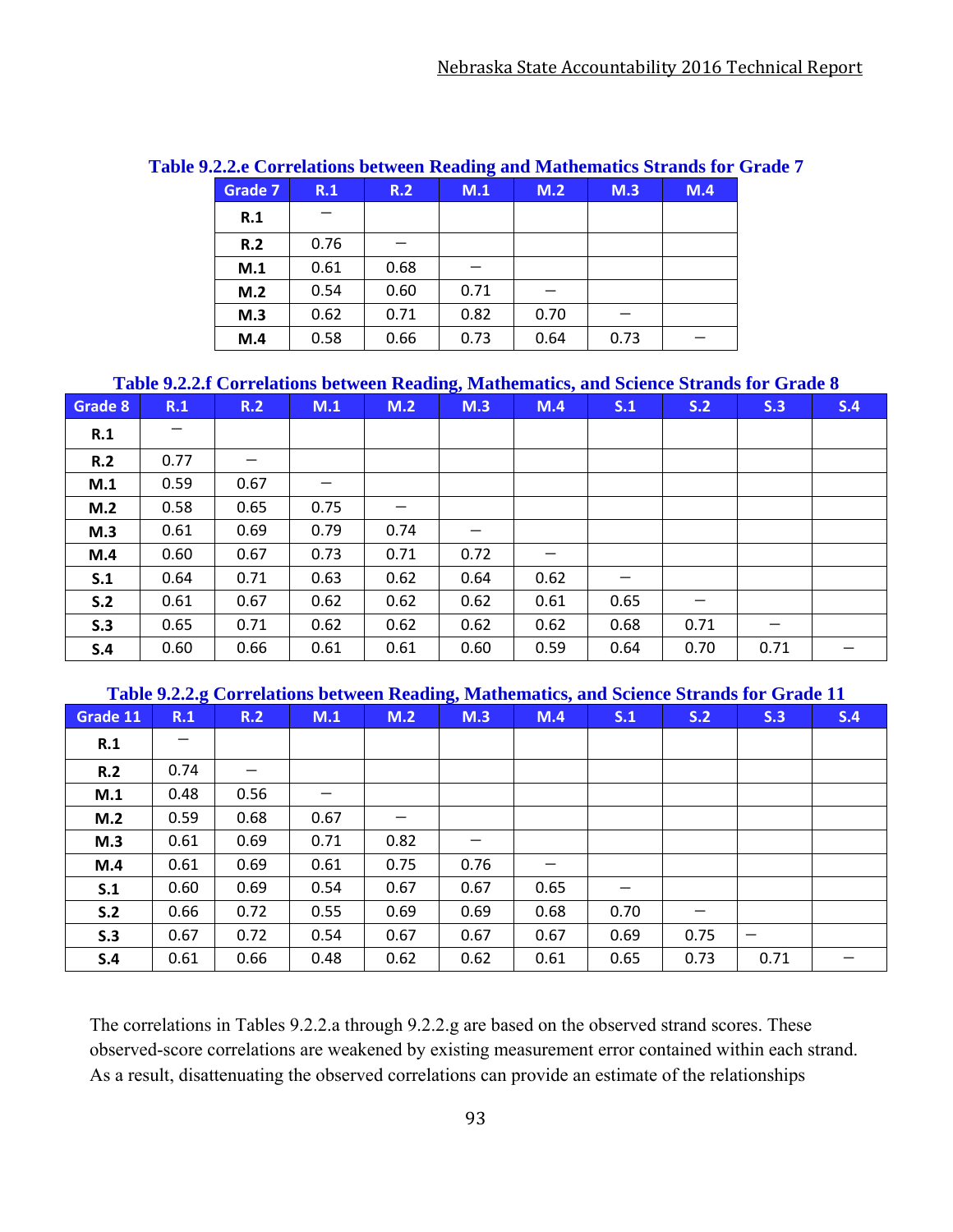between strands if there is no measurement error. The disattenuated correlation coefficients can be computed from the observed correlations (reported in Tables  $9.2.2.a - 9.2.2.g$ ) and the reliabilities for each strand (Spearman, 1904, 1910). Disattenuated correlations very near 1.00 might suggest that the same or very similar constructs are being measured. Values somewhat less than 1.00 might suggest that different strands are measuring slightly different aspects of the same construct. Values markedly less than 1.00 might suggest the strands reflect different constructs.

Tables 9.2.3.a through 9.2.3.g show the corresponding disattenuated correlations for the 2016 NeSA tests for each grade. Given that none of these strands has perfect reliabilities (see Chapter Eight), the disattenuated strand correlations are higher than their observed score counterparts. Some withincontent-area correlations are very high (e.g., above 0.95), suggesting that the within-content-area strands might be measuring essentially the same construct. This, in turn, suggests that some strand scores might not provide unique information about the strengths or weaknesses of students.

On a fairly consistent basis, the correlations between the strands within each content area were higher than the correlations between strands across different content areas. In general, within-content-area strand correlations were mostly greater than 0.90, while across-content-area strand correlations

generally ranged from 0.75 to 0.92. Such a pattern is expected since the two content area tests were designed to measure different constructs.

|         |      |      |      |      | -    |     |
|---------|------|------|------|------|------|-----|
| Grade 3 | R.1  | R.2  | M.1  | M.2  | M.3  | M.4 |
| R.1     |      |      |      |      |      |     |
| R.2     | 0.96 |      |      |      |      |     |
| M.1     | 0.83 | 0.78 |      |      |      |     |
| M.2     | 0.81 | 0.76 | 0.87 |      |      |     |
| M.3     | 0.82 | 0.80 | 0.93 | 0.85 |      |     |
| M.4     | 0.89 | 0.86 | 0.94 | 0.84 | 0.94 |     |

**Table 9.2.3.a Disattenuated Strand Correlations for Reading and Mathematics: Grade 3**

### **Table 9.2.3.b Disattenuated Strand Correlations for Reading and Mathematics: Grade 4**

| Grade 4 | R.1  | R.2  | M.1  | M.2  | $\tilde{\phantom{a}}$<br>M.3 | M.4 |
|---------|------|------|------|------|------------------------------|-----|
| R.1     |      |      |      |      |                              |     |
| R.2     | 0.99 |      |      |      |                              |     |
| M.1     | 0.81 | 0.78 |      |      |                              |     |
| M.2     | 0.83 | 0.78 | 0.94 |      |                              |     |
| M.3     | 0.80 | 0.76 | 0.96 | 0.91 |                              |     |
| M.4     | 0.91 | 0.89 | 0.95 | 0.92 | 0.93                         |     |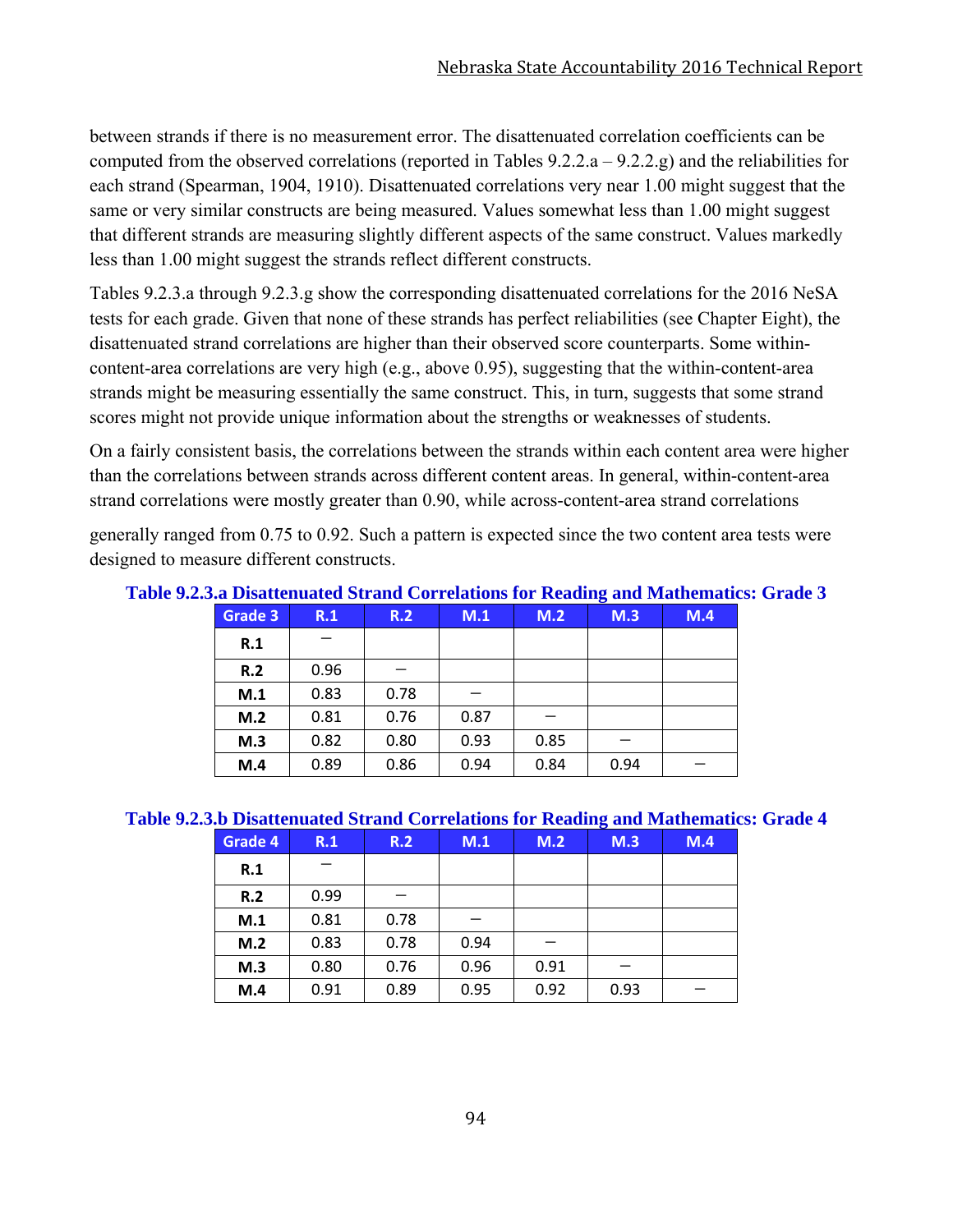| Grade 5 | R.1  | R.2  | M.1  | M.2  | M.3  | M.4  | S.1  | S.2  | S.3  | S.4 |
|---------|------|------|------|------|------|------|------|------|------|-----|
| R.1     |      |      |      |      |      |      |      |      |      |     |
| R.2     | 1.00 |      |      |      |      |      |      |      |      |     |
| M.1     | 0.84 | 0.79 |      |      |      |      |      |      |      |     |
| M.2     | 0.84 | 0.78 | 0.91 |      |      |      |      |      |      |     |
| M.3     | 0.86 | 0.79 | 0.95 | 0.89 |      |      |      |      |      |     |
| M.4     | 0.93 | 0.86 | 0.93 | 0.87 | 0.94 |      |      |      |      |     |
| S.1     | 0.96 | 0.93 | 0.82 | 0.82 | 0.83 | 0.90 |      |      |      |     |
| S.2     | 0.93 | 0.87 | 0.78 | 0.81 | 0.78 | 0.85 | 0.95 |      |      |     |
| S.3     | 0.92 | 0.87 | 0.73 | 0.74 | 0.74 | 0.82 | 0.93 | 0.96 |      |     |
| S.4     | 0.91 | 0.84 | 0.76 | 0.78 | 0.77 | 0.85 | 0.93 | 0.99 | 0.97 |     |

## **Table 9.2.3.c Disattenuated Strand Correlations for Reading, Mathematics and Science: Grade 5**

### **Table 9.2.3.d Disattenuated Strand Correlations for Reading and Mathematics: Grade 6**

| Grade 6 | R.1  | R.2  | M.1  | M.2  | M.3  | M.4 |
|---------|------|------|------|------|------|-----|
| R.1     |      |      |      |      |      |     |
| R.2     | 1.00 |      |      |      |      |     |
| M.1     | 0.82 | 0.79 |      |      |      |     |
| M.2     | 0.84 | 0.79 | 0.95 |      |      |     |
| M.3     | 0.86 | 0.83 | 0.95 | 0.94 |      |     |
| M.4     | 0.84 | 0.81 | 0.94 | 0.93 | 0.95 |     |

**Table 9.2.3.e Disattenuated Strand Correlations for Reading and Mathematics: Grade 7**

| <b>Grade 7</b> | R.1  | R.2  | M.1  | M.2  | $\tilde{\phantom{a}}$<br>M.3 | M.4 |
|----------------|------|------|------|------|------------------------------|-----|
| R.1            |      |      |      |      |                              |     |
| R.2            | 1.00 |      |      |      |                              |     |
| M.1            | 0.81 | 0.81 |      |      |                              |     |
| M.2            | 0.79 | 0.79 | 0.93 |      |                              |     |
| M.3            | 0.83 | 0.83 | 0.97 | 0.92 |                              |     |
| M.4            | 0.84 | 0.86 | 0.94 | 0.92 | 0.95                         |     |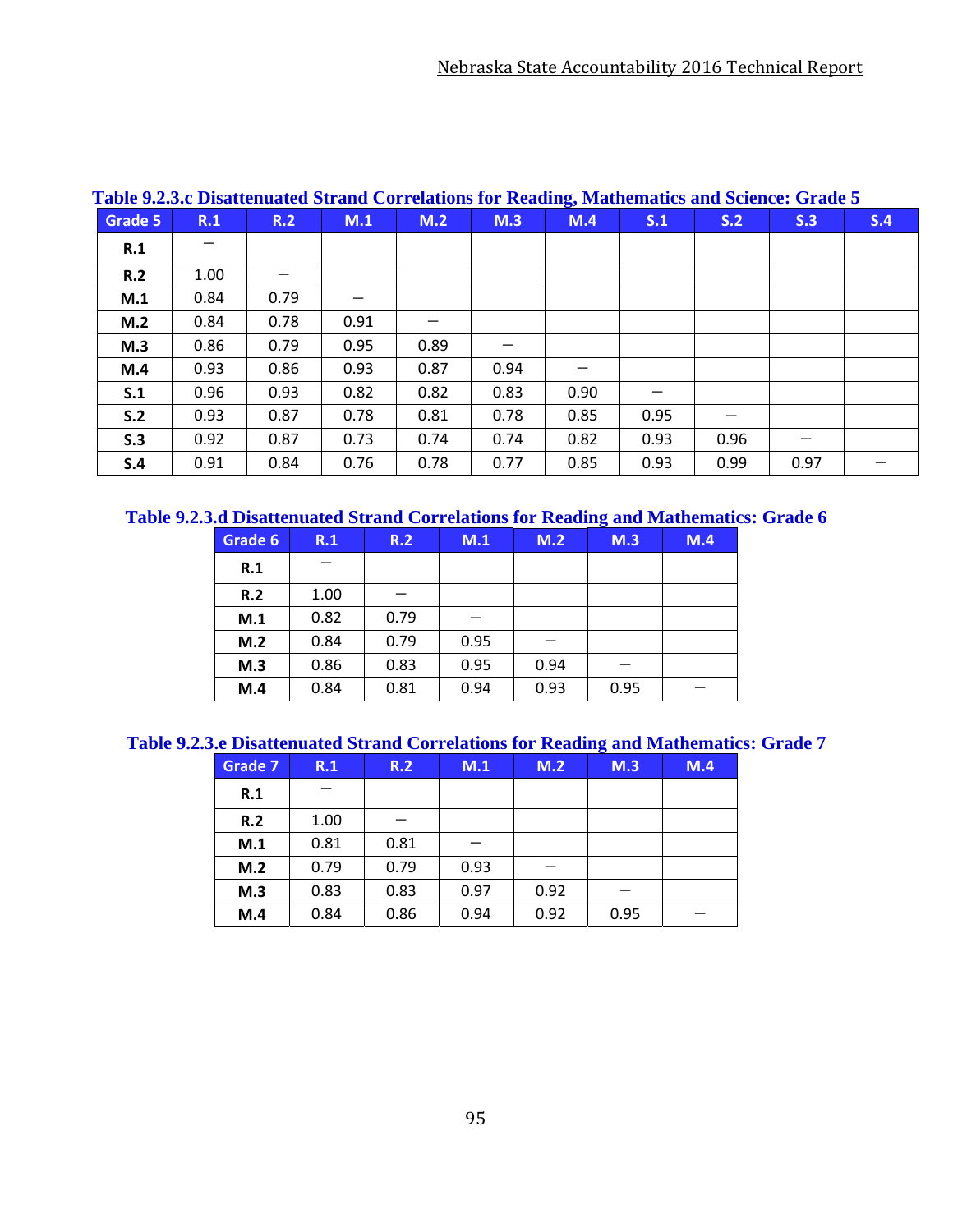| Grade 8 | R.1  | R.2  | M.1  | M.2  | M.3  | M.4  | S.1  | S.2  | Table 9.2.3.1 Disattenuated Strand Correlations for Reading, Mathematics and Science: Grade 8<br>S.3 | S.4 |
|---------|------|------|------|------|------|------|------|------|------------------------------------------------------------------------------------------------------|-----|
| R.1     |      |      |      |      |      |      |      |      |                                                                                                      |     |
| R.2     | 1.00 |      |      |      |      |      |      |      |                                                                                                      |     |
| M.1     | 0.80 | 0.81 |      |      |      |      |      |      |                                                                                                      |     |
| M.2     | 0.80 | 0.80 | 0.94 |      |      |      |      |      |                                                                                                      |     |
| M.3     | 0.83 | 0.84 | 0.97 | 0.93 |      |      |      |      |                                                                                                      |     |
| M.4     | 0.87 | 0.87 | 0.97 | 0.96 | 0.96 |      |      |      |                                                                                                      |     |
| S.1     | 0.94 | 0.93 | 0.83 | 0.83 | 0.85 | 0.89 |      |      |                                                                                                      |     |
| S.2     | 0.86 | 0.85 | 0.80 | 0.81 | 0.80 | 0.85 | 0.91 |      |                                                                                                      |     |
| S.3     | 0.92 | 0.90 | 0.79 | 0.81 | 0.80 | 0.86 | 0.95 | 0.95 |                                                                                                      |     |
| S.4     | 0.87 | 0.84 | 0.79 | 0.81 | 0.79 | 0.84 | 0.91 | 0.97 | 0.97                                                                                                 |     |

## **Table 9.2.3.f Disattenuated Strand Correlations for Reading, Mathematics and Science: Grade 8**

**Table 9.2.3.g Disattenuated Strand Correlations for Reading, Mathematics and Science: Grade 11**

| Grade 11 | R.1  | R.2  | M.1  | M.2  | M.3                      | M.4  | S.1  | S.2  | S.3  | S.4 |
|----------|------|------|------|------|--------------------------|------|------|------|------|-----|
| R.1      |      |      |      |      |                          |      |      |      |      |     |
| R.2      | 0.97 |      |      |      |                          |      |      |      |      |     |
| M.1      | 0.75 | 0.77 |      |      |                          |      |      |      |      |     |
| M.2      | 0.79 | 0.80 | 0.94 | —    |                          |      |      |      |      |     |
| M.3      | 0.78 | 0.78 | 0.98 | 0.95 | $\overline{\phantom{m}}$ |      |      |      |      |     |
| M.4      | 0.85 | 0.84 | 0.90 | 0.93 | 0.92                     | –    |      |      |      |     |
| S.1      | 0.90 | 0.91 | 0.85 | 0.89 | 0.87                     | 0.90 |      |      |      |     |
| S.2      | 0.91 | 0.87 | 0.81 | 0.85 | 0.84                     | 0.88 | 0.97 | –    |      |     |
| S.3      | 0.93 | 0.88 | 0.80 | 0.83 | 0.82                     | 0.87 | 0.96 | 0.98 | –    |     |
| S.4      | 0.90 | 0.85 | 0.74 | 0.81 | 0.79                     | 0.84 | 0.95 | 0.99 | 0.98 |     |

## 9.3 EVIDENCE RELATED TO THE USE OF THE RASCH MODEL

Since the Rasch model is the basis of all calibration, scaling, and linking analyses associated with the NeSA, the validity of the inferences from these results depends on the degree to which the assumptions of the model are met as well as the fit between the model and test data. As discussed at length in Chapter Five, the underlying assumptions of Rasch models were essentially met for all the NeSA data, indicating the appropriateness of using the Rasch models to analyze the NeSA data.

In addition, the Rasch model was also used to link different operational NeSA tests across years. The accuracy of the linking also affects the accuracy of student scores and the validity of score uses. DRC Psychometric Services staff conducted verifications to check the accuracy of the procedures, including item calibration, conversions from the raw score to the Rasch ability estimate, and conversions from the Rasch ability estimates to the scale scores.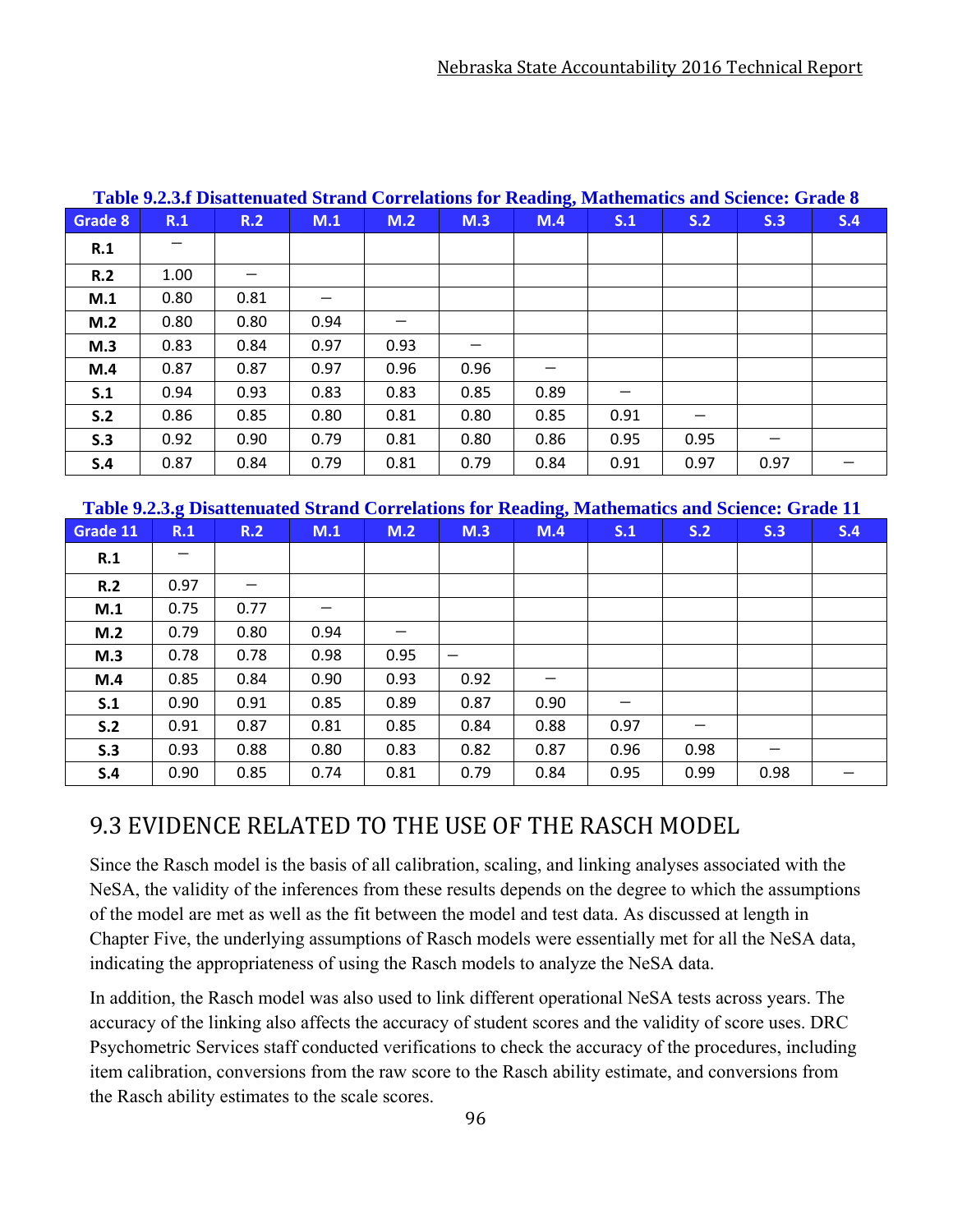## 10. REFERENCES

- American Educational Research Association, American Psychological Association, & National Council on Measurement in Education. (2014). *Standards for educational and psychological testing*. Washington, DC: American Educational Research Association.
- Andersen, E. B. (1977). Sufficient statistics and latent trait models. *Psychometrika*, *42*, 69-81.
- Andrich, D. (1988). *Rasch models for measurement*. Newberry Park, CA: Sage.
- Brennan, R. L. (2004). BB-Class (Version 1.0). [Computer software] Iowa City, IA: University of Iowa, Center for Advanced Studies in Measurement & Assessment. Retrieved from www.education.uiowa.edu/casma.
- Chen, W., & Thissen, D. (1997). Local dependence indexes for item pairs using item response theory. *Journal of Educational and Behavioral Statistics*, *22*, 265-289.
- Cizek, G. J., & Bunch, M. B. (2007). *Standard setting: A guide to establishing and evaluating performance standards on tests*. Thousand Oaks, CA: Sage.
- Cronbach, L. (1951). Coefficient alpha and the internal structure of tests. *Psychometrika*, *16*, 297-334.
- Fischer, G., & Molenaar, I. (1995). *Rasch models : Foundations, recent developments, and applications.* New York, NY: Springer.
- Hambleton, R. K., & Novick, M. R. (1973). Toward an integration of theory and method for criterionreferenced tests. *Journal of Educational Measurement*, *10*, 159-170.
- Hanson, B. A., & Brennan, R. L. (1990). An investigation of classification consistency indexes estimated under alternative strong true score theory models. *Journal of Educational Measurement, 27,* 345-359*.*
- Harvill, L. M. (1991). Standard error of measurement. *Educational Measurement: Issues and Practices*, *10*(2), 33-41.
- Huynh, H. (1976). On the reliability of decisions in domain-referenced testing. *Journal of Educational Measurement, 13*, 253-264.
- Huynh, H. (2000). Guidelines for Rasch linking for PACT. Memorandum to Paul Sandifer on June 18, 2000. Columbia, SC: Available from Author.
- Huynh, H., & Rawls, A. (2009). A comparison between Robust *z* and 0.3-logit difference procedures in assessing stability of linking items for the Rasch model. In E. V. Smith, Jr., & G. E. Stone (Eds.) *Applications of Rasch measurement in criterion-referenced testing*. (pp. 429-442). Maple Grove, MN: JAM Press.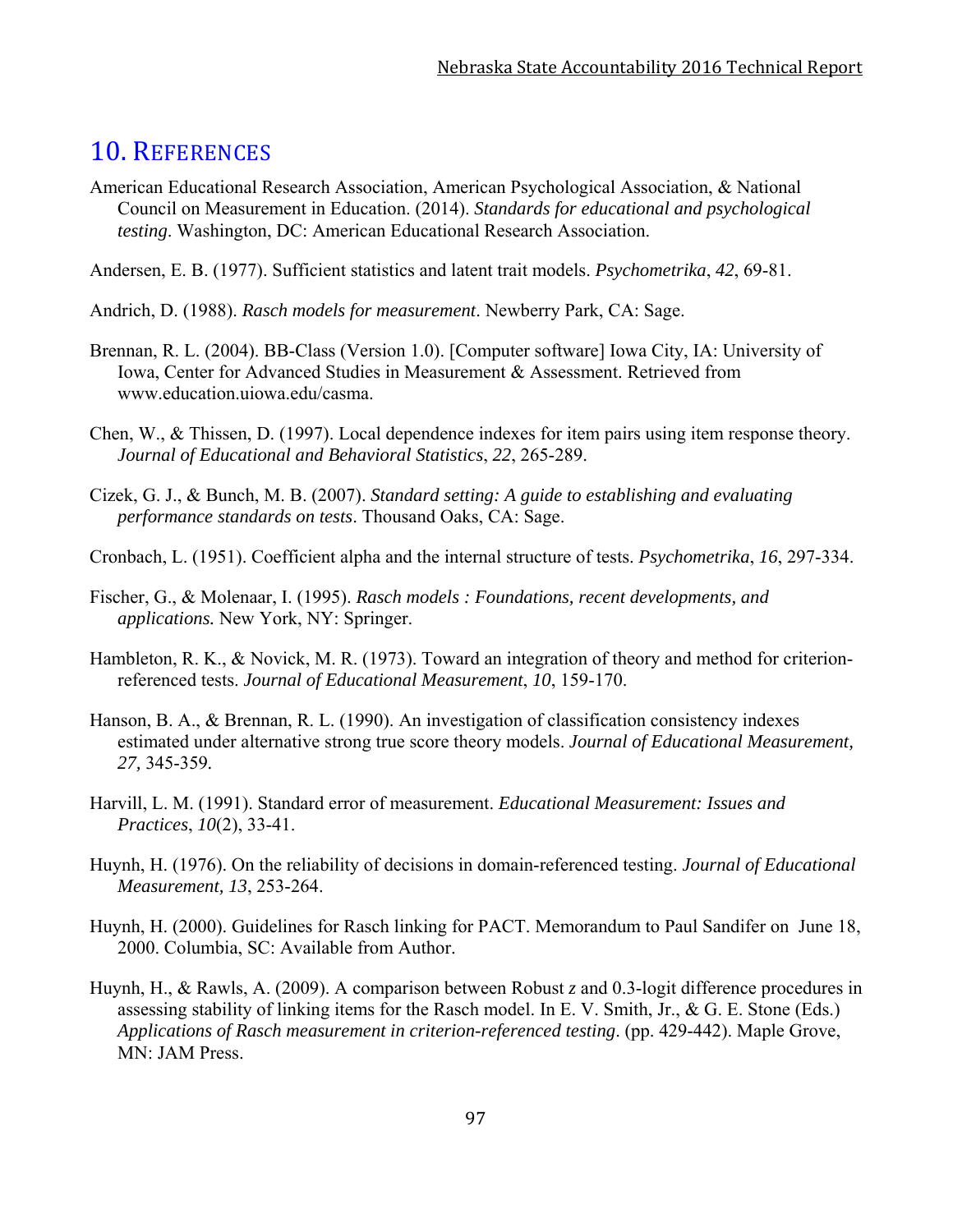- Huynh, H., & Meyer, P. (2010). Use of Robust *z* in detecting unstable items in item response theory models. *Practical Research, Assessment, and Evaluation*, 1*5*, ( 2).
- Lewis, D. M., Mitzel, H. C., & Green, D. R. (1996, June). Standard setting: A bookmark approach. In D. R. Green (Chair), *IRT-Based standard-setting procedures utilizing behavioral anchoring*. Symposium conducted at the Council of Chief State School Officers National Conference on Large-Scale Assessment, Phoenix, AZ.
- Linacre, J. M. (2009). *A user's guide to WINSTEPS MININSTEP Rasch-model computer programs*. Chicago, IL: Winsteps.com
- Linacre, J. M. (2016). Winsteps<sup>®</sup> Rasch measurement computer program (V3.90). Beaverton, OR: Winsteps.com.
- Livingston, S., & Lewis, C. (1995). Estimating the consistency and accuracy of classifications based on test scores. *Journal of Educational Measurement*, *32*, 179-197.
- Ludlow, L. H. (1986). Graphical analysis of item response theory residuals. *Applied Psychological Measurement*, *10*, 217-229.
- Mantel, N., & Haenszel, W. (1959). Statistical aspects of the analysis of data from retrospective studies of disease. *Journal of the National Cancer Institute*, *22*, 719-748.
- McDonald, R. P. (1979). The structural analysis of multivariate data: A sketch of general theory. *Multivariate Behavioral Research*, *14*, 21-38.
- Mead, R. J. (1976). *Assessing the fit of data to the Rasch model through the analysis of residuals*. Unpublished doctoral dissertation. Chicago, IL: University of Chicago.
- Mead, R. J. (2008). *A Rasch primer: The measurement theory of Georg Rasch*. (Psychometrics Services Research Memorandum 2008–001). Maple Grove, MN: Data Recognition Corporation.
- Mehrens, W. A., & Lehmann, I. J. (1975) *Standardized tests in education* (2<sup>nd</sup> ed.). New York, NY: Holt, Rinehart, and Winston.
- Mogilner, A. (1992). *Children's writer's world book*. Cincinnati, OH: Writer's Digest Books.
- Rasch, G. (1960). *Probabilistic models for some intelligence and attainment tests*. Copenhagen, Denmark: Danish Institute for Educational Research.
- Rasch, G. (1977). On specific objectivity: An attempt at formalizing the request for generality and validity of scientific statements. *Danish Yearbook of Philosophy, 14*, 58-94.
- Spearman C. (1904). The proof and measurement of association between two things. *American Journal of Psychology*, *15*, 72-101.
- Spearman C. (1910). Correlation calculated from faulty data. *British Journal of Psychology*, *3*, 271-295.